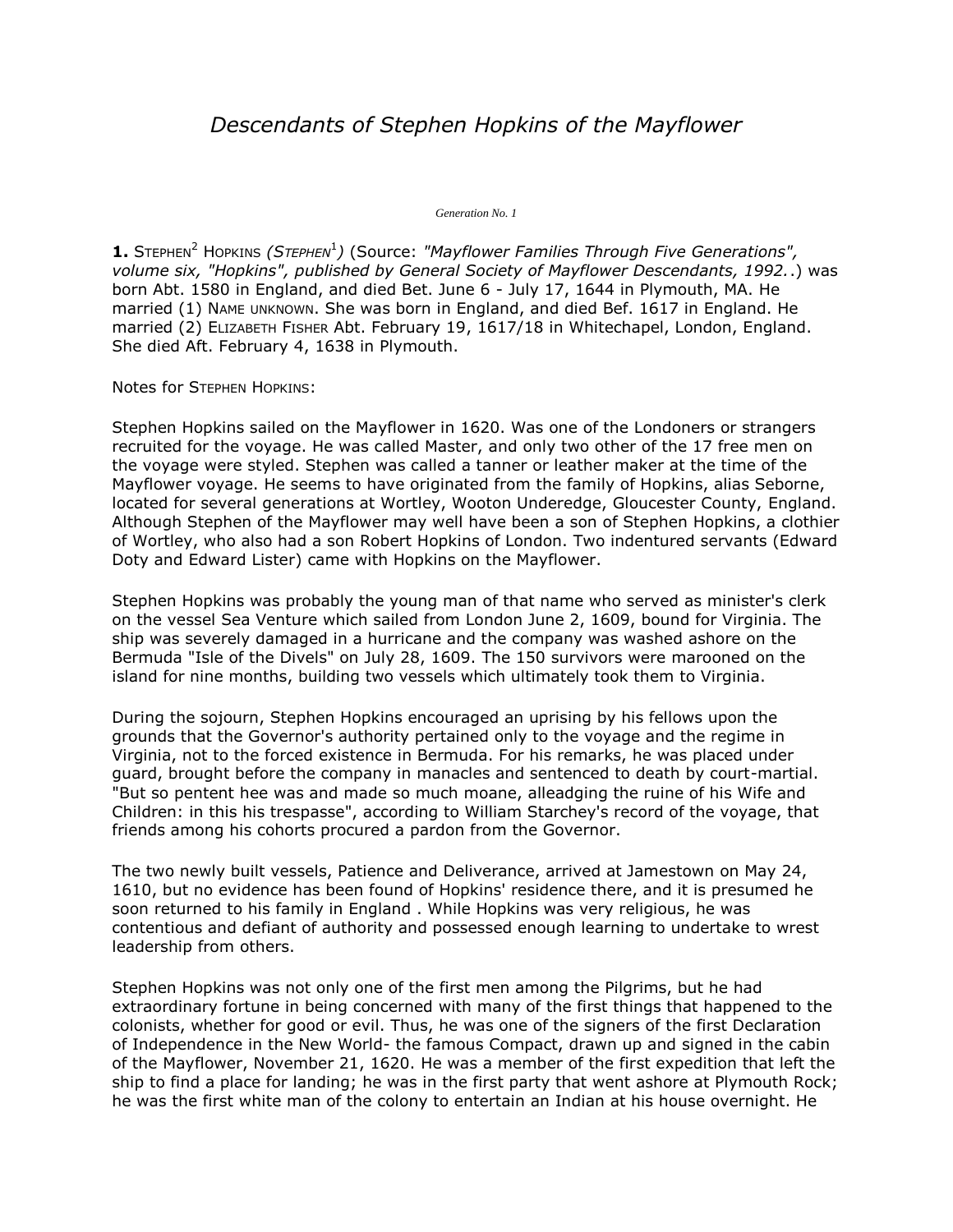went, with Gov. Winslow and Squantum, on the first embassy sent to Massasoit to conclude a treaty; he was a member of the first Council of Governor's Assistants after the incorporation of Plymouth- a position to which he was chosen for three years in succession (1632-1635); and to this we may add that his two servants, Edward Leister and Edward Doty, fought the first duel on record in New England. He is repeatedly mentioned in the records of the colonies.

He seems to have been Fairly prosperous, for toward the close of his life we find him purchasing a share in a vessel of 40 to 50 tons, valued at two hundred pounds sterling.

On June 6, 1644, he made his will. The exact date of his death is unknown; but it must have been before July 17, for then his inventory was taken. In his will, witnessed by Gov. Bradford and Capt. Standish, he passes by his oldest son, Giles, and makes Caleb, the only son of his second wife, his heir and executor.

Will of Stephen Hopkins- The last Will and Testament of Mr. Stephen Hopkins exhibited upon the Oathes of mr Willm Bradford and Captaine Miles Standish at the generall Court holden at Plymouth the xxth of August Anno dm 1644 as it followeth in these wordes vizt.

The sixt of June 1644 I Stephen Hopkins of Plymouth in New England being weake yet in good and prfect memory blessed be God yet considering the fraile estate of all men I do ordaine and make this to be my last will and testament in manner and forme following and first I do committ my body to the earth from whence it was taken, and my soule to the Lord who gave it, my body to b eburyed as neare as convenyently may be to my wyfe Deceased And first my will is that out of my whole estate my funerall expences be discharged secondly that out of the remayneing part of my said estate that all my lawfull Debts be payd thirdly I do bequeath by this my will to my sonn Giles Hopkins my great Bull wch is now in the hands of Mris Warren. Also I do give to Stephen Hopkins my sonn Giles his sonne twenty shillings in Mris Warrens hands for the hire of the said Bull Also I give and bequeath to my daughter Constanc Snow the wyfe of Nicholas Snow my mare also I give unto my daughter Deborah Hopkins the brodhorned black cowe and her calf and half the Cowe called Motley Also I doe give and bequeath unto my daughter Damaris Hopkins the Cowe called Damaris heiffer and the white faced calf and half the cowe called Mottley Also I give to my daughter Ruth the Cowe called Red Cole and her calfe and a Bull at Yarmouth wch is in the keepeing of Giles Hopkins wch is an yeare and advantage old and half the curld Cowe Also I give and bequeath to my daughter Elizabeth the Cowe called Smykins and her calf and thother half of the Curld Cowe wth Ruth and an yearelinge heiffer wth out a tayle in the keeping of Gyles Hopkins at Yarmouth Also I do give and bequeath unto my foure daughters that is to say Deborah Hopkins Damaris Hopkins Ruth Hopkins and Elizabeth Hopkins all the mooveable goods the wch do belong to my house as linnen wollen beds bedcloathes pott kettles pewter or whatsoevr are moveable belonging to my said house of what kynd soever and not named by their prticular names all wch said mooveables to be equally devided amongst my said daughters foure silver spoones that is to say to eich of them one, And in case any of my said daughters should be taken away by death before they be marryed that then the part of their division to be equally devided amongst the Survivors. I do also by this my will make Caleb Hopkins my sonn and heire apparent giveing and bequeathing unto my said sonn aforesaid all my Right title and interrest to my house and lands at Plymouth wth all the Right title and interrest wch doth might or of Right doth or may hereafter belong unto mee, as also I give unto my saide heire all such land wch of Right is Rightly due unto me and not at prsent in my reall possession wch belongs unto me by right of my first comeing into this land or by any other due Right, as by such freedome or otherwise giveing unto my said heire my full & whole and entire Right in all divisions allottments appoyntments or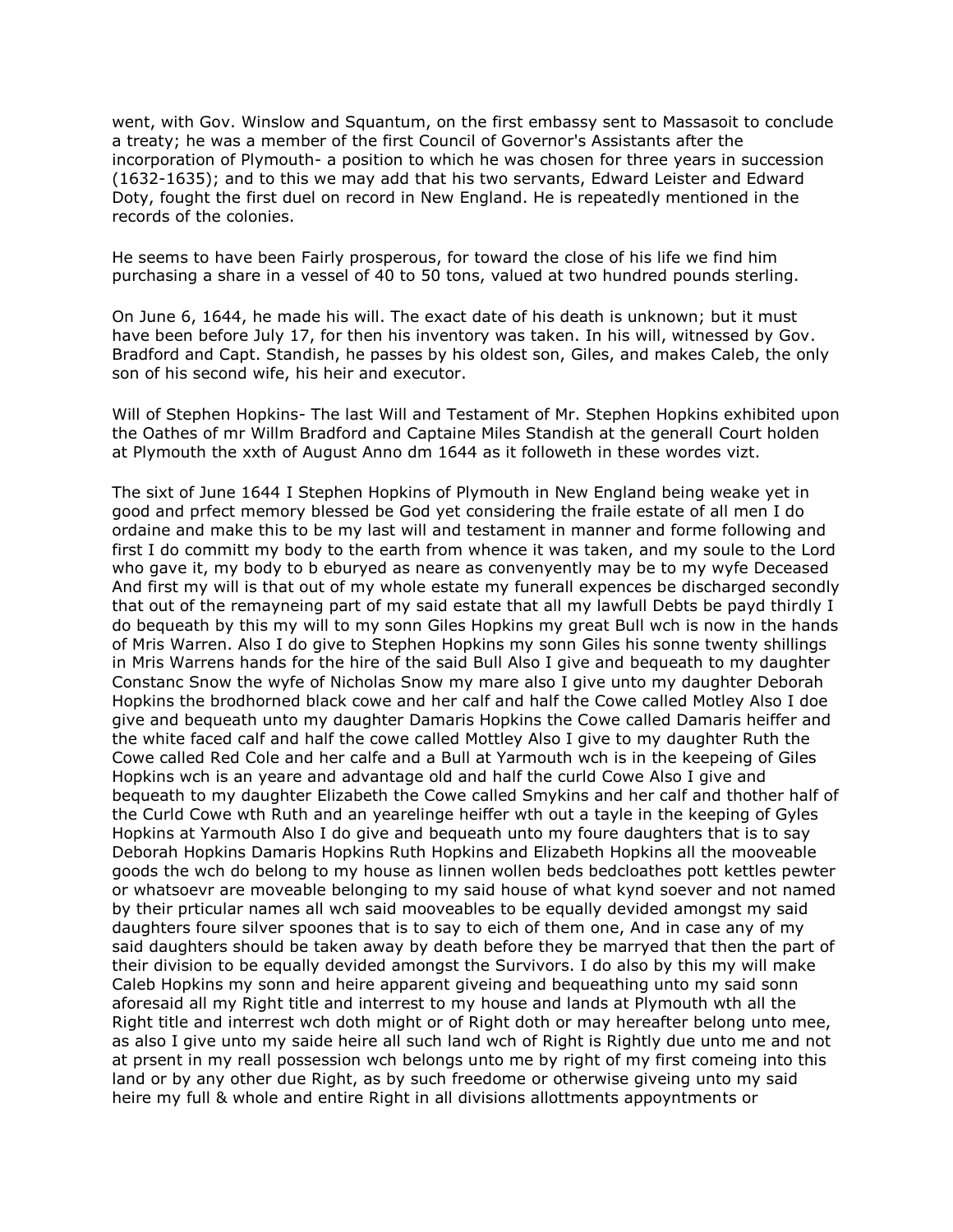distributions whatsoever to all or any pt of the said lande at any tyme or tymes so to be disposed Also I do give moreover unto my foresaid heire one paire or yooke of oxen and the hyer of them wch are in the hands of Richard Church as may appeare by bill under his hand Also I do give unto my said heire Caleb Hopkins all my debts wch are now oweing unto me, or at the day of my death may be oweing unto mee either by booke bill or bills or any other way rightfully due unto mee ffurthermore my will is that my daughters aforesaid shall have free recourse to my house in Plymouth upon any occation there to abide and remayne for such tyme as any of them shall thinke meete and convenyent & they single persons And for the faythfull prformance of this my will I do make and ordayne my aforesaid sonn and heire Caleb Hopkins my true and lawfull Executor ffurther I do by this my will appoynt and make my said sonn and Captaine Miles Standish joyntly supervisors of this my will according to the true meaneing of the same that is to say that my Executor & supervisor shall make the severall divisions parts or porcons legacies or whatsoever doth appertaine to the fullfilling of this my will It is also my will that my Executr & Supervisor shall advise devise and dispose by the best wayes & meanes they cann for the disposeing in marriage or other wise for the best advancnt of the estate of the forenamed Deborah Damaris Ruth and Elizabeth Hopkins Thus trusting in the Lord my will shalbe truly prformed according to the true meaneing of the same I committ the whole Disposeing hereof to the Lord that hee may direct you herein

June 6th 1644

Witnesses hereof By me Steven Hopkins Myles Standish William Bradford

More About STEPHEN HOPKINS:

Baptism: October 29, 1581, Parish of Wooton Underedge, Gloucester Co., England

More About STEPHEN HOPKINS and ELIZABETH FISHER:

Marriage: Abt. February 19, 1617/18, Whitechapel, London, England

Children of STEPHEN HOPKINS and NAME UNKNOWN are:

2. i. CONSTANCE<sup>3</sup> HOPKINS, b. Abt. 1607, England; d. Abt. October 1677, Eastham, MA.

3. ii. GILES HOPKINS, b. Abt. 1609, England; d. Abt. 1690, Eastham, MA.

Children of STEPHEN HOPKINS and ELIZABETH FISHER are:

iii. DAMARIS<sup>3</sup> HOPKINS, b. Abt. 1618, England; d. Aft. 1627, Plymouth, MA; died young, was alive 1627 but probally the daughter reported by Bradford to have "dyed here"..

iv. OCEANUS HOPKINS, b. 1620, On ship at sea, the date being between Sept. 16 and Nov. 11.; d. Unknown, Plymouth, MA; died young, prob. bef. 1623 when his father's family was listed as consisting of six persons..

v. CALEB HOPKINS (Source: *"Mayflower Families Through Five Generations", volume six, "Hopkins", published by General Society of Mayflower Descendants, 1992.*, Page 7.), b. Abt. 1622, Plymouth, MA; d. Abt. 1651, Barbadoes.

Notes for CALEB HOPKINS:

He was a "voluntary" with his father and older brother when about fifteen; called "heire apparent" in father's will, while brother Giles was living; Caleb and Myles Standish were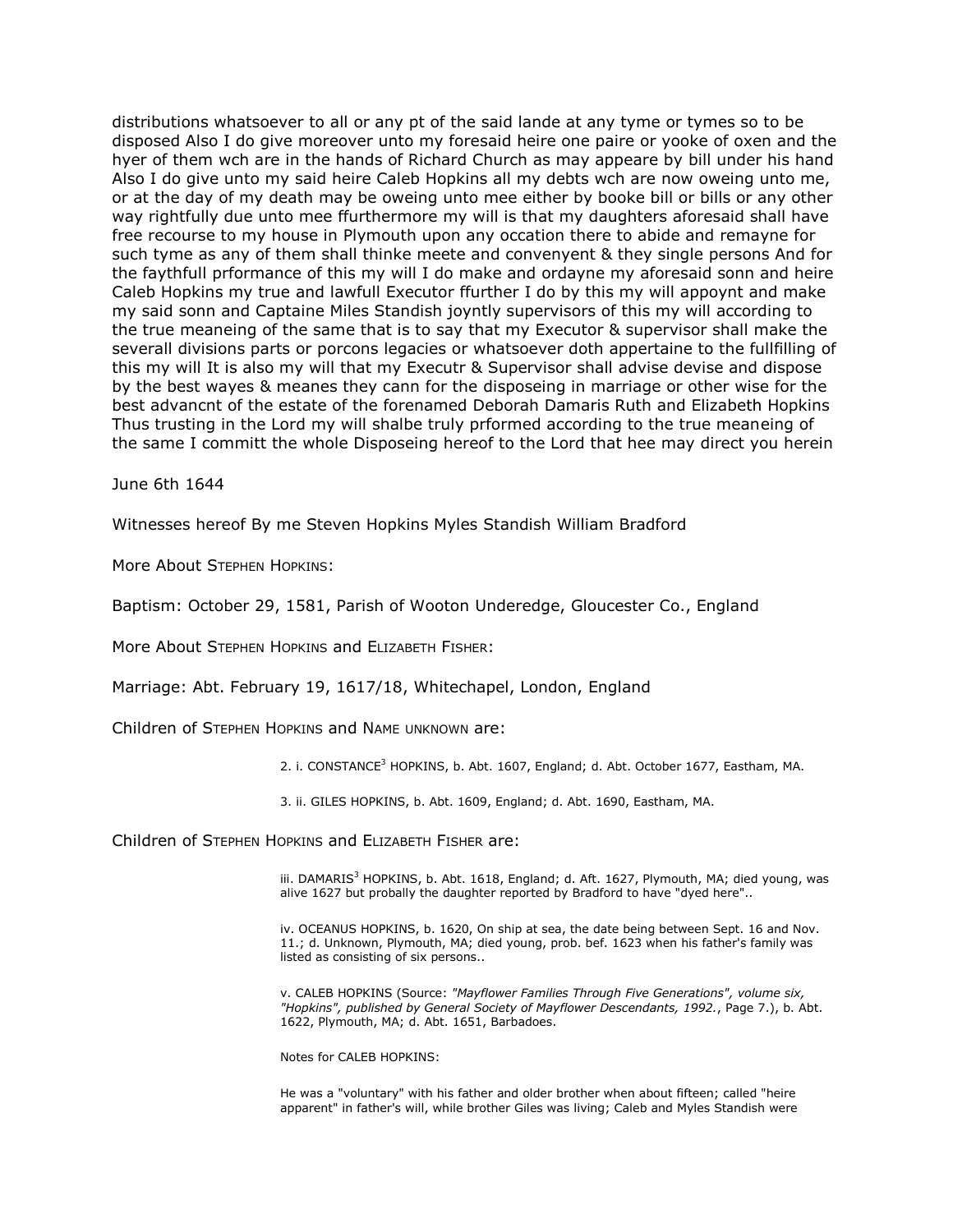executors of Stephen Hopkins' will of 1644; Caleb "became a seaman, & dyed at Barbadoes," according to Governor Bradford, Writing bet. 6 March and 3 April 1651; d.s.p. in Barbados after 6 June 1644 and bef. 3 April 1651.

vi. DEBORAH HOPKINS, b. Abt. 1624; d. Unknown; m. ANDREW RING; d. Unknown.

vii. DAMARIS HOPKINS, b. Aft. 1627, Plymouth, MA; d. Unknown; m. JACOB COOK, June 1646; b. 1618, England; d. 1675.

More About JACOB COOK and DAMARIS HOPKINS:

Marriage: June 1646

viii. RUTH HOPKINS, b. Plymouth, MA; d. Unknown.

Notes for RUTH HOPKINS:

She died unmarried after Nov. 30, 1644, when distribution of her share of her father's estate was agreed upon, and probably before April 3, 1651, when Governor Bradford indicated that she was dead; certainly before the settlement of the estate of her sister Elizabeth, October 5, 1659.

ix. ELIZABETH HOPKINS, b. Plymouth, MA; d. Unknown.

Notes for ELIZABETH HOPKINS:

Her custody was given on Nov. 30, 1644, after the death of her father and when she was still a child, to Richard Sparrow, who was to keep her "as his own child until the "tyme" of her marriage or until she be nineteen years of age"; Captain Myles Standish brought an action against Sparrow on her behalf for breach of contract Oct. 5, 1656; she was a witness in a slander action in 1651/2; Died unmarried after October of 1657 and perhaps before September 29, 1659, the latter being the date of valuation of her cattle by John Freeman and Edward Bangs; however, an agreement of Oct. 5, 1659 by Andrew Ring, Jacob Cooke and Giles Hopkins as to Elizabeth's property was contingent upon "that incase Elizabeth Hopkins Doe Come Noe more," indicating that she had the disappeared and that her relatives thought that she was probably dead.

*Generation No. 2*

**2.** Constance<sup>3</sup> Hopkins *(Stephen<sup>2</sup>, Stephen*<sup>1</sup>) was born Abt. 1607 in England, and died Abt. October 1677 in Eastham, MA. She married (1) NICHOLAS SNOW Abt. May 1626. He was born 1605, and died November 15, 1676. She married (2) NICOLAS SNOW Bef. 1628 in Plymouth, MA, son of NICHOLAS SNOW and ELIZABETH ROWELLES. He was born Abt. 1598, and died November 15, 1676 in Eastham, MA.

Notes for CONSTANCE HOPKINS:

Constance, sometimes call Constanta in records. Governor Bradford wrote of her, between March 6 and April 3, 1651, that " Constanta is also maried, and hath 12 children all of the living, and one of them married."

More About CONSTANCE HOPKINS:

Baptism: St. Leonard's, Shoreditch, London, England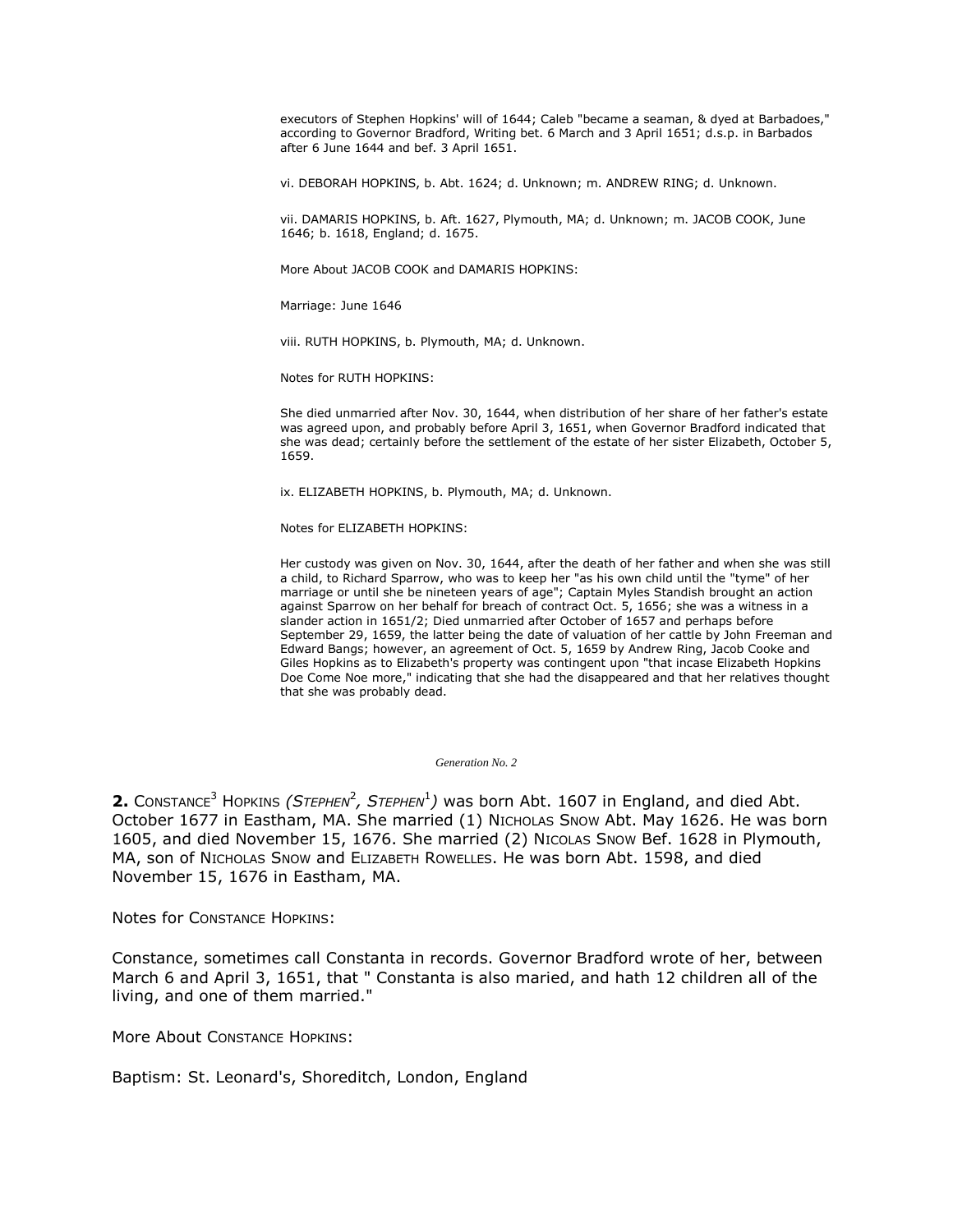More About NICHOLAS SNOW and CONSTANCE HOPKINS:

Marriage: Abt. May 1626

Notes for NICOLAS SNOW:

Came to America on the Ann in 1623. He was named in 1634 to lay out highways in Plymouth, and served as arbitrator, surveyor of highways, and on juries. By 1645 he had settled at Eastham where he served as clerk, selectman, deputy, constable, surveyor, excise collector, and on court committees.

The will of Nicolas Snow of Eastham is dated November 14, 1676.

More About NICOLAS SNOW:

Baptism: January 25, 1598/99, St Leonard's, Shoreditch, London, England

More About NICOLAS SNOW and CONSTANCE HOPKINS:

Marriage: Bef. 1628, Plymouth, MA

Children of CONSTANCE HOPKINS and NICOLAS SNOW are:

4. i. MARY<sup>4</sup> SNOW, b. Abt. 1630, Plymouth, MA; d. April 28, 1704, Eastham, MA.

ii. MARK SNOW, b. May 9, 1628; d. Unknown.

iii. SARAH SNOW, b. Abt. 1632; d. Unknown.

iv. JOSEPH SNOW, b. Abt. 1634; d. Unknown.

- v. STEPHEN SNOW, b. Abt. 1636; d. Unknown.
- vi. JOHN SNOW, b. Abt. 1638; d. Unknown.

vii. ELIZABETH SNOW, b. Abt. 1640; d. Unknown.

viii. JABEZ SNOW, b. Abt. 1642; d. Unknown.

ix. RUTH SNOW, b. Abt. 1644; d. Unknown.

**3.** GILES<sup>3</sup> HOPKINS *(STEPHEN<sup>2</sup>, STEPHEN<sup>1</sup>)* was born Abt. 1609 in England, and died Abt. 1690 in Eastham, MA. He married CATHERINE WELDON October 9, 1639 in Plymouth, MA, daughter of GABRIEL WELDON. She was born Abt. 1618 in England, and died Abt. 1688 in Eastham, MA.

Notes for GILES HOPKINS:

Giles (Gyles) Hopkins cane on the ship Mayflower with his family. He volunteered with his father and brother, Caleb to go up against the Pequot Indians in 1637. He moved from Plymouth to Yarmouth in late 1638 or early 1639 and probably met his wife there. They occupied the first house traditionally built by the English on Cape Cod below Sandwich.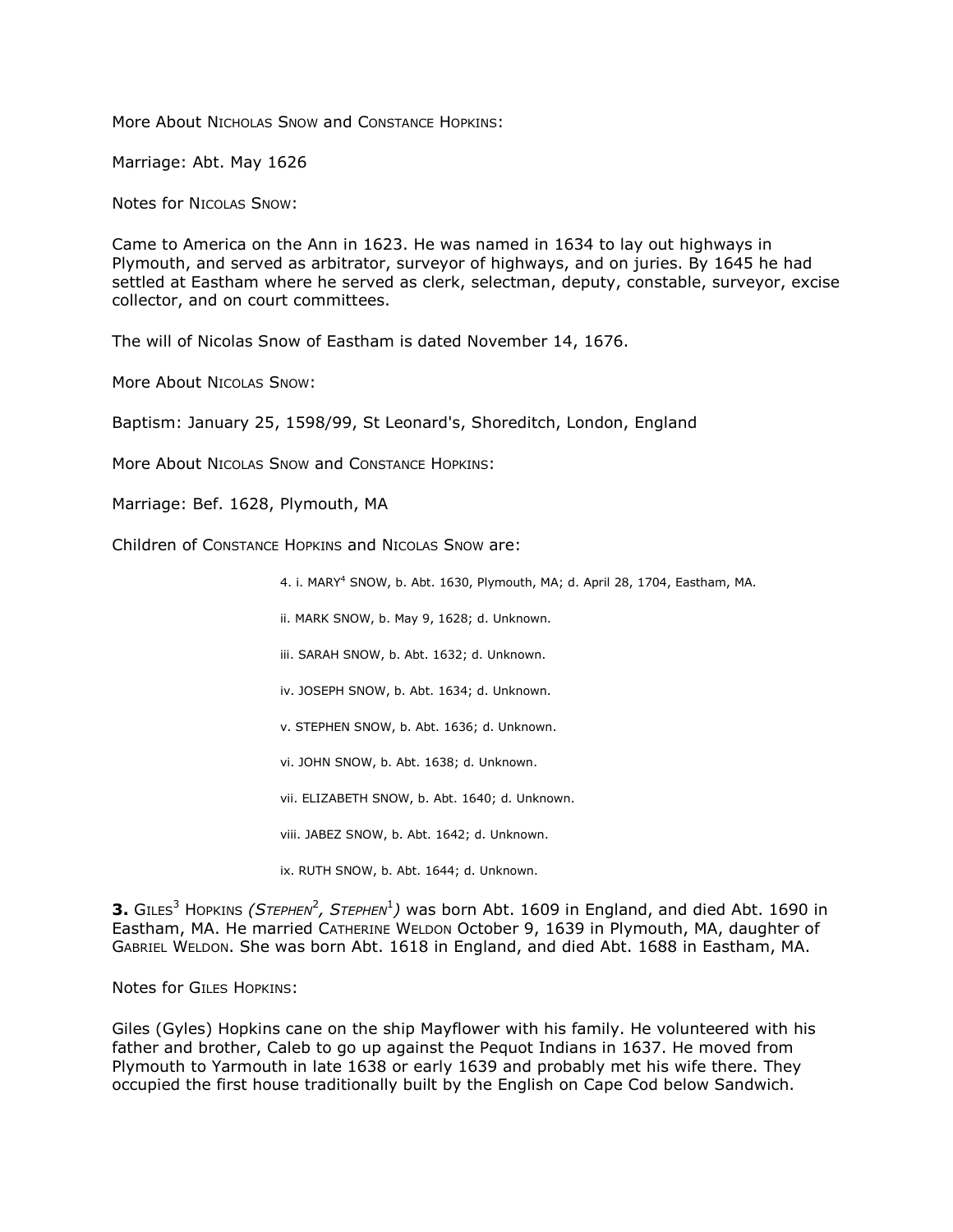Giles took the oath of fidelity at Yarmouth and was named a surveyor of highways, March 7, 1642/3.

He was conveyed 100 acres by his brother, Caleb on October 28, 1644. He moved to Eastham, where he served as highway surveyor in 1660, 1662, and 1671.

His will was dated January 19, 1682, and a codicil, dated March 5, 1688 were admitted to probate April 16, 1690. Will of Gyles Hopkins- To all Christian people to whome these presents shall com know ye that I Giles Hopkins of Eastham being sick and weak of Body and yet of perfit memory do declare this as my Last will and Testament on this ninteenth day of January in ye year of our Lord 1682.

I bequeath my Body to ye grave in decent burial when this Temporal Life of mine shall have an end and my soul to god that gave it in hopes of a blessed Resurection at ye Last day.

2ly my will is that my son Stephen Hopkins shall possess and Injoy all my Upland and meadow Lying and being at Satuckit that is to say all my upland and meadow on ye southerly side of ye bounds of ye Towne of eastham that is to say all my Right and title Intrest and claime to all those Lands from ye head of Namescakit to ye southermost part of ye long pond where mannomoyet cart way goes over to Satuckit and from thence to ye head of manomoyet river and so as our Line shall run over to ye south sea all ye Lands between thos bounds and ye westermost bounds of ye purchesers at satuckit river all these Lands I give Unto my son Stephen Hopkins and to his heirs forever: and half my stock of cattill for and in consideration of ye above sd Land and half stock of cattel my will is that after my decease my son Stephen Hopkins shall take ye care and oversight and maintaine my son William Hopkins during his natural Life in a comfortable decent manner.

3ly my will is that all my Lands at Palmet both purchesed and unpurchesed both meadows and upland and all my Lands at Pochet and my third part of Samsons neck and what other Lands shall fall unto me as a purcheser from ye fore mentioned Bounds of my son Stephen Hopkinses Lands and potanomacot all these fore specified Lands I give unto my sons Caleb and Joshua Hopkins to be equaly devided between them: further my will is that if either of my sons Joshua or Caleb Hopkins dye having no Issew that then these Lands which I have given them to be equally devided between them fall to him that surviveth.

4ly. I give unto my wife Catorne Hopkins and to my son William Hopkins the improvment of too acres of meadow Lying at ye head of Rock Harbor during my wifes Life and ye one half of that too acres I give Unto my son william during his Life and after ye decease of and after ye decease of my wife and son william I do give this above sd too acres of meadow to my son Joshua Hopkins and his heirs forever: as also after my decease I give Unto my son Joshua Hopkins a parcel of meadow Lying at ye mouth of Rock Harbor according to ye bounds thereof specified in ye Towne Records of Lands: it I give unto my son Caleb Hopkins a parcel of meadow Lying at Little Nameskeket according to ye bounds thereof specified in ye Towne Book of Records of Lands.

It. I give unto my wife my now dwelling House and halfe my Land and halfe my orchard that is by my house: by Land I mean half my Land that is about my house both fenced and Unfenced during my wifes natural Life, and then ye above sd housing and Lands to fall unto my son Joshua Hopkins; the other half of my Land and orchard I give to my son Joshua Hopkins after my death that is to say ye other half of my Lands Liying about my house.

It. I give unto my son Caleb Hopkins one pair of plow Irons.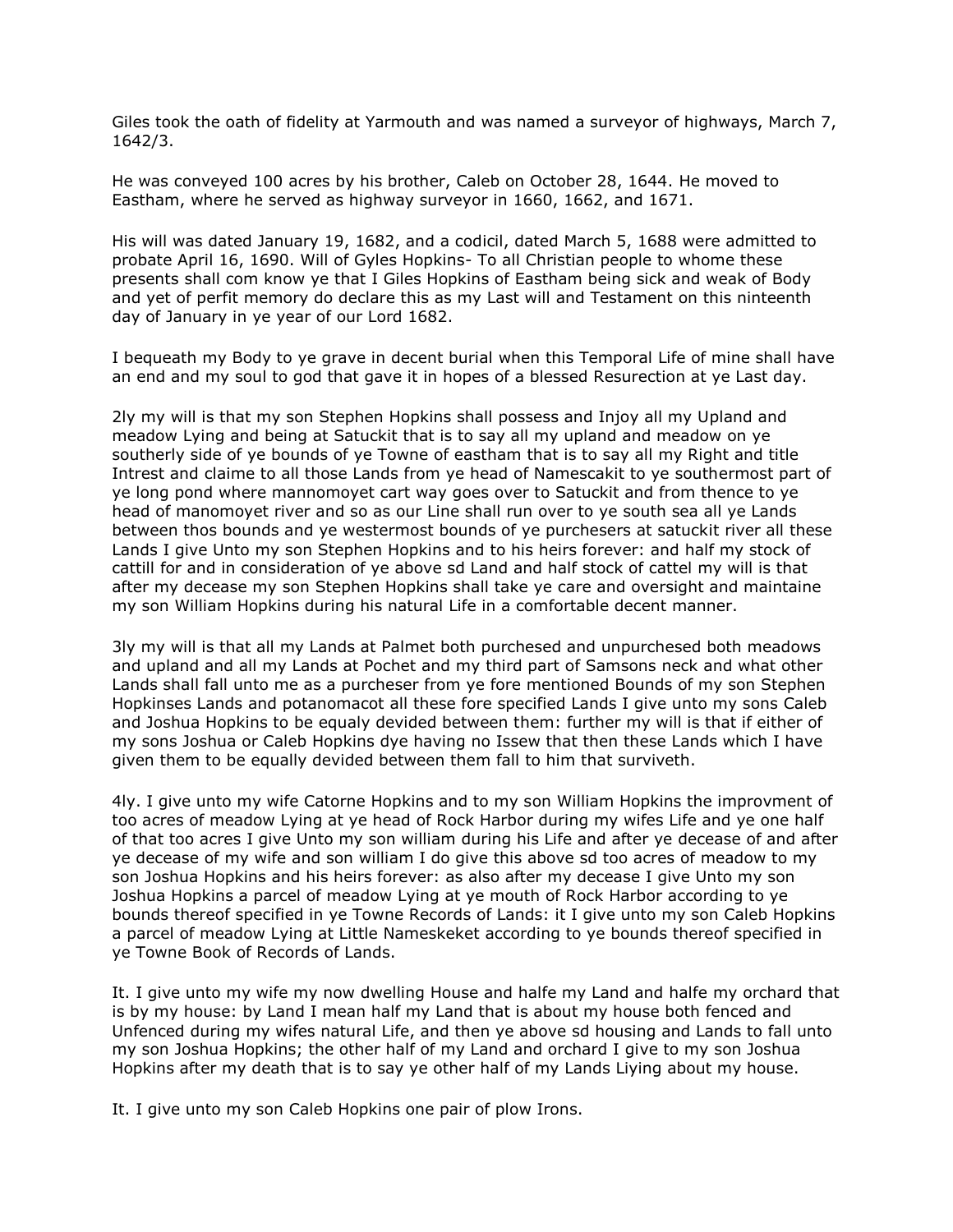It. I give Unto my son Joshua Hopkins one payer of plow Irons.

It. I give Unto my son Joshua Hopkins my carte and wheels.

It. I give unto my wife ye other half of my stock and moveables I say to my wife and my son William or what parse of ye moveables my wife shall see cause to bestow on my son William Hopkins.

It. I do appoint my son Stephen Hopkins to be my true and Lawful executor of this my Last will and testament to pay what is payable and Receive what is due.

And to ye truth and verity hereof I have hereunto sett my hand and seal ye day and year above written.

Signed and sealed in presence of us, ye mark of Jonathan Sparrow. Giles Hopkins (seal) Samuel Knowles. Jonathan Sparrow and Samuel Knowles witnesses to this will made oath in Court ye: 16 th: of April 1690 that they saw ye above sd Giles Hopkins signe seal and declare this to be his Last will and Testament.

Attest Joseph Lothrop. Clerk.

I ye above sd Giles Hopkins do declare where as by ye providence of God my Life has been prolonged unto me and by Reason of age and disabillity of Body Lam Incapatiated to provide for my owne support and my wifes, my will further is that my son Stephen Hopkins from this time and forward shall possess and Injoy all my stock and moveable estate provided he take effectual care for mine and my wifes Comfortable Support during our natural Lives witness my hand and seal this fifth day of march 1688/9.

Witness Mark Snow Giles Hopkins (seal) Jonath Sparrow

The within mentioned Mark Snow and Jonathan Sparrow made oath in Court April ye: 16 : 1690 that they saw Giles Hopkins within mentioned signe seal and declare ye latter part of this will within mentioned to be his Last will and Testament. Attest. Joseph Lothrop, Clerk.

Duly Compared with the original and entered April ye: 22 : 1690. Attest. Joseph Lothrop, Recorder.

Notes for CATHERINE WELDON:

Name also spelled Katherine Wheldon.

More About GILES HOPKINS and CATHERINE WELDON:

Marriage: October 9, 1639, Plymouth, MA

Children of GILES HOPKINS and CATHERINE WELDON are:

5. i. MARY<sup>4</sup> HOPKINS, b. November 1640, Yarmouth, MA; d. July 2, 1700, Eastham, MA.

6. ii. STEPHEN HOPKINS, b. September 1642, Yarmouth, MA; d. October 10, 1718, Harwich, MA.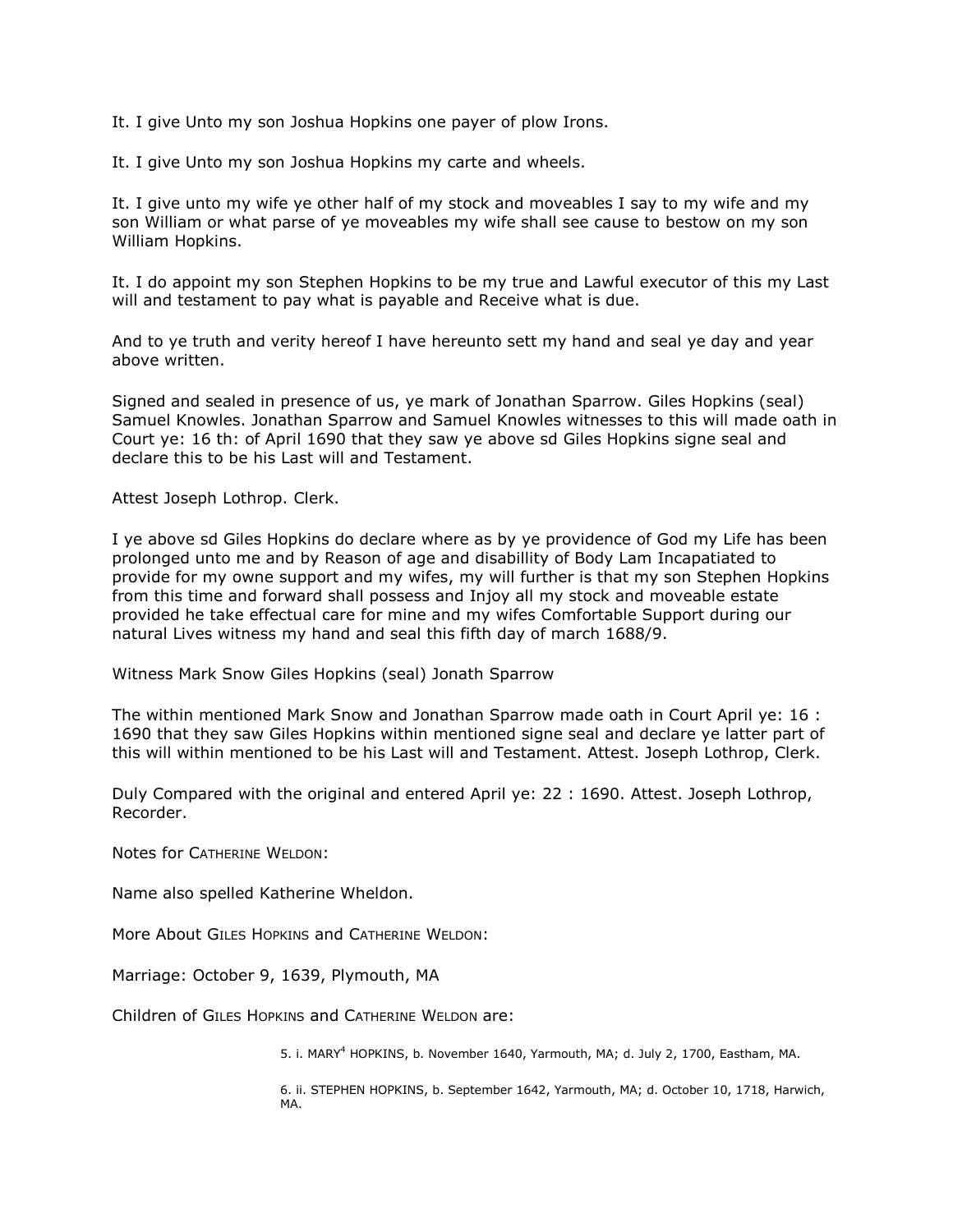iii. JOHN HOPKINS, b. 1643, Yarmouth, MA; d. Unknown, Died young, 3 months old..

7. iv. ABIGAIL HOPKINS, b. October 1644; d. Unknown.

8. v. DEBORAH HOPKINS, b. June 1648, Eastham, MA; d. Bet. February 28, 1686 - December 1727, Eastham, MA.

9. vi. CALEB HOPKINS, b. Abt. January 1649, Eastham, MA; d. Bef. May 22, 1728, Truro, MA.

vii. RUTH HOPKINS, b. June 1653, Eastham, MA; d. Unknown; m. SAMUEL MAYO, May 26, 1681, Eastham, Barnstable Co., MA; b. October 12, 1655, Eastham, MA; d. October 29, 1738.

More About SAMUEL MAYO:

Burial: Unknown, Orleans, MA

More About SAMUEL MAYO and RUTH HOPKINS:

Marriage: May 26, 1681, Eastham, Barnstable Co., MA

10. viii. JOSHUA HOPKINS, b. June 1657, Eastham, MA; d. Unknown, Eastham, MA.

ix. WILLIAM HOPKINS, b. January 9, 1660, Eastham, MA; d. 1718, Shelter Island, NY; m. REBECCA HAVENS; d. Unknown.

x. ELIZABETH HOPKINS, b. November 1664, Eastham, MA; d. December 1664, Eastham, MA.

Notes for ELIZABETH HOPKINS:

. Her custody given aft Nov 30, 1644 to Richard Sparrow. Died unmarried.

*Generation No. 3*

**4.** MARY<sup>4</sup> SNOW *(CONSTANCE*<sup>3</sup> *HOPKINS, STEPHEN*<sup>2</sup> *, STEPHEN*<sup>1</sup> *)* was born Abt. 1630 in Plymouth, MA, and died April 28, 1704 in Eastham, MA. She married THOMAS PAINE Bef. April 1651 in Eastham, Barnstable Co., MA, son of Thomas Payne and Margaret Pultney. He was born Abt. January 18, 1611/12 in Wrentham, Suffolk, England, and died August 16, 1706 in Eastham, MA.

More About MARY SNOW:

Burial: Unknown, Eastham, MA

Notes for THOMAS PAINE:

He came to New England at the age of 10. He lost an eye by an arrow. Thomas and Giles Hopkins served as surveyors of highways for Eastham in 1662. Was named water bailiff of the Plymouth Colony and served many years; regulated fishing at Cape Cod. He was a cooper and builder of Mills.

More About Thomas Paine:

Burial: Unknown, Eastham, MA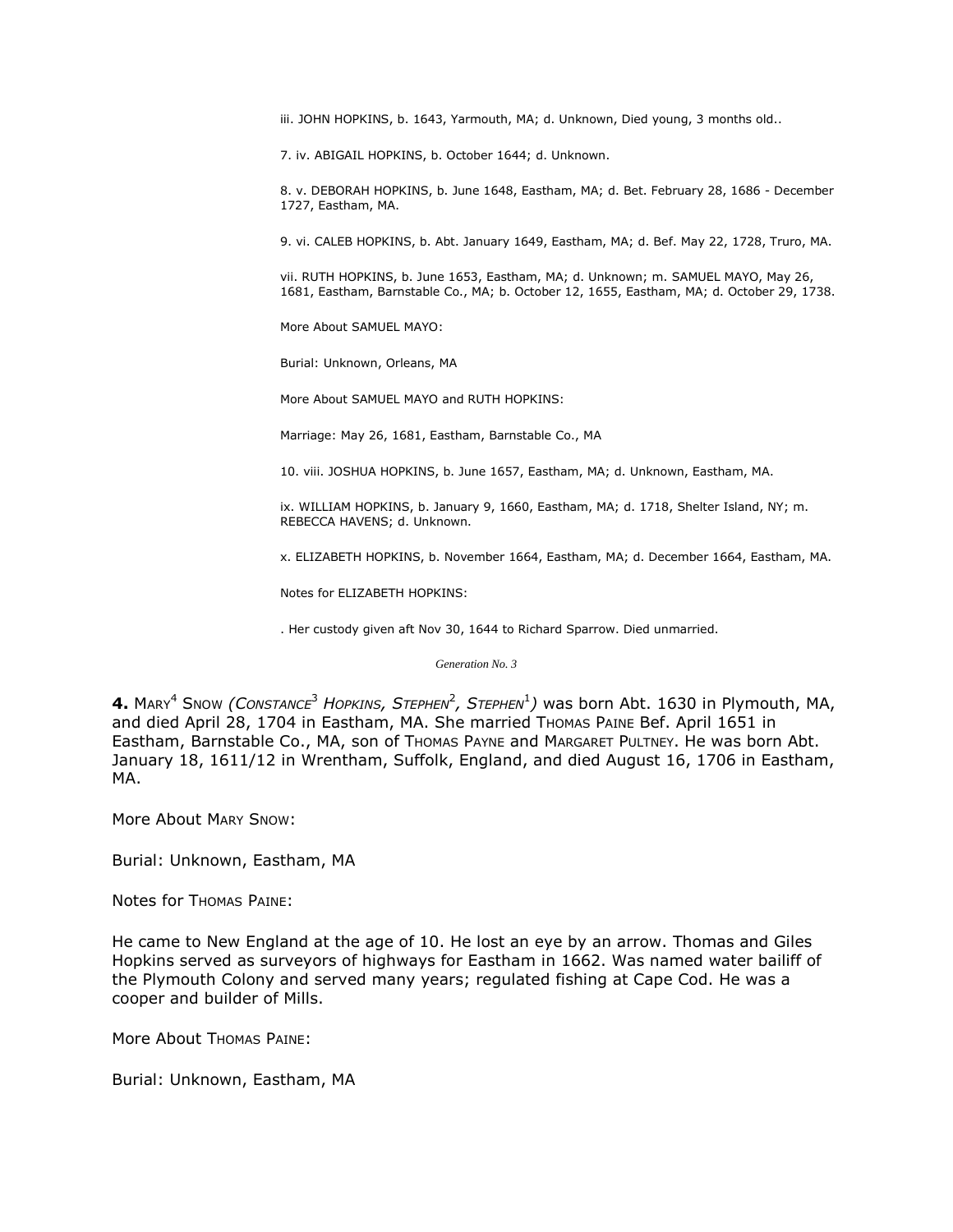More About Thomas PAINE and MARY SNOW:

### Marriage: Bef. April 1651, Eastham, Barnstable Co., MA

Children of MARY SNOW and THOMAS PAINE are:

i. DORCAS<sup>5</sup> PAINE, d. October 30, 1707; m. BENJAMIN VICKERY; d. Unknown.

ii. MARY PAINE, b. Bef. 1655; d. Unknown; m. JAMES ROGERS; d. Unknown.

iii. NICHOLAS PAINE, d. Unknown; m. HANNAH HIGGINS; d. Unknown.

iv. SAMUEL PAINE, b. Abt. 1652; d. October 13, 1712; m. PATIENCE FREEMAN, January 31, 1682; d. Unknown.

More About SAMUEL PAINE and PATIENCE FREEMAN:

Marriage: January 31, 1682

11. v. THOMAS PAINE, b. Abt. 1656, Eastham, MA; d. June 23, 1721, Truro, MA.

vi. ELISHA ELEAZER PAINE, b. March 10, 1658; d. Abt. 1735; m. REBECCA DOANE, January 20, 1685; d. Unknown.

More About ELISHA PAINE and REBECCA DOANE:

Marriage: January 20, 1685

vii. JOHN PAINE, b. March 14, 1660; d. October 18, 1731; m. (1) BENNET FREEMAN; d. Unknown; m. (2) ALICE MAYO; d. Unknown.

viii. JAMES PAINE, b. July 6, 1665; d. November 12, 1728; m. BETHIAH THACHER, April 9, 1691; d. Unknown.

More About JAMES PAINE and BETHIAH THACHER:

Marriage: April 9, 1691

12. ix. JOSEPH PAINE, b. 1667, Eastham, Barnstable Co., MA; d. October 1, 1712, Harwich, Barnstable Co., MA.

 $5.$  MARY<sup>4</sup> Hopkins *(Giles<sup>3</sup>, Sтернен<sup>2</sup>, Sтернен*<sup>1</sup>) was born November 1640 in Yarmouth, MA, and died July 2, 1700 in Eastham, MA. She married SAMUEL SMITH January 3, 1666 in Eastham, Barnstable Co., MA. He was born 1641 in Hingham, MA, and died March 22, 1696 in Eastham, MA.

More About SAMUEL SMITH and MARY HOPKINS:

Marriage: January 3, 1666, Eastham, Barnstable Co., MA

Children of MARY HOPKINS and SAMUEL SMITH are:

i. SAMUEL<sup>5</sup> SMITH, d. Unknown.

ii. MAYR SMITH, d. Unknown.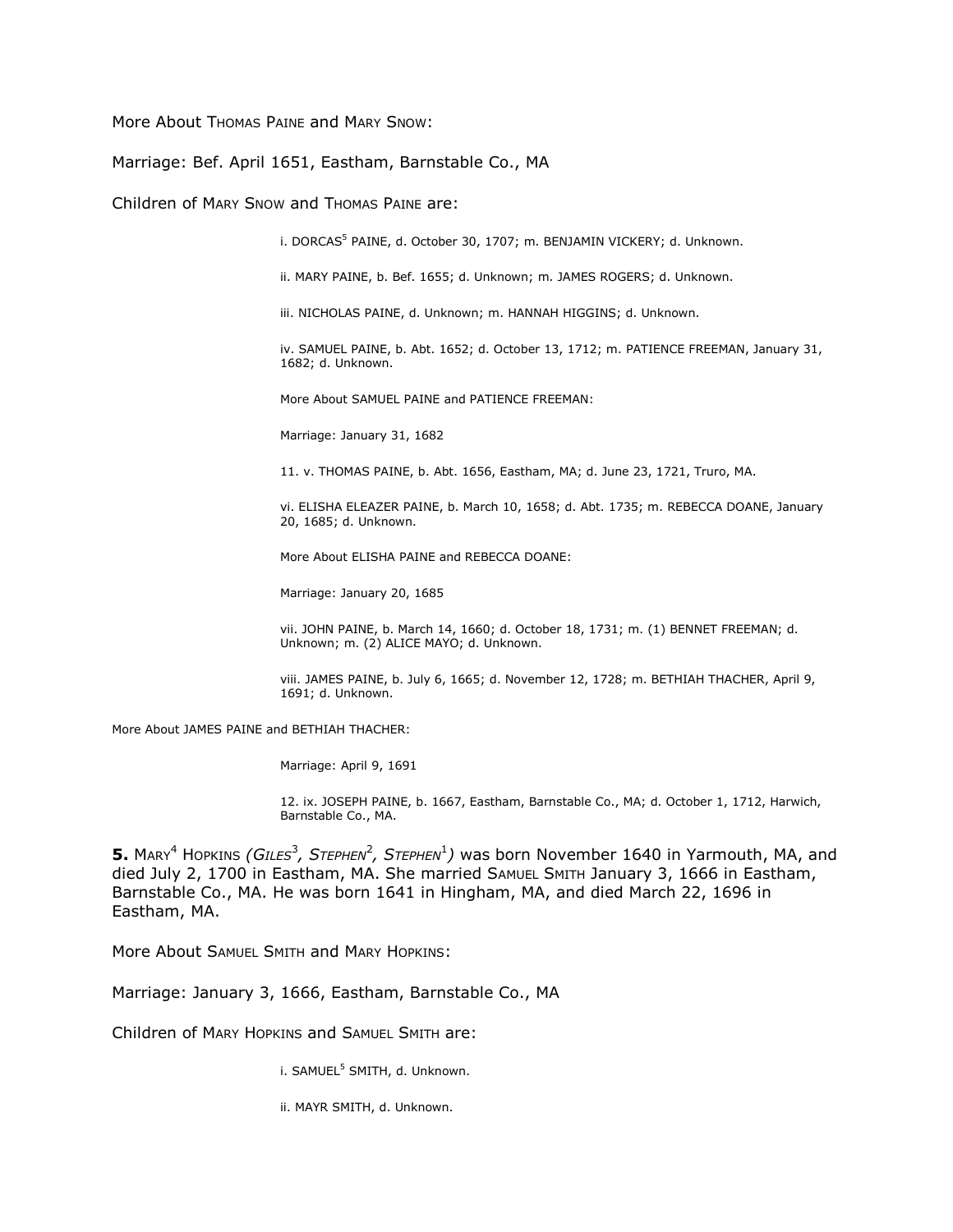iii. JOSEPH SMITH, d. Unknown.

iv. GRACE SMITH, d. Unknown.

v. REBECCA SMITH, d. Unknown.

6. STEPHEN<sup>4</sup> HOPKINS *(GILES<sup>3</sup>, STEPHEN<sup>2</sup>, STEPHEN<sup>1</sup>)* was born September 1642 in Yarmouth, MA, and died October 10, 1718 in Harwich, MA. He married (1) BETHIAH ATKINS. She died Unknown. He married (2) MARY MERRICK May 22, 1667 in Eastham, Barnstable Co., MA, daughter of WILLIAM MERRICK and REBECCA TRACY. She was born November 4, 1650 in Eastham, MA, and died Unknown.

More About STEPHEN HOPKINS and MARY MERRICK:

Marriage: May 22, 1667, Eastham, Barnstable Co., MA

Children of STEPHEN HOPKINS and MARY MERRICK are:

i. ELIZABETH<sup>5</sup> HOPKINS, d. Unknown.

ii. STEPHEN HOPKINS, d. Unknown.

iii. RUTH HOPKINS, d. Unknown.

iv. JUDAH HOPKINS, d. Unknown.

v. SAMUEL HOPKINS, d. Unknown.

vi. NATHANIAL HOPKINS, d. Unknown.

vii. JOSEPH HOPKINS, d. Unknown.

viii. BENJAMIN HOPKINS, d. Unknown.

ix. MARY HOPKINS, d. Unknown.

**7.** Abigail<sup>4</sup> Hopkins *(Giles<sup>3</sup>, Stephen<sup>2</sup>, Stephen<sup>1</sup>)* was born October 1644, and died Unknown. She married WILLIAM MERRICK May 23, 1667 in Eastham, Barnstable Co., MA, son of WILLIAM MERRICK and REBECCA TRACY. He was born September 15, 1643 in Duxbury, MA, and died October 30, 1732 in Harwich, MA.

More About WILLIAM MERRICK:

Burial: Unknown, Brewster Cemetery

More About WILLIAM MERRICK and ABIGAIL HOPKINS:

Marriage: May 23, 1667, Eastham, Barnstable Co., MA

Children of ABIGAIL HOPKINS and WILLIAM MERRICK are:

i. REBECCA<sup>5</sup> MERRICK, d. Unknown.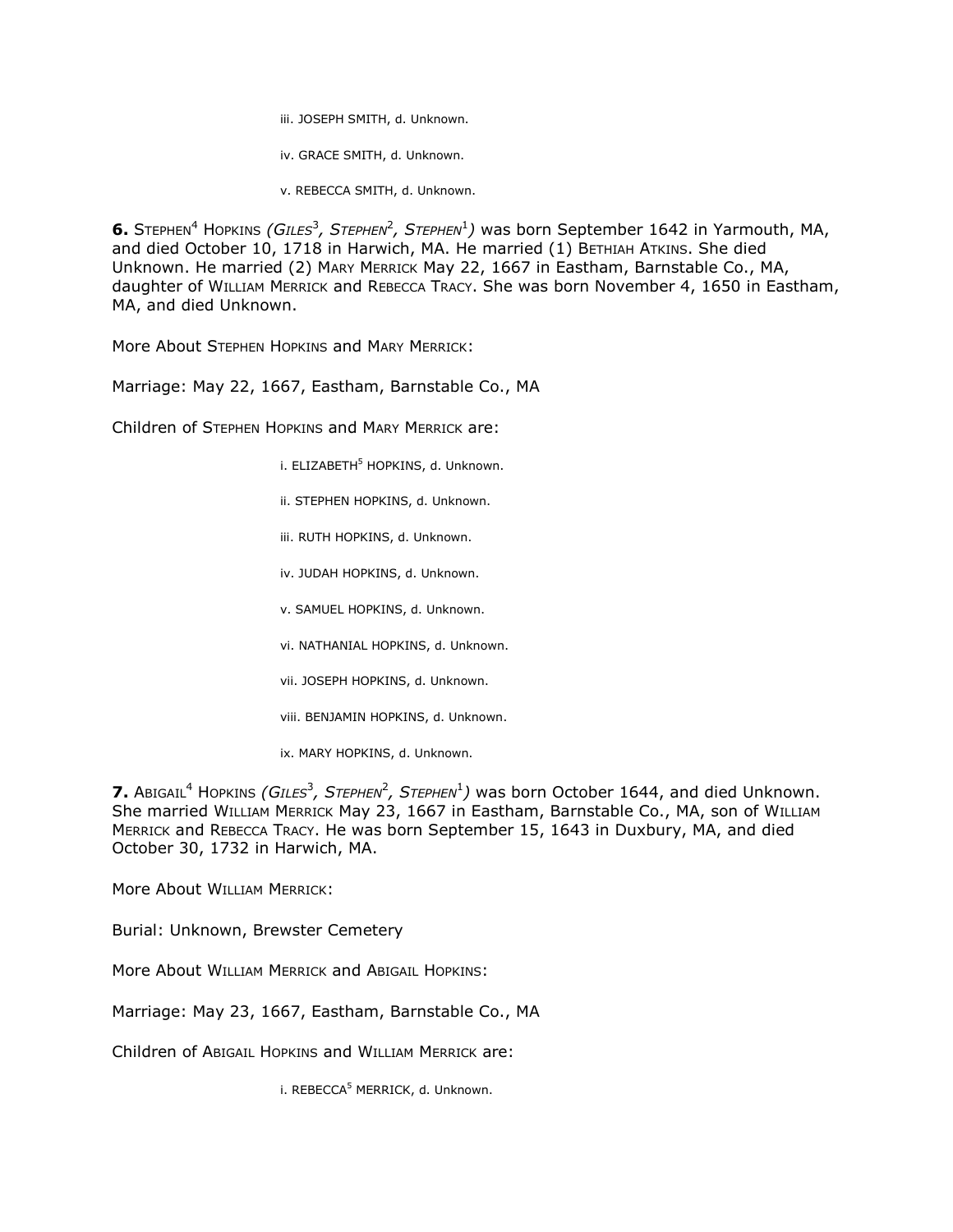ii. WILLIAM MERRICK, d. Unknown.

iii. STEPHEN MERRICK, d. Unknown.

iv. BENJAMIN MERRICK, d. Unknown.

v. NATHANIEL MERRICK, d. Unknown.

vi. JOHN MERRICK, d. Unknown.

vii. JOSHUA MERRICK, d. Unknown.

viii. RUTH MERRICK, d. Unknown.

ix. SAMUEL MERRICK, d. Unknown.

 $\bf 8.$  D $\rm E$ воrан<sup>4</sup> Hopkins *(Giles<sup>3</sup>, Stephen<sup>2</sup>, Stephen<sup>1</sup>) (Source: (1) <i>The Mayflower Descendant, Vol.11*., (2) *The Mayflower Descendant, Vol. 7*, 236, 5:185, 8:88.) was born June 1648 in Eastham, MA, and died Bet. February 28, 1686 - December 1727 in Eastham, MA. She married JOSIAH COOK July 27, 1668 in Eastham, MA, son of JOSIAH COOK and ELIZABETH RING. He was born Abt. 1645 in Eastham or Plymouth, MA, and died January 31, 1731 in Eastham, MA.

More About JOSIAH COOK and DEBORAH HOPKINS:

Marriage: July 27, 1668, Eastham, MA

Children of DEBORAH HOPKINS and JOSIAH COOK are:

i. ELIZABETH<sup>5</sup> COOK, b. October 12, 1669; d. Unknown, Died young..

13. ii. JOSIAH COOK, b. November 12, 1670, Eastham, MA; d. December 7, 1727, Middleton, Middlesex, CT.

iii. RICHARD COOK, b. September 1, 1672; d. April 25, 1754; m. HANNAH SMITH; d. Unknown.

iv. ELIZABETH COOK, b. Abt. 1674; d. Unknown; m. THOMAS NEWCOMB, October 1693; d. Unknown.

More About THOMAS NEWCOMB and ELIZABETH COOK:

Marriage: October 1693

v. CALEB COOK, b. November 15, 1676; d. Unknown; m. DELIVERANCE CROWELL, October 18, 1710; d. Unknown.

More About CALEB COOK and DELIVERANCE CROWELL:

Marriage: October 18, 1710

vi. DEBORAH COOK, b. Abt. 1678; d. April 17, 1745; m. MOSES GODFREY; d. Unknown.

vii. JOSHUA COOK, b. February 4, 1682; d. Unknown; m. PATIENCE DOANE; d. Unknown.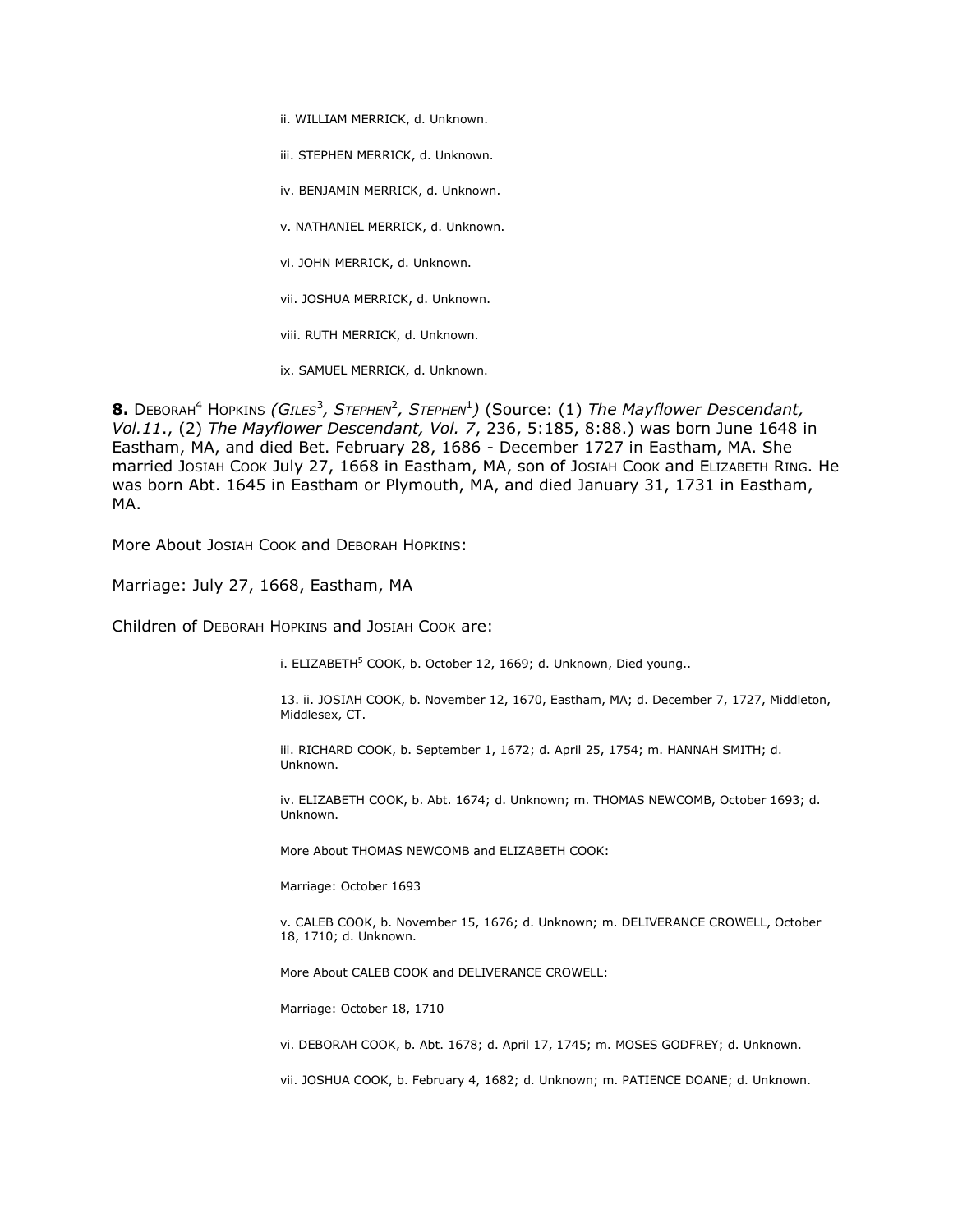viii. BENJAMIN COOK, b. Abt. 1686; d. Unknown; m. MERCY PAINE, November 23, 1710; d. Unknown.

More About BENJAMIN COOK and MERCY PAINE:

Marriage: November 23, 1710

**9.** CALEB<sup>4</sup> HOPKINS *(GILES<sup>3</sup>, STEPHEN<sup>2</sup>, STEPHEN<sup>1</sup>) (Source: (1) MD "Mayflower Descendant", 1899-1937*, 7:236., (2) *MD "Mayflower Descendant", 1899-1937*, 8:240., (3) *Father's will*, 1:111.) was born Abt. January 1649 in Eastham, MA, and died Bef. May 22, 1728 in Truro, MA. He married MARY WILLIAMS Bef. May 10, 1692 in Eastham, Barnstable Co., MA, daughter of THOMAS WILLIAMS and ELIZABETH TART. She was born Abt. 1660 in Prob. Eastham, MA, and died Bet. May 26, 1709 - 1712 in Harwich, Barnstable Co., MA.

Notes for CALEB HOPKINS:

Caleb probably married second Mary -unknown- , who died before May 22, 1728 and otherwise unidentified. Notice the gaps between the births of the older children and that of daughter Thankful, called the daughter of "Caleb and Mary " in records. The first wife Mary Williams' parents were married November 30, 1638, and she seems too old to have had a child born in 1709.

Caleb signed as one of the first seven proprietors of Pamet (or Truro), June 17, 1690. In the settlement agreement of his estate he was called a Yeoman of Truro.

Is said was a "voluntary" with his father and older brother when about 15; called "heire apparent" in father's will, while Giles was living; Caleb and Miles Standish were executors of father's will in 1644; "became a seaman, & dyed at Barbadoes" according to Gov. Bradford. Another source says he died of starvation.

More About CALEB HOPKINS:

#1: January 1651, Another date given for his birth

Notes for MARY WILLIAMS:

Mary is also recorded as Thankful in records.

More About CALEB HOPKINS and MARY WILLIAMS:

Marriage: Bef. May 10, 1692, Eastham, Barnstable Co., MA

Children of CALEB HOPKINS and MARY WILLIAMS are:

14. i. CALEB<sup>5</sup> HOPKINS, b. Abt. 1684, Truro, MA; d. Bef. September 20, 1741, Truro, MA.

15. ii. NATHANIEL HOPKINS, b. Abt. 1684, Truro, MA; d. 1752, Truro, MA.

16. iii. THOMAS HOPKINS, d. 1754, Truro, MA.

17. iv. THANKFUL HOPKINS, b. May 27, 1709, Truro, MA; d. August 1, 1783, Truro, MA.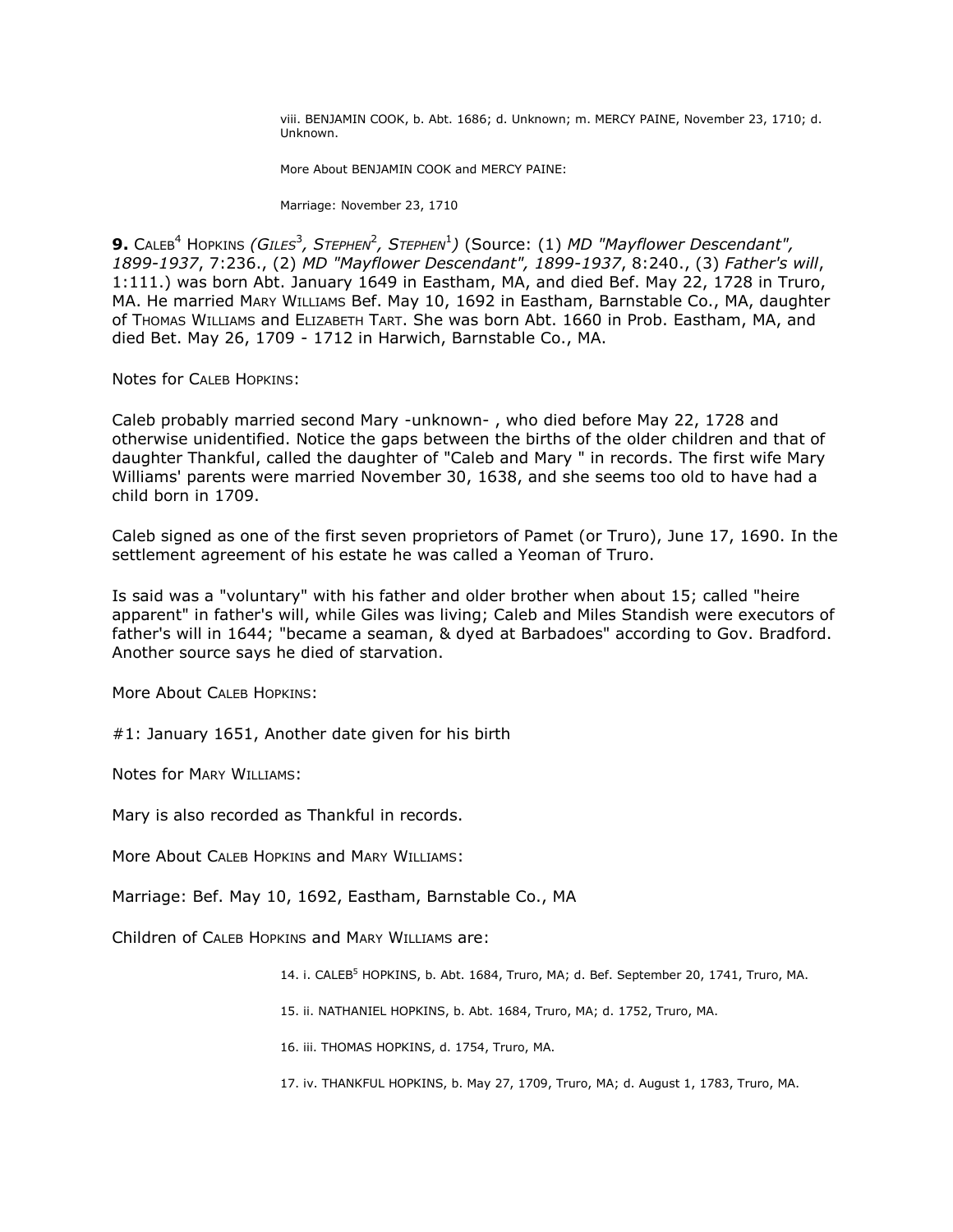10. Joshua<sup>4</sup> Hopkins *(Giles<sup>3</sup>, Stephen<sup>2</sup>, Stephen<sup>1</sup>)* was born June 1657 in Eastham, MA, and died Unknown in Eastham, MA. He married MARY COLE May 26, 1681 in Eastham, Barnstable Co., MA, daughter of DANIEL COLE and RUTH. She was born March 10, 1658 in Eastham, MA, and died Abt. 1733 in Eastham, MA.

More About MARY COLE:

Burial: Unknown, Orleans Churchyard

More About JOSHUA HOPKINS and MARY COLE:

Marriage: May 26, 1681, Eastham, Barnstable Co., MA

Children of JOSHUA HOPKINS and MARY COLE are:

i. JOHN<sup>5</sup> HOPKINS, d. Unknown.

ii. ABIGAIL HOPKINS, d. Unknown.

iii. ELISHA HOPKINS, d. Unknown.

iv. LYDIA HOPKINS, d. Unknown.

v. MARY HOPKINS, d. Unknown.

vi. JOSHUA HOPKINS, d. Unknown.

vii. HANNAH HOPKINS, d. Unknown.

viii. PHEBE HOPKINS, d. Unknown.

*Generation No. 4*

**11.** THOMAS<sup>5</sup> PAINE *(MARY*<sup>4</sup> *SNOW, CONSTANCE*<sup>3</sup> *HOPKINS, STEPHEN*<sup>2</sup> *, STEPHEN*<sup>1</sup> *)* was born Abt. 1656 in Eastham, MA, and died June 23, 1721 in Truro, MA. He married (1) HANNAH SHAW August 5, 1678 in Eastham, Barnstable Co., MA, daughter of JONATHAN SHAW and PHEBE WATSON. She was born Abt. 1661 in Plymouth, MA, and died July 24, 1713 in Truro, MA. He married (2) ELIZABETH AIRES Abt. March 8, 1714 in Third Church, Boston, MA. She died Unknown.

Notes for THOMAS PAINE:

He served as clerk and selectman at Eastham. At Truro he was a founder of the Church, proprietors clerk, representative, Captain of Militia and special Justice of the Court of Common Pleas, he had Negroes- Hector and Moll.

More About HANNAH SHAW:

Burial: Unknown, Old North Cemetery on Rte. 6A

More About Thomas Paine and HANNAH SHAW: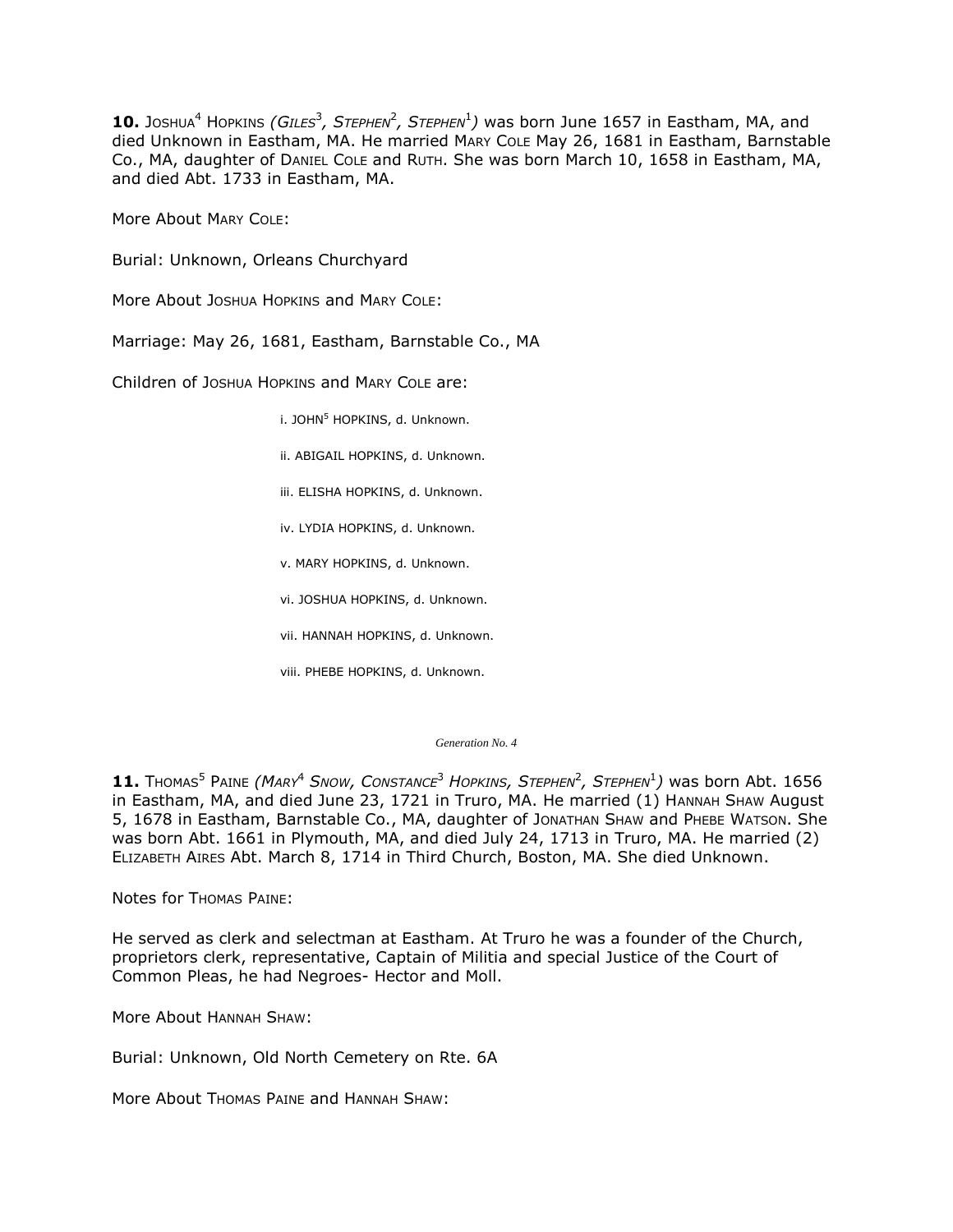Marriage: August 5, 1678, Eastham, Barnstable Co., MA

More About Thomas PAINE and ELIZABETH AIRES:

Marriage: Abt. March 8, 1714, Third Church, Boston, MA

Children of THOMAS PAINE and HANNAH SHAW are:

i. HANNAH<sup>6</sup> PAINE, b. April 6, 1679; d. November 17, 1681.

ii. HUGH PAINE, b. July 5, 1680; d. November 29, 1681.

iii. THOMAS PAINE, b. February 28, 1682; d. April 15, 1745; m. THANKFUL COBB, May 17, 1705; d. Unknown.

More About THOMAS PAINE and THANKFUL COBB:

Marriage: May 17, 1705

iv. HANNAH PAINE, b. May 12, 1684; d. January 14, 1757; m. JOHN BINNEY, May 31, 1704; d. Unknown.

More About JOHN BINNEY and HANNAH PAINE:

Marriage: May 31, 1704

18. v. JONATHAN PAINE, b. Abt. February 1, 1685, Eastham, MA; d. May 23, 1752, Truro, Barnstable, MA.

vi. ABIGAIL PAINE, b. March 4, 1687; d. January 21, 1688.

vii. ABIGAIL PAINE, b. November 10, 1689; d. July 13, 1731; m. (1) JOHN FRENCH; d. Unknown; m. (2) EBENEZER WHITE, November 8, 1711; d. Unknown.

More About EBENEZER WHITE and ABIGAIL PAINE:

Marriage: November 8, 1711

viii. PHEBE PAINE, b. March 14, 1691; d. Abt. January 21, 1695.

19. ix. ELKANAH PAINE, b. February 1, 1693; d. June 10, 1774.

x. MOSES PAINE, b. September 28, 1695; d. October 4, 1764; m. MARGERY MAYO; d. Unknown.

xi. JOSHUA PAINE, b. August 28, 1697; d. March 10, 1775; m. (1) REBECCA SPARROW, October 20, 1720; d. Unknown; m. (2) CONSTANCE PAINE BAKER, Abt. 1736; d. Unknown.

More About JOSHUA PAINE and REBECCA SPARROW:

Marriage: October 20, 1720

More About JOSHUA PAINE and CONSTANCE BAKER:

Marriage: Abt. 1736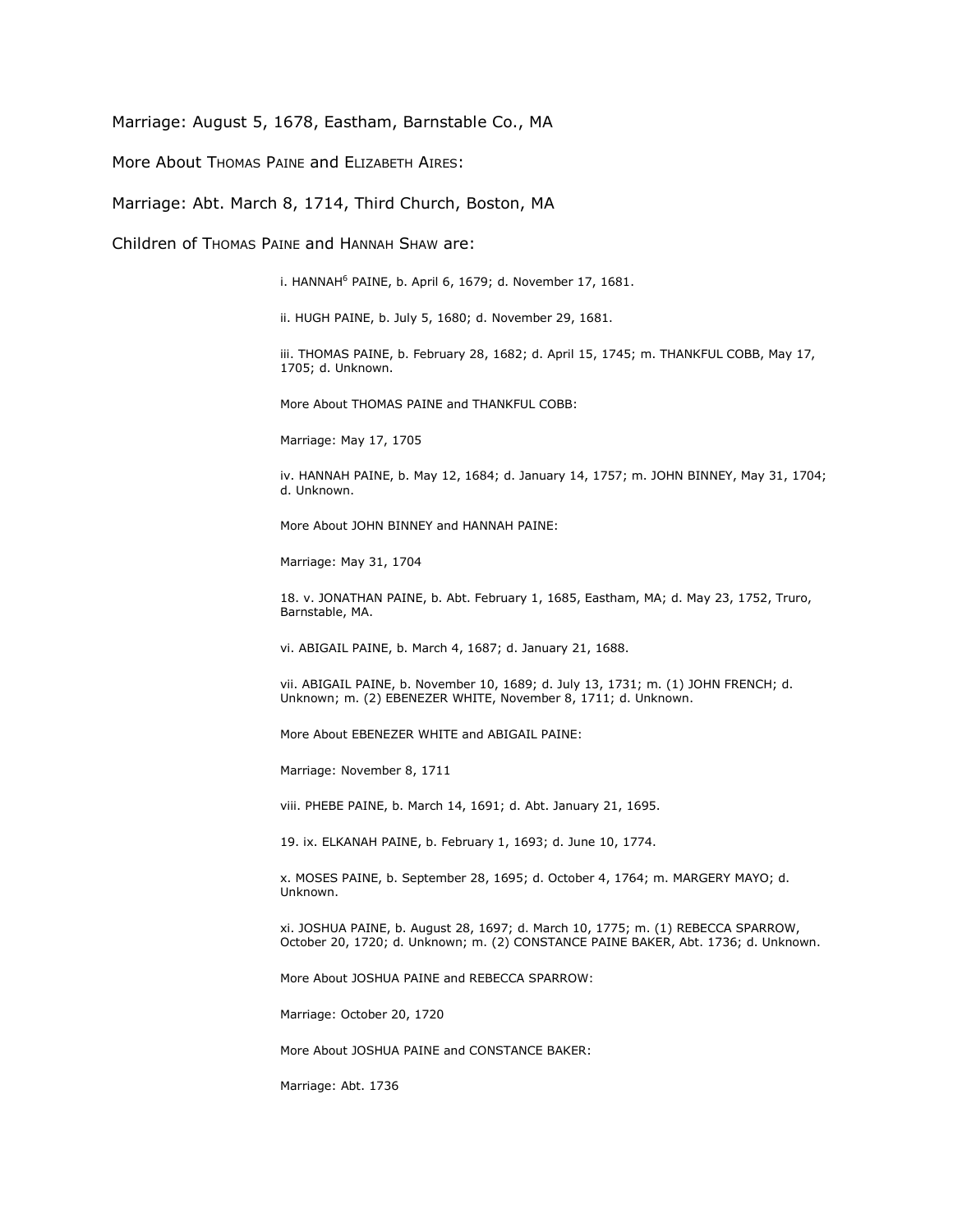20. xii. PHEBE PAINE, b. February 11, 1699, Eastham, MA; d. June 23, 1748, Truro, MA.

xiii. LYDIA PAINE, b. December 4, 1700; d. Unknown; m. JOSIAH HINCKLEY, March 2, 1719; d. Unknown.

More About JOSIAH HINCKLEY and LYDIA PAINE:

Marriage: March 2, 1719

21. xiv. BARNABUS PAINE, b. November 13, 1705, Eastham, MA; d. May 25, 1768, Truro, MA.

**12.** JOSEPH<sup>5</sup> PAINE *(MARY*<sup>4</sup> *SNOW, CONSTANCE*<sup>3</sup> *HOPKINS, STEPHEN*<sup>2</sup> *, STEPHEN*<sup>1</sup> *)* was born 1667 in Eastham, Barnstable Co., MA, and died October 1, 1712 in Harwich, Barnstable Co., MA. He married PATIENCE SPARROW May 27, 1691 in Eastham, Barnstable Co., MA. She died Unknown.

More About JOSEPH PAINE and PATIENCE SPARROW:

Marriage: May 27, 1691, Eastham, Barnstable Co., MA

Child of JOSEPH PAINE and PATIENCE SPARROW is:

22. i. PHEBE<sup>6</sup> PAINE, b. July 30, 1703; d. Unknown.

 $13.$  Josiaн<sup>5</sup> Cook *(Dевокан<sup>4</sup> Hopkins, Giles<sup>3</sup>, Stephen<sup>2</sup>, Stephen<sup>1</sup>) (Source: <i>The Mayflower Descendant, Vol. 5*, page 185, 7:238, 8:88.) was born November 12, 1670 in Eastham, MA, and died December 7, 1727 in Middleton, Middlesex, CT. He married MARY Abt. 1694 in Prob. Eastham, MA. She was born June 2, 1672 in Truro, MA, and died January 22, 1725 in Eastham, MA.

Notes for JOSIAH COOK:

He lived at Eastham, Truro, and Middletown, CT.

Notes for MARY:

It's possible that her surname was either Godfrey or Rickard.

More About JOSIAH COOK and MARY:

Marriage: Abt. 1694, Prob. Eastham, MA

Children of JOSIAH COOK and MARY are:

i. DESIRE<sup>6</sup> COOK, b. June 14, 1694, Eastham, MA; d. Aft. May 1736; m. BERIAH HIGGINS; d. Unknown.

ii. DEBORAH COOK, b. April 12, 1696, Eastham, MA; d. Bef. January 1730; m. JOSEPH HATCH, May 29, 1718; d. Unknown.

More About JOSEPH HATCH and DEBORAH COOK:

Marriage: May 29, 1718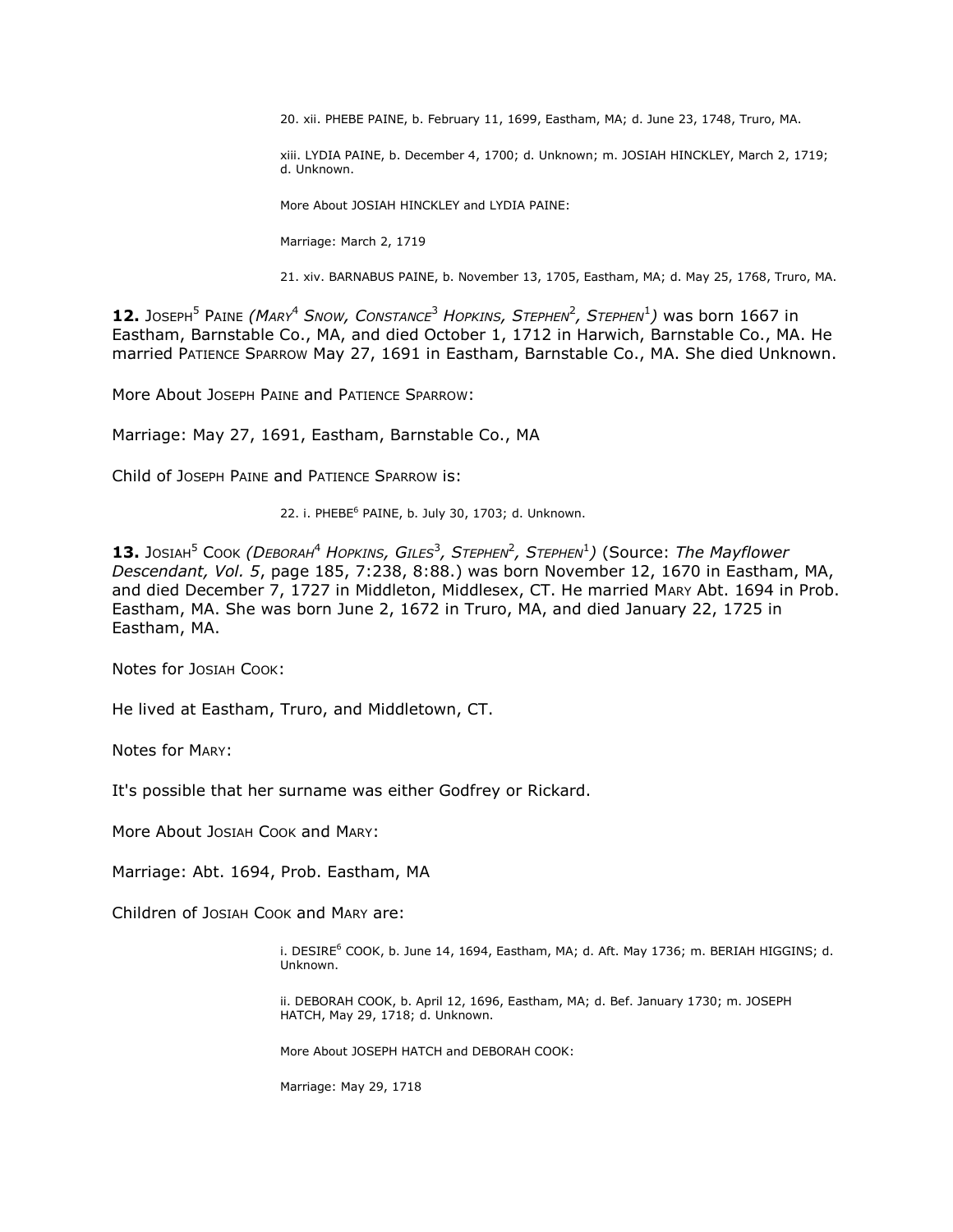iii. JOHN COOK, b. April 9, 1698, Eastham, MA; d. Aft. 1748, Middleton, Middlesex, CT; m. DESIRE HATCH, March 15, 1721; d. Unknown.

More About JOHN COOK and DESIRE HATCH:

Marriage: March 15, 1721

iv. MARY COOK, b. February 8, 1700, Eastham, MA; d. Unknown; m. DAVID VICKERY, April 24, 1718; d. Unknown.

More About DAVID VICKERY and MARY COOK:

Marriage: April 24, 1718

v. JOSHUA COOK, b. Abt. 1702; d. Unknown; m. ZERVIAH HATCH, August 5, 1724; d. Unknown.

More About JOSHUA COOK and ZERVIAH HATCH:

Marriage: August 5, 1724

vi. ELIZABETH COOK, b. Abt. 1704; d. Unknown; m. THOMAS DOTY, November 1, 1722; d. Unknown.

More About THOMAS DOTY and ELIZABETH COOK:

Marriage: November 1, 1722

23. vii. HANNAH COOK, b. 1706; d. March 21, 1783.

viii. JACOB COOK, b. Abt. 1708; d. September 5, 1800; m. MARCY YOUNG, February 18, 1730; d. Unknown.

More About JACOB COOK and MARCY YOUNG:

Marriage: February 18, 1730

24. ix. SOLOMON COOK, b. Abt. 1711, Truro, Barnstable Co., MA; d. November 21, 1781, Provincetown, MA.

**14.** CALEB<sup>5</sup> HOPKINS *(CALEB<sup>4</sup>, GILES<sup>3</sup>, STEPHEN<sup>2</sup>, STEPHEN<sup>1</sup>) (Source: (1) MD "Mayflower Descendant", 1899-1937*, 8:240,242, 13:105, 16:35., (2) *Truro Vital Record*, page 38.) was born Abt. 1684 in Truro, MA, and died Bef. September 20, 1741 in Truro, MA. He married MERCY FREEMAN (Source: *MD "Mayflower Descendant", 1899-1937*, 8:244, 12:235.) October 8, 1719 in Truro, Barnstable Co., MA by the Rev. James Avery, daughter of CONSTANT FREEMAN and JANE TREAT. She was born August 31, 1702 in Eastham, MA, and died November 10, 1784 in Died in the home of daughter, Mrs. Grozier. Truro, MA.

Notes for CALEB HOPKINS:

Caleb was a farmer and yeoman, a ships clerk and was one of thefirst settlers in Truro. Meadow land was laid out to him on the Pamet River as early as June 17, 1703. He also owned meadow land at East Harbor at the time of his death.

More About CALEB HOPKINS: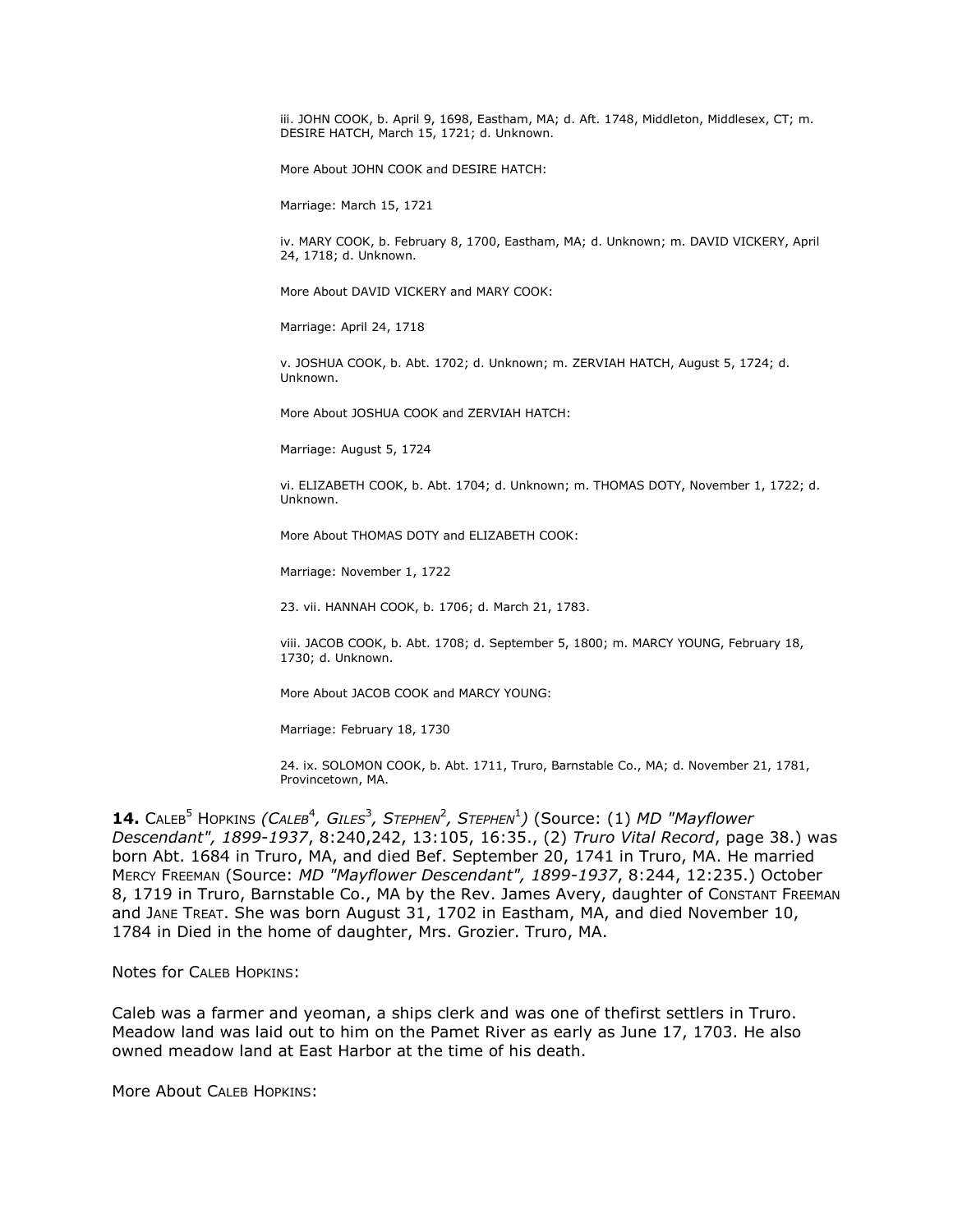Burial: Unknown, Old North Cemetery, Truro, MA

Occupation: Farmer and Yeoman (ships clerk)

Notes for MERCY FREEMAN:

The date of death, 1774 is a family record. Tombstone has date December 1786.

More About MERCY FREEMAN:

Burial: Unknown, Old North Cemetery, Truro, MA

More About CALEB HOPKINS and MERCY FREEMAN:

Marriage: October 8, 1719, Truro, Barnstable Co., MA by the Rev. James Avery

Children of CALEB HOPKINS and MERCY FREEMAN are:

25. i. CONSTANT<sup>6</sup> HOPKINS, b. July 28, 1720, Truro, MA; d. June 15, 1800, Truro, MA.

26. ii. MARY HOPKINS, b. July 18, 1722, Truro, MA; d. October 21, 1795, Truro, MA.

27. iii. THANKFUL HOPKINS, b. May 30, 1724, Truro, MA; d. Unknown, Eastham, MA.

28. iv. CALEB HOPKINS, b. July 28, 1726, Truro, MA; d. September 12, 1799, Boston, MA.

v. JONATHAN HOPKINS, b. July 27, 1728; d. Unknown, Died at sea..

29. vi. SIMEON HOPKINS, b. Abt. February 7, 1731, Truro, MA; d. January 30, 1822, Harpswell, ME.

30. vii. MERCY HOPKINS, b. April 25, 1734, Truro, Barnstable, MA; d. April 26, 1817, Truro, MA.

31. viii. JAMES HOPKINS, b. August 16, 1736, Truro, MA; d. August 6, 1782, Middleton, Middlesex, CT.

ix. JOSHUA HOPKINS, b. Abt. January 10, 1738; d. Unknown, Died at sea..

32. x. ABIGAIL HOPKINS, b. August 21, 1741, Truro, MA; d. September 25, 1771, Eastham, MA.

 $15.$  Nathaniel<sup>5</sup> Hopkins *(Caleb<sup>4</sup>, Giles<sup>3</sup>, Stephen<sup>2</sup>, Stephen<sup>1</sup>) was born Abt. 1684 in Truro, MA,* and died 1752 in Truro, MA. He married (1) LYDIA July 2, 1727 in Truro, MA. She died Unknown. He married (2) SARAH October 26, 1749 in Truro, MA. She died Unknown.

More About NATHANIEL HOPKINS and LYDIA:

Marriage: July 2, 1727, Truro, MA

More About NATHANIEL HOPKINS and SARAH:

Marriage: October 26, 1749, Truro, MA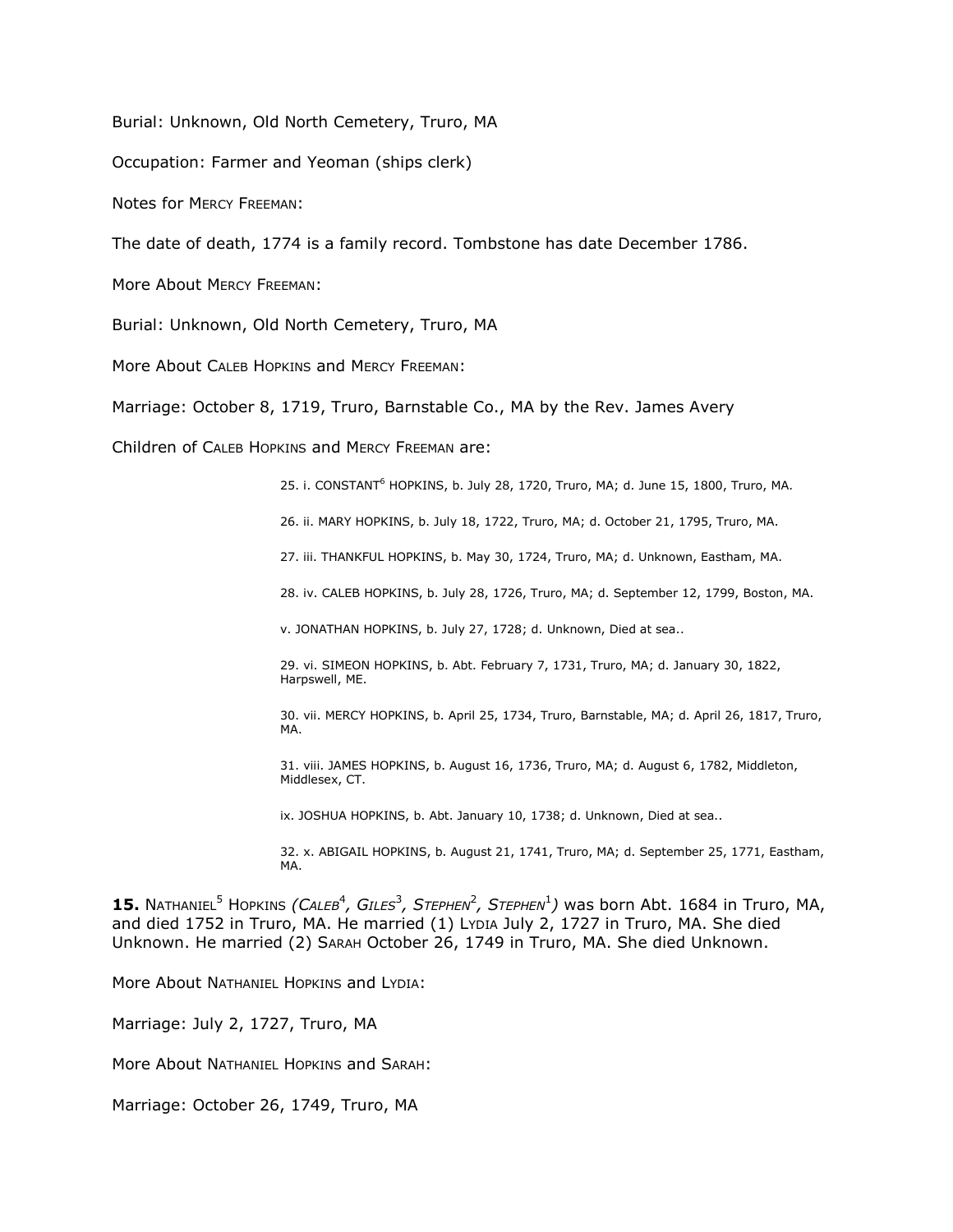Children of NATHANIEL HOPKINS and LYDIA are:

i. MARY<sup>6</sup> HOPKINS, d. Unknown.

ii. SARAH HOPKINS, d. Unknown.

iii. ISAAC HOPKINS, d. Unknown.

iv. LYDIA HOPKINS, d. Unknown.

v. PHEBE HOPKINS, d. Unknown.

vi. JOHN HOPKINS, d. Unknown.

vii. ELISHA HOPKINS, d. Unknown.

viii. PRISCILLA HOPKINS, d. Unknown.

ix. ELIZABETH HOPKINS, d. Unknown.

**16.** Thomas<sup>5</sup> Hopkins *(Caleb<sup>4</sup>, Giles<sup>3</sup>, Stephen<sup>2</sup>, Stephen<sup>1</sup>) died 1754 in Truro, MA. He married* DEBORAH BICKFORD February 10, 1724 in Truro, MA, daughter of JEREMIAH BICKFORD and HANNAH YOUNG. She was born February 2, 1706 in Eastham, MA, and died Unknown.

More About Thomas HOPKINS and DEBORAH BICKFORD:

Marriage: February 10, 1724, Truro, MA

Children of THOMAS HOPKINS and DEBORAH BICKFORD are:

i. SANUEL<sup>6</sup> HOPKINS, d. Unknown.

ii. HANNAH HOPKINS, d. Unknown.

iii. THOMAS HOPKINS, d. Unknown.

iv. REBECCA HOPKINS, d. Unknown.

v. DEBORAH HOPKINS, d. Unknown.

vi. APPHIA HOPKINS, d. Unknown.

vii. DEBORAH HOPKINS, d. Unknown.

viii. MICHAEL HOPKINS, d. Unknown.

ix. CALEB HOPKINS, d. Unknown.

x. CALEB HOPKINS, d. Unknown.

xi. MARY HOPKINS, d. Unknown.

xii. SARAH HOPKINS, d. Unknown.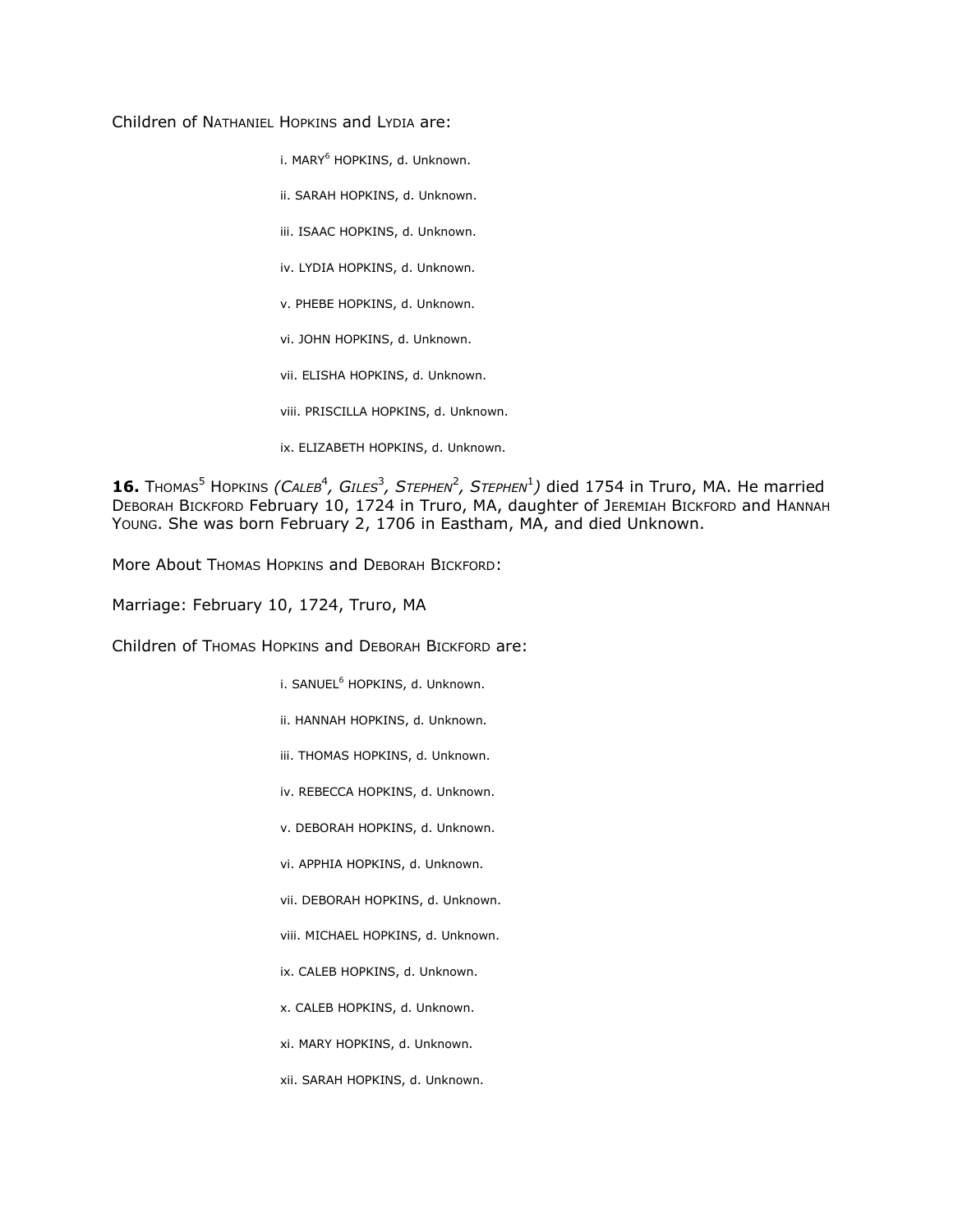xiii. JEREMIAH HOPKINS, d. Unknown.

**17.** THANKFUL<sup>5</sup> HOPKINS *(CALEB<sup>4</sup>, GILES<sup>3</sup>, STEPHEN<sup>2</sup>, STEPHEN<sup>1</sup>) was born May 27, 1709 in Truro,* MA, and died August 1, 1783 in Truro, MA. She married AMBROSE DYER January 22, 1729 in Truro, Barnstable Co., MA, son of WILLIAM DYER and HANNAH STROUT. He was born December 22, 1709 in Truro, MA, and died May 10, 1792 in Truro, MA.

More About AMBROSE DYER and THANKFUL HOPKINS:

Marriage: January 22, 1729, Truro, Barnstable Co., MA

Children of THANKFUL HOPKINS and AMBROSE DYER are:

i. AMBROSE<sup>6</sup> DYER, d. Unknown.

ii. THANKFUL DYER, d. Unknown.

iii. HANNAH DYER, d. Unknown.

iv. ABIGAIL DYER, d. Unknown.

v. NAPHTALI DYER, d. Unknown.

vi. MARY DYER, d. Unknown.

vii. JERUSHA DYER, d. Unknown.

viii. REUBEN DYER, d. Unknown.

*Generation No. 5*

18. Jonathan<sup>6</sup> Paine *(Thomas<sup>5</sup>, Mary<sup>4</sup> Snow, Constance<sup>3</sup> Hopkins, Stephen<sup>2</sup>, Stephen<sup>1</sup>) was born* Abt. February 1, 1685 in Eastham, MA, and died May 23, 1752 in Truro, Barnstable, MA. He married (1) SARAH MAYO October 27, 1709. She was born Abt. 1689, and died February 11, 1718. He married (2) MARY SCAMMON June 29, 1719 in Truro, Barnstable, MA, daughter of HUMPHREY SCAMMON and ELIZABETH JORDAN. She was born Abt. 1681 in Kittery, ME, and died May 17, 1760 in Truro, Barnstable, MA.

Notes for JONATHAN PAINE:

All of his children were born at Truro, the first five by Sarah and the last two by Mary. Mary had a total of eight children, six by her first husband.

More About JONATHAN PAINE:

Burial: Unknown, Old North Cemetery, Stone 266

More About JONATHAN PAINE and SARAH MAYO:

Marriage: October 27, 1709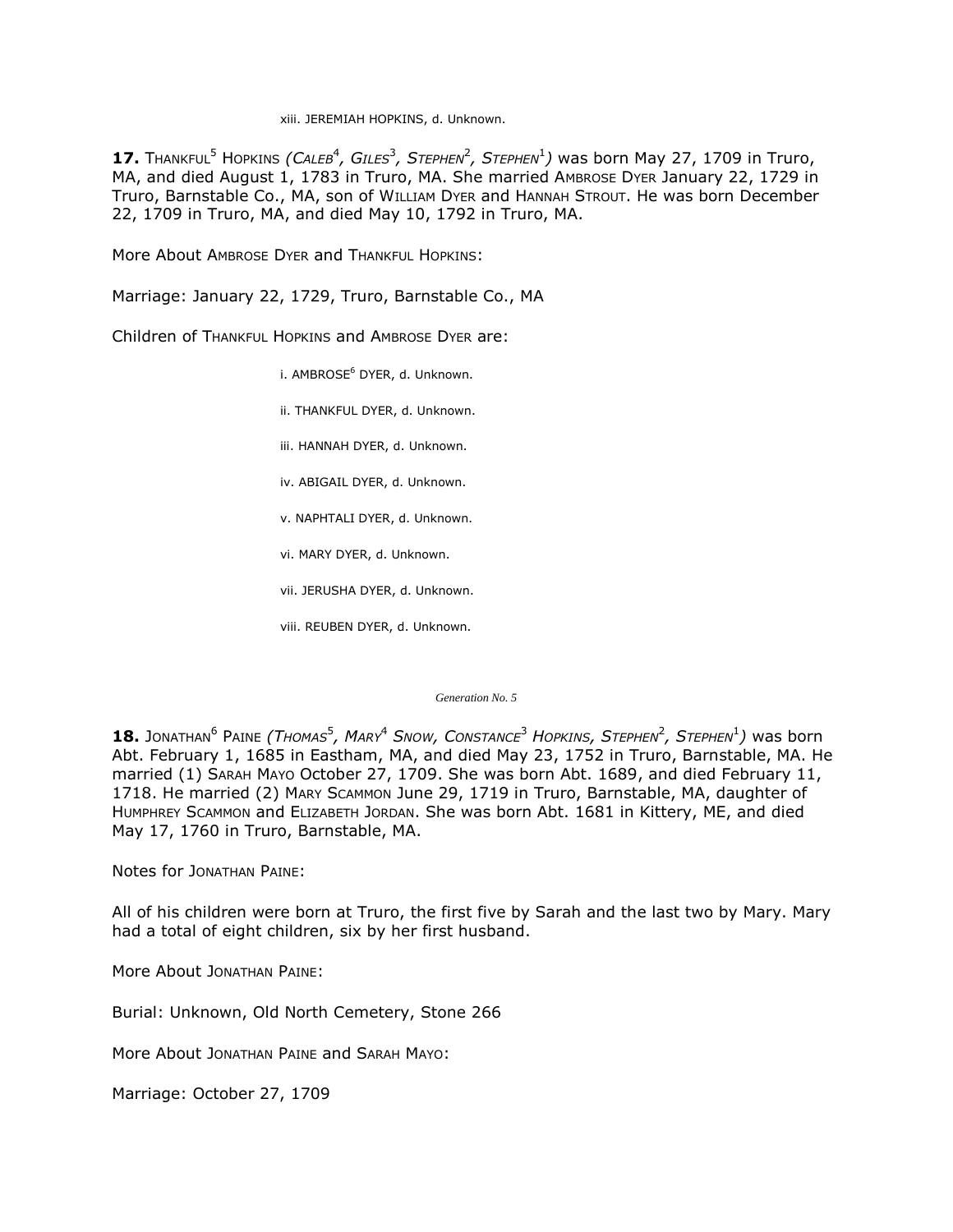More About MARY SCAMMON:

Burial: Unknown, Old North Cemetery, Stone 265

More About JONATHAN PAINE and MARY SCAMMON:

Marriage: June 29, 1719, Truro, Barnstable, MA

Children of JONATHAN PAINE and SARAH MAYO are:

i. JOHN $^7$  PAINE, b. September 3, 1710; d. September 15, 1710.

ii. JONATHAN PAINE, b. September 20, 1711; d. April 5, 1761; m. HANNAH LOMBARD; d. Unknown.

iii. SARAH PAINE, b. June 17, 1714; d. June 4, 1779; m. ANTHONY SNOW, March 2, 1731; d. Unknown.

More About ANTHONY SNOW and SARAH PAINE:

Marriage: March 2, 1731

iv. DANIEL PAINE, b. May 12, 1716; d. January 25, 1785; m. ELIZABETH THATCHER, June 25, 1741; d. Unknown.

More About DANIEL PAINE and ELIZABETH THATCHER:

Marriage: June 25, 1741

v. ELIZABETH PAINE, d. April 3, 1780; m. (1) THOMAS SMITH, Abt. 1741; d. Unknown; m. (2) JOHN SNOW, August 9, 1764; d. Unknown.

More About THOMAS SMITH and ELIZABETH PAINE:

Marriage: Abt. 1741

More About JOHN SNOW and ELIZABETH PAINE:

Marriage: August 9, 1764

Children of JONATHAN PAINE and MARY SCAMMON are:

vi. HANNAH<sup>7</sup> PAINE, b. Abt. February 9, 1721; d. Unknown; m. ISAAC CROWELL; d. Unknown.

33. vii. PHEBE PAINE, b. December 2, 1724, Truro, MA; d. May 6, 1798, Truro, MA.

19. ELKANAH<sup>6</sup> PAINE (THOMAS<sup>5</sup>, MARY<sup>4</sup> SNOW, CONSTANCE<sup>3</sup> HOPKINS, STEPHEN<sup>2</sup>, STEPHEN<sup>1</sup>) was born February 1, 1693, and died June 10, 1774. He married (1) RELIANCE YOUNG. She died Unknown. He married (2) RELIANCE YOUNG. She died Unknown. He married (3) HANNAH. She died Unknown.

Child of ELKANAH PAINE and RELIANCE YOUNG is:

34. i. ELISHA<sup>7</sup> PAINE, b. August 21, 1721, Truro, MA; d. 1753, Middletown, CT.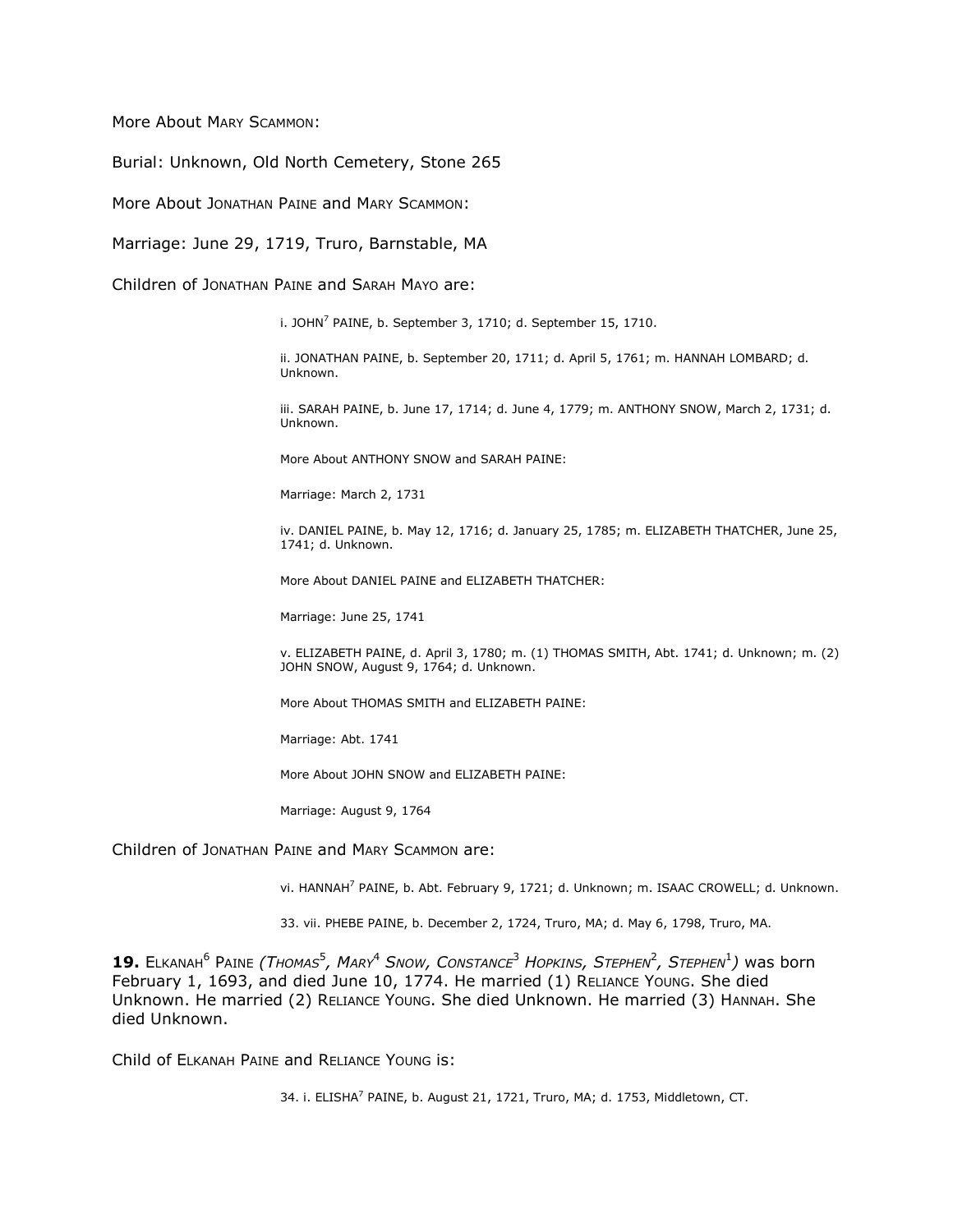**20.** PHEBE<sup>6</sup> PAINE (THOMAS<sup>5</sup>, MARY<sup>4</sup> SNOW, CONSTANCE<sup>3</sup> HOPKINS, STEPHEN<sup>2</sup>, STEPHEN<sup>1</sup>) was born February 11, 1699 in Eastham, MA, and died June 23, 1748 in Truro, MA. She married PAUL KNOWLES February 28, 1722 in Truro, MA, son of John KNOWLES and MARY SEARS. He was born August 8, 1702 in Eastham, MA, and died April 11, 1775 in Truro, MA.

More About PHEBE PAINE:

Burial: Unknown, Old North Cemetery, Stone 239B

More About PAUL KNOWLES and PHEBE PAINE:

Marriage: February 28, 1722, Truro, MA

Children of PHEBE PAINE and PAUL KNOWLES are:

i. ANN<sup>7</sup> KNOWLES, b. November 24, 1723; d. April 19, 1785; m. URIAH RICH, February 16, 1743; d. Unknown.

More About URIAH RICH and ANN KNOWLES:

Marriage: February 16, 1743

ii. PHEBE KNOWLES, b. April 28, 1725; d. Unknown; m. (1) JOSEPH COLLINS, February 16, 1743; d. Unknown; m. (2) SIMON GROSS, February 14, 1749; d. Unknown.

More About JOSEPH COLLINS and PHEBE KNOWLES:

Marriage: February 16, 1743

More About SIMON GROSS and PHEBE KNOWLES:

Marriage: February 14, 1749

iii. MARY KNOWLES, b. January 20, 1726; d. Abt. 1774; m. JOSHUA ATWOOD, November 27, 1746; d. Unknown.

More About MARY KNOWLES:

Burial: Unknown, Barrington, Shelbrne, Nova Scotia

More About JOSHUA ATWOOD and MARY KNOWLES:

Marriage: November 27, 1746

iv. PAUL KNOWLES, b. November 28, 1728; d. September 12, 1802; m. MARY ATKINS, November 11, 1760; d. Unknown.

More About PAUL KNOWLES and MARY ATKINS:

Marriage: November 11, 1760

v. JOHN KNOWLES, b. October 31, 1730; d. Unknown; m. (1) LUCY LEWIS, December 11, 1760; d. Unknown; m. (2) ELIZABETH A. WALKER, October 30, 1763; d. Unknown.

More About JOHN KNOWLES and LUCY LEWIS: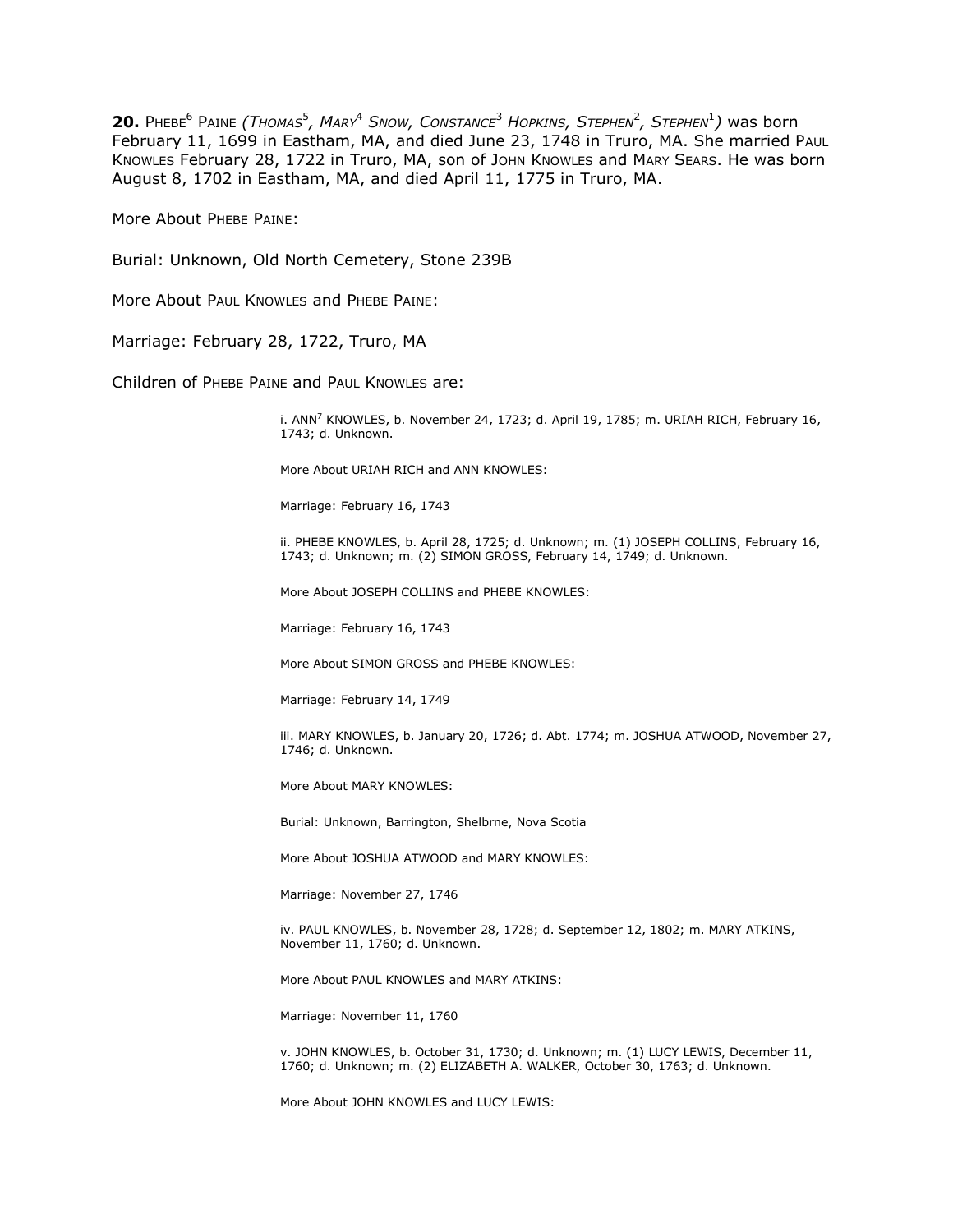Marriage: December 11, 1760

More About JOHN KNOWLES and ELIZABETH WALKER:

Marriage: October 30, 1763

vi. THOMAS KNOWLES, b. August 6, 1732; d. 1777.

vii. HANNAH KNOWLES, b. September 18, 1734; d. Unknown; m. (1) ? SPARROW; d. Unknown; m. (2) JOHN WARREN, March 12, 1752; d. Unknown; m. (3) ZACCHEUS HIGGINS, December 3, 1772; d. Unknown.

More About JOHN WARREN and HANNAH KNOWLES:

Marriage: March 12, 1752

More About ZACCHEUS HIGGINS and HANNAH KNOWLES:

Marriage: December 3, 1772

viii. RUTH KNOWLES, b. March 12, 1735; d. June 21, 1771; m. ELISHA TICKNOR, November 25, 1756; d. Unknown.

More About ELISHA TICKNOR and RUTH KNOWLES:

Marriage: November 25, 1756

ix. JAMES KNOWLES, b. June 4, 1737; d. Unknown.

x. ABIGAIL KNOWLES, b. November 30, 1738; d. 1799; m. SYLVANUS HIGGINS, December 13, 1764; d. Unknown.

More About SYLVANUS HIGGINS and ABIGAIL KNOWLES:

Marriage: December 13, 1764

35. xi. SILAS KNOWLES, b. December 31, 1740, Truro, MA; d. January 1, 1833, ME.

xii. JAMES KNOWLES, b. August 15, 1742; d. Unknown.

 $21.$  Barnabus<sup>6</sup> Paine *(Thomas<sup>5</sup>, Mary<sup>4</sup> Snow, Constance<sup>3</sup> Hopkins, Stephen<sup>2</sup>, Stephen<sup>1</sup>) was born* November 13, 1705 in Eastham, MA, and died May 25, 1768 in Truro, MA. He married MARY PURRINTON June 25, 1724 in Truro, MA (VR:55), daughter of HEZEKIAH PURRINTON and MARY SCAMMON. She was born October 20, 1706 in Truro, MA, and died December 22, 1768 in Truro, MA.

More About BARNABUS PAINE:

Burial: Unknown, Old North Cemetery, Stone 580

More About MARY PURRINTON:

Burial: Unknown, Old North Cemetery, Stone 582

More About BARNABUS PAINE and MARY PURRINTON: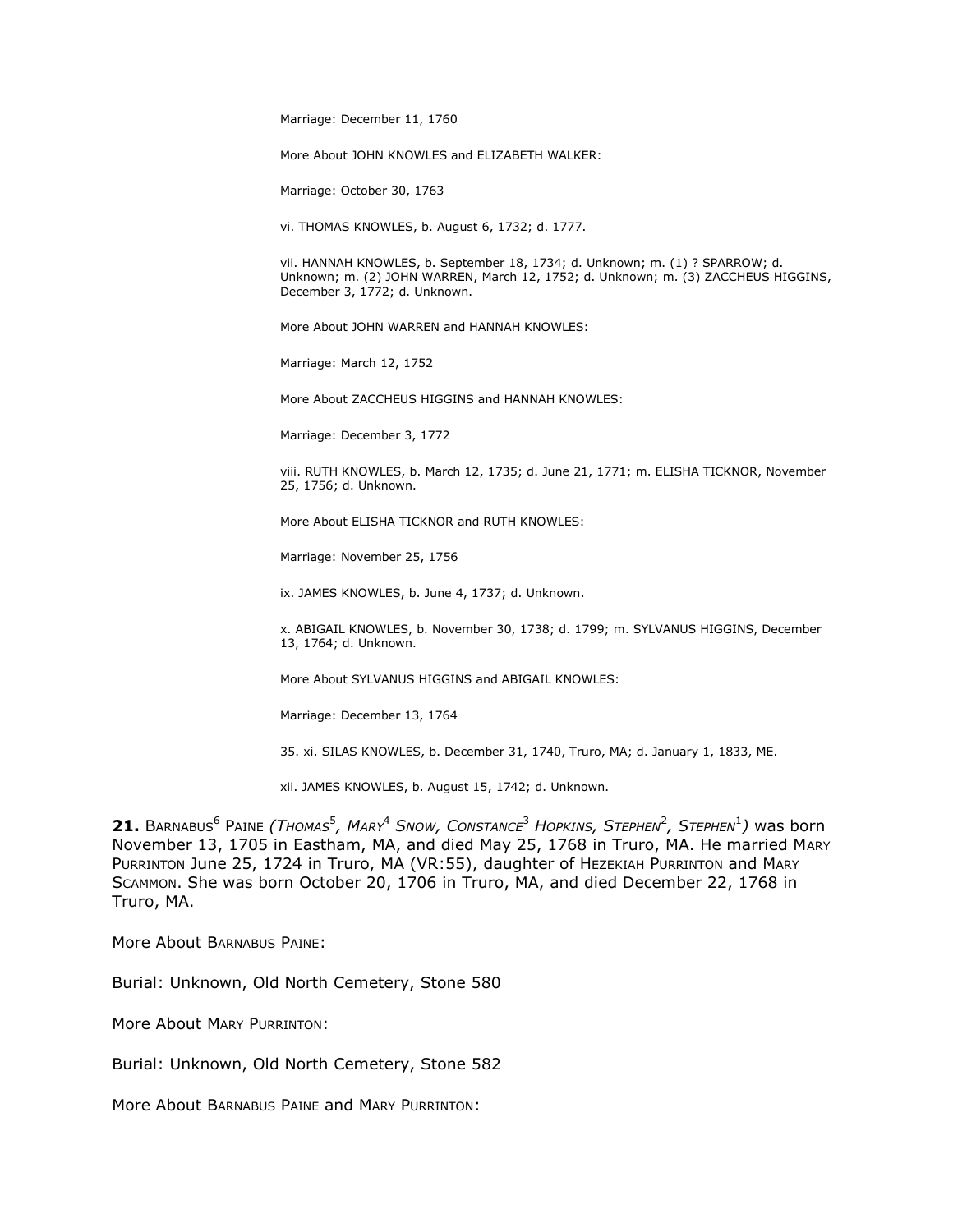# Marriage: June 25, 1724, Truro, MA (VR:55)

Children of BARNABUS PAINE and MARY PURRINTON are:

i. ELIZABETH<sup>7</sup> PAINE, b. August 11, 1725; d. November 16, 1753; m. AMBROSE SNOW, April 2, 1747; d. Unknown.

More About AMBROSE SNOW and ELIZABETH PAINE:

Marriage: April 2, 1747

36. ii. BARNABAS PAINE, b. September 24, 1727, Truro, MA; d. Bef. January 9, 1770, Truro, MA.

iii. MERCY PAINE, b. April 11, 1729; d. October 30, 1758; m. MATTHIAS RICH, October 31, 1751; d. Unknown.

More About MATTHIAS RICH and MERCY PAINE:

Marriage: October 31, 1751

iv. MARY PAINE, b. January 28, 1731; d. Unknown; m. SAMUEL LOMBARD; d. Unknown.

v. JOSHUA PAINE, b. August 3, 1734; d. July 5, 1735.

vi. RUTH PAINE, b. April 23, 1736; d. Unknown; m. EBENEZER RICH; d. Unknown.

vii. PHEBE PAINE, b. June 25, 1738; d. Unknown; m. JEDIDIAH HIGGINS; b. 1733; d. Unknown.

viii. JERUSHA PAINE, b. July 11, 1740; d. November 9, 1745.

ix. JEMIMA PAINE, b. February 5, 1742; d. September 16, 1744.

x. JOSEPH PAINE, b. February 20, 1744; d. Unknown; m. REBECCA RICH; d. Unknown.

xi. HANNAH PAINE, b. December 11, 1746; d. Unknown; m. JEDEDIAH PAINE; d. Unknown.

**22.** PHEBE<sup>6</sup> PAINE *(JOSEPH*<sup>5</sup> *, MARY*<sup>4</sup> *SNOW, CONSTANCE*<sup>3</sup> *HOPKINS, STEPHEN*<sup>2</sup> *, STEPHEN*<sup>1</sup> *)* was born July 30, 1703, and died Unknown. She married SOLOMON PEPPER October 24, 1724 in Eastham, Barnstable Co., MA, son of Isac PEPPER and APPHIA FREEMAN. He was born January 15, 1703 in Eastham, Barnstable Co., MA, and died 1786 in Eastham, Barnstable Co., MA.

More About SOLOMON PEPPER and PHEBE PAINE:

Marriage: October 24, 1724, Eastham, Barnstable Co., MA

Child of PHEBE PAINE and SOLOMON PEPPER is:

i. BENJAMIN $^7$  PEPPER, b. April 29, 1744; d. Unknown.

 $23.$  Намман<sup>6</sup> Соок *(Josiaн<sup>5</sup>, Dевокан<sup>4</sup> Hopkins, Giles<sup>3</sup>, Sтернем<sup>2</sup>, Sтернем<sup>1</sup>) was born 1706, and* died March 21, 1783. She married ISAIAH ATKINS November 12, 1724, son of NATHANIEL ATKINS and WINIFRED. He was born 1704, and died Unknown.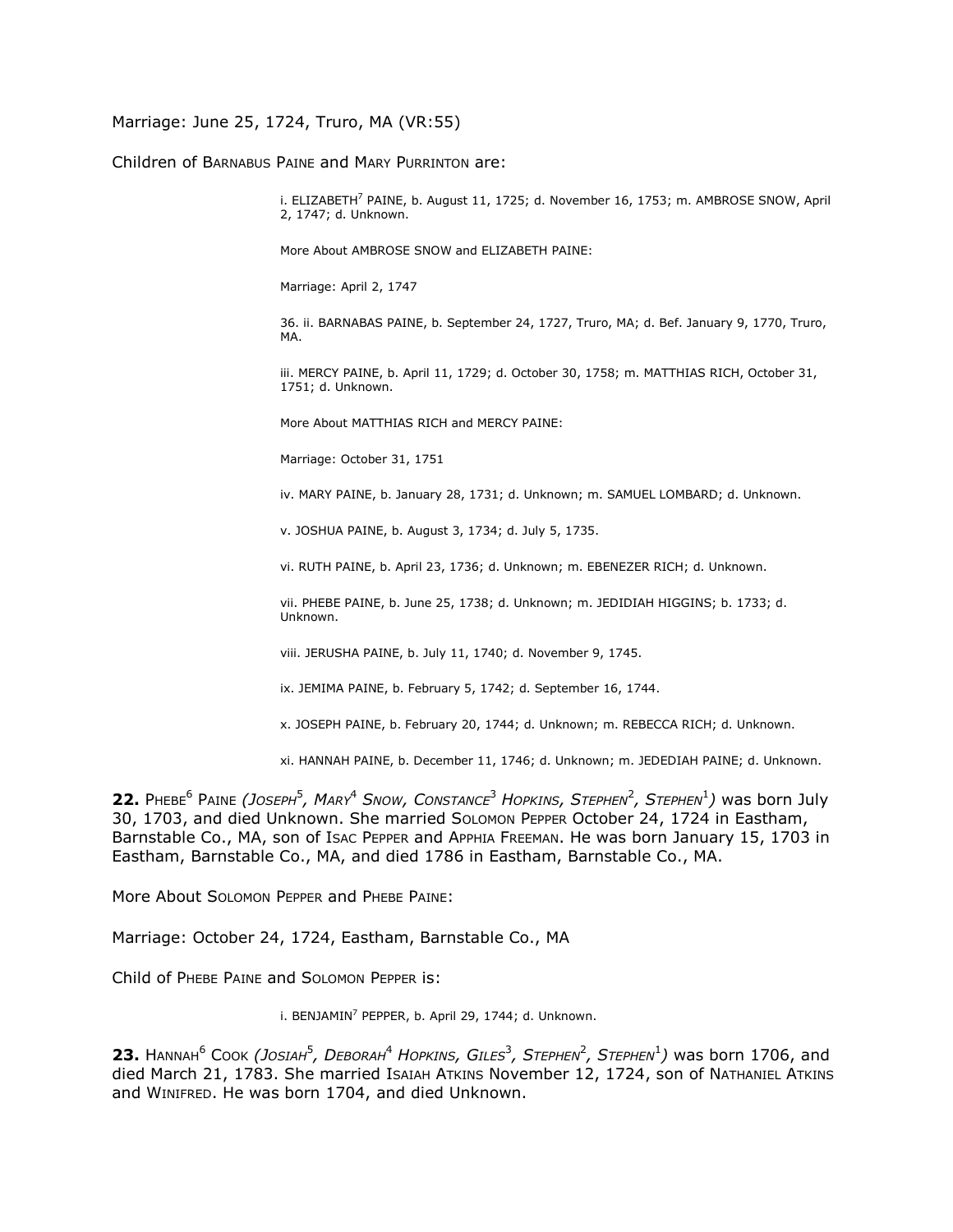More About Isaiah ATKINS and HANNAH COOK:

Marriage 1: November 12, 1724

Marriage 2: 1724

Children of HANNAH COOK and ISAIAH ATKINS are:

i. BENJAMIN<sup>7</sup> ATKINS, b. 1726; d. Unknown.

ii. HANNAH ATKINS, b. 1728; d. Unknown.

iii. JOHN ATKINS, b. 1730; d. 1754, Lost at sea.

iv. SILAS ATKINS, b. 1732; d. Unknown.

v. NATHANIEL ATKINS, b. 1736; d. Unknown.

vi. MARY ATKINS, b. 1738; d. Unknown.

vii. ISAIAH ATKINS, b. 1740; d. Unknown.

viii. HENRY ATKINS, b. 1743; d. Unknown; m. MARY LOMBARD, 1768; d. Unknown.

More About HENRY ATKINS and MARY LOMBARD:

Marriage: 1768

37. ix. ZACHEUS ATKINS, b. 1745; d. Unknown.

 $24.$  Solomon<sup>6</sup> Cook *(Josiah<sup>5</sup>, Deborah<sup>4</sup> Hopkins, Giles<sup>3</sup>, Stephen<sup>2</sup>, Stephen<sup>1</sup>) (Source: (1) The Mayflower Descendant, Vol. 8*, 23, 9:55., (2) *Truro Vital Records*, page 7.) was born Abt. 1711 in Truro, Barnstable Co., MA, and died November 21, 1781 in Provincetown, MA. He married REBECCA COWELL June 4, 1733 in Truro, Barnstable Co., MA, daughter of EDWARD COWELL and REBECCA BROUGHTON. She was born Abt. 1714 in Prob. Boston, MA, and died August 19, 1788 in Provincetown, MA.

Notes for SOLOMON COOK:

More About SOLOMON COOK:

Baptism: November 18, 1711

More About REBECCA COWELL:

Christening: December 3, 1727

More About SOLOMON COOK and REBECCA COWELL:

Marriage: June 4, 1733, Truro, Barnstable Co., MA

Children of SOLOMON COOK and REBECCA COWELL are: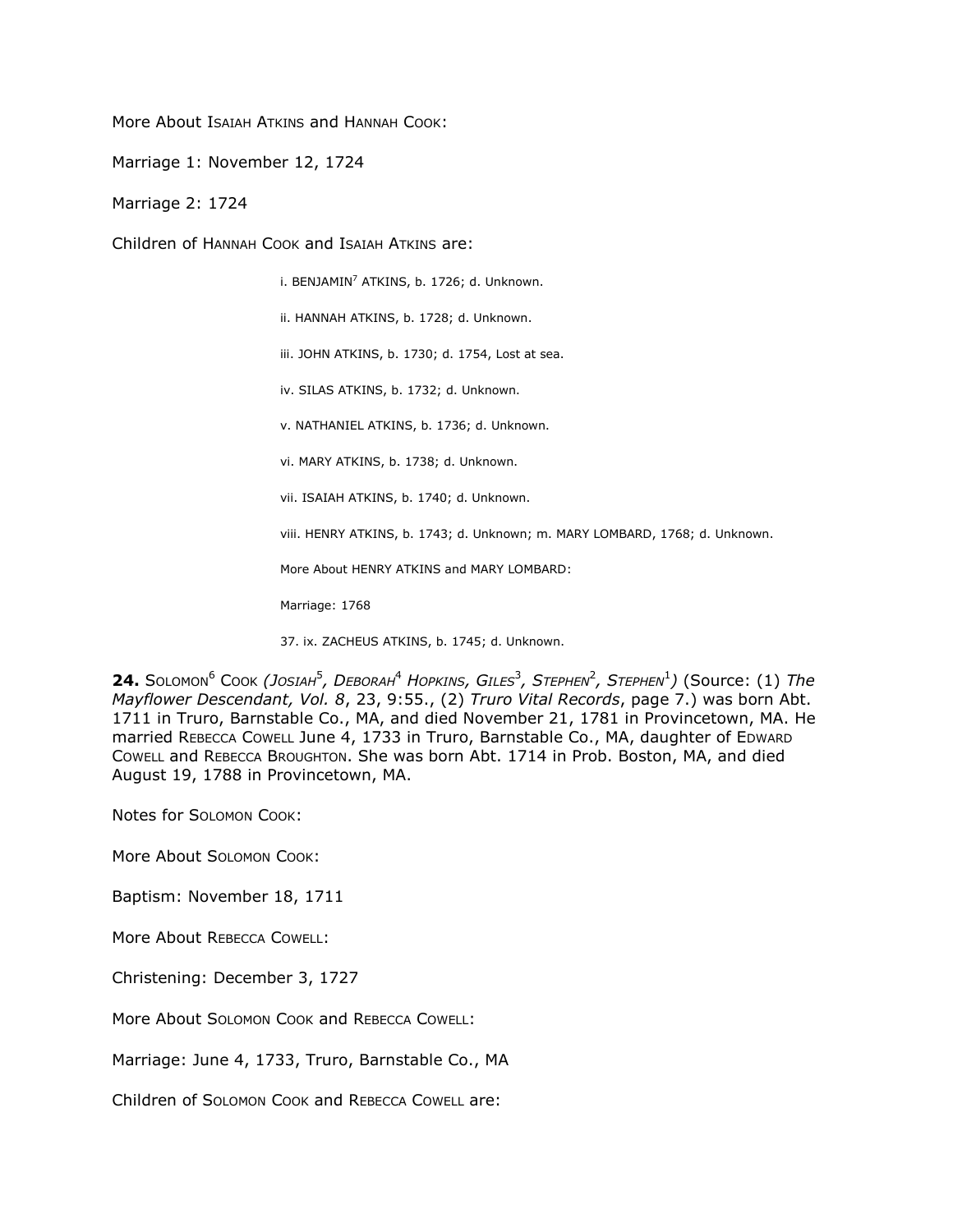i. MARY<sup>7</sup> COOK, b. October 3, 1733; d. Unknown.

38. ii. SOLOMON COOK, b. September 12, 1737, Provincetown, MA; d. July 24, 1819, Provincetown, MA.

iii. REBECCA COOK, b. June 26, 1740; d. December 13, 1793; m. THOMAS RIDER; d. Unknown.

iv. BARNABAS COOK, b. Abt. 1742; d. Unknown.

v. EDWARD COOK, b. April 29, 1746; d. November 11, 1801.

39. vi. JONATHAN COOK, b. July 22, 1753, Provincetown, MA; d. August 2, 1835, Provincetown, MA.

vii. SAMUEL COOK, b. August 29, 1756; d. February 18, 1825; m. JANE NICKERSON; d. Unknown.

More About SAMUEL COOK:

Occupation: Sea Captain

 $25.$  Constant<sup>6</sup> Hopkins *(Caleb<sup>5</sup>, Caleb<sup>4</sup>, Giles<sup>3</sup>, Stephen<sup>2</sup>, Stephen<sup>1</sup>) (Source: (1) <i>Truro Vital Record*, 46, 53, 31., (2) *MD "Mayflower Descendant", 1899-1937*, 13:106, 107.) was born July 28, 1720 in Truro, MA, and died June 15, 1800 in Truro, MA. He married PHEBE PAINE (Source: *"Treat Family Geneology", by John H. Treat; Gc 929.2 T712t*, 261, "...died May 6, 1798, aged seventy-three, and ... According to her gravestone, perhaps erected long subsequent to the event, she died April \_, 1798 aged seventy-eight, which is incorrect.") December 1, 1743 in Truro, MA, daughter of JONATHAN PAINE and MARY SCAMMON. She was born December 2, 1724 in Truro, MA, and died May 6, 1798 in Truro, MA.

More About CONSTANT HOPKINS:

Baptism: August 21, 1720

Burial: Unknown, Old North Cemetery, Truro, MA, Stone 304

More About PHEBE PAINE:

Burial: Unknown, Old North Cemetery, Truro, MA, Stone 401

More About CONSTANT HOPKINS and PHEBE PAINE:

Marriage: December 1, 1743, Truro, MA

Children of CONSTANT HOPKINS and PHEBE PAINE are:

40. i. CONSTANT<sup>7</sup> HOPKINS, b. May 16, 1747, Truro, Barnstable, MA; d. March 28, 1817, Truro, Barnstable, MA.

41. ii. JOHNATHAN HOPKINS, b. February 7, 1749, Truro, MA; d. Unknown, Provincetown, MA.

iii. SCAMMON HOPKINS, b. April 28, 1751, Truro, MA; d. 1770, Of smallpox in Hospital on Island near Boston, MA.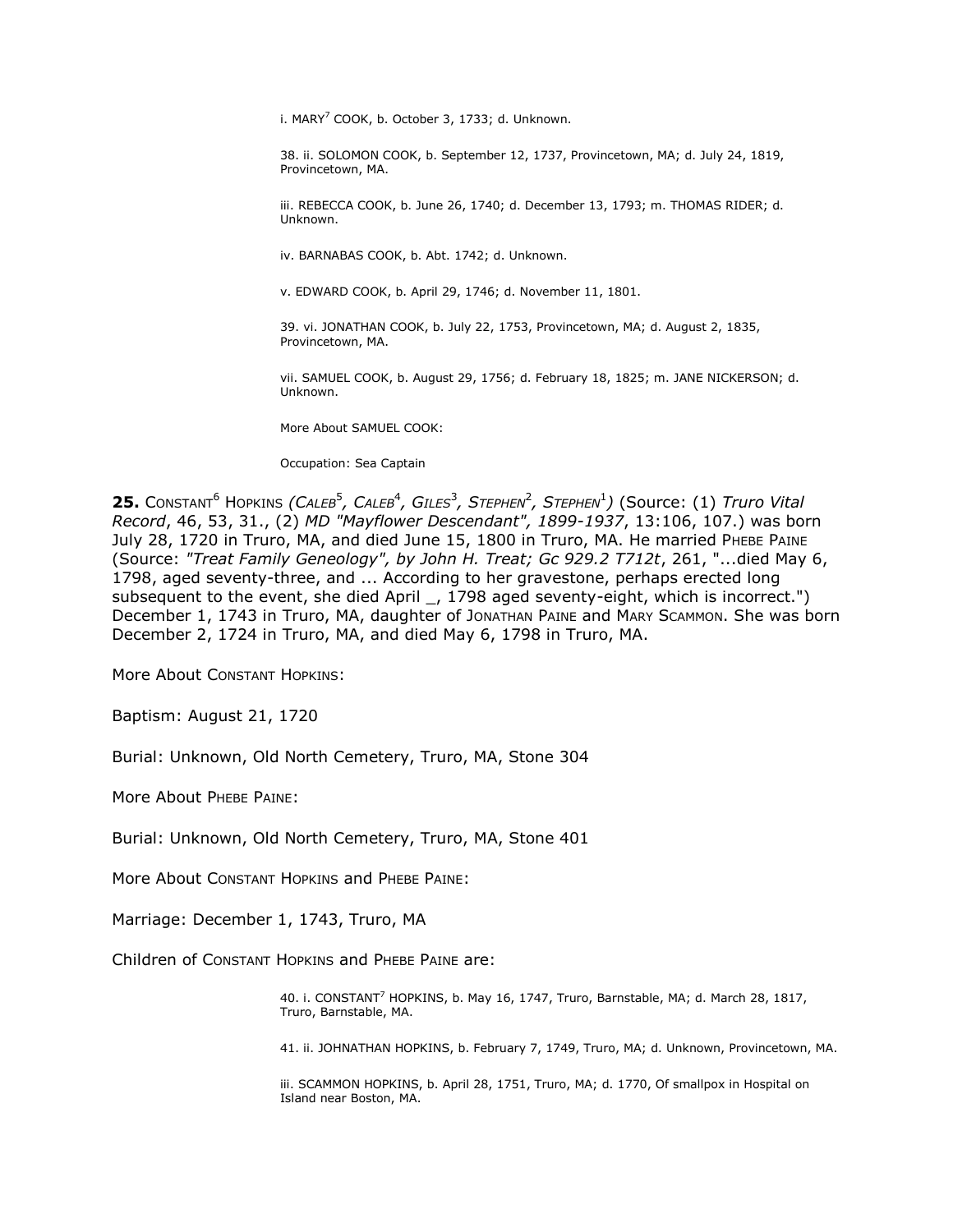iv. CALEB HOPKINS, b. May 15, 1753; d. Unknown, Malden, Boston, MA; m. BETHIA SMITH; d. Unknown.

v. MICAH HOPKINS, b. November 2, 1755, Truro, MA; d. Unknown, Boston, MA; m. JOANNA; d. Unknown.

vi. PHEBE HOPKINS, b. May 17, 1759, Truro, MA; d. Unknown, Gorham, ME; m. (1) ELIJAH DAVIS; d. Unknown; m. (2) ASA WHITNEY; d. Unknown.

vii. HANNAH HOPKINS, b. May 19, 1761, Truro, MA; d. Unknown, Provincetown, MA.

viii. MARY HOPKINS, b. August 28, 1763, Truro, MA; d. Unknown, Orrington, ME; m. BARZILLAI RICH; d. Unknown.

ix. MERCY HOPKINS, b. September 2, 1765, Truro, MA; d. Unknown, Provincetown, MA; m. HENRY PAINE; b. 1763, Truro, Barnstable, MA; d. 1841, Died in the October Gale of 1841 when fifty seven men from Truro died on seven vessels..

x. ELIZABETH HOPKINS, b. June 9, 1768, Truro, MA; d. Unknown, Provincetown, MA.

**26.** Mary<sup>6</sup> Hopkins *(CALEB<sup>5</sup>, CALEB<sup>4</sup>, GILES<sup>3</sup>, STEPHEN<sup>2</sup>, STEPHEN<sup>1</sup>) was born July 18, 1722 in* Truro, MA, and died October 21, 1795 in Truro, MA. She married JOHN CROSS October 21, 1747 in Boston, MA, son of STEPHEN CROSS and SARAH JACKSON. He was born June 24, 1709 in Boston, MA, and died Unknown.

More About JOHN CROSS and MARY HOPKINS:

Marriage: October 21, 1747, Boston, MA

Children of MARY HOPKINS and JOHN CROSS are:

i. WILLIAM<sup>7</sup> CROSS, d. Unknown.

ii. ABIGAIL CROSS, d. Unknown.

iii. ABIGAIL CROSS, d. Unknown.

 $27.$  Thankful<sup>6</sup> Hopkins *(Caleb<sup>5</sup>, Caleb<sup>4</sup>, Giles<sup>3</sup>, Stephen<sup>2</sup>, Stephen<sup>1</sup>) was born May 30, 1724 in* Truro, MA, and died Unknown in Eastham, MA. She married (1) ELISHA PAINE June 12, 1746, son of ELKANAH PAINE and RELIANCE YOUNG. He was born August 21, 1721 in Truro, MA, and died 1753 in Middletown, CT. She married (2) FREEMAN HIGGINS July 14, 1757 in Eastham, Barnstable Co., MA. He was born July 28, 1727 in Eastham, MA, and died 1804 in Eastham, MA.

More About ELISHA PAINE and THANKFUL HOPKINS:

Marriage: June 12, 1746

More About FREEMAN HIGGINS and THANKFUL HOPKINS:

Marriage: July 14, 1757, Eastham, Barnstable Co., MA

Children of THANKFUL HOPKINS and ELISHA PAINE are: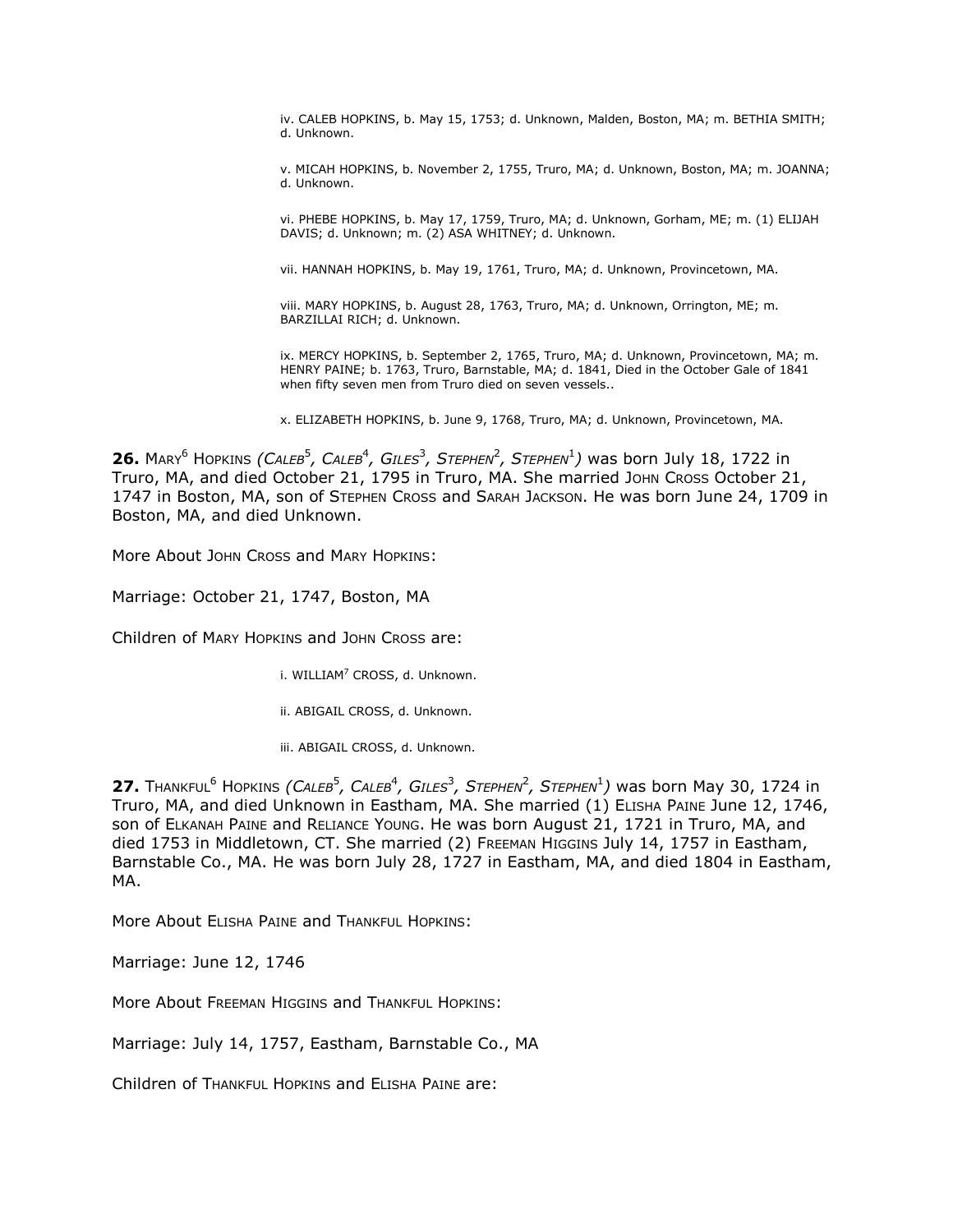i. MARY<sup>7</sup> PAINE, d. Unknown.

ii. RELIANCE PAINE, d. Unknown.

iii. CATHERINE PAINE, d. Unknown.

iv. MARCY PAINE, d. Unknown.

Children of THANKFUL HOPKINS and FREEMAN HIGGINS are:

v. MARTHA<sup>7</sup> HIGGINS, d. Unknown.

vi. THANKFUL HIGGINS, d. Unknown.

vii. ZEDEKIAH HIGGINS, d. Unknown.

viii. PRISCILLA HIGGINS, d. Unknown.

ix. MARCY HIGGINS, d. Unknown.

x. ELISHA HIGGINS, d. Unknown.

**28.** CALEB<sup>6</sup> HOPKINS *(CALEB<sup>5</sup>, CALEB<sup>4</sup>, GILES<sup>3</sup>, STEPHEN<sup>2</sup>, STEPHEN<sup>1</sup>) was born July 28, 1726 in* Truro, MA, and died September 12, 1799 in Boston, MA. He married (1) MARY PAINE November 4, 1747 in Boston, MA. She died November 23, 1772 in Boston, MA. He married (2) JANE VERNON June 15, 1777 in Boston, MA. She was born October 1, 1743 in Boston, MA, and died January 30, 1780 in Boston, MA. He married (3) MARY WILLIAMS March 22, 1781 in Boston, MA. She died Abt. 1822.

Notes for CALEB HOPKINS:

He was a sea captain and lived in Boston, MA.

More About CALEB HOPKINS:

Baptism: July 31, 1726

Occupation: Ship's Captain, ship owner, merchant, Banker in Boston, and had a store on Boston's Long Wharf in 1780. He served on juries and as a fire warden for Boston.

More About CALEB HOPKINS and MARY PAINE:

Marriage: November 4, 1747, Boston, MA

More About CALEB HOPKINS and JANE VERNON:

Marriage: June 15, 1777, Boston, MA

More About CALEB HOPKINS and MARY WILLIAMS:

Marriage: March 22, 1781, Boston, MA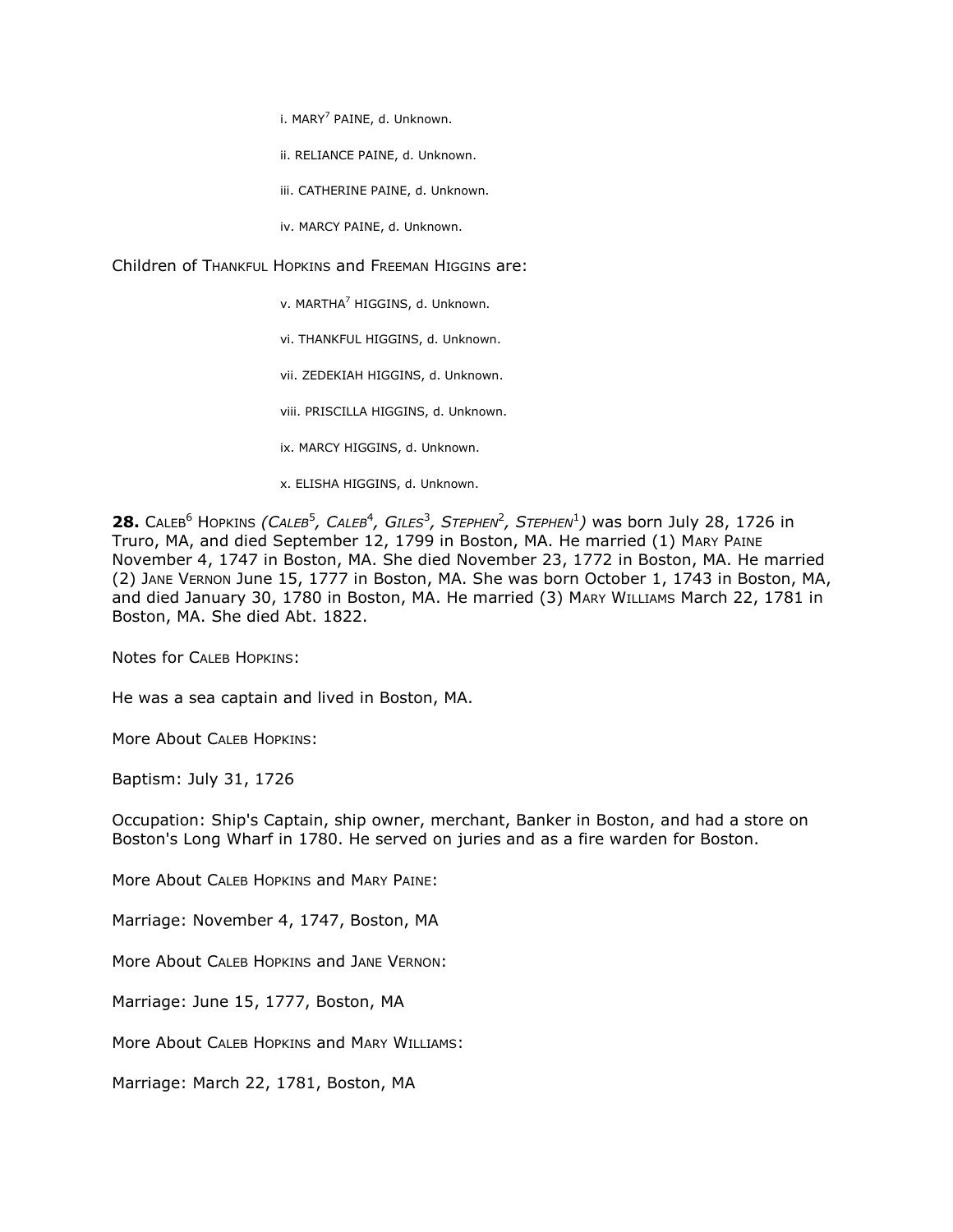Children of CALEB HOPKINS and MARY PAINE are:

i. MARY<sup>7</sup> HOPKINS, d. Unknown.

ii. MARY HOPKINS, d. Unknown.

iii. ABIGAIL HOPKINS, d. Unknown.

iv. MARY HOPKINS, d. Unknown.

Child of CALEB HOPKINS and JANE VERNON is:

v. JANE VERNON<sup>7</sup> HOPKINS, d. Unknown.

**29.** SIMEON<sup>6</sup> HOPKINS *(CALEB<sup>5</sup>, CALEB<sup>4</sup>, GILES<sup>3</sup>, STEPHEN<sup>2</sup>, STEPHEN<sup>1</sup>) was born Abt. February 7,* 1731 in Truro, MA, and died January 30, 1822 in Harpswell, ME. He married BETTE COBB August 28, 1755 in Truro, MA, daughter of Thomas Cobb and MERCY FREEMAN. She was born December 22, 1732 in Truro, MA, and died Aft. 1812.

More About SIMEON HOPKINS and BETTE COBB:

Marriage: August 28, 1755, Truro, MA

Children of SIMEON HOPKINS and BETTE COBB are:

i. MERCY<sup>7</sup> HOPKINS, d. Unknown.

ii. SIMEON HOPKINS, d. Unknown.

iii. JAMES HOPKINS, d. Unknown.

iv. ELISHA HOPKINS, d. Unknown.

v. BETSEY HOPKINS, d. Unknown.

30. MERCY<sup>6</sup> HOPKINS *(CALEB<sup>5</sup>, CALEB<sup>4</sup>, GILES<sup>3</sup>, STEPHEN<sup>2</sup>, STEPHEN<sup>1</sup>) was born April 25, 1734 in* Truro, Barnstable, MA, and died April 26, 1817 in Truro, MA (Source: (1) *T-VR, Truro Vital Record*, 94, 222., (2) *Gravestone, N. Truro Cemetery*.). She married JOHN GROZIER (Source: (1) *"Treat Family Geneology", by John H. Treat; Gc 929.2 T712t*, 212, 263, 328-9., (2) *MF, Mayflower families, Vol. 6; "The Stephen Hopkins Family".*, 477.) June 3, 1756 in Suffolk, Boston, MA (Source: B-VR Boston Vital Record, 30:20.), son of WILLIAM GROZIER and HANNAH BURELL. He was born Abt. 1732 in Suffolk, Boston, MA (Source: *Boston, Christ Church*.), and died December 24, 1770 in N. Truro, Barnstable, MA (Source: (1) *Gravestone, N. Truro Cemetery*., (2) *MD "Mayflower Descendant", 1899-1937*, 13:103.).

Notes for MERCY HOPKINS:

She is a descendant of Pilgram Stephen Hopkins, (Giles, Caleb, Caleb) and also a descendant of Robert Treat, (Samuel, Jane Treat, Mercy Freeman) who was founder of Newark, NJ, Governor of CT 1683-98.

More About MERCY HOPKINS: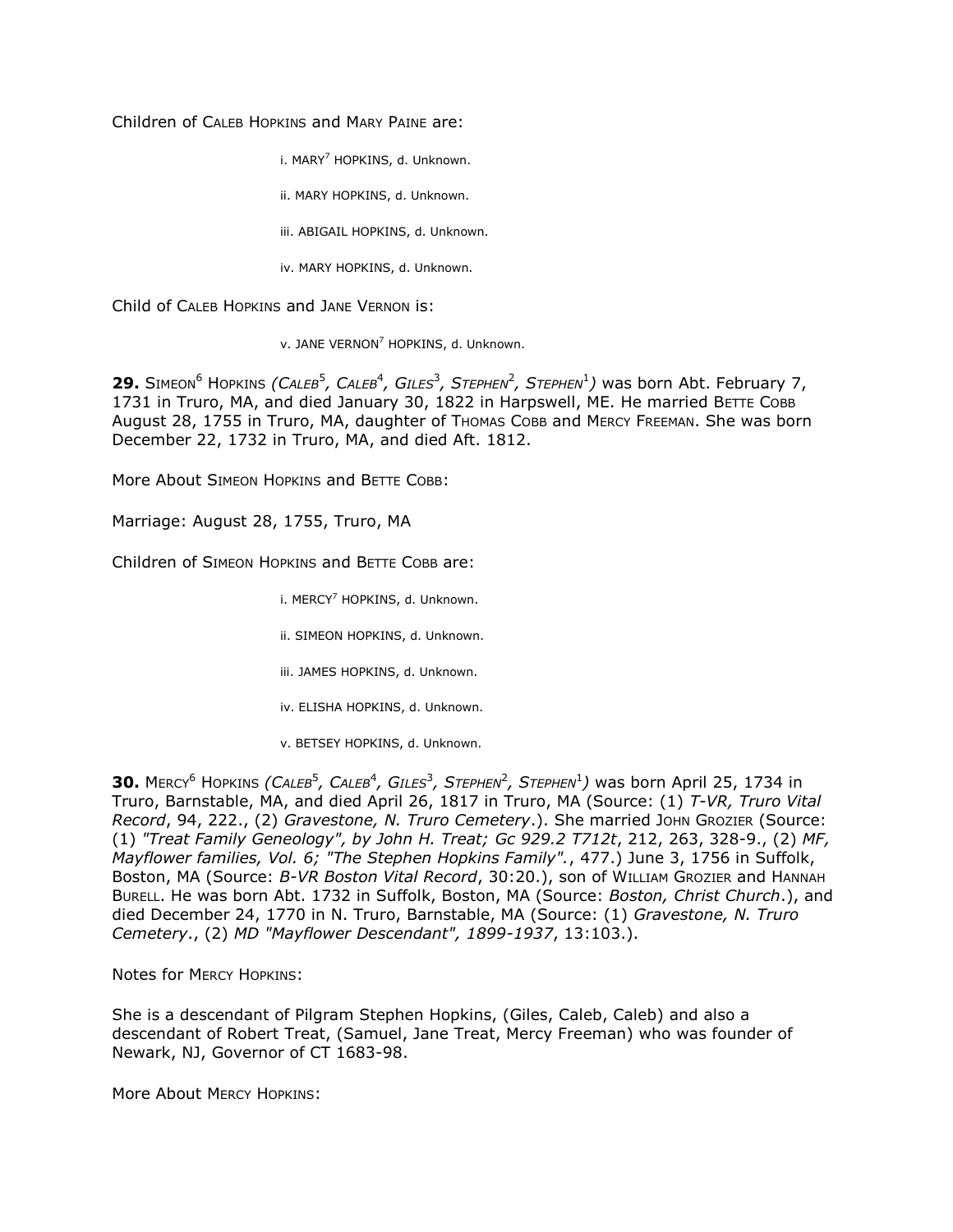Burial: Unknown, Old North Cemetery on Rte. 6A

More About JOHN GROZIER:

Burial: Unknown, Old North Cemetery on Rte. 6A Stone 222

More About JOHN GROZIER and MERCY HOPKINS:

Marriage: June 3, 1756, Suffolk, Boston, MA (Source: *B-VR Boston Vital Record*, 30:20.)

Children of MERCY HOPKINS and JOHN GROZIER are:

i. MERCY<sup>7</sup> GROZIER, b. July 17, 1757, Truro, Barnstable, MA; d. March 24, 1759, Truro, Barnstable, MA.

More About MERCY GROZIER:

Burial: Unknown, Old North Cemetery with her parents.

42. ii. CAPTAIN JOHN GROZIER, b. April 22, 1759, Truro, Barnstable, MA; d. April 27, 1801, Boston, MA.

iii. JOSHUA HOPKINS GROZIER, b. August 14, 1760, Truro, Barnstable, MA; d. Unknown, Truro, Barnstable, MA.

Notes for JOSHUA HOPKINS GROZIER:

Died young.

43. iv. WILLIAM GROZIER, b. May 14, 1762, Truro, Barnstable, MA; d. November 30, 1786, Truro, Barnstable, MA buried Old North Truro Cemetery, Stone 200..

v. MERCY GROZIER, b. May 3, 1764, Truro, Barnstable, MA; d. Unknown.

vi. MARY GROZIER, b. April 29, 1766; d. Unknown.

vii. JOSHUA HOPKINS GROZIER, b. April 6, 1767, Truro, Barnstable, MA; d. Unknown.

Notes for JOSHUA HOPKINS GROZIER:

Died young.

44. viii. JOSHUA FREEMAN GROZIER, b. April 2, 1769, Truro, Barnstable, MA; d. April 29, 1829, Provincetown, MA.

45. ix. CALEB UPHAM GROZIER, b. November 18, 1770, Truro, Barnstable, MA; d. February 22, 1829, At Sea near Havana, Cuba..

 $31.$  James<sup>6</sup> Hopkins *(Caleb<sup>5</sup>, Caleb<sup>4</sup>, Giles<sup>3</sup>, Stephen<sup>2</sup>, Stephen<sup>1</sup>) was born August 16, 1736 in* Truro, MA, and died August 6, 1782 in Middleton, Middlesex, CT. He married MEHITABLE MERRIMAN August 5, 1762 in Middleton, CT. She died February 21, 1800 in Middleton, Middlesex, CT.

More About JAMES HOPKINS and MEHITABLE MERRIMAN: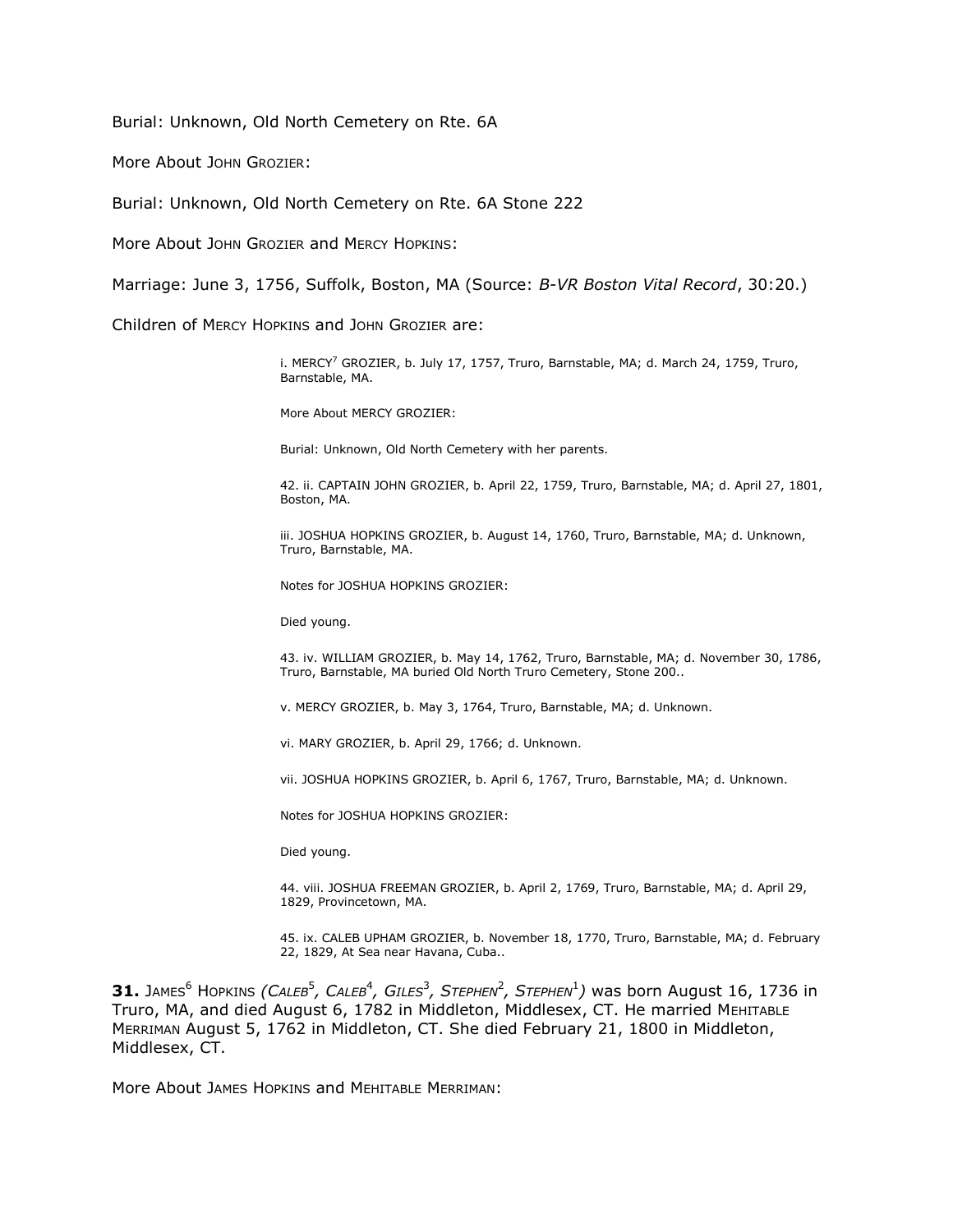Marriage: August 5, 1762, Middleton, CT

Children of JAMES HOPKINS and MEHITABLE MERRIMAN are:

i. MABLE<sup>7</sup> HOPKINS, d. Unknown.

- ii. SAMUEL HOPKINS, d. Unknown.
- iii. JAMES HOPKINS, d. Unknown.
- iv. JAMES HOPKINS, d. Unknown.
- v. SAMUEL MERRIMAN HOPKINS, d. Unknown.
- vi. FREEMAN HOPKINS, d. Unknown.
- vii. CALEB HOPKINS, d. Unknown.
- viii. CALEB HOPKINS, d. Unknown.

 $\bf{32.}$  Abigail $^6$  Hopkins *(Caleb* $^5$ *, Caleb* $^4$ *, Giles* $^3$ *, Stephen* $^2$ *, Stephen* $^1$ *) was born August 21, 1741 in* Truro, MA, and died September 25, 1771 in Eastham, MA. She married SOLOMON PEPPER December 16, 1762 in Eastham, Barnstable Co., MA, son of SOLOMON PEPPER and PHEBE PAINE. He was born April 8, 1740 in Eastham, MA, and died April 8, 1796.

More About SOLOMON PEPPER and ABIGAIL HOPKINS:

Marriage: December 16, 1762, Eastham, Barnstable Co., MA

Children of ABIGAIL HOPKINS and SOLOMON PEPPER are:

i. ISAAC<sup>7</sup> PEPPER, d. Unknown.

ii. APPHIAH PEPPER, d. Unknown.

iii. ROBORT PEPPER, d. Unknown.

iv. MOLLE PEPPER, d. Unknown.

*Generation No. 6*

 $\bf{33.}$  Phebe<sup>7</sup> Paine (Jonathan<sup>6</sup>, Thomas<sup>5</sup>, Mary<sup>4</sup> Snow, Constance<sup>3</sup> Hopkins, Stephen<sup>2</sup>, Stephen<sup>1</sup>) (Source: *"Treat Family Geneology", by John H. Treat; Gc 929.2 T712t*, 261, "...died May 6, 1798, aged seventy-three, and ... According to her gravestone, perhaps erected long subsequent to the event, she died April \_, 1798 aged seventy-eight, which is incorrect.") was born December 2, 1724 in Truro, MA, and died May 6, 1798 in Truro, MA. She married CONSTANT HOPKINS (Source: (1) *Truro Vital Record*, 46, 53, 31., (2) *MD "Mayflower Descendant", 1899-1937*, 13:106, 107.) December 1, 1743 in Truro, MA, son of CALEB HOPKINS and MERCY FREEMAN. He was born July 28, 1720 in Truro, MA, and died June 15, 1800 in Truro, MA.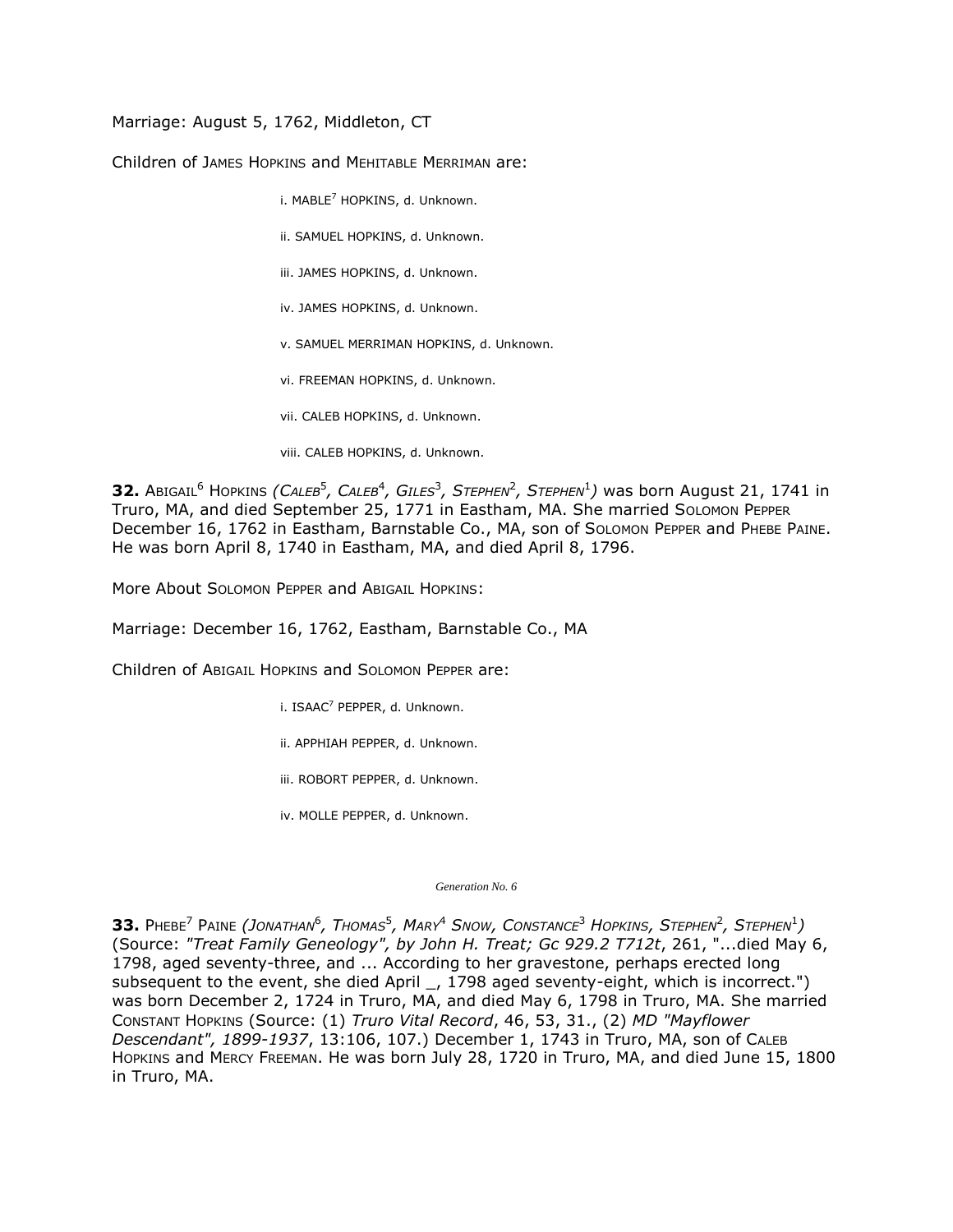More About PHEBE PAINE:

Burial: Unknown, Old North Cemetery, Truro, MA, Stone 401

More About CONSTANT HOPKINS:

Baptism: August 21, 1720

Burial: Unknown, Old North Cemetery, Truro, MA, Stone 304

More About CONSTANT HOPKINS and PHEBE PAINE:

Marriage 1: December 1, 1743, Truro, MA

Marriage 2: December 21, 1743, Truro, MA

Children are listed above under (25) Constant Hopkins.

 $\bf{34.~E}$ LISHA $^7$  Paine *(Elkanah* $^6$ *, Thomas* $^5$ *, Mary* $^4$  *Snow, Constance* $^3$  *Hopkins, Stephen* $^2$ *, Stephen* $^1$ *) was* born August 21, 1721 in Truro, MA, and died 1753 in Middletown, CT. He married THANKFUL HOPKINS June 12, 1746, daughter of CALEB HOPKINS and MERCY FREEMAN. She was born May 30, 1724 in Truro, MA, and died Unknown in Eastham, MA.

More About ELISHA PAINE and THANKFUL HOPKINS:

Marriage: June 12, 1746

Children are listed above under (27) Thankful Hopkins.

**35.** SILAS<sup>7</sup> KNOWLES *(PHEBE*<sup>6</sup> *PAINE, THOMAS*<sup>5</sup> *, MARY*<sup>4</sup> *SNOW, CONSTANCE*<sup>3</sup> *HOPKINS, STEPHEN*<sup>2</sup> *, STEPHEN*<sup>1</sup> *)* was born December 31, 1740 in Truro, MA, and died January 1, 1833 in ME. He married MARY FREEMAN April 6, 1767 in Truro, MA. She was born 1743, and died Unknown.

More About SILAS KNOWLES:

Christening: Rockchester, Plymouth, CT

More About MARY FREEMAN:

Christening: October 30, 1743

More About SILAS KNOWLES and MARY FREEMAN:

Marriage: April 6, 1767, Truro, MA

Children of SILAS KNOWLES and MARY FREEMAN are:

i. JOHN $^8$  KNOWLES, b. August 31, 1761; d. Abt. 1765.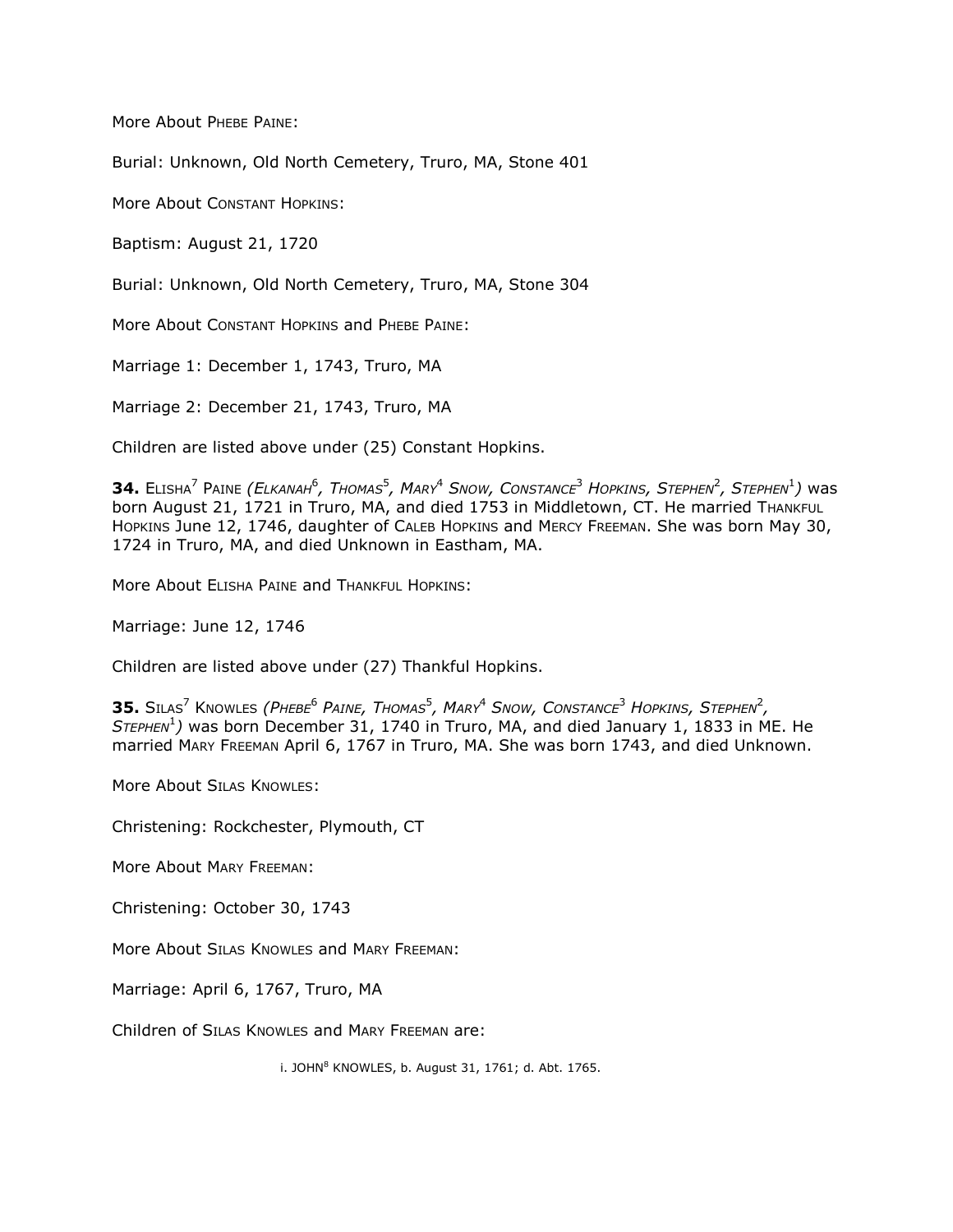ii. SILAS KNOWLES, b. June 27, 1763; d. September 6, 1799, At Sea.; m. PHEBE RICH, November 16, 1786; d. Unknown.

More About SILAS KNOWLES and PHEBE RICH:

Marriage: November 16, 1786

iii. MARY KNOWLES, b. July 8, 1766; d. October 24, 1794.

iv. JOHN KNOWLES, b. April 3, 1768; d. Unknown.

46. v. PHEBE KNOWLES, b. December 28, 1769, Truro, MA; d. September 9, 1840, Truro, Barnstable, MA.

vi. NEHEMIAH KNOWLES, b. November 15, 1771; d. February 1, 1795.

vii. ANNA FREEMAN KNOWLES, b. October 25, 1773; d. Unknown; m. JUDAH DYER, July 30, 1799; d. Unknown.

More About JUDAH DYER and ANNA KNOWLES:

Marriage: July 30, 1799

viii. THOMAS KNOWLES, b. February 15, 1776; d. Unknown.

ix. ELI KNOWLES, b. January 24, 1779; d. Unknown.

x. JAMES FREEMAN KNOWLES, b. April 15, 1781; d. Abt. 1782.

xi. JAMES FREEMAN KNOWLES, b. June 29, 1783; d. Unknown.

 $\bf{36.~$  Barnabas<sup>7</sup> Paine (*Barnabus<sup>6</sup>, Thomas<sup>5</sup>, *Mark<sup>4</sup> Show, Constance<sup>3</sup> *Horkins, STEPHEN<sup>2</sup>, STEPHEN<sup>1</sup>)***was born September 24, 1727 in Truro, MA, and died Bef. January 9, 1770 in Truro, MA. He married HANNAH VICKERY December 4, 1755 in Truro, Barnstable, MA, daughter of DAVID VICKERY and HANNAH PARKER. She was born July 15, 1732 in Truro, Barnstable, MA, and died Unknown.

Notes for BARNABAS PAINE:

Was Town Clerk, on January 9, 1770 Joseph Paine of Truro was named guardian of Elizabeth, the only child and minor daughter of Barnabas.

More About BARNABAS PAINE and HANNAH VICKERY:

Marriage: December 4, 1755, Truro, Barnstable, MA

Child of BARNABAS PAINE and HANNAH VICKERY is:

47. i. ELIZABETH<sup>8</sup> PAINE, b. July 14, 1757, Truro, Barnstable, MA; d. October 24, 1835, Truro, Barnstable, MA.

 $\bf{37.}$  Zacheus<sup>7</sup> Atkins *(Hannah<sup>6</sup> Cook, Josiah<sup>5</sup>, Deborah<sup>4</sup> Hopkins, Giles<sup>3</sup>, Stephen<sup>2</sup>, Stephen<sup>1</sup>) was* born 1745, and died Unknown. He married MEHITABLE LOMBARD 1772. She died Unknown.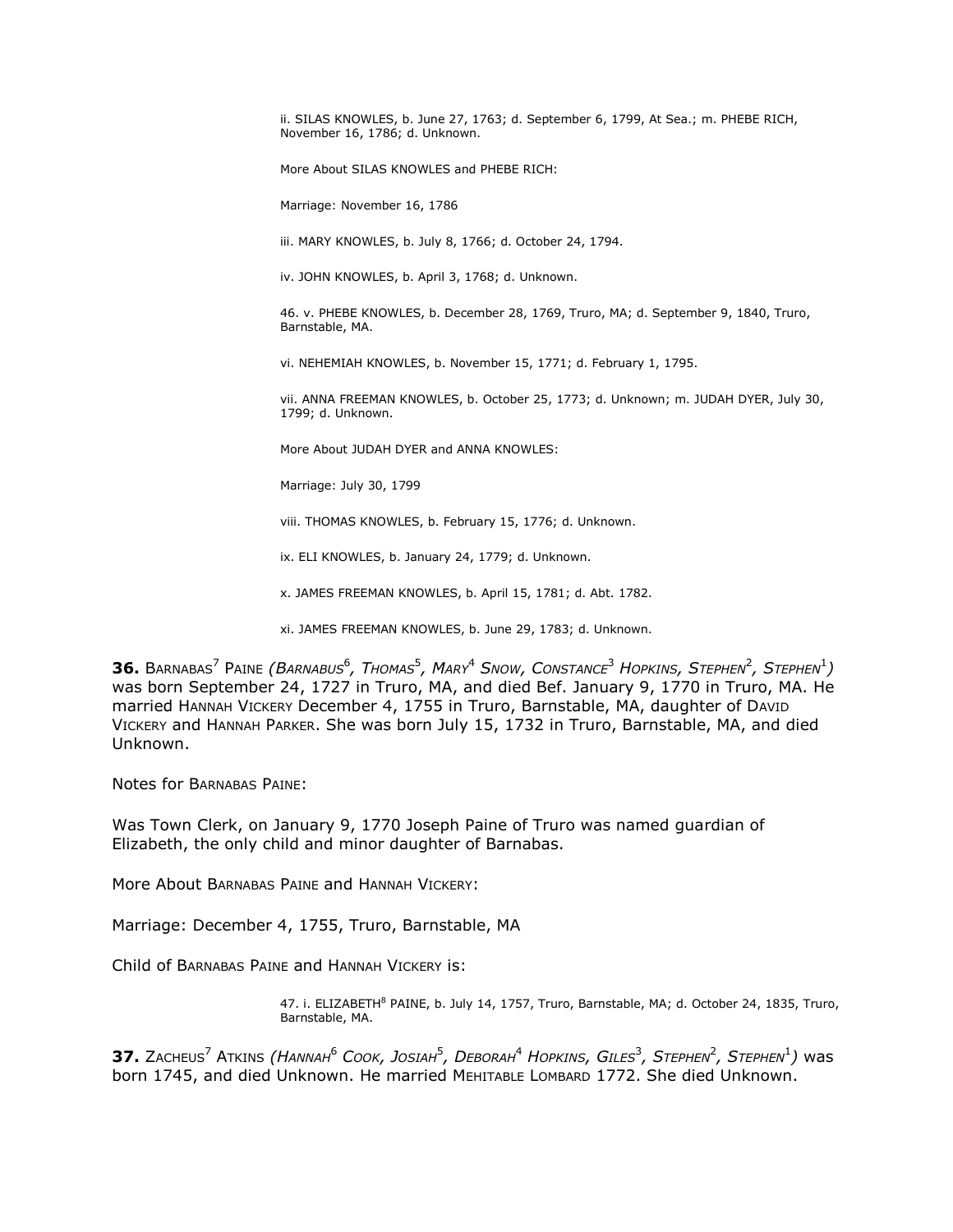More About ZACHEUS ATKINS and MEHITABLE LOMBARD:

Marriage: 1772

Child of ZACHEUS ATKINS and MEHITABLE LOMBARD is:

48. i. HANNAH<sup>8</sup> ATKINS, b. 1776; d. 1864.

 $\bf{38.~S}$ оlомоn<sup>7</sup> Соок *(Solомоn<sup>6</sup>, Josiah<sup>5</sup>, Deborah<sup>4</sup> Hopkins, Giles<sup>3</sup>, Stephen<sup>2</sup>, Stephen<sup>1</sup>) (Source: The Mayflower Descendant, Vol.8*, 23, 11:48, 12:22, 14:147.) was born September 12, 1737 in Provincetown, MA, and died July 24, 1819 in Provincetown, MA. He married (1) BETSY. She was born Abt. 1738, and died October 13, 1808 in Provincetown, MA. He married (2) KATHERINE. She was born Abt. 1768, and died May 14, 1822 in Provincetown, MA.

Children of SOLOMON COOK and BETSY are:

49. i. PARON COWELL<sup>8</sup> COOK, b. January 4, 1760, Provincetown, MA; d. Bet. October 1834 -April 1835, Provincetown, MA.

ii. REBECCA COOK, b. August 1, 1762; d. January 31, 1838.

iii. SOLOMON COOK, b. August 12, 1764; d. March 21, 1840.

iv. BETTY COOK, b. Abt. 1766; d. Unknown.

More About BETTY COOK:

Baptism: September 7, 1766

v. JOSHUA COOK, b. Abt. 1769; d. Unknown, Died young..

More About JOSHUA COOK:

Baptism: October 8, 1769

vi. MARY COOK, b. Abt. 1771; d. Unknown.

More About MARY COOK:

Baptism: April 14, 1771

vii. ISAAC COOK, b. Abt. 1773; d. Unknown.

More About ISAAC COOK:

Baptism: July 18, 1773

viii. JOSHUA COOK, b. October 17, 1774; d. Unknown.

 $\bf{39.}$  Jonathan $^7$  Cook *(Solomon* $^6$ *, Josiah* $^5$ *, Deborah* $^4$  *Hopkins, Giles* $^3$ *, Stephen* $^2$ *, Stephen* $^1$ *) was born* July 22, 1753 in Provincetown, MA, and died August 2, 1835 in Provincetown, MA. He married MERCY TILTON April 16, 1773, daughter of PHILIP TILTON and DESIRE RYDER. She was born October 12, 1750, and died May 14, 1832 in Provincetown, MA.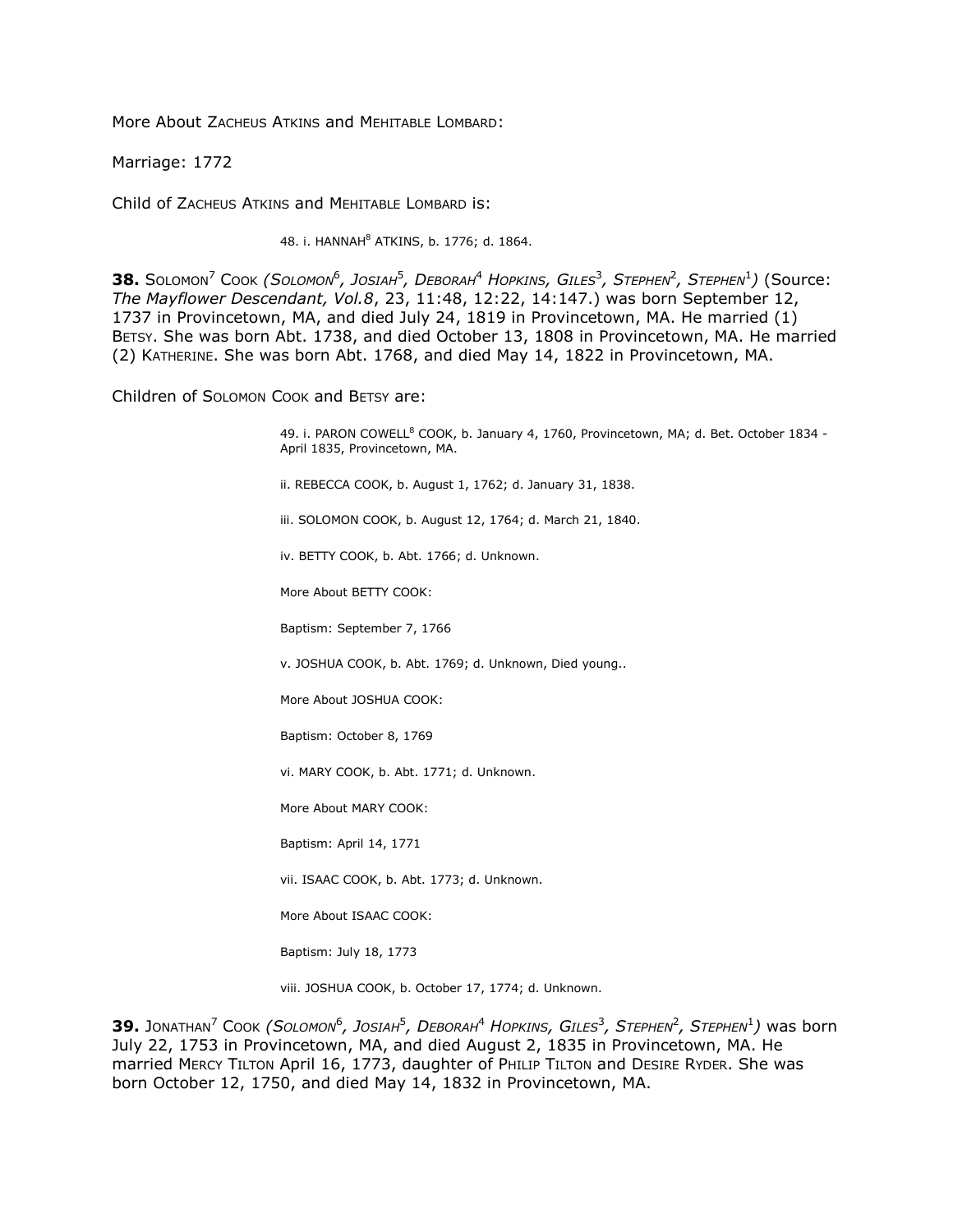Notes for JONATHAN COOK:

Jonathan was in the Revolutionary War. He was Master of King Hiram's Lodge, Provincetown, MA; 1800-1801, 1805-07. Owner of the ship "Polly", the first Boston to Provincetown packet ship. His past Masters Jewel is in the collection of the Museum of Our Heritage, Lexington, MA.

More About JONATHAN COOK and MERCY TILTON:

Marriage 1: April 16, 1773

Marriage 2: April 16, 1773, Provincetown, MA

Children of JONATHAN COOK and MERCY TILTON are:

50. i. PATTY MARTHA<sup>8</sup> COOK, b. August 27, 1773, Provincetown, MA; d. September 26, 1826.

ii. DAVID NEWCOMB COOK, b. August 29, 1776; d. May 18, 1856; m. SALOMA LOMBARD; d. Unknown.

iii. JONATHAN COOK, b. February 23, 1780; d. April 26, 1862.

iv. PHILIP COOK, b. October 15, 1781; d. April 9, 1849; m. ANNAH SMITH; d. Unknown.

51. v. BETHIAH COOK, b. October 14, 1784, Provincetown, MA; d. Unknown, Provincetown, MA.

vi. LEMUEL COOK, b. September 13, 1786; d. January 25, 1828.

vii. EDWARD COOK, b. March 16, 1789; d. Unknown.

viii. SALLY COOK, b. March 16, 1789; d. Unknown.

ix. SALLY COOK, b. September 3, 1792; d. Unknown.

 $\blacktriangleleft$  **0.** Constant<sup>7</sup> Hopkins *(Constant<sup>6</sup>, Caleb<sup>5</sup>, Caleb<sup>4</sup>, Giles<sup>3</sup>, Stephen<sup>2</sup>, Stephen<sup>1</sup>) (Source: Truro Vital Record*, 47, 85, 106, 222..) was born May 16, 1747 in Truro, Barnstable, MA, and died March 28, 1817 in Truro, Barnstable, MA. He married ELIZABETH PAINE March 14, 1775 in Truro, Barnstable, MA, daughter of BARNABAS PAINE and HANNAH VICKERY. She was born July 14, 1757 in Truro, Barnstable, MA, and died October 24, 1835 in Truro, Barnstable, MA.

More About CONSTANT HOPKINS:

Baptism: June 28, 1747

Burial: Unknown, Old North Cemetery on Rte. 6A, Stone 656

Military service: Sargent in the Revolution.

More About ELIZABETH PAINE:

Burial: Unknown, Old North Cemetery on Rte. 6A, Stone 657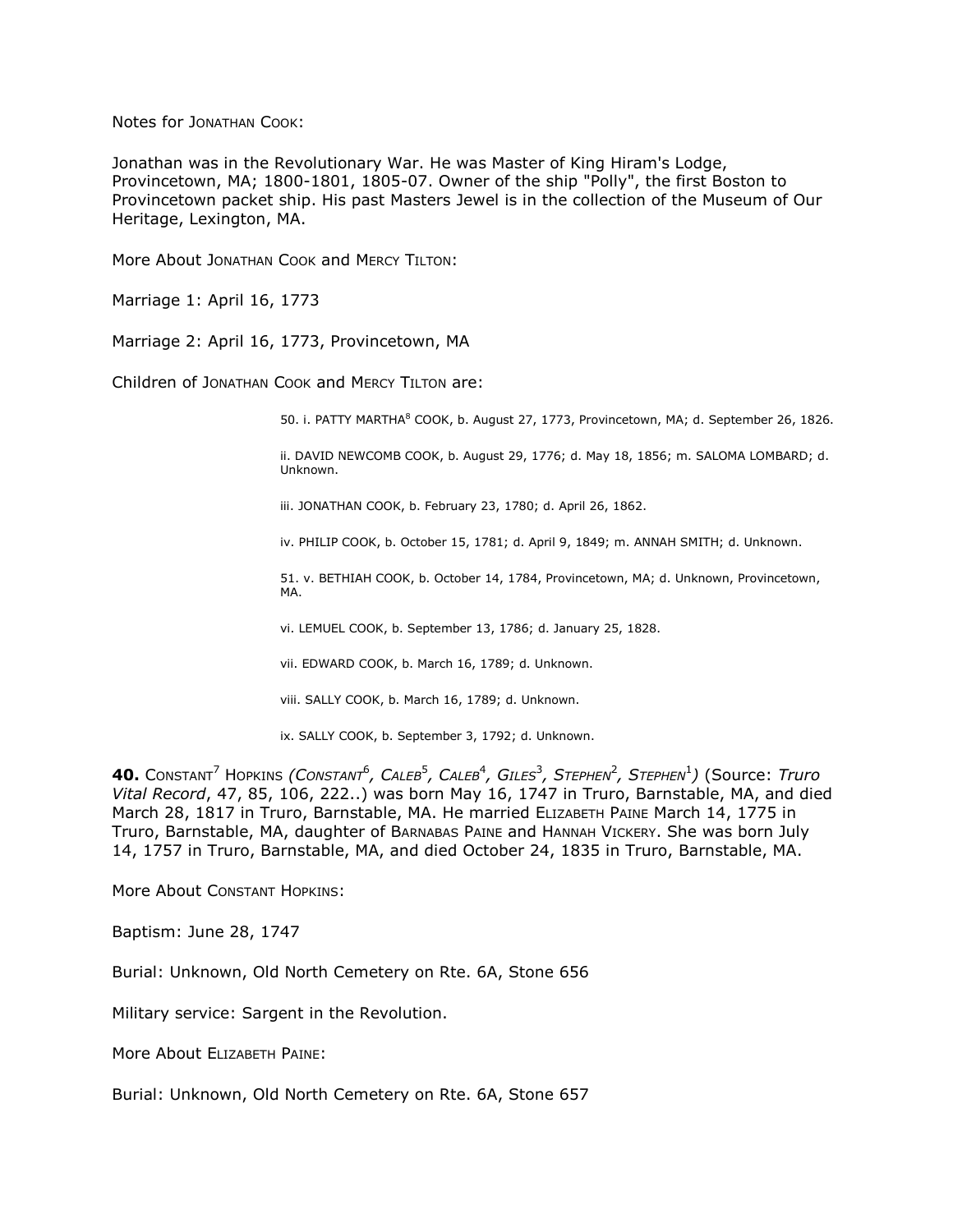More About CONSTANT HOPKINS and ELIZABETH PAINE:

Marriage: March 14, 1775, Truro, Barnstable, MA

Children of CONSTANT HOPKINS and ELIZABETH PAINE are:

52. i. CONSTANT<sup>8</sup> HOPKINS, b. February 7, 1780, Gorham, ME; d. July 19, 1821.

ii. HANNAH HOPKINS, b. April 23, 1781, Gorham, ME; d. Unknown; m. JOB DYER HILL, 1799; d. Unknown.

More About JOB HILL and HANNAH HOPKINS:

Marriage: 1799

iii. ELIZABETH HOPKINS, b. April 6, 1783; d. Unknown; m. JONATHAN HILL, March 28, 1805; d. Unknown.

More About JONATHAN HILL and ELIZABETH HOPKINS:

Marriage: March 28, 1805

iv. PHEBE HOPKINS, b. May 12, 1785, Gorham, ME; d. Unknown; m. RICHARD ATKINS, November 18, 1802; d. Unknown.

More About RICHARD ATKINS and PHEBE HOPKINS:

Marriage: November 18, 1802

53. v. MARY (POLLY) HOPKINS, b. September 2, 1787, Truro, Barnstable, MA; d. November 23, 1877, Truro, Barnstable, MA buried Old North Truro Cemetery, lot 9..

54. vi. JONATHAN HOPKINS, b. January 17, 1789, Truro, MA; d. September 14, 1862, Provincetown, MA.

vii. BARNABAS HOPKINS, b. January 19, 1790, Gorham, ME; d. Unknown; m. HENRIETTA MAYO, June 28, 1801; d. Unknown.

More About BARNABAS HOPKINS and HENRIETTA MAYO:

Marriage: June 28, 1801

viii. REBECCA HOPKINS, b. 1792, Truro, MA; d. Unknown, Died young..

More About REBECCA HOPKINS:

Baptism: September 30, 1792, Died young.

55. ix. BETHIA HOPKINS, b. August 16, 1795; d. May 8, 1822, Truro, Barnstable, MA buried Old North Truro Cemetery, Stone 655..

x. MERCY HOPKINS, b. October 17, 1797, Truro, MA; d. March 10, 1849; m. ABRAHAM CHAPMAN, November 15, 1817; d. Unknown.

More About ABRAHAM CHAPMAN and MERCY HOPKINS:

Marriage: November 15, 1817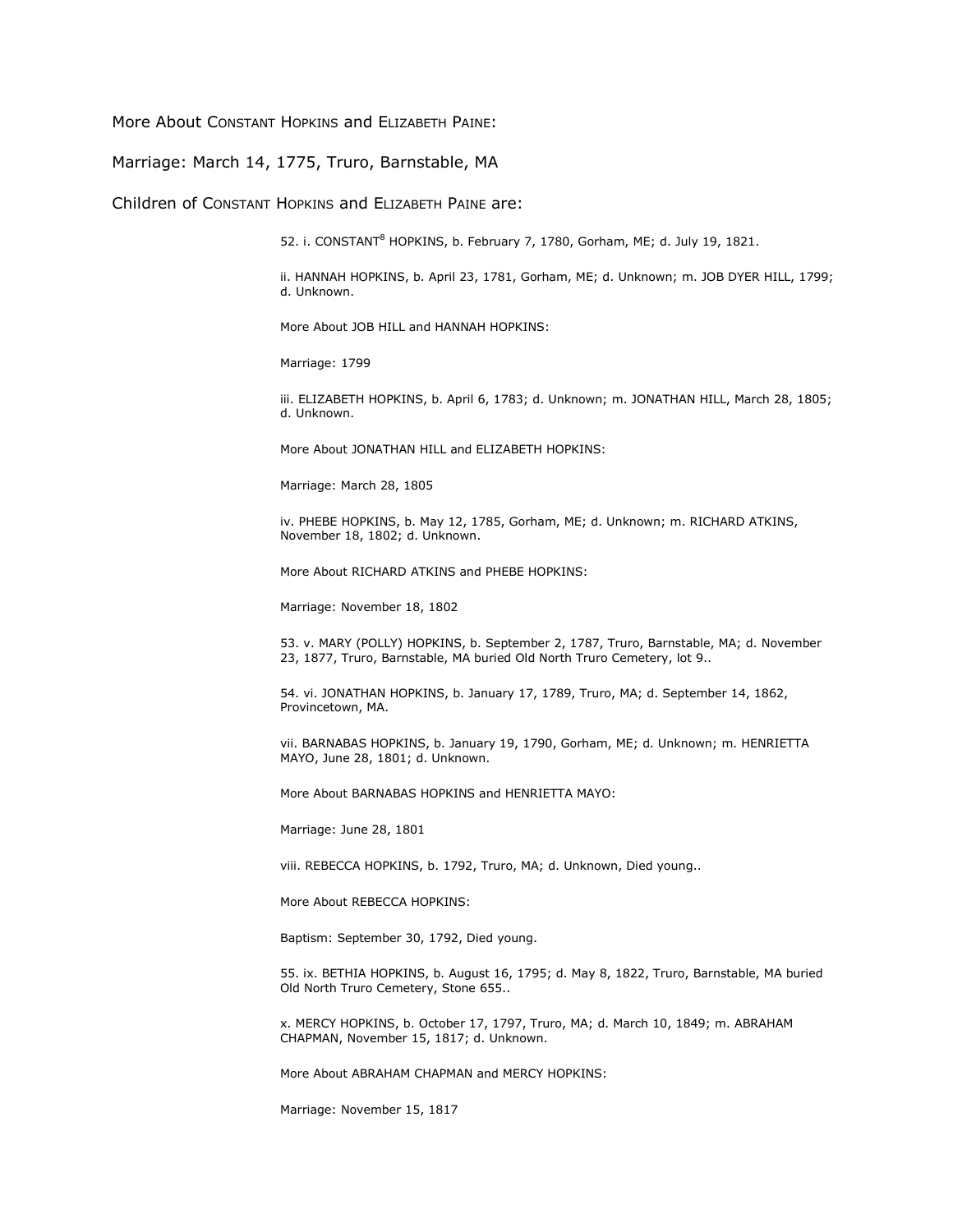$\bf{41.}$  Johnathan<sup>7</sup> Hopkins *(Constant<sup>6</sup>, Caleb<sup>5</sup>, Caleb<sup>4</sup>, Giles<sup>3</sup>, Stephen<sup>2</sup>, Stephen<sup>1</sup>) was born* February 7, 1749 in Truro, MA, and died Unknown in Provincetown, MA. He married (1) SARAH DYER. She died Unknown. He married (2) MARY PAINE. She died Unknown.

Children of JOHNATHAN HOPKINS and SARAH DYER are:

i. SCAMMON<sup>8</sup> HOPKINS, d. Unknown.

ii. SARAH HOPKINS, d. Unknown.

iii. ABIGAIL HOPKINS, d. Unknown.

Children of JOHNATHAN HOPKINS and MARY PAINE are:

iv. RUTH<sup>8</sup> HOPKINS, d. Unknown.

v. PHINEAS HOPKINS, d. Unknown.

 $\bullet$  **42.** Captain John<sup>7</sup> Grozier *(Mercy<sup>6</sup> Hopkins, Caleb<sup>5</sup>, Caleb<sup>4</sup>, Giles<sup>3</sup>, Stephen<sup>2</sup>, Stephen<sup>1</sup>) (Source:* (1) *MD "Mayflower Descendant", 1899-1937*, 26: 168., (2) *"Treat Family Geneology", by John H. Treat; Gc 929.2 T712t*, 212, 263, 328-9., (3) *"Massachusetts Soldiers and Sailors Revolutionary War Records"; E263 m4 Vol. 6, State of Ohio Library*, 932, 980, Source for notes on John Grozier., (4) *T-VR, Truro Vital Record*, 214, 227.) was born April 22, 1759 in Truro, Barnstable, MA, and died April 27, 1801 in Boston, MA (Source: *ECH "Epitaph's of Copps' Hill"; a cemetery, Boston, MA*, 166.). He married MARY (POLLY) PEPPER October 29, 1789 in Eastham, MA. She was born in Eastham, MA, and died Unknown.

Notes for CAPTAIN JOHN GROZIER:

John was baptized May 13, 1759. He died at age 42, his gravestone is in Copp's Hill Cemetery to the left as you enter the rear gate. He resided in Boston on Fleet Street in a wooden house of two stories, 13 windows, the lot containing 2660 Sq. Ft., a value of \$1000 in 1798. John was a sea Captain.

Revolutionary War Records of Massachusetts Solders and Sailors has two listings for John, they are:

"Grozier, John, Truro. Matross, Capt. John Gill's (6th) Co., Col. Thomas Crafts's (Artillery) Regt.; Abstract for advance pay, etc., Sworn to at Boston, June 8, 1776; service to Nov. 1, 1776, 5mos. 16 days; also, same Co. and Regt.; service from Feb1, 1777, to May 8, 1777, 3 mos. 7 days."

"Grosier, John. List of Prisoners to be received in exchange for British prisoners sent to Halifax in the cartel "Swift," as attested by Robert Pierpont, Commissary, dated Oct. 9, 1777; said Grosier, a Seaman, to be exchanged for Daniel Sullivan, a Seaman."

More About CAPTAIN JOHN GROZIER:

Burial: Unknown, Copp's Hill Cemetery

More About JOHN GROZIER and MARY PEPPER: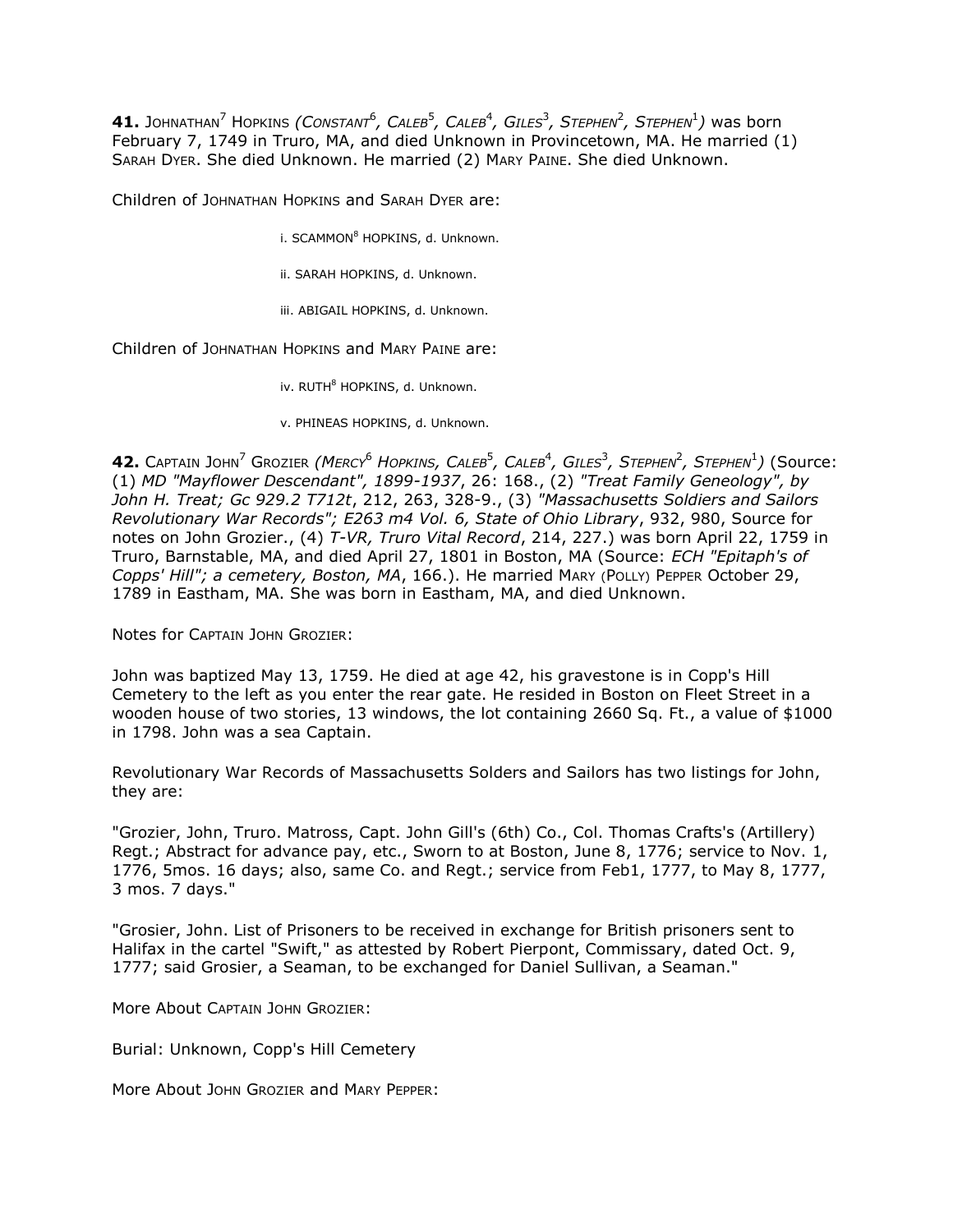## Marriage: October 29, 1789, Eastham, MA

Children of JOHN GROZIER and MARY PEPPER are:

i. WILLIAM<sup>8</sup> GROZIER (Source: *"Treat Family Geneology", by John H. Treat; Gc 929.2 T712t*, 328.), b. Abt. 1790, Boston, MA; d. September 12, 1844, Bangor, ME; m. REBECCA PERRY, December 4, 1817, Bangor, ME; b. July 18, 1779; d. Unknown, Orland, ME buried in Old Cemetery.

Notes for WILLIAM GROZIER:

He was a sea Captain and resided in Orland, ME.

More About WILLIAM GROZIER:

Baptism: September 17, 1792, Second Church, Boston, MA

Burial: Unknown, Old Cemetery, Orland, ME

More About WILLIAM GROZIER and REBECCA PERRY:

Marriage: December 4, 1817, Bangor, ME

56. ii. JOHN GROZIER, b. May 13, 1791, Boston, MA; d. December 6, 1877, Truro, Barnstable, MA buried Old North Truro Cemetery, lot 9..

iii. MARY GROZIER, b. 1794, Boston, MA; d. Unknown.

More About MARY GROZIER:

Baptism: February 2, 1794, Second Church, Boston, MA

iv. MERCY GROZIER, b. 1797, Boston, MA; d. Unknown; m. JOHN SMALL, December 17, 1818, Truro, Barnstable, MA; d. Unknown.

More About MERCY GROZIER:

Baptism: June 4, 1797, Second Church, Boston, MA

More About JOHN SMALL and MERCY GROZIER:

Marriage: December 17, 1818, Truro, Barnstable, MA

v. ROBERT GROZIER, b. December 13, 1798, Boston, MA; d. Unknown.

More About ROBERT GROZIER:

Baptism: December 23, 1798, Second Church, Boston, MA

vi. CALEB UPHAM GROZIER, b. Abt. 1800, Boston, Suffolk, MA; d. Aft. 1884, Truro, Barnstable, MA; in 1884 he was a retired Master Mariner living in Truro..

More About CALEB UPHAM GROZIER:

Baptism: April 27, 1800, Second Church, Boston, MA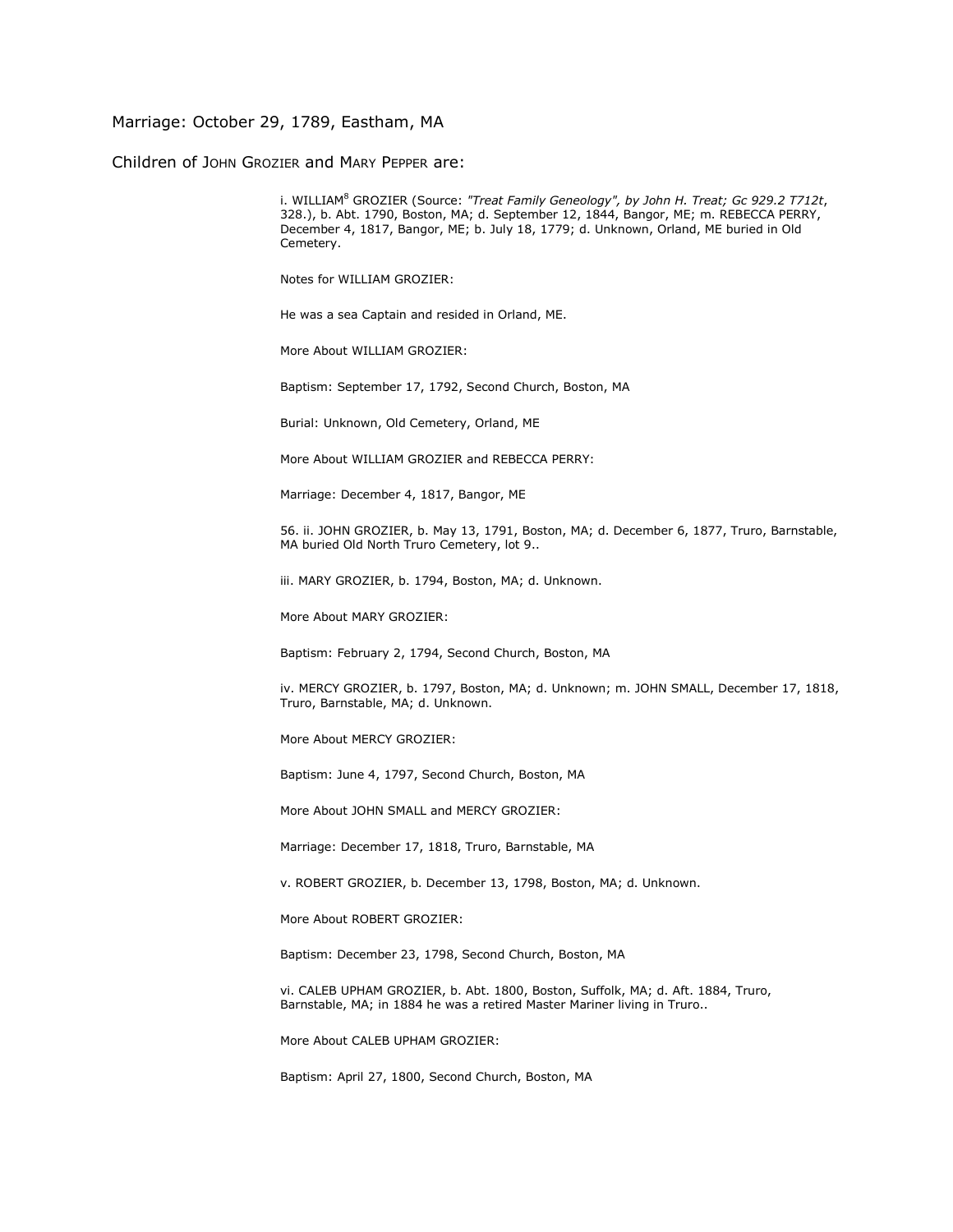**43.** WILLIAM<sup>7</sup> GROZIER *(MERCY*<sup>6</sup> *HOPKINS, CALEB*<sup>5</sup> *, CALEB*<sup>4</sup> *, GILES*<sup>3</sup> *, STEPHEN*<sup>2</sup> *, STEPHEN*<sup>1</sup> *)* was born May 14, 1762 in Truro, Barnstable, MA, and died November 30, 1786 in Truro, Barnstable, MA buried Old North Truro Cemetery, Stone 200. (Source: *T-VR, Truro Vital Record*, 94.). He married RUTH DYER (Source: *T-VR, Truro Vital Record*, 135.) August 1, 1786 in Truro, Barnstable, MA, daughter of EBENEZER DYER and HANNAH HICKLEY. She was born August 13, 1767, and died Unknown.

Notes for WILLIAM GROZIER:

He died before the birth of his daughter.

More About WILLIAM GROZIER and RUTH DYER:

Marriage: August 1, 1786, Truro, Barnstable, MA

Child of WILLIAM GROZIER and RUTH DYER is:

i. MARY<sup>8</sup> GROZIER (Source: *T-VR, Truro Vital Record*, 141.), b. May 21, 1787; d. Unknown; m. ISAAC CHURCHILL, JR., November 2, 1806 (Source: *T-VR, Truro Vital Record*, 141.); b. April 26, 1782; d. Unknown.

More About ISAAC CHURCHILL and MARY GROZIER:

Marriage: November 2, 1806 (Source: *T-VR, Truro Vital Record*, 141.)

 $\bullet$   $\bullet$  Joshua Freeman $^7$  Grozier *(Mercy* $^6$  *Hopkins, Caleb* $^5$ *, Caleb* $^4$ *, Giles* $^3$ *, Stephen* $^2$ *, Stephen* $^1$ *)* (Source: (1) *"Pilgrim Notes and Queries", The Joshua Freeman Grozier's Family Record.*, 64., (2) *T-VR, Truro Vital Record*, 249., (3) *MD "Mayflower Descendant", 1899-1937*, 9:64; 14:148; 27:113.) was born April 2, 1769 in Truro, Barnstable, MA, and died April 29, 1829 in Provincetown, MA. He married PATTY MARTHA COOK March 24, 1793 in Provincetown, MA, daughter of JONATHAN COOK and MERCY TILTON. She was born August 27, 1773 in Provincetown, MA, and died September 26, 1826.

More About JOSHUA FREEMAN GROZIER:

Baptism: April 9, 1769

More About JOSHUA GROZIER and PATTY COOK:

Marriage: March 24, 1793, Provincetown, MA

Children of JOSHUA GROZIER and PATTY COOK are:

57. i. WILLIAM<sup>8</sup> GROZIER, b. April 17, 1794, Provincetown, MA; d. September 11, 1844.

ii. JOSHUA GROZIER, b. July 7, 1796, Provincetown, MA; d. December 25, 1823; m. HONOR GRISWOLD; b. September 2, 1800; d. Unknown.

Notes for JOSHUA GROZIER:

Possibly the Joshua Grozier lost in passage from Provincetown the Boston.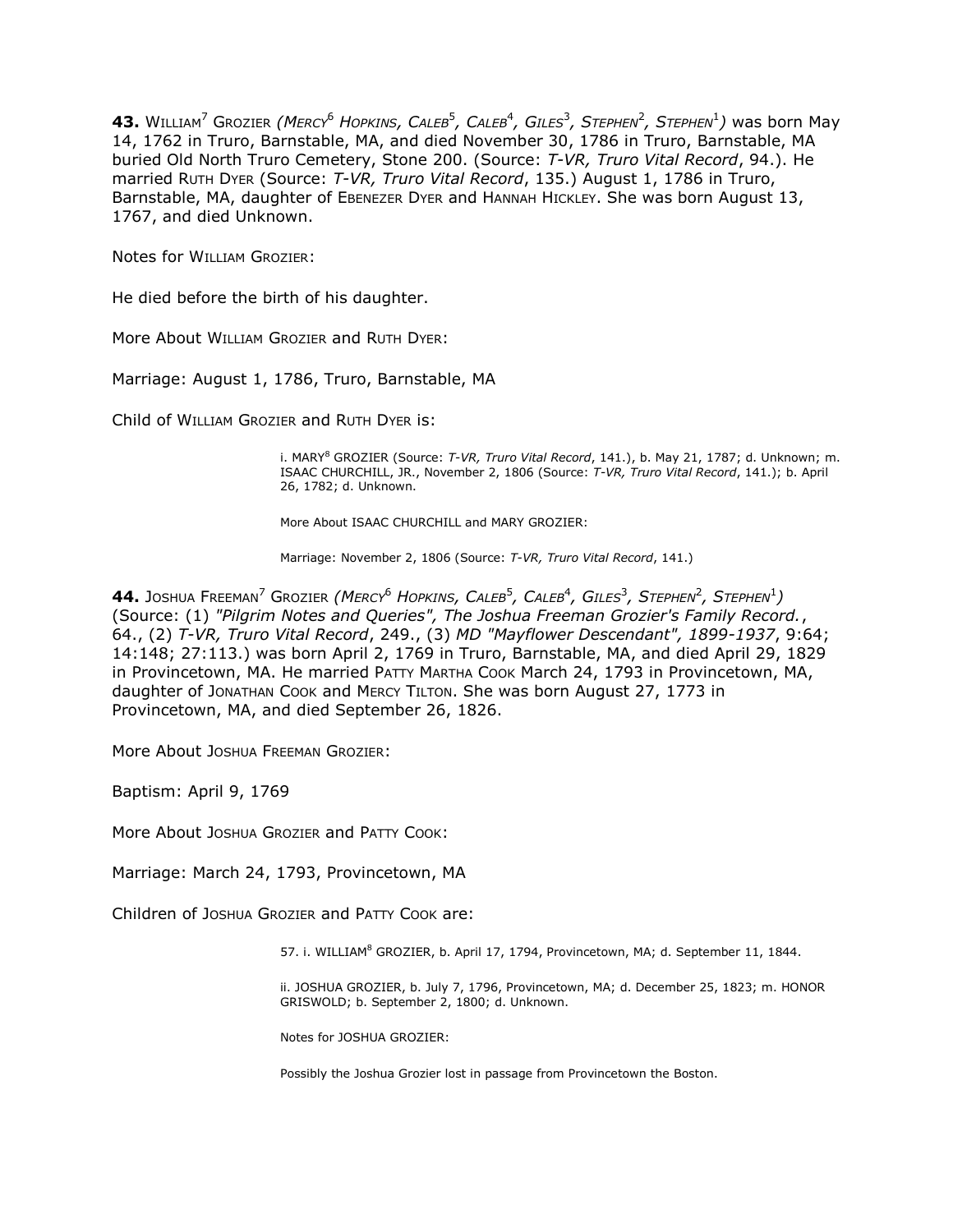iii. FREEMAN GROZIER, b. July 7, 1796, Provincetown, MA; d. September 27, 1797, Provincetown, MA.

iv. FREEMAN GROZIER, b. November 27, 1798, Provincetown, MA; d. November 10, 1800, Provincetown, MA.

v. MERCY GROZIER, b. July 22, 1800, Provincetown, MA; d. Unknown, Died young..

vi. PATTY GROZIER, b. February 20, 1802, Provincetown, MA; d. March 4, 1803, Provincetown, MA.

58. vii. SALLY (SARAH) GROZIER, b. August 28, 1803, Provincetown, MA; d. January 29, 1892.

viii. SALOMA GROZIER, b. October 14, 1805, Provincetown, MA; d. February 24, 1838, Truro, Barnstable, MA; m. ISAIAH ATKINS, February 8, 1827, Truro, Barnstable, MA; d. Unknown.

More About ISAIAH ATKINS and SALOMA GROZIER:

Marriage: February 8, 1827, Truro, Barnstable, MA

ix. CALEB UPHAM GROZIER (Source: (1) *"The First Hundred Years" a history of King Hiram's Lodge*., (2) *Truro, Cape Cod, "Landmarks and Seamarks" by Shebnah Rich*, 243.), b. January 7, 1808, Provincetown, MA; d. Abt. 1853, Calcutta, India.

Notes for CALEB UPHAM GROZIER:

Captain Caleb Upham Grozier owned the 110 ton schooner Ontseie in 1845.

At the King Hiram's Lodge Meeting of September 4, 1853, it was reported that Captain Grozier and his crew were murdered by pirates at Calcutta, India. His schooner Phoenix, was burned to the water line. The crewman who escaped was named Henry Paine (also a member of King Hiram's Lodge).

Captain Grozier was a well known, enterprising shipmaster of Provincetown. In Calcutta is said to be a substantial monument to commemorate his name.

x. REBECCA ATKINS GROZIER, b. October 4, 1810, Provincetown, MA; d. Unknown; m. HENRY WILLARD; d. Unknown.

 $\blacktriangleleft$ 5. Caleb Upham<sup>7</sup> Grozier *(Mercy<sup>6</sup> Hopkins, Caleb<sup>5</sup>, Caleb<sup>4</sup>, Giles<sup>3</sup>, Stephen<sup>2</sup>, Stephen<sup>1</sup>) (Source:* (1) *T-VR, Truro Vital Record*, 194., (2) *"The First Hundred Years" a history of King Hiram's Lodge*.) was born November 18, 1770 in Truro, Barnstable, MA, and died February 22, 1829 in At Sea near Havana, Cuba.. He married HANNAH ATKINS October 6, 1796 in Truro, Barnstable, MA, daughter of ZACHEUS ATKINS and MEHITABLE LOMBARD. She was born 1776, and died 1864.

Notes for CALEB UPHAM GROZIER:

In the records of the King Hiram's Lodge they have Captain Caleb U. Grozier as a member of the Lodge. His middle name is listed as Uriah instead of Upham. Records indicate that in 1821 he commanded the Provincetown schooner Charles, owned by Joshua Freeman Grozier. In 1822 he commanded the schooner Hanna and Eliza on a voyage to the Western Islands.

The Philadelphia Gazette contains the details of a horrible tragedy of Piracy involving Captain Grozier.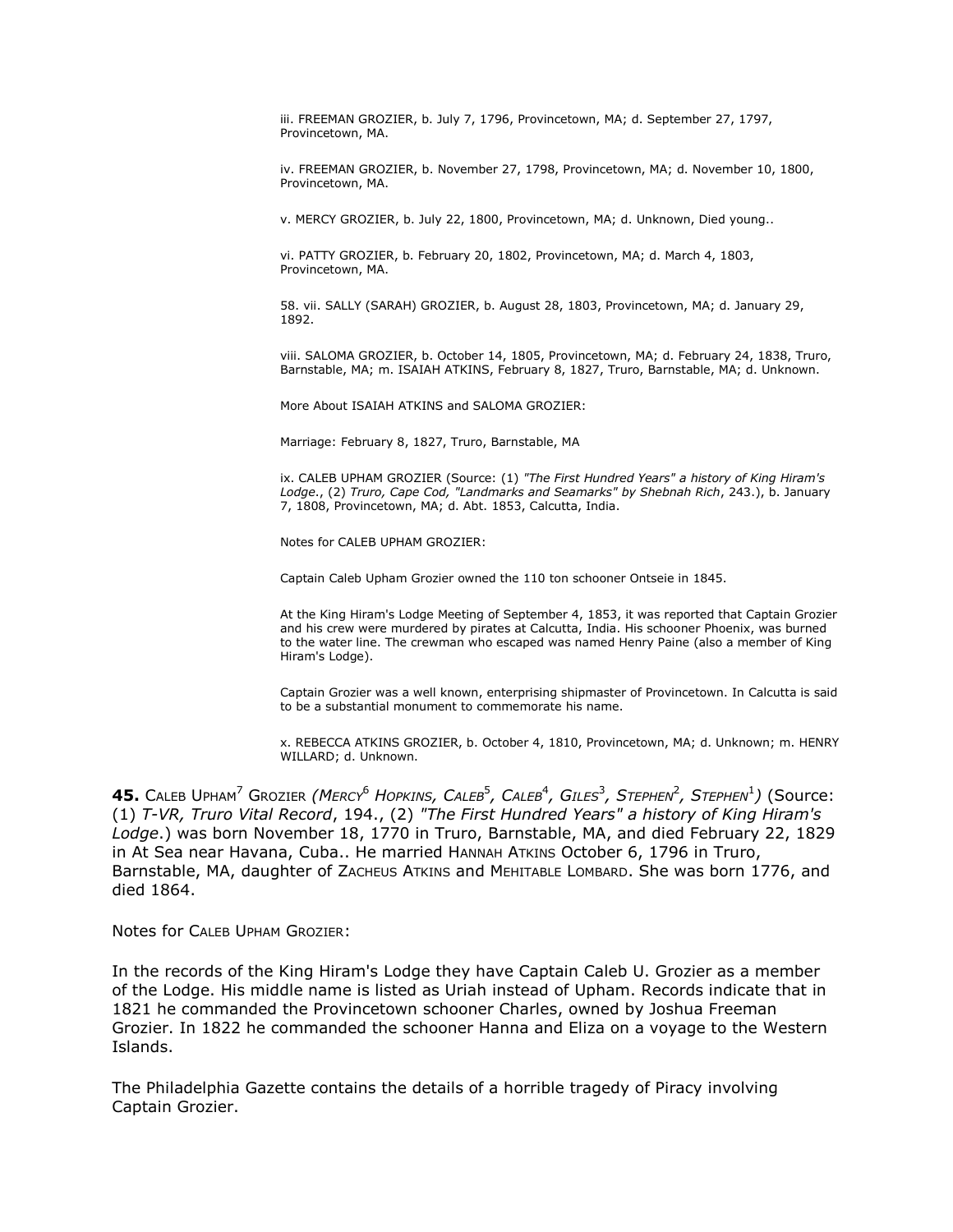On the 25th of Feb. a letter was received from the Commercial Agent at Matanzas, in which he states that the brig Attentive, Grozer of Boston, sailed on the 21st inst. from that port, and that on the same day was captured by a piratical schooner and all hands were murdered except one man who was concealed. They scuttled the vessel and deserted the brig, when he came out, put the vessel before the wind, and when within three miles of the shore she sunk, and that he saved himself by swimming on a plank, which was driven along towards shore by the sea breeze. The person who escaped was Alfred Hill, 2nd mate. The brig Attentive was bound for New York.

Before the Consular Commercial Agent of the U.S., Lewis L. Shoemaker appeared Alfred Hill, who was duly sworn, declared and said- That having on board was master, Caleb U. Grozier and the vessel sailed hence on Sunday, the 22nd day of February. That off Point Yaco, was boarded and captured by a piratical schooner, about sixty or seventy tons, full of men, armed with cutlasses, and having two large guns. He heard a heavy groan from the captain and heard him distinctly repeat these words, "Lord have mercy on my soul," and heard a scuffling on deck, and groans of the people. He has no doubt, from the noise he heard, and the appearance of blood, the captain and crew were murdered.

More About CALEB GROZIER and HANNAH ATKINS:

Marriage: October 6, 1796, Truro, Barnstable, MA

Children of CALEB GROZIER and HANNAH ATKINS are:

i. METHETABLE<sup>8</sup> GROZIER, b. February 25, 1798; d. November 4, 1799, Truro, Barnstable, MA buried Old North Truro Cemetery, Stone 199..

59. ii. HANNAH L. GROZIER, b. March 7, 1800; d. September 19, 1872, Truro, MA.

60. iii. MEHETABLE GROZIER, b. March 28, 1803; d. 1883.

iv. MARIA GROZIER, b. March 20, 1805; d. Unknown; m. ZIBEON PACKED, September 1832; d. Unknown.

More About MARIA GROZIER:

Baptism: May 19, 1805

More About ZIBEON PACKED and MARIA GROZIER:

Marriage: September 1832

v. MERCY GROZIER, b. April 17, 1807, Truro, MA; d. Unknown.

vi. ADALINE GROZIER, b. August 12, 1809; d. Unknown; m. REV. JAMES MCGEOCH, November 1832, Boston, MA; d. Unknown.

More About REV. MCGEOCH and ADALINE GROZIER:

Marriage: November 1832, Boston, MA

vii. CALEB GROZIER, b. April 2, 1812; d. Unknown.

More About CALEB GROZIER: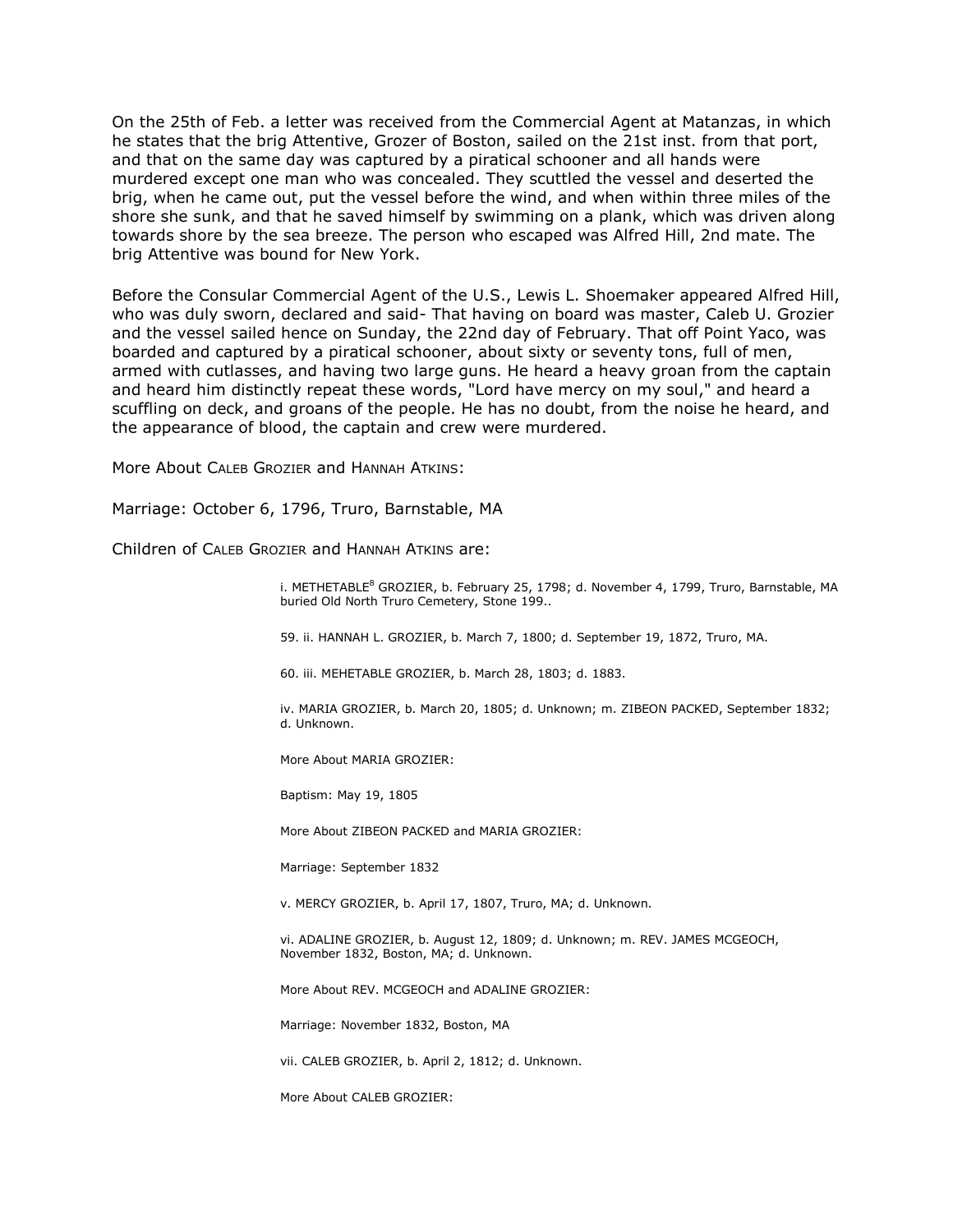Occupation: 1862, Captain of Brig Zuleika of Boston, transporting coals for the Government from NY to Port Royal.

viii. ELIZABETH GROZIER, b. July 28, 1814; d. Unknown; m. GEORGE C. HURTER, November 22, 1839, Roxbury, MA; d. Unknown.

More About GEORGE HURTER and ELIZABETH GROZIER:

Marriage: November 22, 1839, Roxbury, MA

*Generation No. 7*

 ${\bf 46.}$  Phebe $^8$  Knowles (Silas $^7$ , Phebe $^6$  Paine, Thomas $^5$ , Mary $^4$  Snow, Constance $^3$  Hopkins, Stephen $^2$ , *STEPHEN*<sup>1</sup> *)* was born December 28, 1769 in Truro, MA (Source: *Truro Vital Record*, 97.), and died September 9, 1840 in Truro, Barnstable, MA. She married BENJAMIN HARDING April 12, 1792 in Truro, Barnstable Co., MA. He was born October 30, 1766 in Truro, MA, and died Unknown.

More About PHEBE KNOWLES:

Burial: (Source: *Truro Vital Record*, 284.)

More About BENJAMIN HARDING and PHEBE KNOWLES:

Marriage: April 12, 1792, Truro, Barnstable Co., MA

Child of PHEBE KNOWLES and BENJAMIN HARDING is:

61. i. MARY (POLLY) KNOWLES<sup>9</sup> HARDING, b. January 4, 1796, Truro, MA; d. Unknown.

 $\bm{47.}$  Elizabeth $^8$  Paine *(Barnabas<sup>7</sup>, Barnabus* $^6$ *, Thomas* $^5$ *, Mary* $^4$  *Snow, Constance* $^3$  *Hopkins,* S*TEPHEN<sup>2</sup>*, STEPHEN<sup>1</sup>) was born July 14, 1757 in Truro, Barnstable, MA, and died October 24, 1835 in Truro, Barnstable, MA. She married CONSTANT HOPKINS (Source: *Truro Vital Record*, 47, 85, 106, 222..) March 14, 1775 in Truro, Barnstable, MA, son of CONSTANT HOPKINS and PHEBE PAINE. He was born May 16, 1747 in Truro, Barnstable, MA, and died March 28, 1817 in Truro, Barnstable, MA.

More About ELIZABETH PAINE:

Burial: Unknown, Old North Cemetery on Rte. 6A, Stone 657

More About CONSTANT HOPKINS:

Baptism: June 28, 1747

Burial: Unknown, Old North Cemetery on Rte. 6A, Stone 656

Military service: Sargent in the Revolution.

More About CONSTANT HOPKINS and ELIZABETH PAINE:

Marriage: March 14, 1775, Truro, Barnstable, MA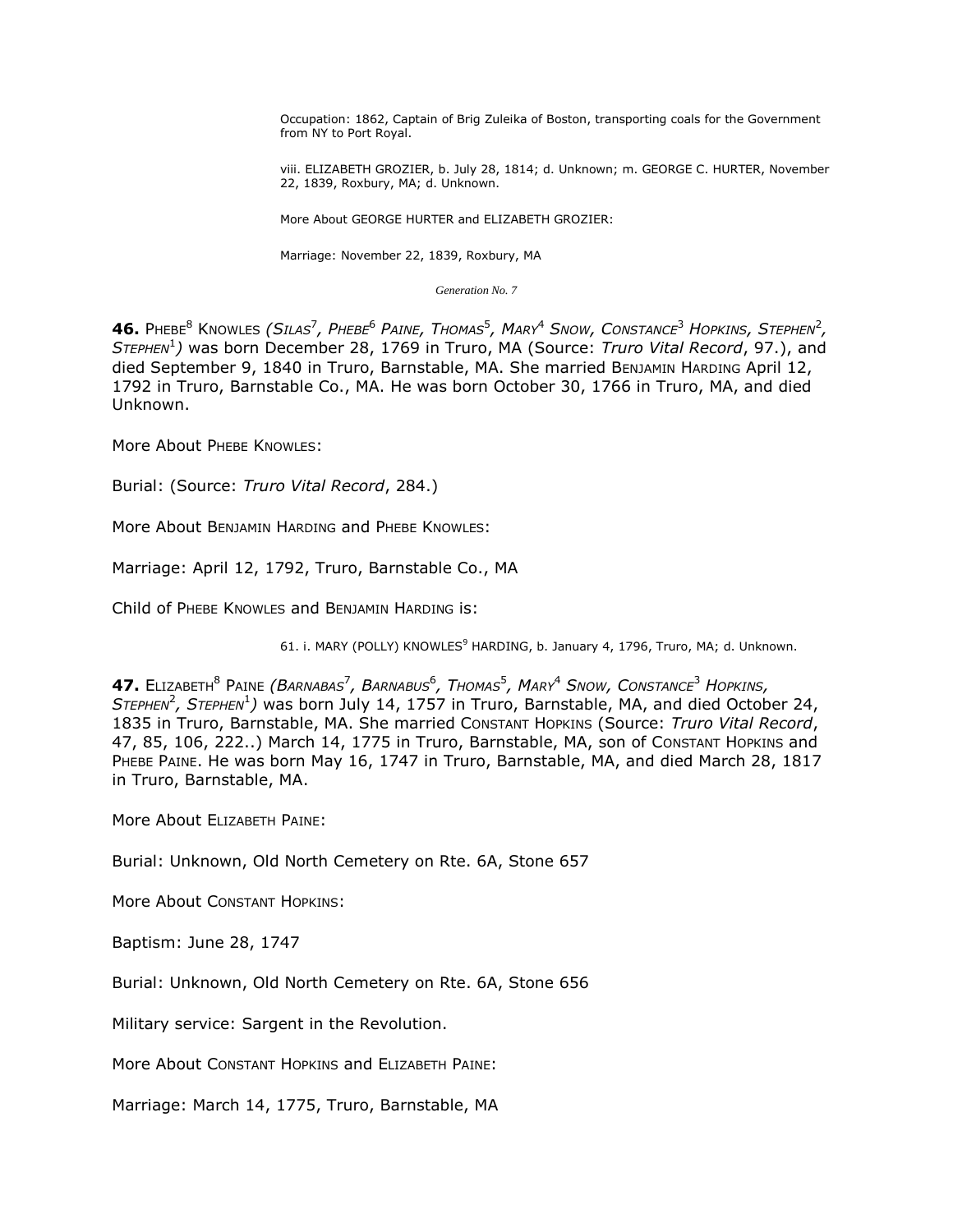Children are listed above under (40) Constant Hopkins.

 $\bullet$   $\bullet$  Hannah $^8$  Atkins *(Zacheus<sup>7</sup>, Hannah* $^6$  *Cook, Josiah* $^5$ *, Deborah* $^4$  *Hopkins, Giles* $^3$ *, Stephen* $^2$ *, STEPHEN*<sup>1</sup> *)* was born 1776, and died 1864. She married CALEB UPHAM GROZIER (Source: (1) *T-VR, Truro Vital Record*, 194., (2) *"The First Hundred Years" a history of King Hiram's*  Lodge.) October 6, 1796 in Truro, Barnstable, MA, son of John Grozier and Mercy Hopkins. He was born November 18, 1770 in Truro, Barnstable, MA, and died February 22, 1829 in At Sea near Havana, Cuba..

Notes for CALEB UPHAM GROZIER:

In the records of the King Hiram's Lodge they have Captain Caleb U. Grozier as a member of the Lodge. His middle name is listed as Uriah instead of Upham. Records indicate that in 1821 he commanded the Provincetown schooner Charles, owned by Joshua Freeman Grozier. In 1822 he commanded the schooner Hanna and Eliza on a voyage to the Western Islands.

The Philadelphia Gazette contains the details of a horrible tragedy of Piracy involving Captain Grozier.

On the 25th of Feb. a letter was received from the Commercial Agent at Matanzas, in which he states that the brig Attentive, Grozer of Boston, sailed on the 21st inst. from that port, and that on the same day was captured by a piratical schooner and all hands were murdered except one man who was concealed. They scuttled the vessel and deserted the brig, when he came out, put the vessel before the wind, and when within three miles of the shore she sunk, and that he saved himself by swimming on a plank, which was driven along towards shore by the sea breeze. The person who escaped was Alfred Hill, 2nd mate. The brig Attentive was bound for New York.

Before the Consular Commercial Agent of the U.S., Lewis L. Shoemaker appeared Alfred Hill, who was duly sworn, declared and said- That having on board was master, Caleb U. Grozier and the vessel sailed hence on Sunday, the 22nd day of February. That off Point Yaco, was boarded and captured by a piratical schooner, about sixty or seventy tons, full of men, armed with cutlasses, and having two large guns. He heard a heavy groan from the captain and heard him distinctly repeat these words, "Lord have mercy on my soul," and heard a scuffling on deck, and groans of the people. He has no doubt, from the noise he heard, and the appearance of blood, the captain and crew were murdered.

More About CALEB GROZIER and HANNAH ATKINS:

Marriage: October 6, 1796, Truro, Barnstable, MA

Children are listed above under (45) Caleb Upham Grozier.

 $\bullet$  **49.** Paron Cowell $^8$  Cook *(Solomon<sup>7</sup>, Solomon* $^6$ *, Josiah* $^5$ *, Deborah* $^4$  *Hopkins, Giles* $^3$ *, Stephen* $^2$ *, STEPHEN*<sup>1</sup> *)* (Source: *The Mayflower Descendant, Vol.11*, page 216, 14:147.) was born January 4, 1760 in Provincetown, MA, and died Bet. October 1834 - April 1835 in Provincetown, MA. He married HANNAH Abt. 1779. She died August 29, 1836 in Provincetown, MA.

Notes for PARON COWELL COOK: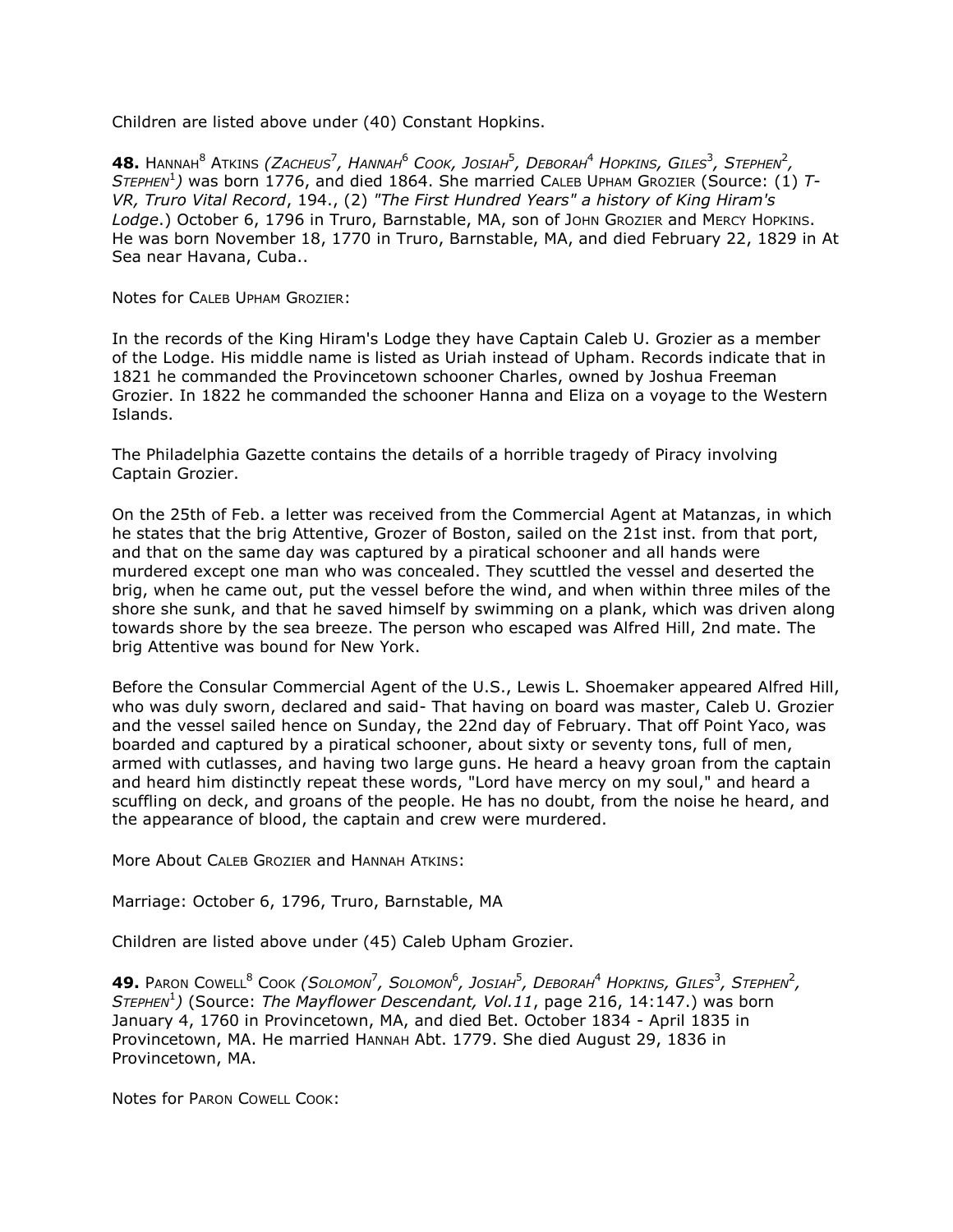Name also spelled Paran.

More About PARON COOK and HANNAH:

Marriage: Abt. 1779

Children of PARON COOK and HANNAH are:

62. i. HANNAH<sup>9</sup> COOK, b. December 17, 1781, Provincetown, MA; d. November 2, 1836, Provincetown, MA.

ii. NEWCOMB COOK, b. August 3, 1783; d. Unknown.

iii. SALOME COOK, b. August 7, 1785; d. Unknown.

iv. SERVIA COOK, b. July 7, 1787; d. December 24, 1817; m. ELISHA HOLMES; d. Unknown.

v. PARON COOK, b. November 11, 1789; d. November 2, 1808.

vi. THOMAS COOK, b. August 1, 1792; d. Unknown.

vii. BETSEY COOK, b. June 28, 1795; d. Bef. September 1834.

viii. REBECCA COOK, b. September 25, 1798; d. Unknown.

 $50$ . Patty Martha $^8$  Cook *(Jonathan<sup>7</sup>, Solomon* $^6$ *, Josiah* $^5$ *, Deborah* $^4$  *Hopkins, Giles* $^3$ *, Stephen* $^2$ *, STEPHEN*<sup>1</sup> *)* was born August 27, 1773 in Provincetown, MA, and died September 26, 1826. She married JOSHUA FREEMAN GROZIER (Source: (1) *"Pilgrim Notes and Queries", The Joshua Freeman Grozier's Family Record.*, 64., (2) *T-VR, Truro Vital Record*, 249., (3) *MD "Mayflower Descendant", 1899-1937*, 9:64; 14:148; 27:113.) March 24, 1793 in Provincetown, MA, son of JOHN GROZIER and MERCY HOPKINS. He was born April 2, 1769 in Truro, Barnstable, MA, and died April 29, 1829 in Provincetown, MA.

More About JOSHUA FREEMAN GROZIER:

Baptism: April 9, 1769

More About JOSHUA GROZIER and PATTY COOK:

Marriage: March 24, 1793, Provincetown, MA.

Children are listed above under (44) Joshua Freeman Grozier.

 ${\sf 51.~B}$ ethiah $^8$  Cook (Jonathan $^7$ , Solomon $^6$ , Josiah $^5$ , Deborah $^4$  Hopkins, Giles $^3$ , Stephen $^2$ , Stephen $^1)$ was born October 14, 1784 in Provincetown, MA, and died Unknown in Provincetown, MA. She married THOMAS SMITH SPARKS 1802 in Provincetown, MA. He died Unknown in Provincetown, MA.

More About Thomas Sparks and BETHIAH COOK:

Marriage: 1802, Provincetown, MA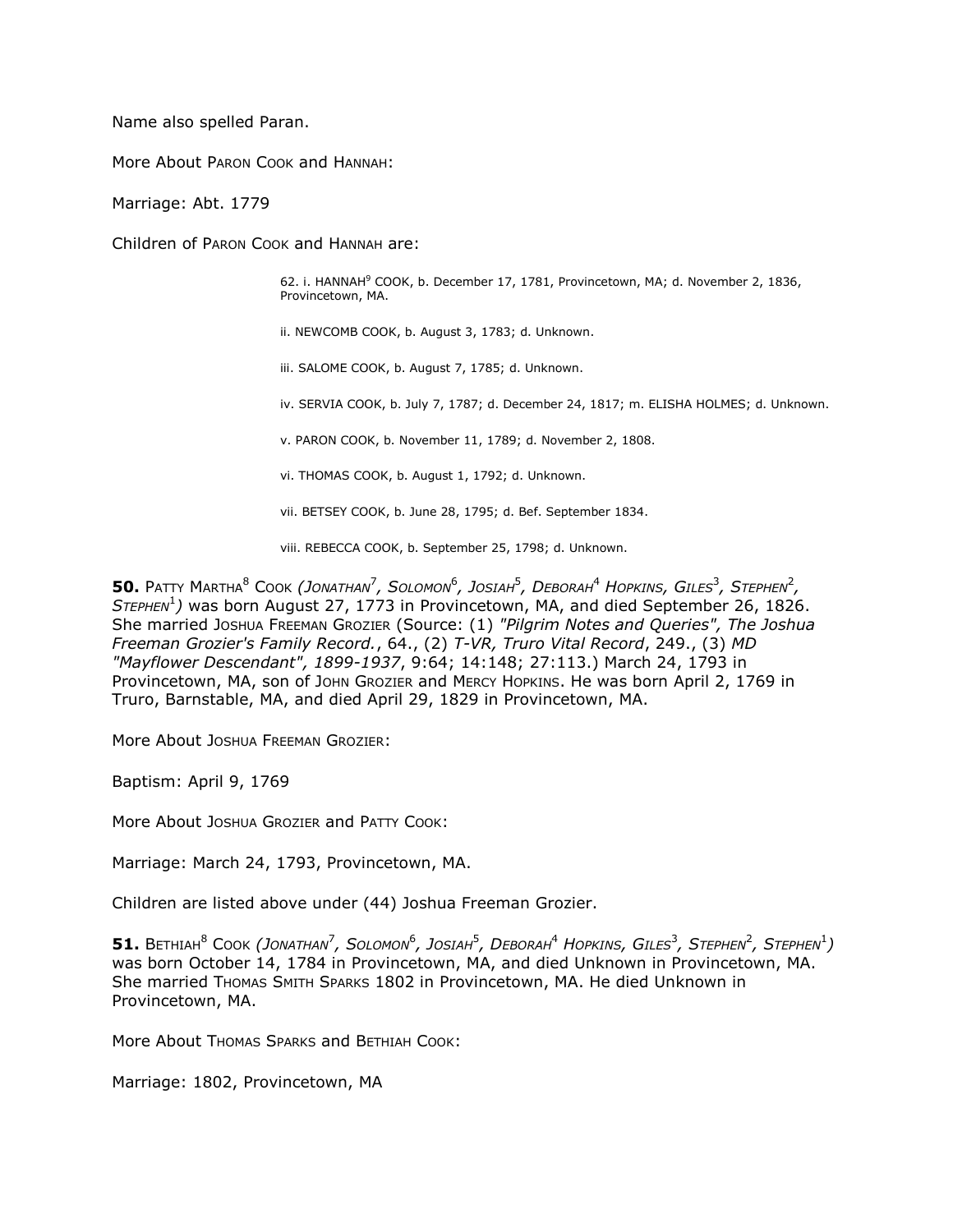Children of BETHIAH COOK and THOMAS SPARKS are:

i. REBECCA<sup>9</sup> SPARKS, b. August 14, 1803; d. Unknown.

ii. BETHIA SPARKS, b. October 9, 1805; d. Unknown.

63. iii. BETSY SPARKS, b. November 18, 1807, Provincetown, MA; d. April 14, 1873, Provincetown, MA.

iv. FREEMAN GROZIER SPARKS, b. January 25, 1810; d. February 7, 1871.

v. MARIA SPARKS, b. November 30, 1812; d. Unknown.

vi. POLLY SPARKS, b. March 17, 1815; d. Unknown.

vii. THOMAS SMITH SPARKS, b. November 11, 1817; d. Unknown.

viii. FRANCIS FLUKER SPARKS, b. August 20, 1820; d. Unknown.

ix. WILLIAM TILTON SPARKS, b. October 20, 1823; d. Unknown.

 $52.$  Constant<sup>8</sup> Hopkins *(Constant<sup>7</sup>, Constant<sup>6</sup>, Caleb<sup>5</sup>, Caleb<sup>4</sup>, Giles<sup>3</sup>, Stephen<sup>2</sup>, Stephen<sup>1</sup>) was* born February 7, 1780 in Gorham, ME, and died July 19, 1821. He married MARGARET CLOUGH 1803. She was born in Boston, MA, and died Unknown.

More About CONSTANT HOPKINS and MARGARET CLOUGH:

Marriage: 1803

Children of CONSTANT HOPKINS and MARGARET CLOUGH are:

i. JOHN<sup>9</sup> HOPKINS, d. Unknown.

ii. MARY HOPKINS, d. Unknown.

iii. ELIZA HOPKINS, d. Unknown.

iv. MARGARET HOPKINS, d. Unknown.

v. SARAH HOPKINS, d. Unknown.

 $53.$  Mary (Polly) $^8$  Hopkins *(Constant<sup>7</sup>, Constant<sup>6</sup>, Caleb<sup>5</sup>, Caleb<sup>4</sup>, Giles<sup>3</sup>, Stephen<sup>2</sup>, Stephen<sup>1</sup>)* was born September 2, 1787 in Truro, Barnstable, MA, and died November 23, 1877 in Truro, Barnstable, MA buried Old North Truro Cemetery, lot 9.. She married JOHN GROZIER (Source: (1) *T-VR, Truro Vital Record*, 207, 216, 224-9, 234-8, 242, 249, 261, 288, 290-1., (2) *Provincetown Advocate Newspaper*, 2; Dec. 13, 1877, Source of notes for John Grozier.) November 17, 1822 in Truro, MA (Source: *Family Bible of Barnabas H. Grozier owned by John David Grozier*.), son of JOHN GROZIER and MARY PEPPER. He was born May 13, 1791 in Boston, MA, and died December 6, 1877 in Truro, Barnstable, MA buried Old North Truro Cemetery, lot 9. (Source: *Gravestone, N. Truro Cemetery*.).

Notes for MARY (POLLY) HOPKINS: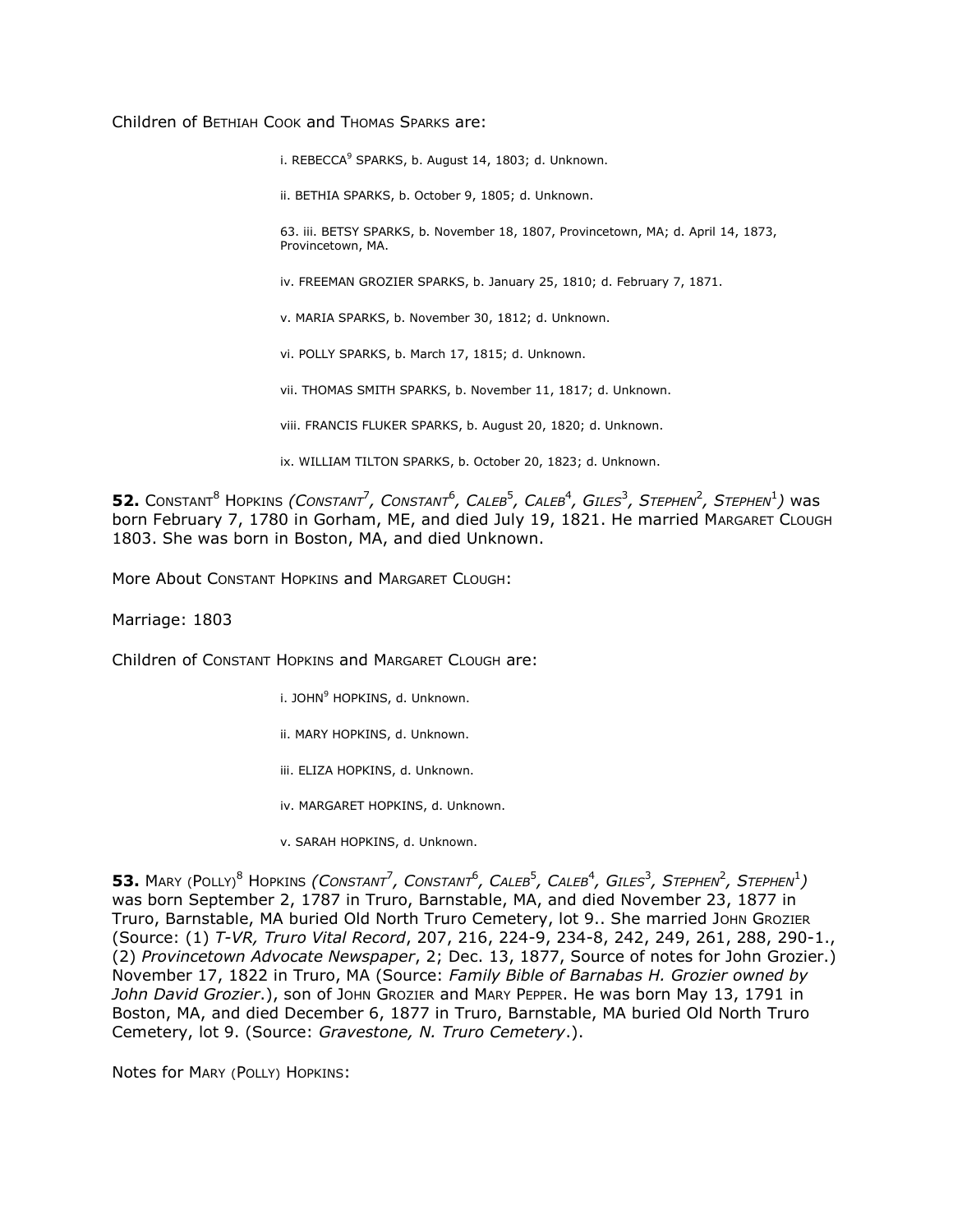Bethia and Mary Hopkins were sisters. They were descendants of the Pilgrim Stephen Hopkins, seventh generation.

A notice of Mary Grozier's death in the "Provincetown Advocate", November 28, 1877 on Page 2:

"...in Pond Village within the past week...

"Mrs. Grozier, or "Grandma," as she was familiarly known, was in the 92nd year of her age. She had suffered for many long years with an incurable neuralgic affliction of the face and jaws. If acute and torturing pains could kill it seems to us this poor woman must have suffered enough to have died a dozen times. She seemed to bear all those years of agonizing pains with the patient endurance of a martyr.- At last she is freed from her misery, and is at rest."

More About MARY (POLLY) HOPKINS:

Baptism: September 9, 1787

Notes for JOHN GROZIER:

In the Newspaper notice of his death is the following story about John: " When John was eighteen years of age, he was kidnapped on the coast of Cape Cod by a British Cruser, (War of the Embargo) taken to England and thrown into Dartmoor Prison, and the tortures and cruelties suffered there would have killed a less hardy man. He, with others of his countrymen from Truro, was finally released and sent home in a brig. On the passage, while crossing the Grand Banks, their provisions ran low and were dealt out very sparingly to these released prisoners, so an attempt was made here to secure some fresh fish. John was the only one fortunate enough to catch one, a fine cod, which he threw upon the deck. The Captain picked it up with the intention of appropriating it to his own use. John sprang upon and shook him until he was glad to drop the fish, and gave him to understanding it was to be eaten in the forecastle, and it was. Long weeks on the verge of starvation had made these men desperate, and madness to have attempted to control them."

John was mentioned in Truro history with other men as staking their lives to rescue people on board the Russian brig Emeline Charlotte, in October 1833.

More About JOHN GROZIER:

Baptism: September 17, 1792, Second Church, Boston, MA

More About JOHN GROZIER and MARY HOPKINS:

Marriage: November 17, 1822, Truro, MA (Source: *Family Bible of Barnabas H. Grozier owned by John David Grozier*.)

Children of MARY HOPKINS and JOHN GROZIER are:

64. i. BARNABAS HOPKINS<sup>9</sup> GROZIER, b. February 2, 1824, Truro, Barnstable, MA; d. March 16, 1869, Truro, Barnstable, MA buried North Truro Cemetery, lot 9..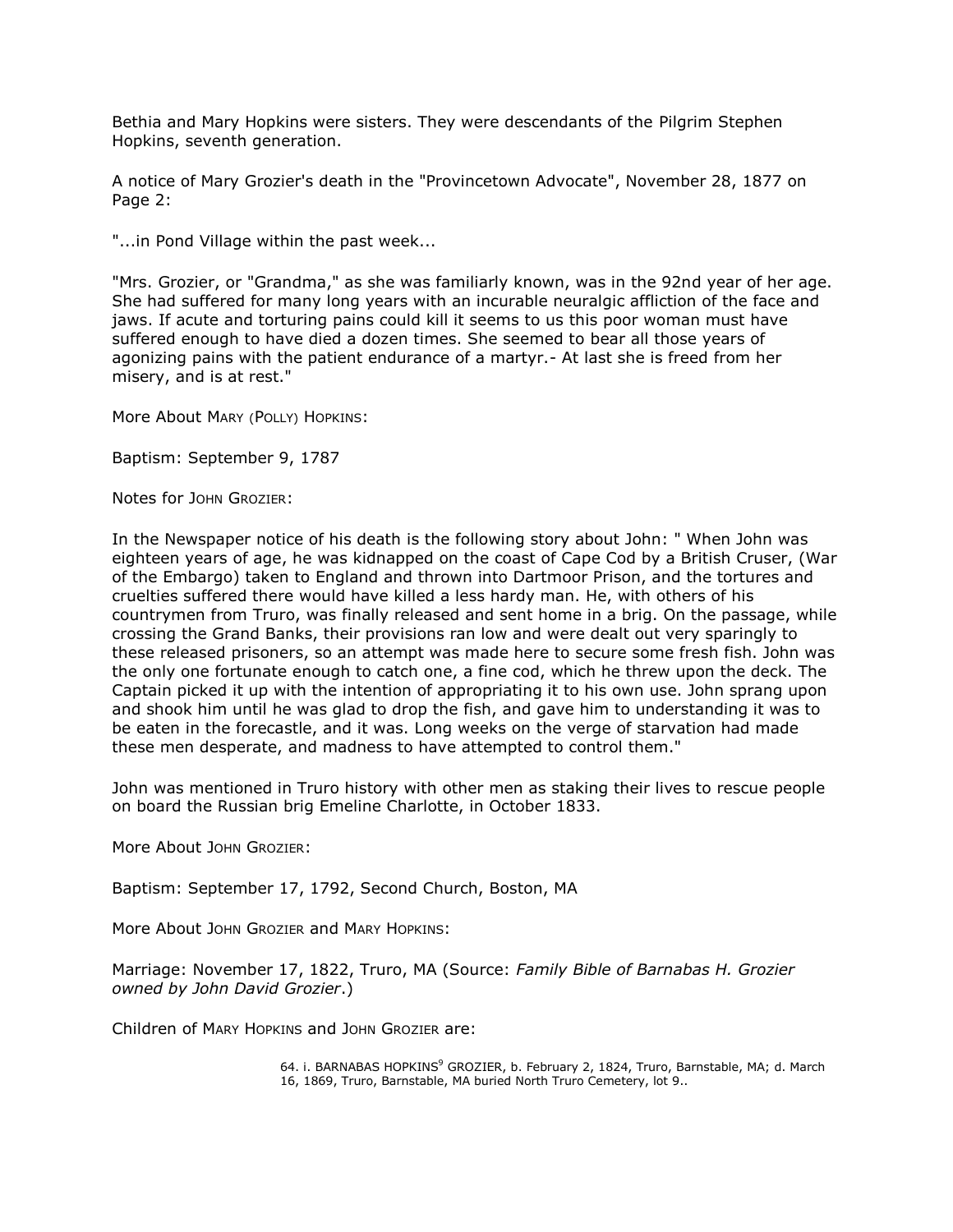ii. MARY GROZIER, b. September 1, 1825, Truro, Barnstable, MA; d. 1850, Provincetown, MA; m. JAMES YOUNG, December 21, 1847; b. Scotland; d. Unknown, Provincetown, MA.

More About JAMES YOUNG and MARY GROZIER:

Marriage: December 21, 1847

iii. ROBERT WILLIAM GROZIER, b. 1827, Truro, Barnstable, MA; d. Unknown, Died in infancy, Truro, MA.

iv. MERCY SMITH GROZIER, b. May 14, 1829, Truro, Barnstable, MA; d. October 27, 1907, Truro, Barnstable, MA buried at Old North Cemetery, lot 11, N. Truro, MA; m. JOSEPH H. BIRD; d. July 11, 1879, Truro, Barnstable, MA buried at Old North Cemetery, lot 11, N. Truro, MA.

 $\mathsf{54.}\;$  Jonathan $^8$  Hopkins *(Constant<sup>7</sup>, Constant* $^6$ *, Caleb* $^5$ *, Caleb* $^4$ *, Giles* $^3$ *, Stephen* $^2$ *, Stephen* $^1$ *)* (Source: *Truro Vital Record*, 187, 209..) was born January 17, 1789 in Truro, MA, and died September 14, 1862 in Provincetown, MA. He married ELIZABETH WHARF November 23, 1812 in Provincetown, MA, daughter of JOHN WHARF and REBEKAH RIDER. She was born November 7, 1793 in Provincetown, MA, and died July 30, 1857 in Provincetown, MA.

More About JONATHAN HOPKINS:

#1: Another spelling for name-Betsy Whorf

Baptism: January 19, 1790

Burial: Unknown, Provincetown Cemetery

Notes for ELIZABETH WHARF:

Her nickname was Betsy.

More About JONATHAN HOPKINS and ELIZABETH WHARF:

Marriage: November 23, 1812, Provincetown, MA

Children of JONATHAN HOPKINS and ELIZABETH WHARF are:

65. i. RUFUS<sup>9</sup> HOPKINS, b. October 23, 1814, Provincetown, MA; d. August 16, 1881, Provincetown, MA.

ii. MARY HOPKINS, b. November 1, 1817, Provincetown, MA; d. August 16, 1848; m. GEORGE LITTLE, March 23, 1833; d. Unknown.

More About GEORGE LITTLE and MARY HOPKINS:

Marriage: March 23, 1833

iii. CONSTANT HOPKINS, b. July 19, 1821; d. Unknown; m. ABIGAIL BICKMORE, August 9, 1844; d. Unknown.

More About CONSTANT HOPKINS and ABIGAIL BICKMORE:

Marriage: August 9, 1844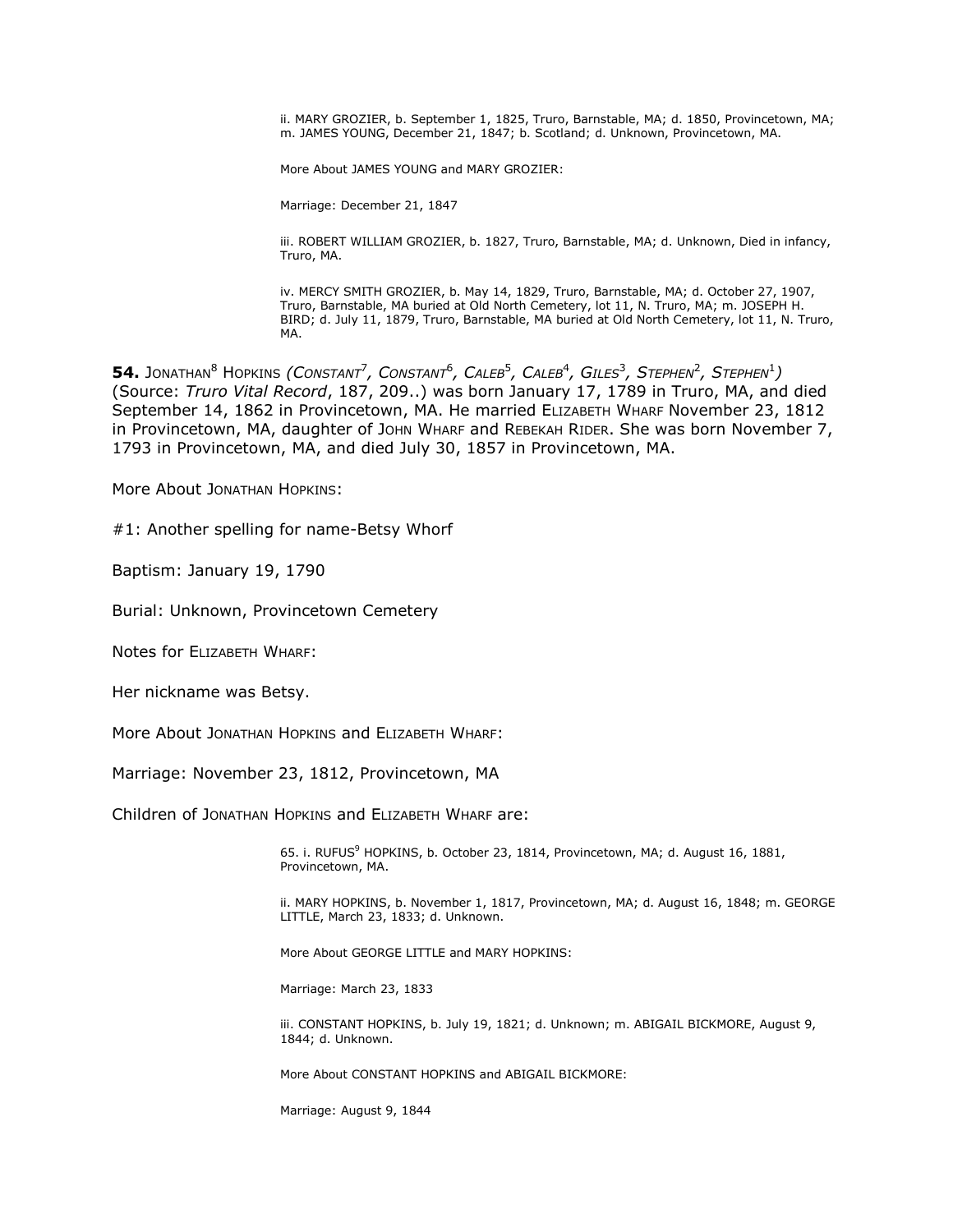66. iv. HENRY H. HOPKINS, b. August 3, 1825, Provincetown, MA; d. Unknown.

v. MARGARET C. HOPKINS, b. October 12, 1830, Provincetown, MA; d. Unknown; m. CHARLES POPE, November 27, 1850; d. Unknown.

More About CHARLES POPE and MARGARET HOPKINS:

Marriage: November 27, 1850

vi. BETSY W. HOPKINS, b. August 12, 1834, Provincetown, MA; d. Unknown; m. HENRY COWING, January 1, 1859; d. Unknown.

More About HENRY COWING and BETSY HOPKINS:

Marriage: January 1, 1859

 $55.$  Bethia<sup>8</sup> Hopkins *(Constant<sup>7</sup>, Constant<sup>6</sup>, Caleb<sup>5</sup>, Caleb<sup>4</sup>, Giles<sup>3</sup>, Stephen<sup>2</sup>, Stephen<sup>1</sup>) was born* August 16, 1795, and died May 8, 1822 in Truro, Barnstable, MA buried Old North Truro Cemetery, Stone 655.. She married JOHN GROZIER (Source: (1) *T-VR, Truro Vital Record*, 207, 216, 224-9, 234-8, 242, 249, 261, 288, 290-1., (2) *Provincetown Advocate Newspaper*, 2; Dec. 13, 1877, Source of notes for John Grozier.) March 31, 1814 in Truro, MA, son of JOHN GROZIER and MARY PEPPER. He was born May 13, 1791 in Boston, MA, and died December 6, 1877 in Truro, Barnstable, MA buried Old North Truro Cemetery, lot 9. (Source: *Gravestone, N. Truro Cemetery*.).

Baptism: September 17, 1792, Second Church, Boston, MA

More About JOHN GROZIER and BETHIA HOPKINS:Marriage: March 31, 1814, Truro, MA

Children of BETHIA HOPKINS and JOHN GROZIER are:

67. i. JR. JOHN<sup>9</sup> GROZIER, b. November 29, 1813, Truro, Barnstable, MA; d. December 19, 1845, Lost at sea.

68. ii. REBECCA HOPKINS GROZIER, b. January 28, 1815, Truro, Barnstable, MA; d. July 24, 1884, Truro, Barnstable, MA buried at Old North Cemetery, lot 50, N. Truro, MA.

iii. CHARLES JEROME GROZIER, b. May 14, 1816, Truro, Barnstable, MA; d. February 27, 1839, Drowned at sea by the upsetting of a whaleboat..

iv. JAMES LOMBARD ATKINS GROZIER, b. May 7, 1818, Truro, Barnstable, MA; d. December 19, 1845, Lost at sea with his brother John on a fishing vessel..

69. v. BETHIAH GROZIER, b. May 19, 1819; d. Unknown.

vi. MERCY SMALL GROZIER, b. 1820; d. Unknown, Died in infancy, Truro, MA.

vii. CALEB UPHAM GROZIER (Source: *Gravestone, N. Truro Cemetery*.), b. February 22, 1822, Truro, Barnstable, MA; d. April 12, 1909, Truro, Barnstable, MA buried at Old North Cemetery, lot 6, N. Truro, MA; m. (1) AZUBAH ATWOOD; d. November 8, 1901, Truro, Barnstable, MA buried at Old North Cemetery, lot 106 , N. Truro, MA; m. (2) HANNAH S. SELLER, December 30, 1847, Truro, MA; b. Abt. 1826, Truro, Barnstable, MA; d. April 1, 1872, Truro, Barnstable, MA buried at Old North Cemetery, lot 6, N. Truro, MA.

More About CALEB GROZIER and HANNAH SELLER:

Marriage: December 30, 1847, Truro, MA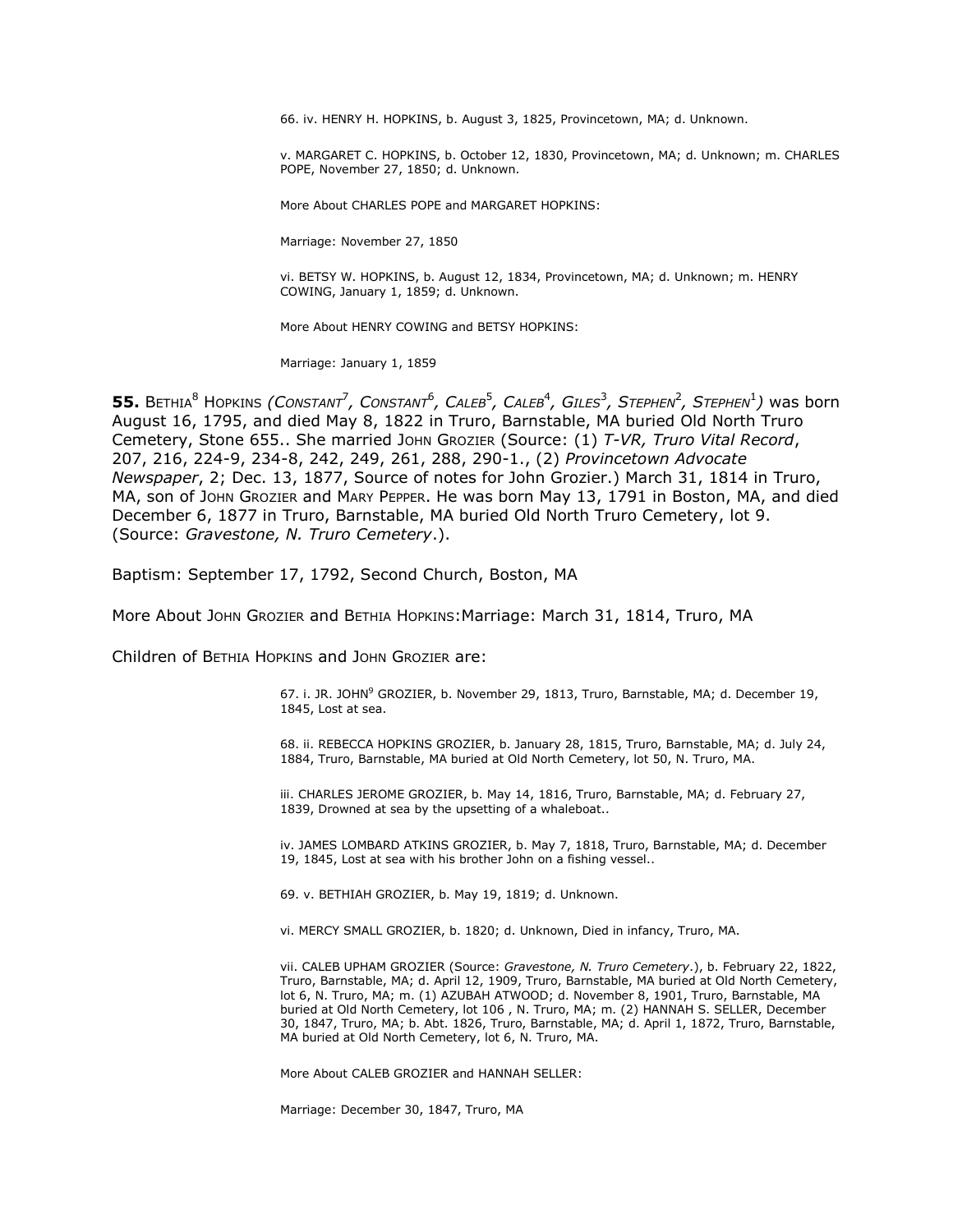56. John $^8$  Grozier *(John<sup>7</sup>, Mercy<sup>6</sup> Hopkins, Caleb<sup>5</sup>, Caleb<sup>4</sup>, Giles<sup>3</sup>, Stephen<sup>2</sup>, Stephen<sup>1</sup>) (Source:* (1) *T-VR, Truro Vital Record*, 207, 216, 224-9, 234-8, 242, 249, 261, 288, 290-1., (2) *Provincetown Advocate Newspaper*, 2; Dec. 13, 1877, Source of notes for John Grozier.) was born May 13, 1791 in Boston, MA, and died December 6, 1877 in Truro, Barnstable, MA buried Old North Truro Cemetery, lot 9. (Source: *Gravestone, N. Truro Cemetery*.). He married (1) BETHIA HOPKINS March 31, 1814 in Truro, MA, daughter of CONSTANT HOPKINS and ELIZABETH PAINE. She was born August 16, 1795, and died May 8, 1822 in Truro, Barnstable, MA buried Old North Truro Cemetery, Stone 655.. He married (2) MARY (POLLY) HOPKINS November 17, 1822 in Truro, MA (Source: *Family Bible of Barnabas H. Grozier owned by John David Grozier*.), daughter of CONSTANT HOPKINS and ELIZABETH PAINE. She was born September 2, 1787 in Truro, Barnstable, MA, and died November 23, 1877 in Truro, Barnstable, MA buried Old North Truro Cemetery, lot 9..

Notes for JOHN GROZIER:

In the Newspaper notice of his death is the following story about John: " When John was eighteen years of age, he was kidnapped on the coast of Cape Cod by a British Cruser, (War of the Embargo) taken to England and thrown into Dartmoor Prison, and the tortures and cruelties suffered there would have killed a less hardy man. He, with others of his countrymen from Truro, was finally released and sent home in a brig. On the passage, while crossing the Grand Banks, their provisions ran low and were dealt out very sparingly to these released prisoners, so an attempt was made here to secure some fresh fish. John was the only one fortunate enough to catch one, a fine cod, which he threw upon the deck. The Captain picked it up with the intention of appropriating it to his own use. John sprang upon and shook him until he was glad to drop the fish, and gave him to understanding it was to be eaten in the forecastle, and it was. Long weeks on the verge of starvation had made these men desperate, and madness to have attempted to control them."

John was mentioned in Truro history with other men as staking their lives to rescue people on board the Russian brig Emeline Charlotte, in October 1833.

More About JOHN GROZIER:

Baptism: September 17, 1792, Second Church, Boston, MA

More About JOHN GROZIER and BETHIA HOPKINS:

Marriage: March 31, 1814, Truro, MA

More About MARY (POLLY) HOPKINS:

Baptism: September 9, 1787

More About JOHN GROZIER and MARY HOPKINS:

Marriage: November 17, 1822, Truro, MA (Source: *Family Bible of Barnabas H. Grozier owned by John David Grozier*.)

Children are listed above under (55) Bethia Hopkins.

Children are listed above under (53) Mary (Polly) Hopkins.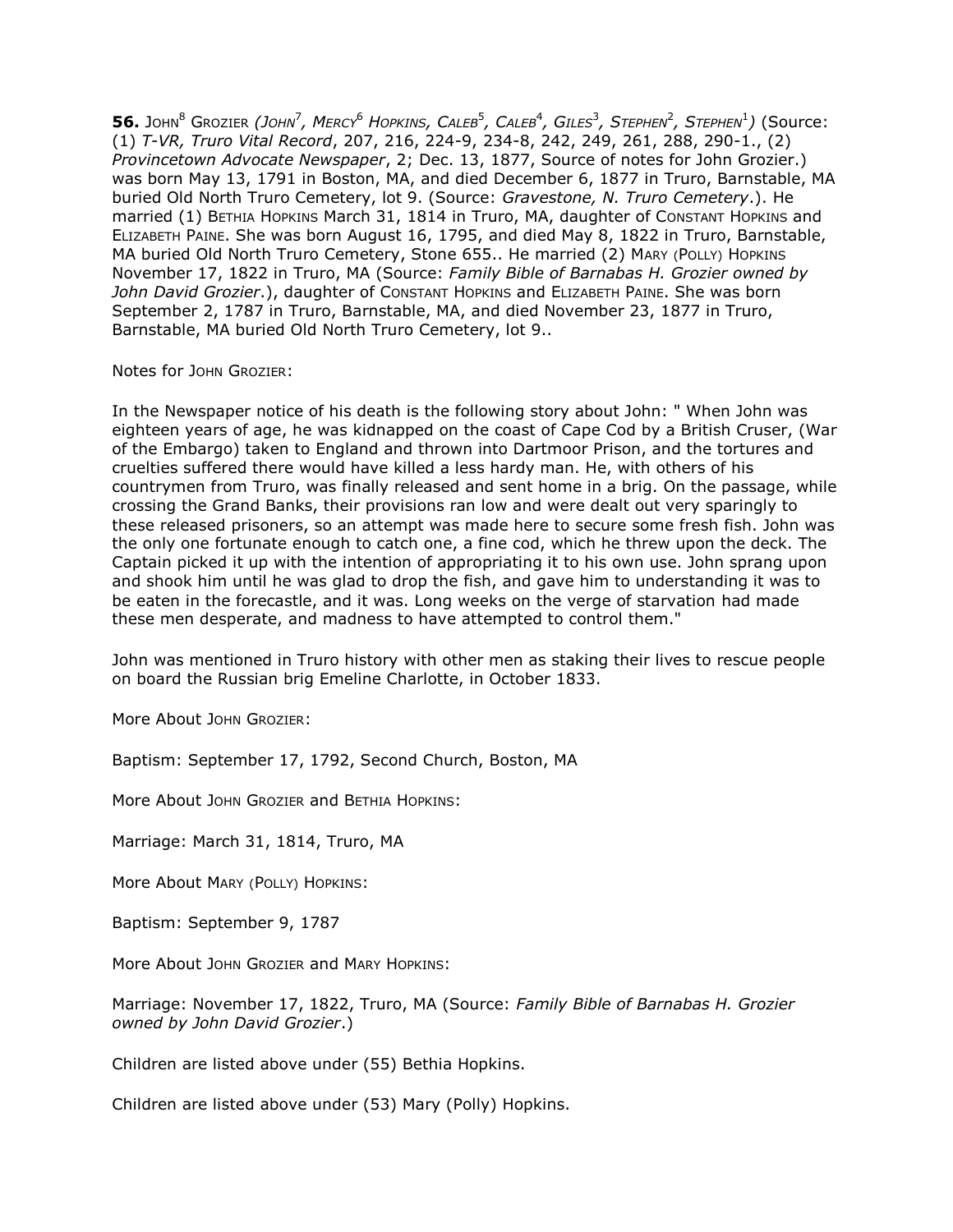**57.** WILLIAM<sup>8</sup> GROZIER *(JOSHUA FREEMAN*<sup>7</sup> *, MERCY*<sup>6</sup> *HOPKINS, CALEB*<sup>5</sup> *, CALEB*<sup>4</sup> *, GILES*<sup>3</sup> *, STEPHEN*<sup>2</sup> *, STEPHEN*<sup>1</sup> *)* was born April 17, 1794 in Provincetown, MA, and died September 11, 1844. He married (1) MARIAM WRIGHT. She was born January 24, 1794 in Litchfield, CT, and died Unknown. He married (2) REBECCA PERRY December 4, 1817 in Mass., daughter of RICHARD PERRY. She was born July 18, 1779, and died Unknown in Orland, ME buried in Old Cemetery.

More About WILLIAM GROZIER and REBECCA PERRY:

Marriage: December 4, 1817, Mass.

Children of WILLIAM GROZIER and REBECCA PERRY are:

70. i. CAPTAIN WILLIAM UPHAM<sup>9</sup> GROZIER, d. 1916.

71. ii. CAPTAIN JOSHUA FREEMAN GROZIER, b. 1825, France; d. July 22, 1883, San Francisco, CA.

**58.** Sally (Sarah) $^8$  Grozier *(Joshua Freeman<sup>7</sup>, Mercy* $^6$  *Hopkins, Caleb* $^5$ *, Caleb* $^4$ *, Giles* $^3$ *, Stephen* $^2$ *, STEPHEN*<sup>1</sup> *)* was born August 28, 1803 in Provincetown, MA, and died January 29, 1892. She married NATHANIEL HOLMES November 25, 1824 in Provincetown, MA. He was born August 30, 1800, and died February 15, 1865.

More About NATHANIEL HOLMES and SALLY GROZIER:

Marriage: November 25, 1824, Provincetown, MA

Child of SALLY GROZIER and NATHANIEL HOLMES is:

i. JAMES  $M<sup>9</sup>$  HOLMES, b. August 19, 1829; d. Unknown.

**59.** HANNAH L. <sup>8</sup> GROZIER *(CALEB UPHAM*<sup>7</sup> *, MERCY*<sup>6</sup> *HOPKINS, CALEB*<sup>5</sup> *, CALEB*<sup>4</sup> *, GILES*<sup>3</sup> *, STEPHEN*<sup>2</sup> *, STEPHEN*<sup>1</sup> *)* was born March 7, 1800, and died September 19, 1872 in Truro, MA. She married THOMAS SELLER. He died 1828 in Lost at Sea.

Notes for HANNAH L. GROZIER:

This Hannah Grozier may be the same person as Hannah, daughter of Caleb Upham Grozier and Hannah Atkins.

More About HANNAH L. GROZIER:

Burial: Unknown, Old North Cemetery on Rte. 6A Lot 6

Child of HANNAH GROZIER and THOMAS SELLER is:

i. HANNAH S. $9$  SELLER, b. Abt. 1826, Truro, Barnstable, MA; d. April 1, 1872, Truro, Barnstable, MA buried at Old North Cemetery, lot 6, N. Truro, MA; m. CALEB UPHAM GROZIER (Source: *Gravestone, N. Truro Cemetery*.), December 30, 1847, Truro, MA; b. February 22, 1822, Truro, Barnstable, MA; d. April 12, 1909, Truro, Barnstable, MA buried at Old North Cemetery, lot 6, N. Truro, MA.

More About CALEB GROZIER and HANNAH SELLER:Marriage: December 30, 1847, Truro, MA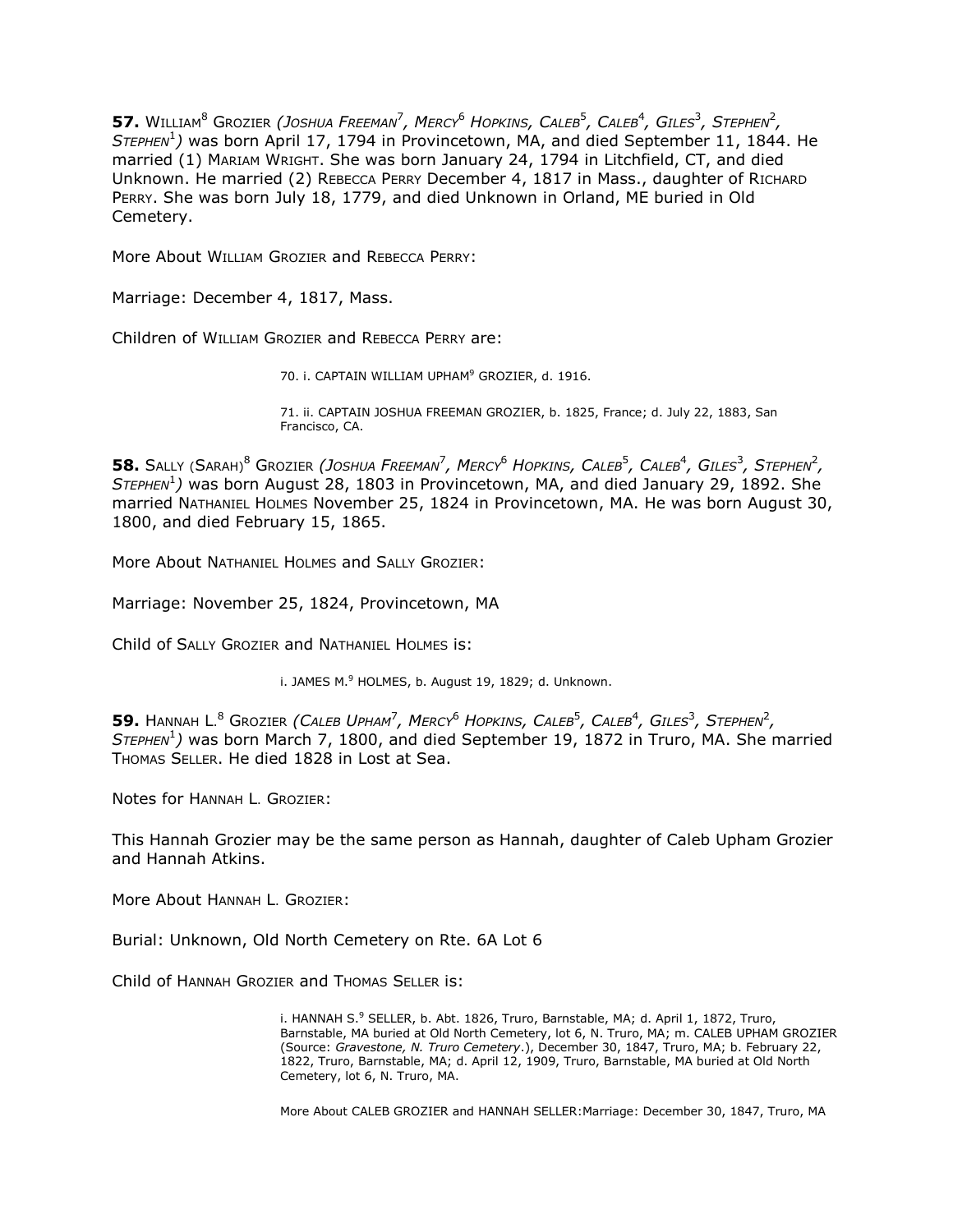**60.** Mehetable<sup>8</sup> Grozier *(Caleb Upham<sup>7</sup>, Mercy<sup>6</sup> Hopkins, Caleb<sup>5</sup>, Caleb<sup>4</sup>, Giles<sup>3</sup>, Stephen<sup>2</sup>, STEPHEN*<sup>1</sup> *)* was born March 28, 1803, and died 1883. She married ALVAH KITTREDGE 1827 in Roxbury, Suffolk, MA. He was born May 15, 1798 in Mt. Vernon, Hillsboro, NH, and died 1876.

More About ALVAH KITTREDGE and MEHETABLE GROZIER:

Marriage: 1827, Roxbury, Suffolk, MA

Children of MEHETABLE GROZIER and ALVAH KITTREDGE are:

i. WILLIAM PORTER<sup>9</sup> KITTREDGE, b. September 8, 1831, Roxbury, Suffolk, MA; d. 1911; m. ANN CHANNING, 1858; d. Unknown.

More About WILLIAM KITTREDGE and ANN CHANNING:

Marriage: 1858

ii. EMMA KITTREDGE, d. Unknown.

iii. ABBOT ELLIOT KITTREDGE, b. July 20, 1834, Roxbury, Suffolk, MA; d. Unknown.

*Generation No. 8*

**61.** MARY (POLLY) KNOWLES<sup>9</sup> HARDING *(PHEBE*<sup>8</sup> *KNOWLES, SILAS*<sup>7</sup> *, PHEBE*<sup>6</sup> *PAINE, THOMAS*<sup>5</sup> *, MARY*<sup>4</sup> *SNOW,*   $\alpha$ *CONSTANCE<sup>3</sup> HOPKINS, STEPHEN<sup>2</sup>, STEPHEN<sup>1</sup>) was born January 4, 1796 in Truro, MA, and died* Unknown. She married CALEB FISH (Source: *MD "Mayflower Descendant", 1899-1937*, Vol. 33.) November 28, 1815 in Truro, Barnstable Co., MA, by Rev. Jude Damon (Source: *Truro, MA., Vital Records, Page 217*.), son of CALEB FISH and SARAH PAINE. He was born July 29, 1790 in Plymouth, MA, and died Unknown.

More About CALEB FISH:

#1: Last name also listed as- Fisher.

More About CALEB FISH and MARY HARDING:

Marriage: November 28, 1815, Truro, Barnstable Co., MA, by Rev. Jude Damon (Source: *Truro, MA., Vital Records, Page 217*.)

Children of MARY HARDING and CALEB FISH are:

i. BETSY GODDARD<sup>10</sup> FISH, b. August 18, 1817, Truro, MA; d. May 6, 1911, Truro, Barnstable, MA; m. ISAAC GREEN, April 2, 1835; b. Abt. 1808; d. November 20, 1877, Truro, Barnstable, MA.

More About BETSY GODDARD FISH:

Baptism: January 11, 1818

Burial: Unknown, Old North Cemetery on Rte. 6A Lot 30

More About ISAAC GREEN: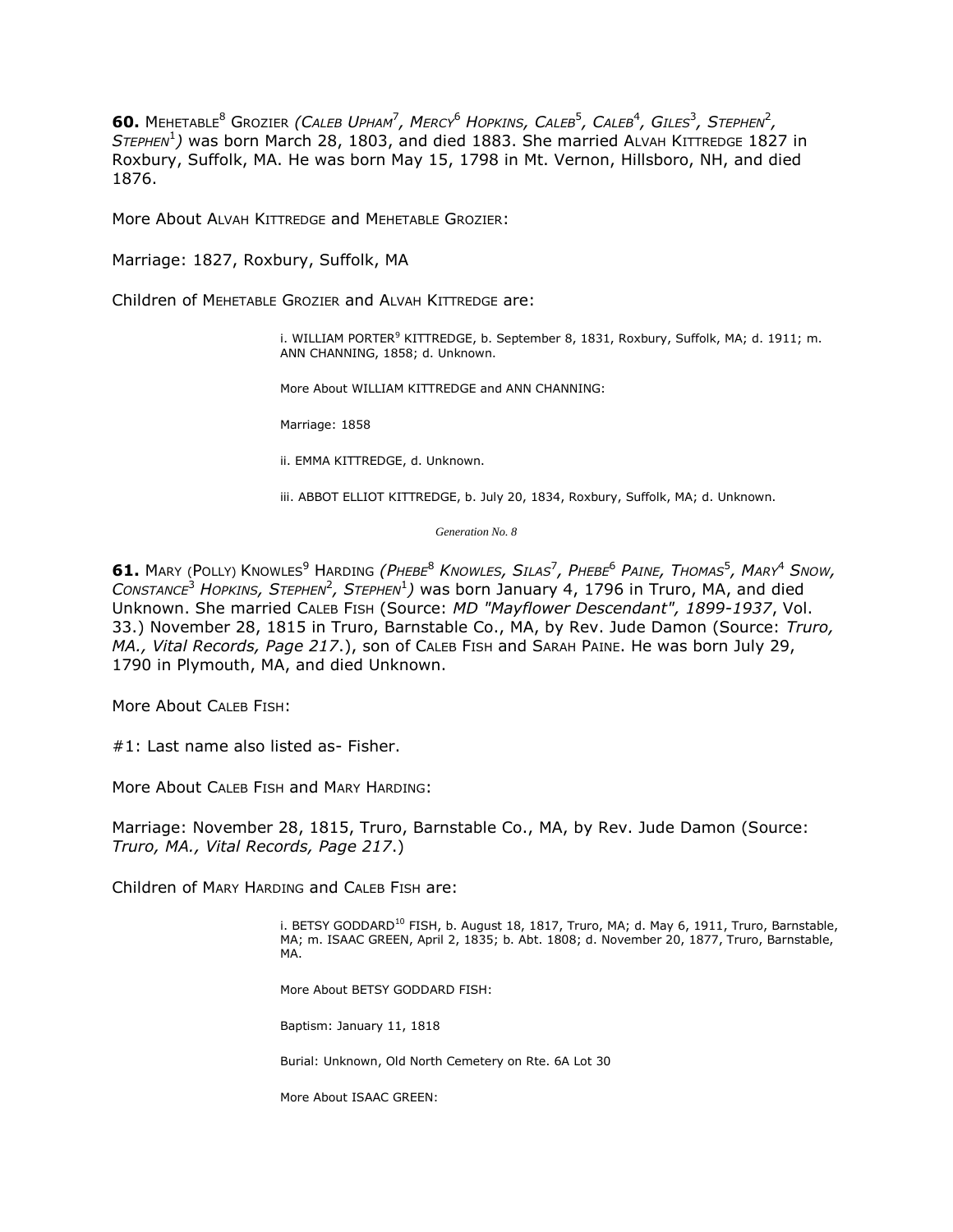Burial: Unknown, Old North Cemetery on Rte. 6A Lot 30

More About ISAAC GREEN and BETSY FISH:

Marriage: April 2, 1835

72. ii. JULIA ANN FISH, b. October 18, 1819, Truro, MA; d. July 5, 1879, Provincetown, MA.

iii. NEHEMIAH HARDING FISH, b. August 25, 1822, Truro, MA; d. Unknown; m. FRANCIS; d. Unknown.

iv. CALEB FISH, b. 1825; d. Unknown; m. ANN; d. Unknown.

More About CALEB FISH:

Baptism: September 3, 1825, At his father's house.

v. SAMUEL FISH, b. Abt. 1828; d. Unknown.

More About SAMUEL FISH:

Baptism: January 25, 1828, At the home of widow Phebe Knowles

vi. ALMIRA BAKER FISH, b. January 17, 1833; d. Unknown.

vii. ISAAC GREEN FISH, b. August 24, 1837; d. Unknown.

**62.** HANNAH<sup>9</sup> COOK *(PARON COWELL*<sup>8</sup> *, SOLOMON*<sup>7</sup> *, SOLOMON* 6 *, JOSIAH*<sup>5</sup> *, DEBORAH*<sup>4</sup> *HOPKINS, GILES*<sup>3</sup> *,*   $S$ *TEPHEN<sup>2</sup>*, STEPHEN<sup>1</sup>) (Source: (1) *Barnstable Co. Probate Records*, 56:177., (2) *Barnstable Co. Deeds, 27:429*.) was born December 17, 1781 in Provincetown, MA, and died November 2, 1836 in Provincetown, MA. She married ELISHA (ISAIAH) YOUNG. He was born 1776, and died December 5, 1848 in Provincetown, MA.

Children of HANNAH COOK and ELISHA YOUNG are:

i. ELISHA<sup>10</sup> YOUNG, b. January 1800; d. June 9, 1803, Provincetown, MA.

73. ii. ELISHA YOUNG, b. May 31, 1805, Provincetown, MA; d. March 20, 1873, Provincetown, MA.

iii. SARAH H. YOUNG (Source: *Barnstable Co. Deeds, 27:429*.), d. Unknown.

 $\bullet$  3. Betsy<sup>9</sup> Sparks *(Bethiah<sup>8</sup> Cook, Jonathan<sup>7</sup>, Solomon<sup>6</sup>, Josiah<sup>5</sup>, Deborah<sup>4</sup> Hopkins, Giles<sup>3</sup>,* STEPHEN<sup>2</sup>, STEPHEN<sup>1</sup>) was born November 18, 1807 in Provincetown, MA, and died April 14, 1873 in Provincetown, MA. She married ELISHA YOUNG (Source: *Provincetown Record of Deaths from January 1, 1862*, page 23.) February 9, 1827 in Provincetown, MA, son of ELISHA YOUNG and HANNAH COOK. He was born May 31, 1805 in Provincetown, MA, and died March 20, 1873 in Provincetown, MA.

More About BETSY SPARKS:

Burial: Unknown, Provincetown Cemetery, Lot 2035

Cause of Death: Pneumonia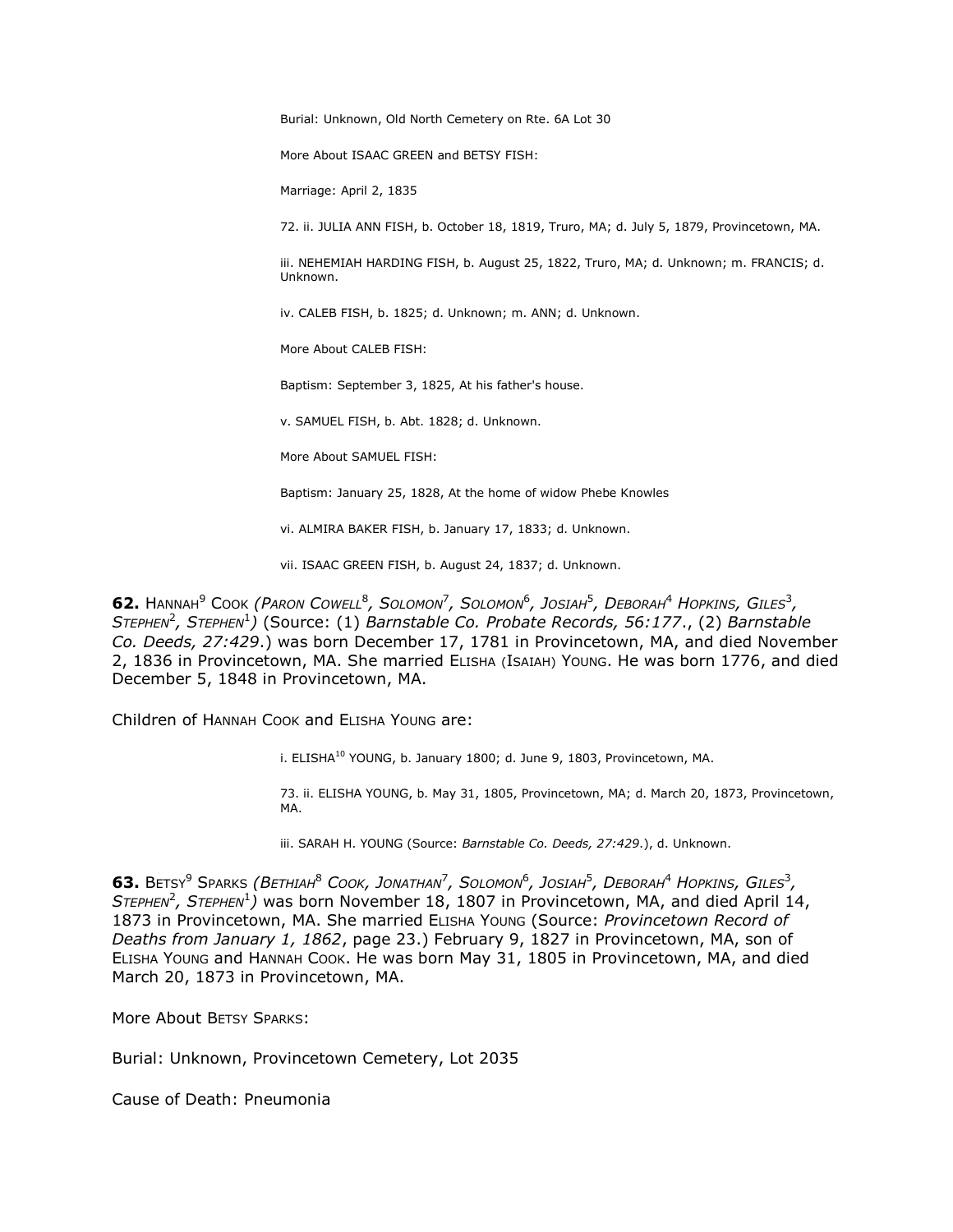More About ELISHA YOUNG:

Burial: Unknown, Provincetown Cemetery, Lot 2035

More About ELISHA YOUNG and BETSY SPARKS:

Marriage: February 9, 1827, Provincetown, MA

Children of BETSY SPARKS and ELISHA YOUNG are:

i. ELISHA T.<sup>10</sup> YOUNG, b. Abt. 1835; d. Unknown.

74. ii. JOHN WESLEY YOUNG, b. January 20, 1836, Provincetown, MA; d. August 2, 1894, Provincetown, MA.

75. iii. PARON COOK YOUNG, b. August 12, 1838, Provincetown, MA; d. April 26, 1912, Provincetown, MA.

iv. HENRY YOUNG, b. Abt. 1844; d. Unknown.

**64.** Barnabas Hopkins $^9$  Grozier *(John* $^8$ *, John* $^7$ *, Mercy* $^6$  *Hopkins, Caleb* $^5$ *, Caleb* $^4$ *, Giles* $^3$ *, Stephen* $^2$ *, STEPHEN*<sup>1</sup> *)* (Source: *T-VR, Truro Vital Record*, 242.) was born February 2, 1824 in Truro, Barnstable, MA (Source: *Family Bible of Barnabas H. Grozier owned by John David Grozier*.), and died March 16, 1869 in Truro, Barnstable, MA buried North Truro Cemetery, lot 9. (Source: Gravestone, N. Truro Cemetery.). He married EUNICE WELCH March 27, 1851 in Truro, MA, daughter of DANIEL WELCH and EUNICE LEIGHTON. She was born 1821 in Danville, Maine (a record in Eastham gives her name as Levinia L. Welsh born in Lewiston Falls, ME; from the town clerk the record of Ida B Grozier's parents), and died August 2, 1878 in Provincetown, MA (Source: *Family Bible of Barnabas H. Grozier owned by John David Grozier*.).

Notes for BARNABAS HOPKINS GROZIER:

Barnabas was a mariner.

More About EUNICE WELCH:

Burial: Unknown, North Truro Cemetery, Barnstable Co., MA in lot 9.

Cause of Death: Brights Disease

More About BARNABAS GROZIER and EUNICE WELCH:

Marriage: March 27, 1851, Truro, MA

Children of BARNABAS GROZIER and EUNICE WELCH are:

76. i. MARY ELLA<sup>10</sup> GROZIER, b. June 17, 1852, North Truro, Barnstable, MA; d. Unknown.

77. ii. IDA BETHIA T. GROZIER, b. January 29, 1855, Truro, Barnstable, MA; d. March 27, 1892, Provincetown, MA buried at Evergreen Cemetery, Eastham, MA.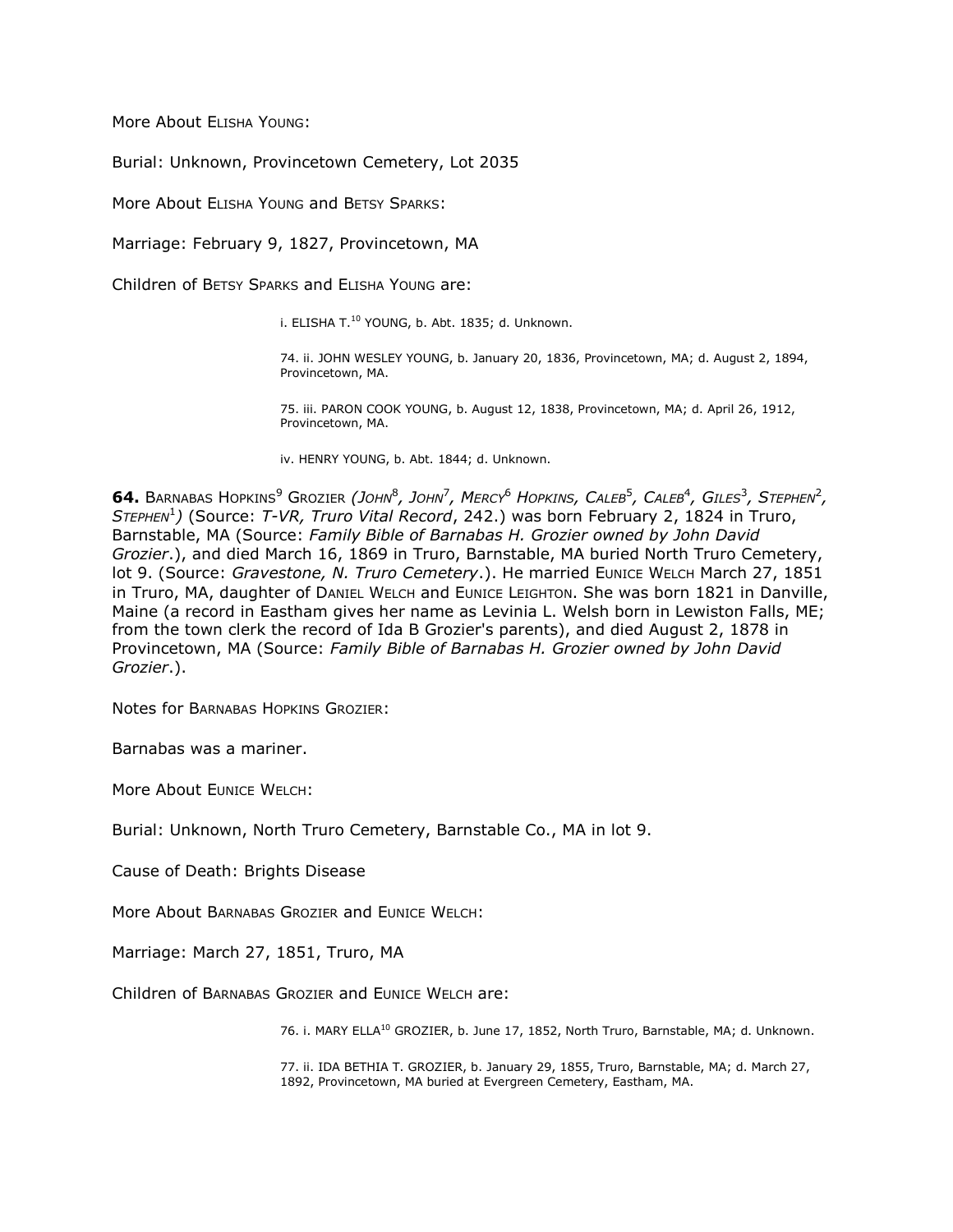iii. MERCY EUNICE GROZIER, b. December 2, 1857, Truro, Barnstable, MA; d. Unknown; m. LUTHER HATCH; d. Unknown.

iv. BARNABAS H. GROZIER, b. August 12, 1860, Truro, Barnstable, MA; d. August 16, 1860, Truro, Barnstable, MA.

78. v. DANIEL WARREN GROZIER, b. June 1, 1863, Truro, Barnstable, MA; d. February 25, 1925, Foxboro, MA.

65. Rufus<sup>9</sup> Hopkins *(Jonathan<sup>8</sup>, Constant<sup>7</sup>, Constant<sup>6</sup>, Caleb<sup>5</sup>, Caleb<sup>4</sup>, Giles<sup>3</sup>, Stephen<sup>2</sup>, STEPHEN*<sup>1</sup> *)* was born October 23, 1814 in Provincetown, MA, and died August 16, 1881 in Provincetown, MA. He married JULIA ANN FISH February 21, 1837 in Truro, Barnstable Co., MA by Rev. Thomas W. Gile (Source: *Truro Vital Record*, 324.), daughter of CALEB FISH and MARY HARDING. She was born October 18, 1819 in Truro, MA, and died July 5, 1879 in Provincetown, MA (Source: *NEHGS Mss 366; Hopkins History*.).

More About RUFUS HOPKINS:

Burial: Unknown, Provincetown Cemetery

More About JULIA ANN FISH:

Baptism: March 30, 1820, At the home of Jesse Collins

More About RUFUS HOPKINS and JULIA FISH:

Marriage: February 21, 1837, Truro, Barnstable Co., MA by Rev. Thomas W. Gile (Source: *Truro Vital Record*, 324.)

Children of RUFUS HOPKINS and JULIA FISH are:

79. i. MARY FRANCES<sup>10</sup> HOPKINS, b. October 1, 1839, Provincetown, MA; d. January 22, 1912, Provincetown, MA.

ii. RUFUS H. HOPKINS, b. May 2, 1841, Provincetown, MA; d. 1920, Hopkinton, MA; m. RUTH L. QUINN, December 13, 1865; d. Unknown.

More About RUFUS HOPKINS and RUTH QUINN:

Marriage: December 13, 1865

iii. ELIZABETH C. HOPKINS, b. November 29, 1846, Provincetown, MA; d. August 20, 1929, Ashland, MA; m. (1) FRANK G. DIX; d. Unknown; m. (2) FRANK ANTHONY, January 5, 1866; d. Unknown.

More About ELIZABETH C. HOPKINS:

#1: Her nickname was Lizzie.

Residence: Holliston, MA

More About FRANK ANTHONY and ELIZABETH HOPKINS:

Marriage: January 5, 1866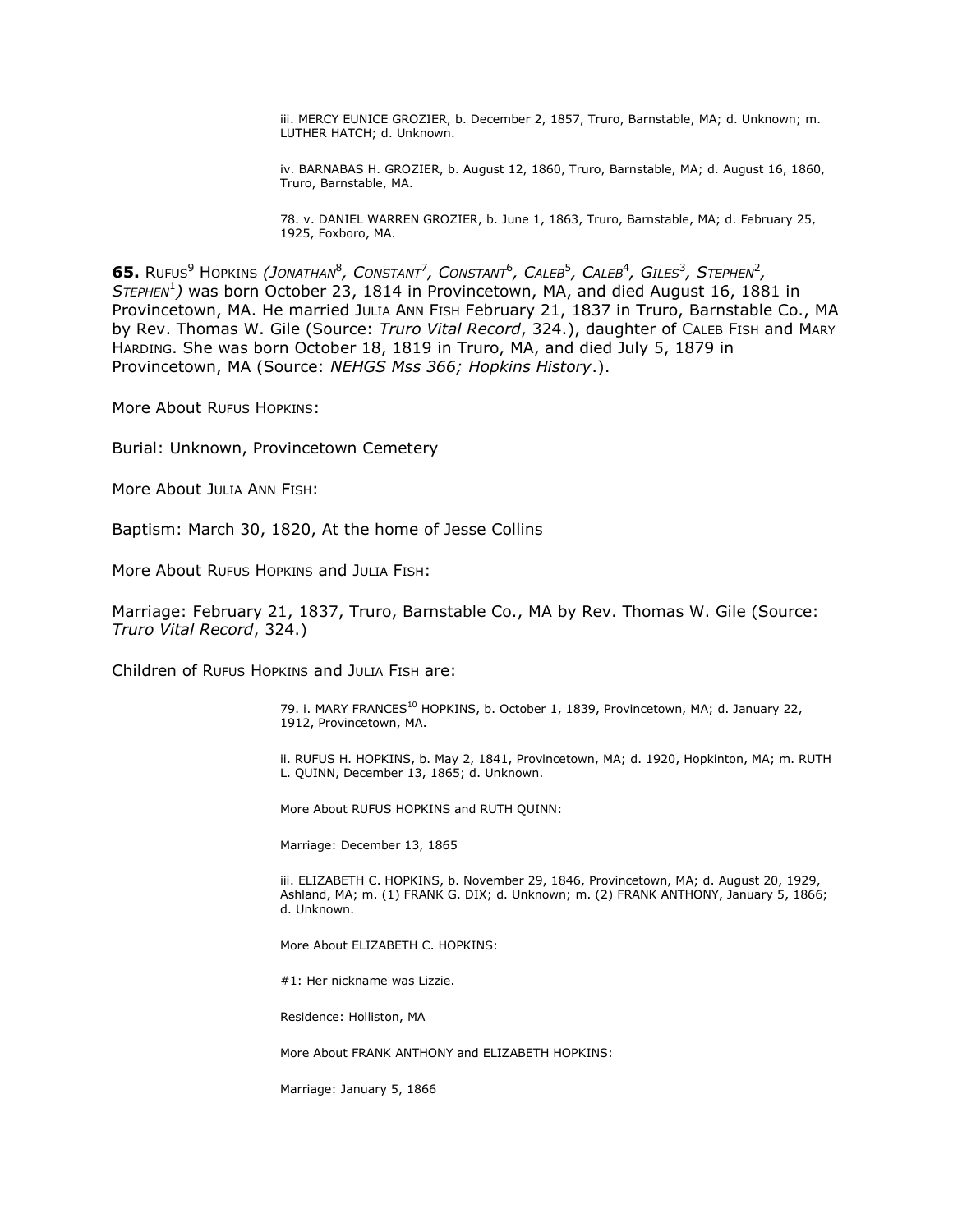iv. JULIA A. C. HOPKINS, b. October 13, 1848, Provincetown, MA; d. June 21, 1849, Provincetown, MA.

v. JULIA A. HOPKINS, b. December 21, 1854, Provincetown, MA; d. February 17, 1861, Provincetown, MA.

66. Henry H.<sup>9</sup> Hopkins *(Jonathan<sup>8</sup>, Constant<sup>7</sup>, Constant<sup>6</sup>, Caleb<sup>5</sup>, Caleb<sup>4</sup>, Giles<sup>3</sup>, Stephen<sup>2</sup>, STEPHEN*<sup>1</sup> *)* was born August 3, 1825 in Provincetown, MA, and died Unknown. He married (1) HANNAH MAYO. She died Unknown. He married (2) ANN LOPEZ. She died Unknown. He married (3) MARIA LOPEZ. She died Unknown.

Child of HENRY HOPKINS and ANN LOPEZ is:

i. HENRIQUE<sup>10</sup> HOPKINS, d. Unknown.

67. Jr. John $^9$  Grozier *(John* $^8$ *, John* $^7$ *, Mercy* $^6$  *Hopkins, Caleb* $^5$ *, Caleb* $^4$ *, Giles* $^3$ *, Stephen* $^2$ *, Stephen* $^1$ *)* (Source: *T-VR, Truro Vital Record*, 216, 304, 317, 328, 402.) was born November 29, 1813 in Truro, Barnstable, MA, and died December 19, 1845 in Lost at sea. He married ZERIVAH PAINE December 13, 1838 in Truro, MA, daughter of ELISHA PAINE and ZERIUAH. She was born 1819, and died 1893 in Truro, MA.

Notes for JR. JOHN GROZIER:

John and his brother, James were lost at sea on the fishing ground at the Grand Bank on the schooner Altorf, of Provincetown. The crew consisted of eight men with all but one from Truro. Captain Hutchins commanded her. The fishing schooner Altorf, of Provincetown was reported on the fishing ground about the 20th of June, and again spoken with in lat. 46 about the last of August. She had then wet all her salt and put away for home, very deeply laden. Since then she had not been heard from, and undoubtedly foundered at sea. The vessel was about ten years old, and half her men insured at Provincetown.

More About ZERIVAH PAINE:

Burial: Unknown, Old North Cemetery on Rte. 6A Stone 286

More About JOHN GROZIER and ZERIVAH PAINE:

Marriage: December 13, 1838, Truro, MA

Children of JOHN GROZIER and ZERIVAH PAINE are:

80. i. JOHN PAINE<sup>10</sup> GROZIER, b. December 19, 1841, Truro, Barnstable, MA; d. May 3, 1900, Truro, Barnstable, MA.

ii. HANNAH HICKNEY PAINE GROZIER, b. October 31, 1842 (Source: *Truro, MA., Vital Records, Page 217*.); d. Unknown.

**68.** Rebecca Hopkins<sup>9</sup> Grozier *(John<sup>8</sup>, John<sup>7</sup>, Mercy<sup>6</sup> Hopkins, Caleb<sup>5</sup>, Caleb<sup>4</sup>, Giles<sup>3</sup>, Stephen<sup>2</sup>, STEPHEN*<sup>1</sup> *)* (Source: *T-VR, Truro Vital Record*, 216, 304.) was born January 28, 1815 in Truro, Barnstable, MA, and died July 24, 1884 in Truro, Barnstable, MA buried at Old North Cemetery, lot 50, N. Truro, MA. She married JAMES COLLINS December 29, 1835 in Truro, MA. He was born February 28, 1809, and died February 2, 1885 in Truro, Barnstable, MA buried at Old North Cemetery, lot 50, N. Truro, MA.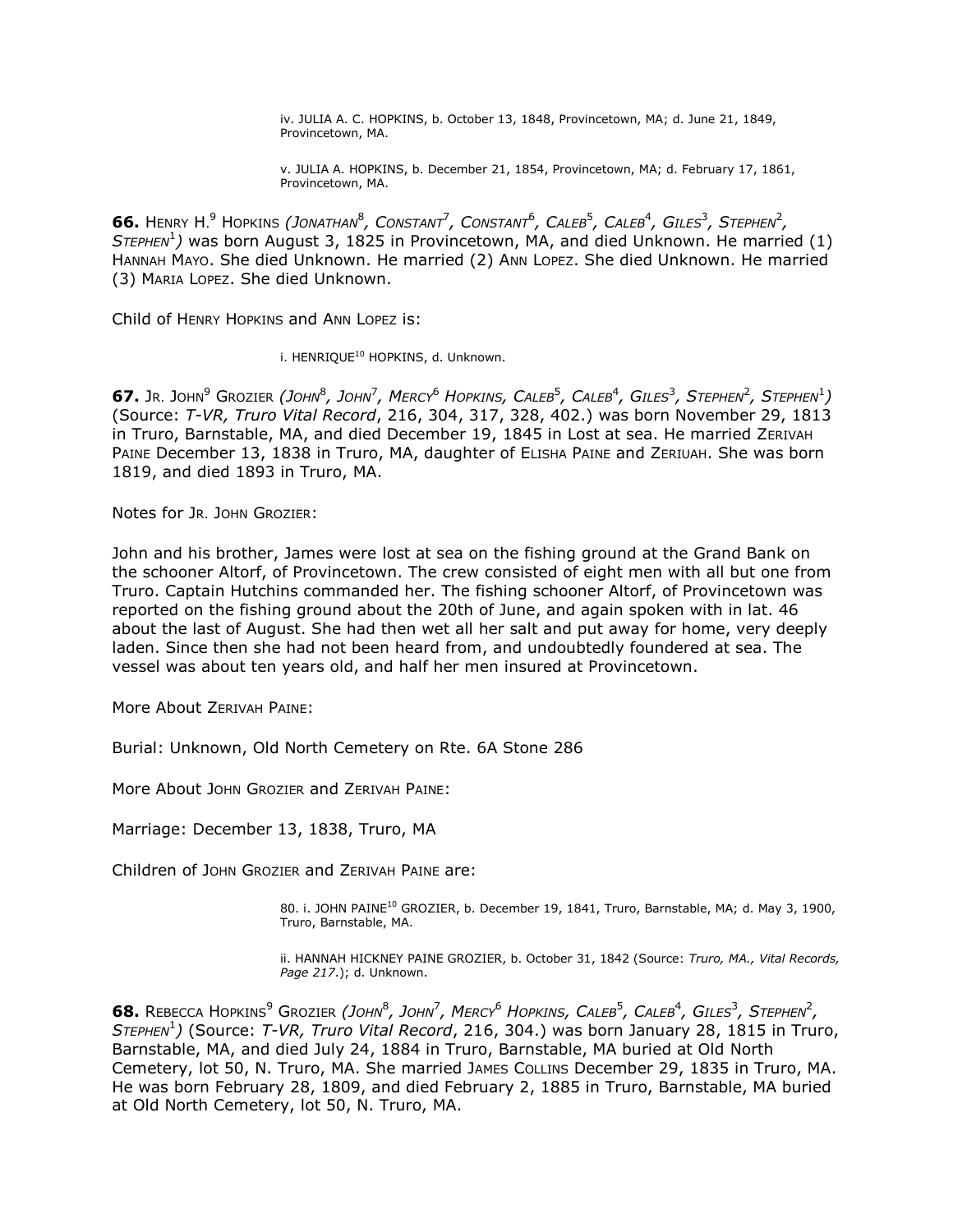More About JAMES COLLINS and REBECCA GROZIER:

Marriage: December 29, 1835, Truro, MA

Children of REBECCA GROZIER and JAMES COLLINS are:

i. JAMES LOMBARD GROZIER<sup>10</sup> COLLINS, b. July 24, 1838; d. Unknown.

ii. REBECCA GROZIER COLLINS, b. April 30, 1840; d. Unknown.

iii. LUCY COLLINS, b. 1837; d. Unknown.

69. Bethiah $^9$  Grozier *(John* $^8$ *, John* $^7$ *, Mercy* $^6$  *Hopkins, Caleb* $^5$ *, Caleb* $^4$ *, Giles* $^3$ *, Stephen* $^2$ *, Stephen* $^1)$ was born May 19, 1819, and died Unknown. She married (1) JAMES TILTON (GUS) COOK in Provincetown, MA, son of SAMUEL COOK and JANE NICKERSON. He died Unknown. She married (2) ALEXANDER THOMPSON November 22, 1836 in Truro, MA, son of JOHN T. THOMPSON. He died Unknown.

More About JAMES COOK and BETHIAH GROZIER:

Marriage: Provincetown, MA

More About ALEXANDER THOMPSON and BETHIAH GROZIER:

Marriage: November 22, 1836, Truro, MA

Children of BETHIAH GROZIER and ALEXANDER THOMPSON are:

i. JOHN GROZIER<sup>10</sup> THOMPSON, b. August 29, 1837; d. Unknown.

ii. BETHIAH GROZIER THOMPSON, b. November 15, 1838; d. Unknown.

iii. ALEXANDER THOMPSON, b. August 17, 1840; d. Unknown.

**70.** CAPTAIN WILLIAM UPHAM<sup>9</sup> GROZIER *(WILLIAM*<sup>8</sup> *, JOSHUA FREEMAN*<sup>7</sup> *, MERCY*<sup>6</sup> *HOPKINS, CALEB*<sup>5</sup> *, CALEB*<sup>4</sup> *,*   $GILES<sup>3</sup>$ , *Sтернем<sup>2</sup>*, *Sтернем*<sup>1</sup>) (Source: "Robert Sandford Genealogy", 48.) died 1916. He married JOSEPHINE B. GIVEN 1865, daughter of SAINT-VINCENT GIVEN and MARIA SANDFORD. She was born February 23, 1841, and died April 3, 1925.

Notes for CAPTAIN WILLIAM UPHAM GROZIER:

He was a sea-Captain and veteran of the civil war

More About CAPTAIN WILLIAM UPHAM GROZIER:

Military service: Served in the Navy during the Revolutionary War.Commanding officer of Vessels: Vicksburg off New Inlet, NC, Hampton Rds. VA, White House, 1865; U.S.S. Mohawk, Port Royal, SC, 1864; Vermont; in the N. Atlantic Blocking Squadron, ships class 3, six guns.

More About WILLIAM GROZIER and JOSEPHINE GIVEN: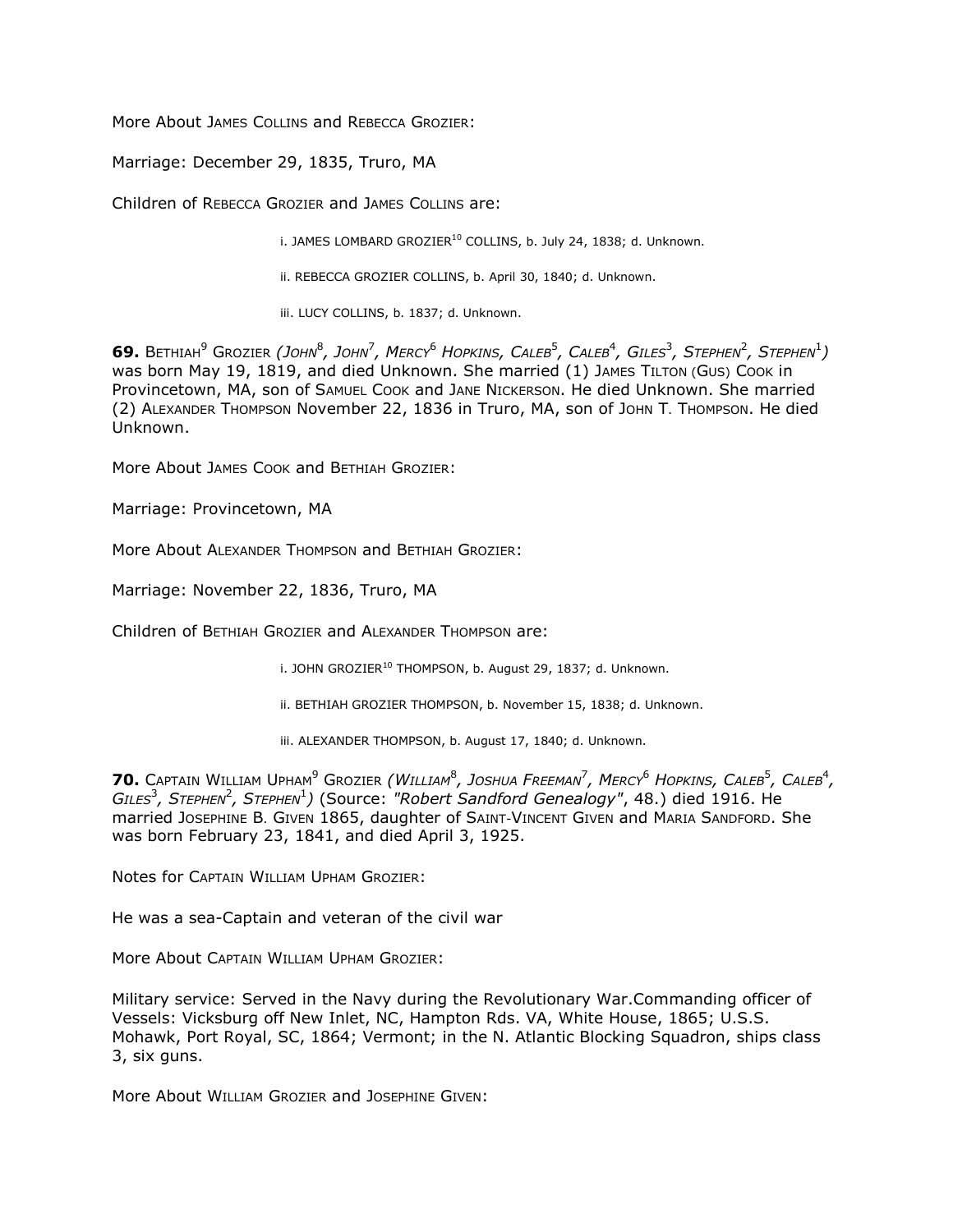Marriage: 1865

Child of WILLIAM GROZIER and JOSEPHINE GIVEN is:

i. JOSHUA F.<sup>10</sup> GROZIER, d. Unknown.

Notes for JOSHUA F. GROZIER: Was an attorney in Denver, CO.

**71.** CAPTAIN JOSHUA FREEMAN<sup>9</sup> GROZIER *(WILLIAM*<sup>8</sup> *, JOSHUA FREEMAN*<sup>7</sup> *, MERCY*<sup>6</sup> *HOPKINS, CALEB*<sup>5</sup> *,*  CALEB<sup>4</sup>, GILES<sup>3</sup>, STEPHEN<sup>2</sup>, STEPHEN<sup>1</sup>) was born 1825 in France, and died July 22, 1883 in San Francisco, CA. He married MARY LOUISE GIVEN December 27, 1856, daughter of SAINT-VINCENT GIVEN and MARIA SANDFORD. She was born September 24, 1835 in Bowdoinham, ME, and died March 31, 1919.

Notes for CAPTAIN JOSHUA FREEMAN GROZIER:

He was a sea captain.

More About JOSHUA GROZIER and MARY GIVEN:

Marriage: December 27, 1856

Children of JOSHUA GROZIER and MARY GIVEN are:

81. i. ADELLA PERRY<sup>10</sup> GROZIER, b. March 2, 1858, On board the "Western Empire", LA; d. February 17, 1916, San Francisco, CA.

82. ii. EDWIN ATKINS GROZIER, b. September 12, 1859, San Francisco Bay, CA on board a clipper ship.; d. May 9, 1924.

iii. WILLIAM A. GROZIER (Source: *"Robert Sandford Genealogy"*, 48.), b. 1863; d. 1928; m. FLORENCE METCALF; d. Unknown.

Notes for WILLIAM A. GROZIER:

Was the business Manager of the Boston Post

iv. ALBERT U. GROZIER, b. 1871; d. 1920.

v. MAY LOUISE GROZIER, b. August 25, 1874; d. Unknown.

vi. LENA J. GROZIER, b. October 24, 1877; d. 1913.

*Generation No. 9*

**72.** Julia Ann<sup>10</sup> Fish *(Mary (Polly) Knowles* $^9$  *Harding, Phebe* $^8$  *Knowles, Silas* $^7$ *, Phebe* $^6$  *Paine, THOMAS*<sup>5</sup> *, MARY*<sup>4</sup> *SNOW, CONSTANCE*<sup>3</sup> *HOPKINS, STEPHEN*<sup>2</sup> *, STEPHEN*<sup>1</sup> *)* was born October 18, 1819 in Truro, MA, and died July 5, 1879 in Provincetown, MA (Source: *NEHGS Mss 366; Hopkins History*.). She married RUFUS HOPKINS February 21, 1837 in Truro, Barnstable Co., MA by Rev. Thomas W. Gile (Source: *Truro Vital Record*, 324.), son of JONATHAN HOPKINS and ELIZABETH WHARF. He was born October 23, 1814 in Provincetown, MA, and died August 16, 1881 in Provincetown, MA.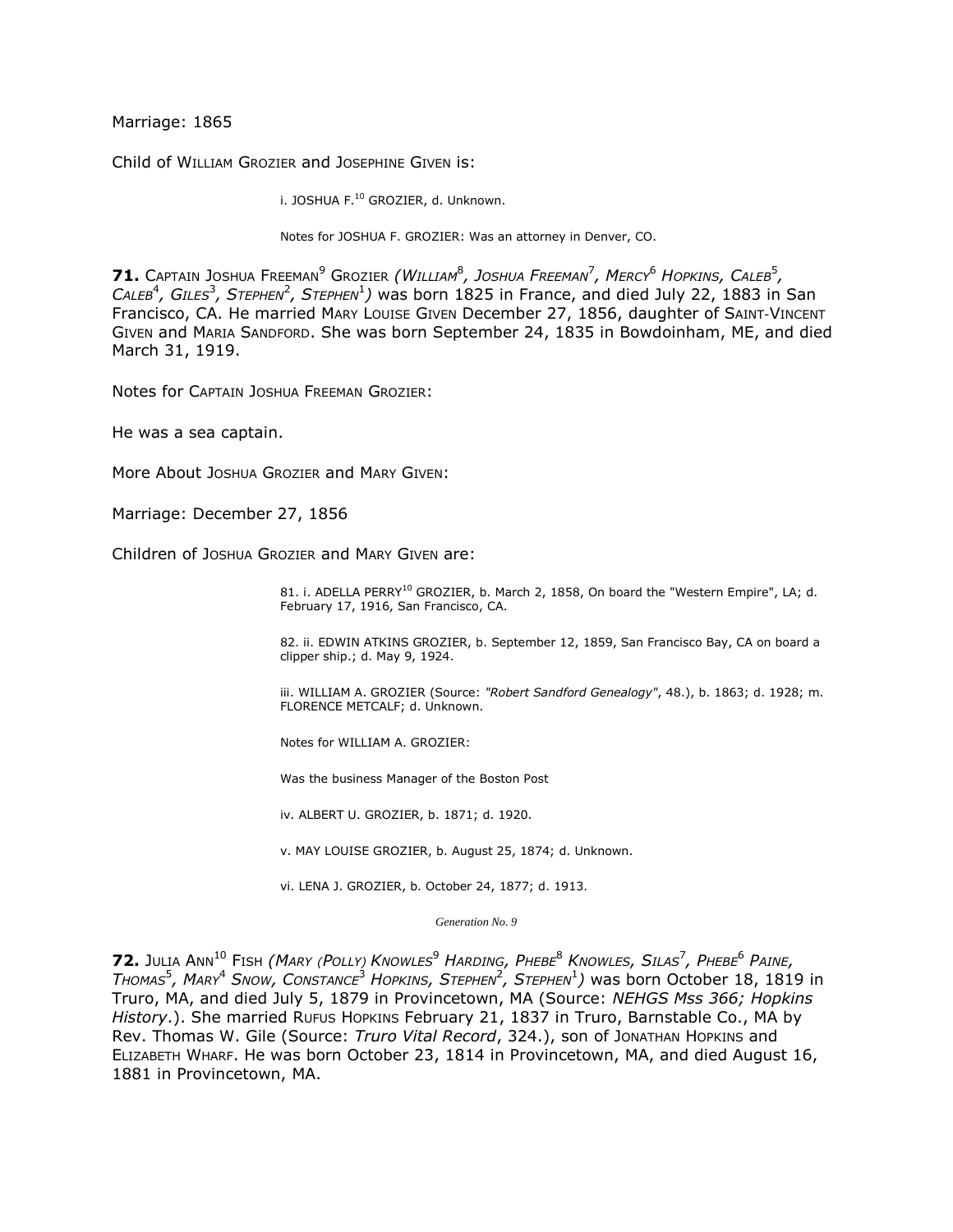More About JULIA ANN FISH:

Baptism: March 30, 1820, At the home of Jesse Collins

More About RUFUS HOPKINS:

Burial: Unknown, Provincetown Cemetery

More About RUFUS HOPKINS and JULIA FISH:

Marriage: February 21, 1837, Truro, Barnstable Co., MA by Rev. Thomas W. Gile (Source: *Truro Vital Record*, 324.)

Children are listed above under (65) Rufus Hopkins.

 $\bullet$  **73.** Elisha $^{10}$  Young *(Hannah* $^{9}$  *Cook, Paron Cowell* $^{8}$ *, Solomon* $^{7}$ *, Solomon* $^{6}$ *, Josiah* $^{5}$ *, Deborah* $^{4}$ *HOPKINS, GILES*<sup>3</sup> *, STEPHEN*<sup>2</sup> *, STEPHEN*<sup>1</sup> *)* (Source: *Provincetown Record of Deaths from January 1, 1862*, page 23.) was born May 31, 1805 in Provincetown, MA, and died March 20, 1873 in Provincetown, MA. He married BETSY SPARKS February 9, 1827 in Provincetown, MA, daughter of THOMAS SPARKS and BETHIAH COOK. She was born November 18, 1807 in Provincetown, MA, and died April 14, 1873 in Provincetown, MA.

More About ELISHA YOUNG:

Burial: Unknown, Provincetown Cemetery, Lot 2035

More About BETSY SPARKS:

Burial: Unknown, Provincetown Cemetery, Lot 2035

Cause of Death: Pneumonia

More About ELISHA YOUNG and BETSY SPARKS:

Marriage: February 9, 1827, Provincetown, MA

Children are listed above under (63) Betsy Sparks.

 $74$ , John Wesley $^{10}$  Young *(Elisha* $^9$ *, Hannah* $^8$  *Cook, Paron Cowell* $^7$ *, Solomon* $^6$ *, Solomon* $^5$ *, Josiah* $^4$ *, DEBORAH*<sup>3</sup> *HOPKINS, GILES*<sup>2</sup> *, STEPHEN*<sup>1</sup> *)* was born January 20, 1836 in Provincetown, MA, and died August 2, 1894 in Provincetown, MA. He married MARY FRANCES HOPKINS (Source: (1) *Obit*., (2) *The Advocate, Provincetown, MA*, Newspaper, Thursday, January 25, 1912.) November 21, 1858 in Provincetown, MA- the Rev. William Hooper officiating., daughter of RUFUS HOPKINS and JULIA FISH. She was born October 1, 1839 in Provincetown, MA, and died January 22, 1912 in Provincetown, MA.

Notes for JOHN WESLEY YOUNG: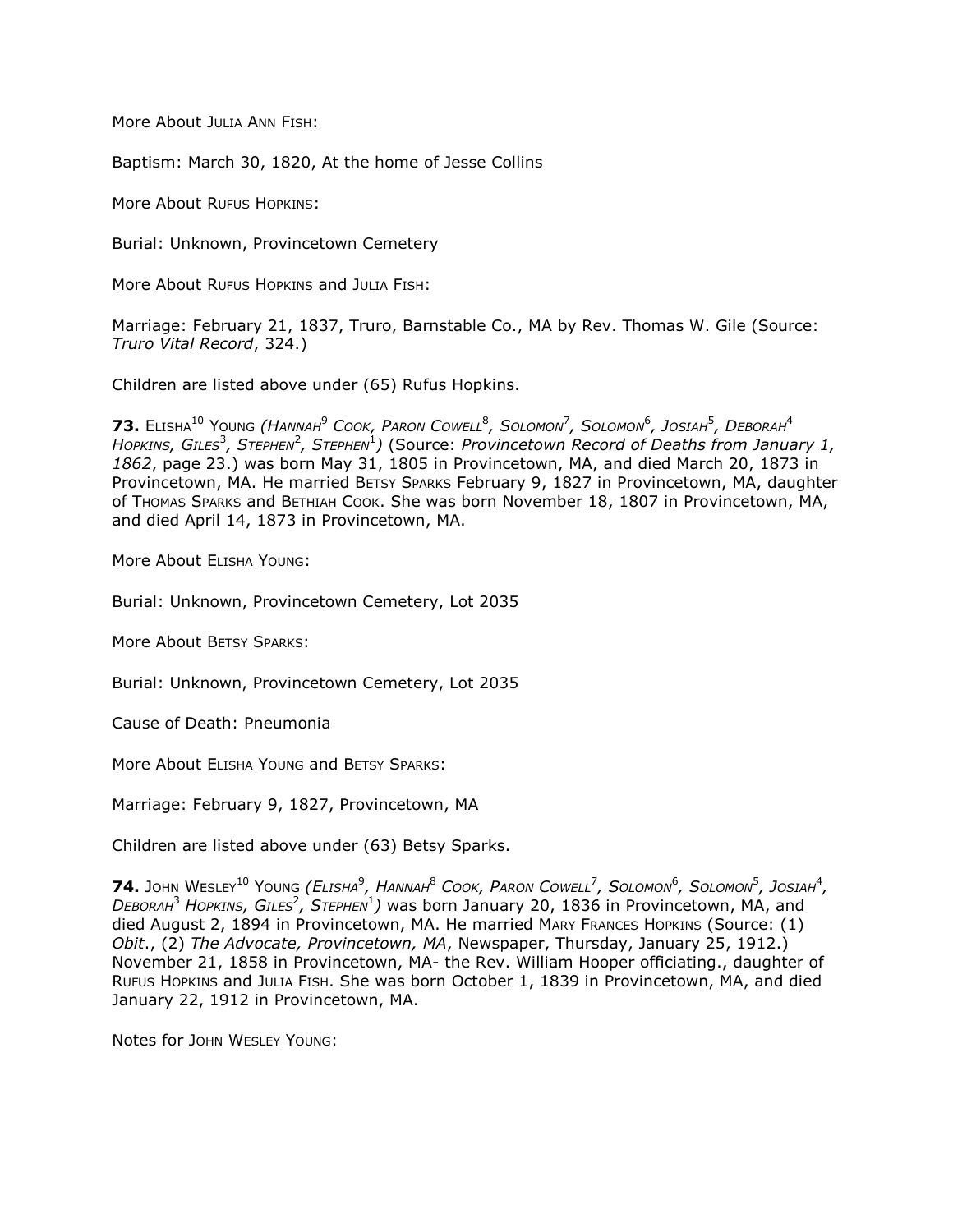John W. Young, like many of the sons of Provincetown, followed the sea from an early age. He made two voyages in the ships around the world when very young and in following years engaged in whaling and codfishing.

When the Peaked Hill Bar station was finished and David H Atkins was appointed keeper, Mr. Young was one of the crew that took possion of the little brown house. He served two yrars under Kepper Atwood. He was then selected to take command of the No. 5 station (Race Point). He was appointed keeper May 31, 1875 and retained command at the station until physical inability caused his resignation. He retired from the duties of the station September 17, 1888. He had served the lifesaving service for 15 years.

He had recieved injuries that proved lasting at the time of the shipwreck of the schooner Oliver Ames bound from Gardiner, ME to Richmond, VA. She ran aground two miles east of Race Point on the morning of December 3, 1882. Captain Young recieved injuries to his knee, the wounds eventually compelled his abandonment of the work as lifesaver. The vessel's crew were saved and the vessel floated later.

After leaving the service he engaged in the grocery business. He was stricken by paralysis two and one-half years before he died and was bed ridden the last eight months of his life.

The funeral services were at the Church of the Redeemer, the Rev. Hal G. Dunham officiating.

More About JOHN WESLEY YOUNG:

#1: Spoons belonging to Hattie and John had the initials engraved J W C Y.

Burial: Unknown, Sunday, August 5th in Provincetown Cemetery, Lot 2035

Occupation: Was a lifesaver at the Race Point Lite, at the tip of Cape Cod. A fore-runner of the Coast Guard.

More About MARY FRANCES HOPKINS:

Burial: Unknown, Provincetown Cemetery, Lot 2035

More About JOHN YOUNG and MARY HOPKINS:

Marriage: November 21, 1858, Provincetown, MA- the Rev. William Hooper officiating.

Children of JOHN YOUNG and MARY HOPKINS are:

i. ELMER  $C<sup>11</sup>$  YOUNG, b. September 7, 1861, Provincetown, MA; d. April 20, 1916, Wrentown, MA; m. EFFIE L. NICKERSON, November 18, 1883, Provincetown, MA; d. Unknown.

More About ELMER C. YOUNG:

Burial: Unknown, Provincetown Cemetery

More About ELMER YOUNG and EFFIE NICKERSON:

Marriage: November 18, 1883, Provincetown, MA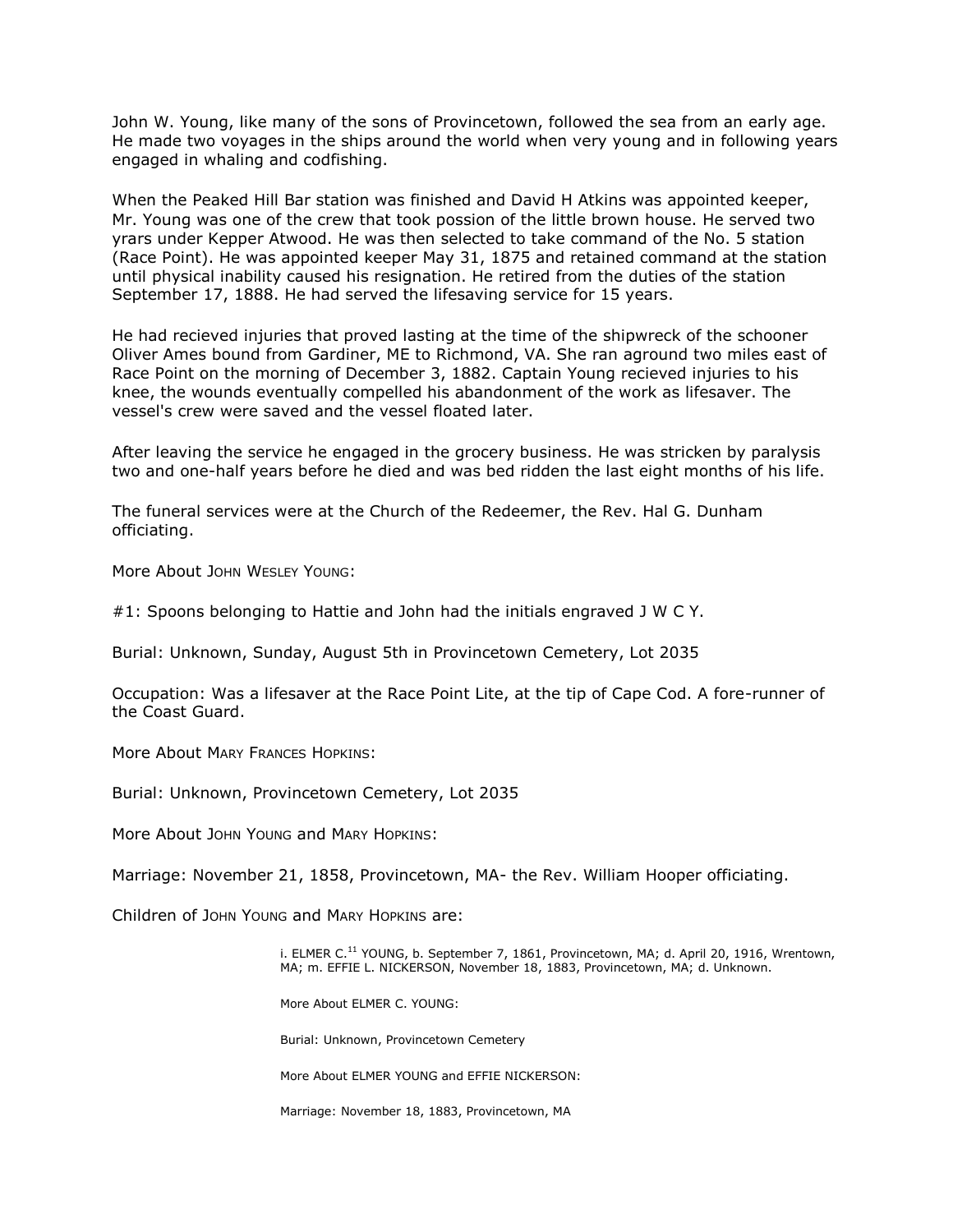83. ii. HATTIE ALETHA YOUNG, b. August 20, 1868, Provincetown, MA; d. December 15, 1939, Mansfield, MA.

84. iii. LIZZIE F. YOUNG, b. June 24, 1872, Provincetown, MA; d. May 2, 1906, Provincetown, MA.

85. iv. JULIA A. YOUNG, b. January 8, 1881; d. Unknown.

 $75.$  Paron Cook $^{10}$  Young *(Elisha* $^9$ *, Hannah* $^8$  *Cook, Paron Cowell<sup>7</sup>, Solomon* $^6$ *, Solomon* $^5$ *, Josiah* $^4$ *, DEBORAH*<sup>3</sup> *HOPKINS, GILES*<sup>2</sup> *, STEPHEN*<sup>1</sup> *)* was born August 12, 1838 in Provincetown, MA, and died April 26, 1912 in Provincetown, MA. He married Susan ELIZABETH JOHNSON June 19, 1866 in Provincetown, MA, daughter of JOSEPH JOHNSON. She was born February 10, 1845 in Provincetown, MA, and died June 8, 1893 in Provincetown, MA.

Notes for PARON COOK YOUNG:

Paron was a Postmaster in Provincetown and Master of the King Hiram's Lodge from 1894- 1896. He entered the Civil War as a private in Company I, 3'rd Mass. Calvary in 1864. During the Battle of Cedar Creek, VA part of the "Wilderness" fight he was shot through the throat. He received on of the first successful tracheotomies performed during the war.

More About PARON YOUNG and SUSAN JOHNSON:

Marriage: June 19, 1866, Provincetown, MA

Child of PARON YOUNG and SUSAN JOHNSON is:

86. i. WILLIAM HENRY<sup>11</sup> YOUNG, b. January 18, 1871, Provincetown, MA; d. August 20, 1942, Provincetown, MA.

 $\bm{76}$ . Mary Ella<sup>10</sup> Grozier *(Barnabas Hopkins* $^9$ *, John* $^8$ *, John* $^7$ *, Mercy* $^6$  *Hopkins, Caleb* $^5$ *, Caleb* $^4$ *,* GILES<sup>3</sup>, Sтернем<sup>2</sup>, Sтернем<sup>1</sup>) was born June 17, 1852 in North Truro, Barnstable, MA, and died Unknown. She married WILLIAM HORACE LOVELL, son of WILLIAM LOVELL and JANE TOWER. He was born May 13, 1850 in East Weymouth, MA, and died Unknown.

Child of MARY GROZIER and WILLIAM LOVELL is:

i. HELEN ESTELLA<sup>11</sup> LOVELL, b. August 24, 1873, East Weymouth, MA; d. January 17, 1949, Jamaica Plain, MA; m. (1) JOHN JAMES SKIDMORE, June 7, 1903; d. October 23, 1907; m. (2) JOHN SHEPARD MAY, July 18, 1911; d. Unknown.

More About HELEN ESTELLA LOVELL:

Residence: 1948, 20 Lochstead Ave., Jamaica Plain, MA - a surburb of Boston.

More About JOHN SKIDMORE and HELEN LOVELL:

Marriage: June 7, 1903

More About JOHN MAY and HELEN LOVELL: Marriage: July 18, 1911

**77.** Ida Bethia T. $^{10}$  Grozier *(Barnabas Hopkins* $^9$ *, John* $^8$ *, John* $^7$ *, Mercy* $^6$  *Hopkins, Caleb* $^5$ *, Caleb* $^4$ *,*  $GILES<sup>3</sup>$ , *Sтернем<sup>2</sup>*, *Sтернем*<sup>1</sup>) was born January 29, 1855 in Truro, Barnstable, MA, and died March 27, 1892 in Provincetown, MA buried at Evergreen Cemetery, Eastham, MA. She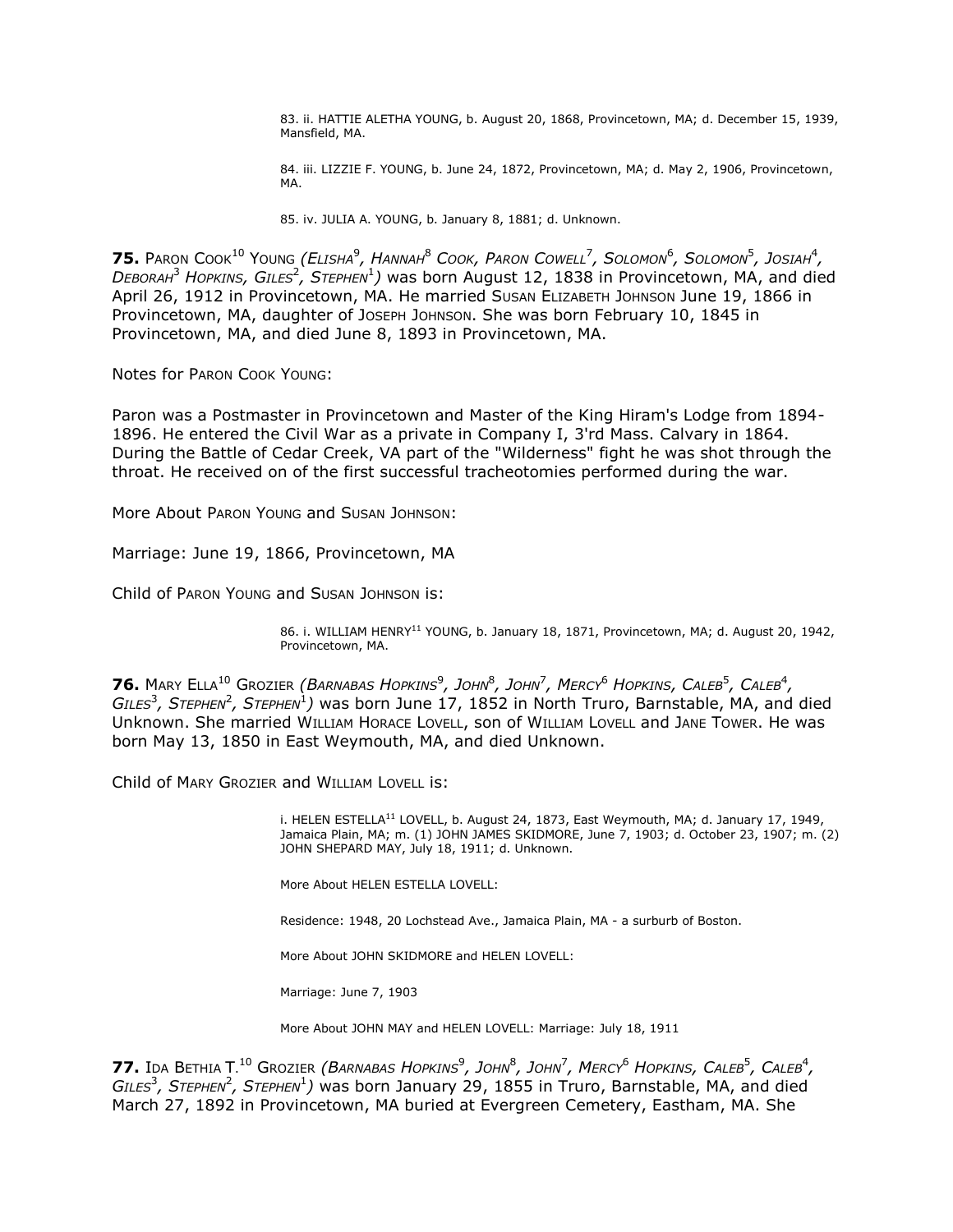married WILLIAM H. FORREST. He was born in Mathews, VA, and died Unknown in Buried at Evergreen Cemetery, Eastham, MA.

More About IDA BETHIA T. GROZIER:

Cause of Death: Pericarditis

More About WILLIAM H. FORREST:

Occupation: Mariner

Children of IDA GROZIER and WILLIAM FORREST are:

i. HENRY W.<sup>11</sup> FORREST, b. August 23, 1887, Provincetown, MA; d. October 17, 1966, Claremont, NH.

ii. EFFIE W. FORREST, b. July 2, 1884; d. Unknown, Lived in Wilmington, VT; m. FRANK SPARROW; b. October 5, 1883; d. February 1963, Lived in Wilmington, VT.

iii. MERCY E. FORREST, b. March 25, 1882; d. Unknown.

iv. JOHN K. FORREST, b. October 13, 1880; d. Unknown, Stayed on the Cape and was a Mariner..

v. CHARLES T. FORREST, b. October 9, 1878; d. Unknown.

vi. HERBERT L. FORREST, b. October 7, 1889; d. Unknown.

vii. WILLIAM FORREST, b. 1876; d. Unknown.

viii. GEORGE FORREST, b. 1874; d. Unknown.

ix. STILLBORN FORREST, b. March 5, 1892; d. Unknown.

x. LEWIS FORREST, d. Unknown, Lewis lived in Nashua, NH.

**78.** Daniel Warren $^{10}$  Grozier *(Barnabas Hopkins* $^9$ *, John* $^8$ *, John* $^7$ *, Mercy* $^6$  *Hopkins, Caleb* $^5$ *, Caleb* $^4$ *,*  $GILES<sup>3</sup>$ , Sтернем<sup>2</sup>, Sтернем<sup>1</sup>) (Source: (1) *Family Bible of Barnabas H. Grozier owned by John David Grozier*., (2) *Family Record*.) was born June 1, 1863 in Truro, Barnstable, MA, and died February 25, 1925 in Foxboro, MA. He married HATTIE ALETHA YOUNG July 5, 1897 in Provincetown, MA, daughter of John Young and MARY HOPKINS. She was born August 20, 1868 in Provincetown, MA, and died December 15, 1939 in Mansfield, MA.

Notes for DANIEL WARREN GROZIER:

Daniel was orphaned at the age of eight and went to sea as a cabin boy. When he retired as a Mariner he went to live in Provincetown with a sister, Mrs. Luther Hatch. After he married Hattie Young, who wanted the family to move from the cape. The made their home in Foxboro. Daniel and Hattie are buried in Rock Hill Cemetery, Foxboro,MA.

More About DANIEL WARREN GROZIER:

Burial: Unknown, Rock Hill Cemetery, Foxboro, MA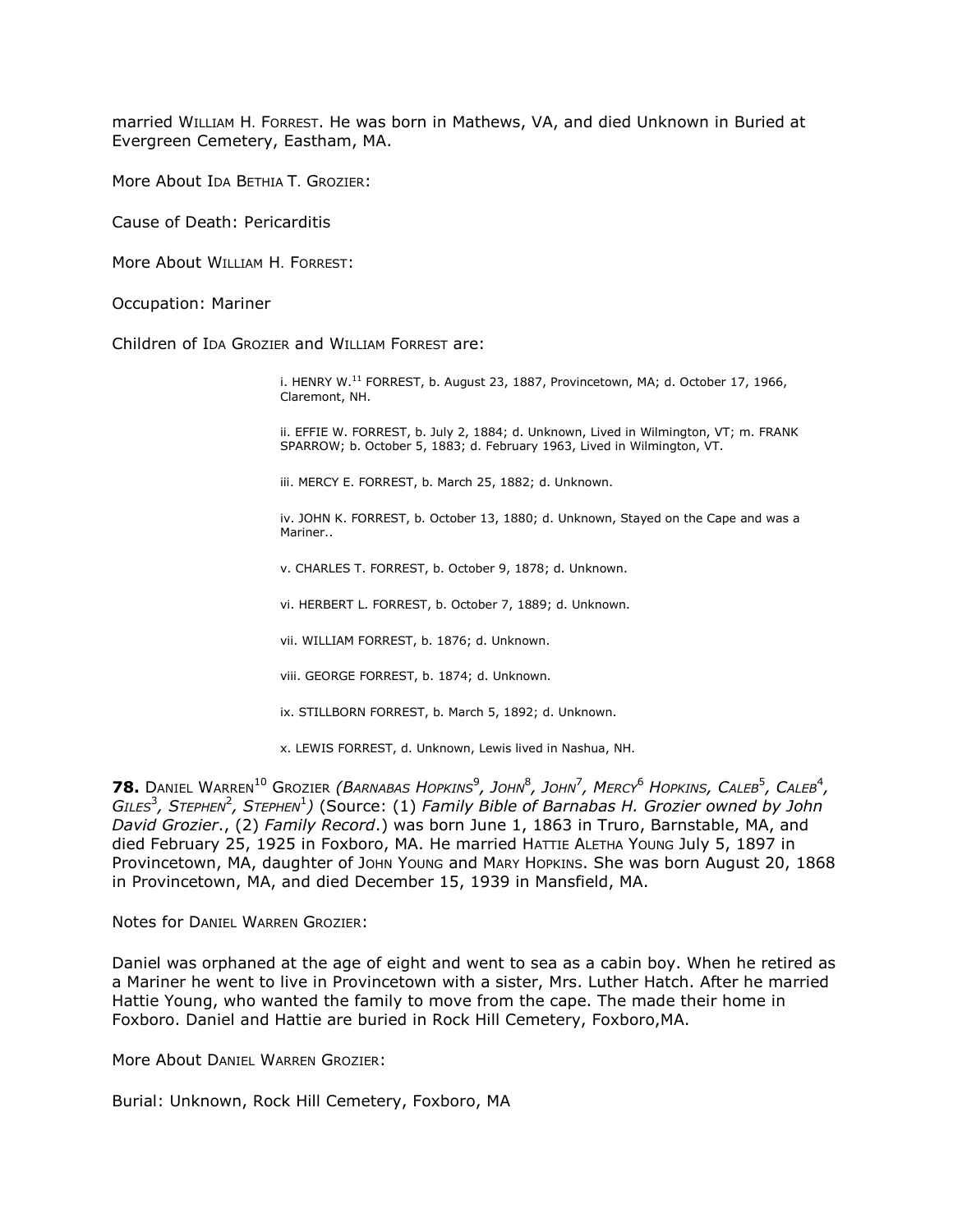Cause of Death: Cerebral Hemorrage

Medical Information: Had Arthritis

More About HATTIE ALETHA YOUNG:

Burial: Unknown, Rock Hill Cemetery, Foxboro, MA

More About DANIEL GROZIER and HATTIE YOUNG:

Marriage: July 5, 1897, Provincetown, MA

Children of DANIEL GROZIER and HATTIE YOUNG are:

87. i. VIOLA ALETHA<sup>11</sup> GROZIER, b. March 9, 1898, Provincetown, MA; d. March 7, 1989, Attleboro, MA.

88. ii. INA WARREN GROZIER, b. December 20, 1899, Foxboro, MA; d. January 16, 1993, Southington, CT.

89. iii. JOHN WESLEY GROZIER, b. February 22, 1902, Foxboro, MA; d. March 6, 1984, Cincinnati, OH.

90. iv. LUTHER CLIFTON GROZIER, b. February 28, 1906, Foxborough, MA; d. February 17, 1955, Attleborough, MA.

91. v. DORIS THELMA GROZIER, b. April 10, 1907, Foxboro, MA; d. May 31, 1971, Wallingford, CT.

 $79.$  Mary Frances<sup>10</sup> Hopkins *(Rufus* $^9$ *, Jonathan* $^8$ *, Constant<sup>7</sup>, Constant<sup>6</sup>, Caleb<sup>5</sup>, Caleb<sup>4</sup>, Giles* $^3$ *,* S<sup>TEPHEN<sup>2</sup>, STEPHEN<sup>1</sup>) (Source: (1) *Obit.*, (2) *The Advocate, Provincetown, MA*, Newspaper,</sup> Thursday, January 25, 1912.) was born October 1, 1839 in Provincetown, MA, and died January 22, 1912 in Provincetown, MA. She married John WESLEY Young November 21, 1858 in Provincetown, MA- the Rev. William Hooper officiating., son of ELISHA YOUNG and BETSY SPARKS. He was born January 20, 1836 in Provincetown, MA, and died August 2, 1894 in Provincetown, MA.

More About MARY FRANCES HOPKINS:

Burial: Unknown, Provincetown Cemetery, Lot 2035

Notes for JOHN WESLEY YOUNG:

John W. Young, like many of the sons of Provincetown, followed the sea from an early age. He made two voyages in the ships around the world when very young and in following years engaged in whaling and codfishing.

When the Peaked Hill Bar station was finished and David H Atkins was appointed keeper, Mr. Young was one of the crew that took possion of the little brown house. He served two yrars under Kepper Atwood. He was then selected to take command of the No. 5 station (Race Point). He was appointed keeper May 31, 1875 and retained command at the station until physical inability caused his resignation. He retired from the duties of the station September 17, 1888. He had served the lifesaving service for 15 years.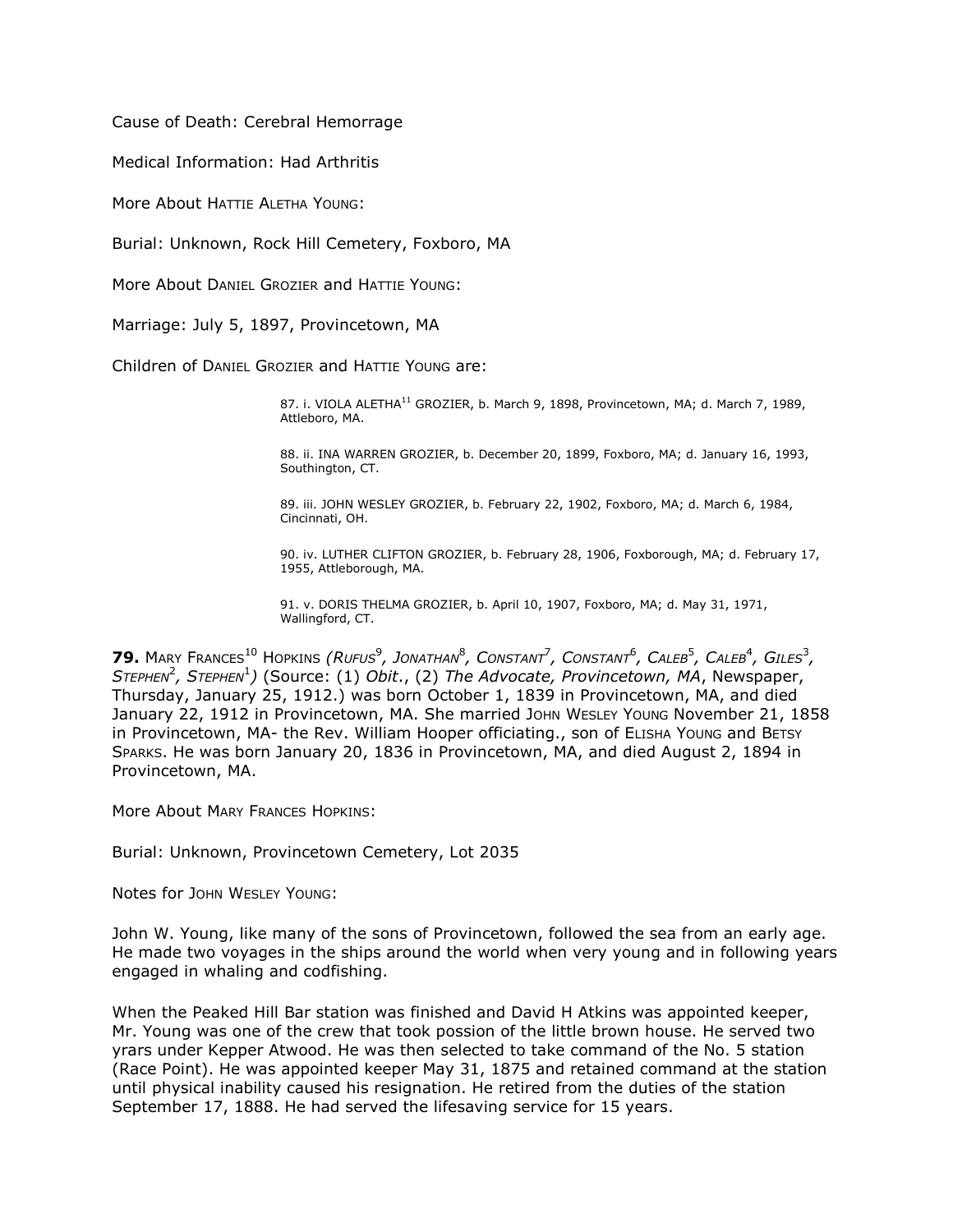He had recieved injuries that proved lasting at the time of the shipwreck of the schooner Oliver Ames bound from Gardiner, ME to Richmond, VA. She ran aground two miles east of Race Point on the morning of December 3, 1882. Captain Young recieved injuries to his knee, the wounds eventually compelled his abandonment of the work as lifesaver. The vessel's crew were saved and the vessel floated later.

After leaving the service he engaged in the grocery business. He was stricken by paralysis two and one-half years before he died and was bed ridden the last eight months of his life.

The funeral services were at the Church of the Redeemer, the Rev. Hal G. Dunham officiating.

More About JOHN WESLEY YOUNG:

#1: Spoons belonging to Hattie and John had the initials engraved J W C Y.

Burial: Unknown, Sunday, August 5th in Provincetown Cemetery, Lot 2035

Occupation: Was a lifesaver at the Race Point Lite, at the tip of Cape Cod. A fore-runner of the Coast Guard.

More About JOHN YOUNG and MARY HOPKINS:

Marriage: November 21, 1858, Provincetown, MA- the Rev. William Hooper officiating.

Children are listed above under (74) John Wesley Young.

 ${\bf 80.}$  John Paine $^{10}$  Grozier *(John* $^9$ *, John* $^8$ *, John* $^7$ *, Mercy* $^6$  *Hopkins, Caleb* $^5$ *, Caleb* $^4$ *, Giles* $^3$ *, Stephen* $^2$ *, STEPHEN*<sup>1</sup> *)* (Source: (1) *Provincetown Advocate Newspaper*., (2) *"History of Truro" by Shebna Rich*., (3) *Family Record of Lillian Grozier*.) was born December 19, 1841 in Truro, Barnstable, MA, and died May 3, 1900 in Truro, Barnstable, MA. He married BETSY SNOW RICH May 5, 1861 in Truro, MA, daughter of MICHAEL RICH and BETSY SNOW. She was born February 18, 1843, and died March 25, 1925 in Truro, Barnstable, MA.

Notes for JOHN PAINE GROZIER:

The "Square" in N. Truro, MA is named in his honor as a Veteran of the Civil War. Enlisted in the 43rd Mass Reg., as nine months men and served in NC. On the way home when General Lee's army made its famous raid into PA, preceding the Battle of Gettysburg. The 43rd was sent to the defence of Washington.

More About JOHN PAINE GROZIER:

Burial: Unknown, Old North Cemetery on Rte. 6A Lot 49

More About BETSY SNOW RICH:

Burial: Unknown, Old North Cemetery on Rte. 6A Lot 49

More About JOHN GROZIER and BETSY RICH: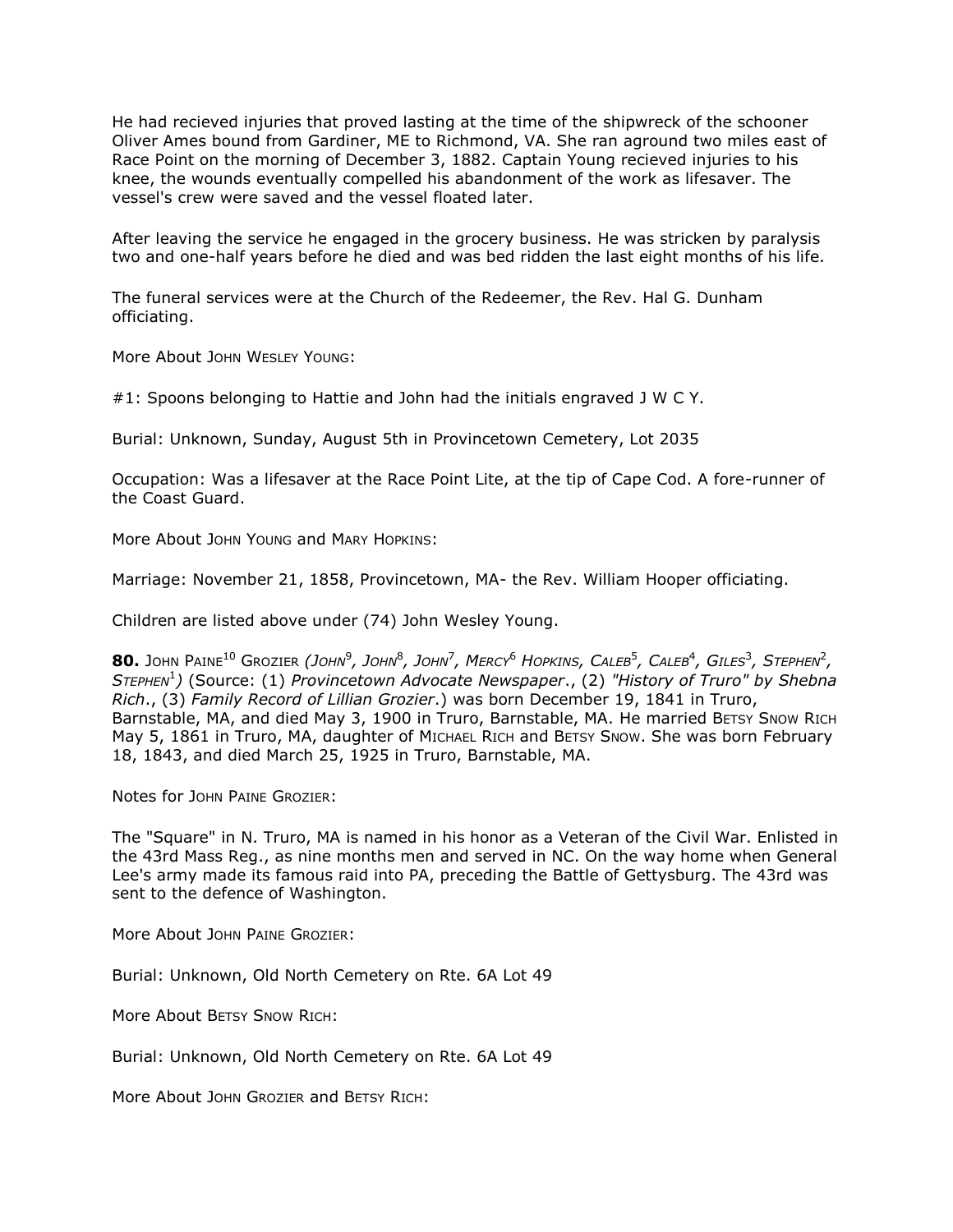Marriage: May 5, 1861, Truro, MA

Children of JOHN GROZIER and BETSY RICH are:

92. i. JOHN FRANKLIN<sup>11</sup> GROZIER, b. July 30, 1864, Truro, Barnstable, MA; d. December 30, 1955, Truro, Barnstable, MA.

93. ii. ZERUIAH (ZERRIE) FRANCES GROZIER, b. December 11, 1870; d. February 22, 1897.

94. iii. ANN DAVIS GROZIER, b. 1874; d. 1951, Truro, Barnstable, MA.

iv. BESSIE L. GROZIER, b. September 29, 1866; d. 1922; m. CALEB L. EASTMAN; d. Unknown.

v. ELISHA PAINE GROZIER, b. May 4, 1876; d. July 15, 1909, Truro, Barnstable, MA; m. EDITH NEWCOMB; b. December 16, 1879; d. Unknown, Truro, Barnstable, MA.

More About ELISHA PAINE GROZIER:

Burial: Unknown, Old North Cemetery on Rte. 6A Lot 49

More About EDITH NEWCOMB:

Burial: Unknown, Old North Cemetery on Rte. 6A Lot 49

vi. JOSEPHINE GROZIER, b. 1878; d. 1952; m. SMITH NICKERSON; d. Unknown.

 $\bm{81.}$  Adella Perry $^{10}$  Grozier *(Joshua Freeman* $^9$ *, William* $^8$ *, Joshua Freeman* $^7$ *, Mercy* $^6$  *Hopkins,* CALEB<sup>5</sup>, CALEB<sup>4</sup>, GILES<sup>3</sup>, STEPHEN<sup>2</sup>, STEPHEN<sup>1</sup>) was born March 2, 1858 in On board the "Western Empire", LA, and died February 17, 1916 in San Francisco, CA. She married GARDNER GOVE TRASK May 21, 1875 in New Orleans, LA. He was born October 24, 1843 in Edgecomb, ME, and died February 13, 1926 in San Francisco, CA.

More About GARDNER GOVE TRASK:

Occupation: Shipmaster of the clipper ship Bohemina in the China trade, Pacific Mail Steamship Company for 30 years.

More About GARDNER TRASK and ADELLA GROZIER:

Marriage: May 21, 1875, New Orleans, LA

Children of ADELLA GROZIER and GARDNER TRASK are:

i. GRACE AGNUS $^{11}$  TRASK, b. 1880, On board the "Northampton".; d. Unknown.

ii. MABLE ADELE TRASK, b. September 12, 1876, Coast of Chile, on board the "Bohemia"; d. October 27, 1966, San Francisco, CA.

 $\bullet$  **82.** Edwin Atkins $^{10}$  Grozier *(Joshua Freeman* $^9$ *, William* $^8$ *, Joshua Freeman* $^7$ *, Mercy* $^6$  *Hopkins, .* CALEB<sup>5</sup>, CALEB<sup>4</sup>, GILES<sup>3</sup>, STEPHEN<sup>2</sup>, STEPHEN<sup>1</sup>) was born September 12, 1859 in San Francisco Bay, CA on board a clipper ship., and died May 9, 1924. He married ALICE G. GOODELL November 26, 1885. She died Unknown.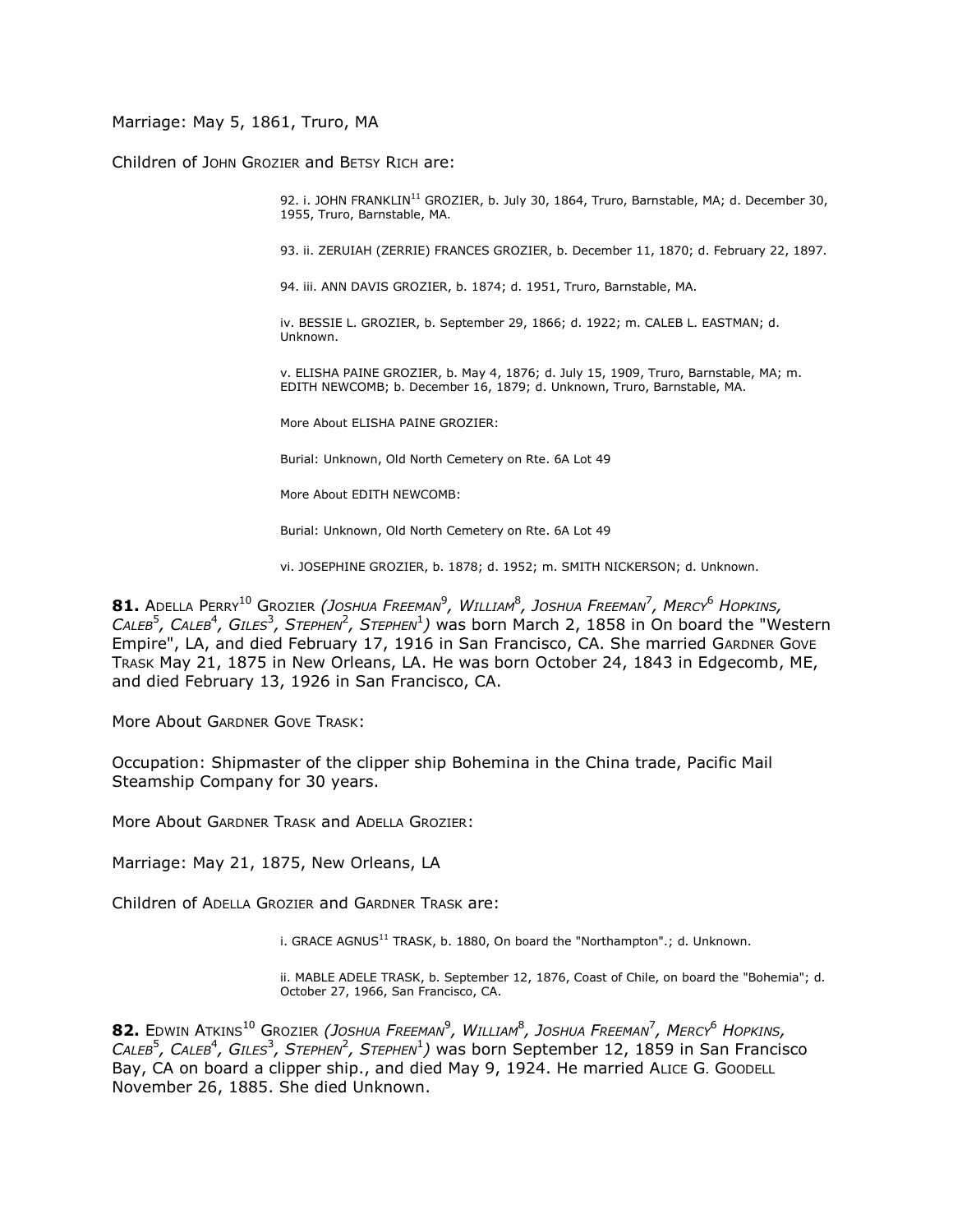Notes for EDWIN ATKINS GROZIER:

He was Editor and Publisher of the Boston Post. He owned a home in Provincetown, now on the Historic Walk Tour.

More About EDWIN ATKINS GROZIER:

Burial: Unknown, Provincetown, MA

More About EDWIN GROZIER and ALICE GOODELL:

Marriage: November 26, 1885

Children of EDWIN GROZIER and ALICE GOODELL are:

i.  $HELEN<sup>11</sup>$  GROZIER, d. Unknown; m. FARLEY; d. Unknown.

ii. RICHARD GROZIER, d. Unknown.

*Generation No. 10*

 $\bullet$  **83.** Hattie Aletha $^{11}$  Young *(John Wesley* $^{10}$ *, Elisha* $^{9}$ *, Hannah* $^{8}$  *Cook, Paron Cowell* $^{7}$ *, Solomon* $^{6}$ *,*  $S$ *OLOMON* $^5$ *, JOSIAH* $^4$ *, DEBORAH* $^3$  *HOPKINS, GILES* $^2$ *, STEPHEN* $^1$ *) was born August 20, 1868 in* Provincetown, MA, and died December 15, 1939 in Mansfield, MA. She married DANIEL WARREN GROZIER (Source: (1) *Family Bible of Barnabas H. Grozier owned by John David Grozier*., (2) *Family Record*.) July 5, 1897 in Provincetown, MA, son of BARNABAS GROZIER and EUNICE WELCH. He was born June 1, 1863 in Truro, Barnstable, MA, and died February 25, 1925 in Foxboro, MA.

More About HATTIE ALETHA YOUNG:

Burial: Unknown, Rock Hill Cemetery, Foxboro, MA

Notes for DANIEL WARREN GROZIER:

Daniel was orphaned at the age of eight and went to sea as a cabin boy. When he retired as a Mariner he went to live in Provincetown with a sister, Mrs. Luther Hatch. After he married Hattie Young, who wanted the family to move from the cape. The made their home in Foxboro. Daniel and Hattie are buried in Rock Hill Cemetery, Foxboro,MA.

More About DANIEL WARREN GROZIER:

Burial: Unknown, Rock Hill Cemetery, Foxboro, MA

Cause of Death: Cerebral Hemorrage

Medical Information: Had Arthritis

More About DANIEL GROZIER and HATTIE YOUNG:

Marriage: July 5, 1897, Provincetown, MA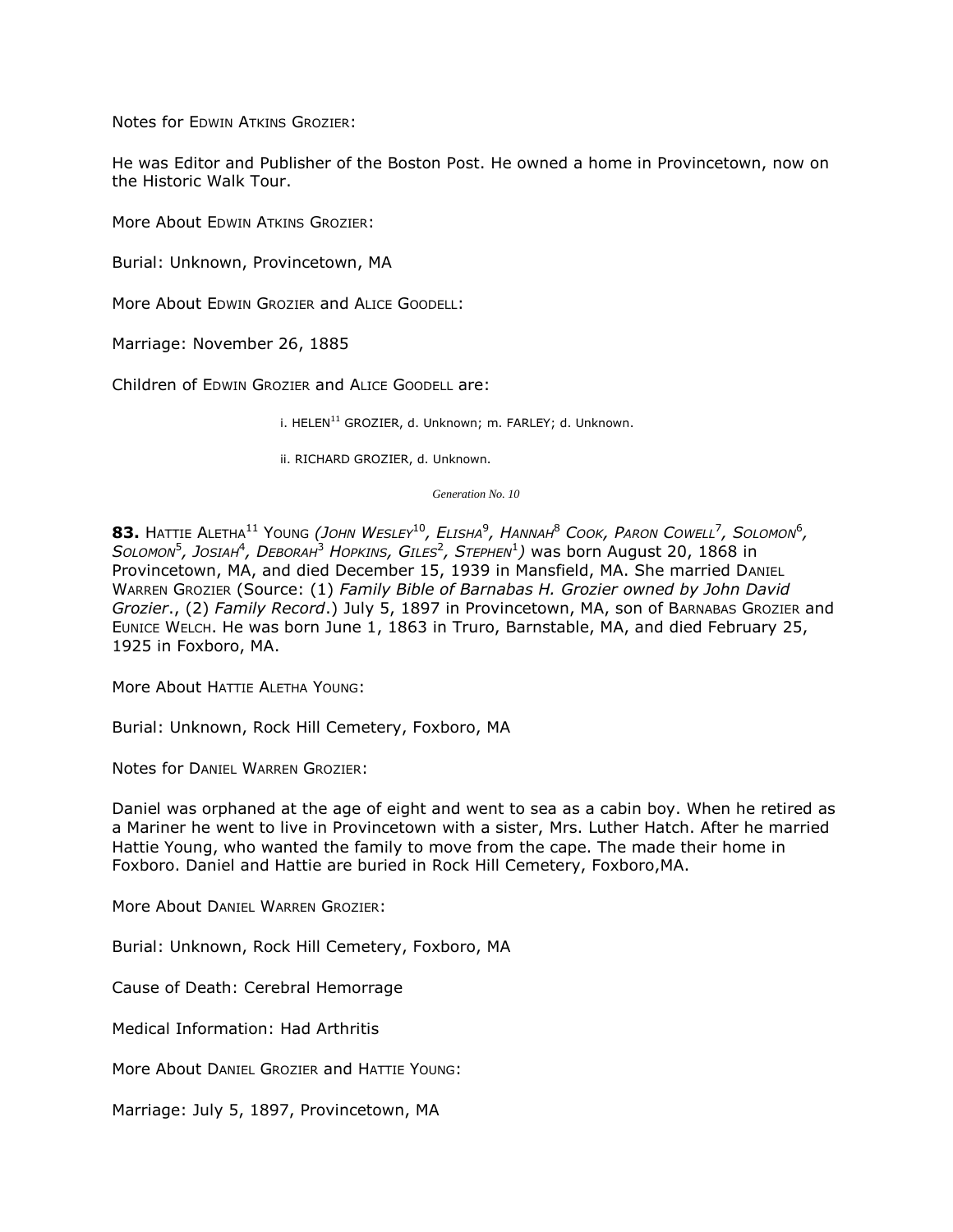Children are listed above under (78) Daniel Warren Grozier.

 $84$ . Lizzie F. $^{11}$  Young *(John Wesley* $^{10}$ *, Elisha* $^9$ *, Hannah* $^8$  *Cook, Paron Cowell* $^7$ *, Solomon* $^6$ *,*  $S$ *OLOMON<sup>5</sup>*, JOSIAH<sup>4</sup>, DEBORAH<sup>3</sup> HOPKINS, GILES<sup>2</sup>, STEPHEN<sup>1</sup>) was born June 24, 1872 in Provincetown, MA, and died May 2, 1906 in Provincetown, MA. She married JOSEPH A. MAYO December 30, 1901 in Provincetown, MA. He died Unknown.

More About JOSEPH MAYO and LIZZIE YOUNG:

Marriage: December 30, 1901, Provincetown, MA

Child of LIZZIE YOUNG and JOSEPH MAYO is:

i. MARY  $F^{12}$  MAYO, b. 1902; d. Unknown, In infancy..

 $\bm{85.}$  Julia A. $^{11}$  Young *(John Wesley* $^{10}$ *, Elisha* $^9$ *, Hannah* $^8$  *Cook, Paron Cowell* $^7$ *, Solomon* $^6$ *, SOLOMON*<sup>5</sup> *, JOSIAH*<sup>4</sup> *, DEBORAH*<sup>3</sup> *HOPKINS, GILES*<sup>2</sup> *, STEPHEN*<sup>1</sup> *)* was born January 8, 1881, and died Unknown. She married (1) ARTHUR LEWIS. He died Unknown. She married (2) FRANCIS E. PERRY November 10, 1902. He died Unknown. She married (3) TILDEN A. SNOW November 21, 1911. He died Unknown.

More About FRANCIS PERRY and JULIA YOUNG:

Marriage: November 10, 1902

More About TILDEN SNOW and JULIA YOUNG:

Marriage: November 21, 1911

Child of JULIA YOUNG and FRANCIS PERRY is:

i. JOHN F.<sup>12</sup> PERRY, b. July 8, 1904; d. Unknown; m. ETHEL M. DUNKLEY, Private; b. Private.

More About JOHN PERRY and ETHEL DUNKLEY:

 $\,$  **86.** William Henry $^{11}$  Young *(Paron Cook* $^{10}$ *, Elisha* $^9$ *, Hannah* $^8$  *Cook, Paron Cowell<sup>7</sup>, Solomon* $^6$ *,*  $S$ *OLOMON* $^5$ *, JOSIAH* $^4$ *, DEBORAH* $^3$  *HOPKINS, GILES* $^2$ *, STEPHEN* $^1$ *) was born January 18, 1871 in* Provincetown, MA, and died August 20, 1942 in Provincetown, MA. He married ANNA MORSE HUGHES June 13, 1894 in Provincetown, MA. She was born January 4, 1872 in Provincetown, MA, and died Unknown.

Notes for WILLIAM HENRY YOUNG:

Will Young was President and a member of the Board of Directors of the Seamen's Savings Bank for 50 years and founded the William H. Young Insurance Company in Provincetown in 1901.

More About WILLIAM HENRY YOUNG:

Occupation: Banking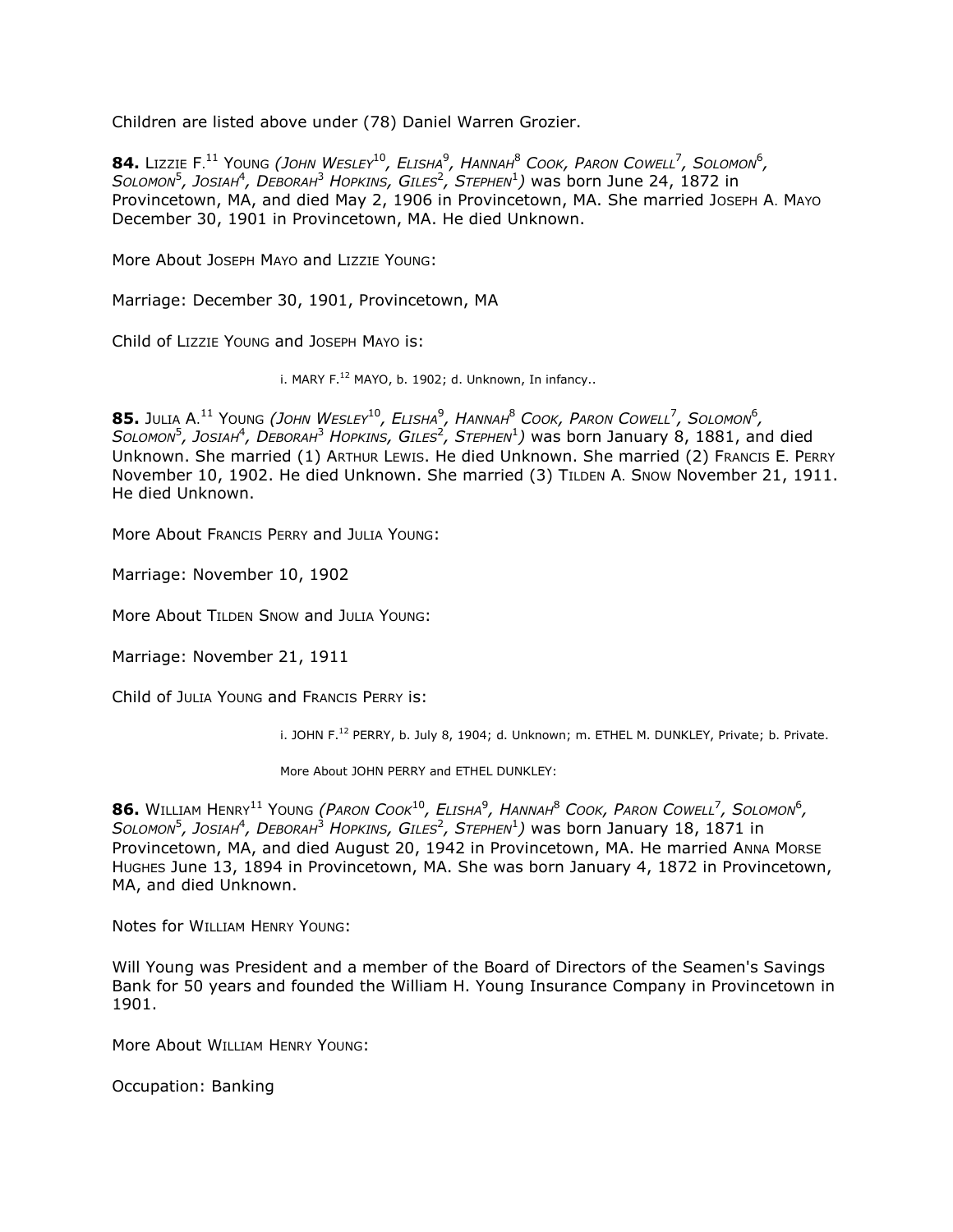More About WILLIAM YOUNG and ANNA HUGHES:

Marriage: June 13, 1894, Provincetown, MA

Children of WILLIAM YOUNG and ANNA HUGHES are:

i. LEWIS ARMSTRONG<sup>12</sup> YOUNG, b. February 8, 1896, Provincetown, MA; d. October 15, 1918, France.

ii. ARTHUR JOHNSON YOUNG, b. October 29, 1897, Provincetown, MA; d. June 5, 1919, Provincetown, MA.

iii. JOSEPHINE YOUNG, b. Private; m. MCKENNA

**87.** VIOLA ALETHA<sup>11</sup> GROZIER *(DANIEL WARREN*<sup>10</sup>*, BARNABAS HOPKINS*<sup>9</sup> *, JOHN*<sup>8</sup> *, JOHN*<sup>7</sup> *, MERCY*<sup>6</sup> *HOPKINS,*  CALEB<sup>5</sup>, CALEB<sup>4</sup>, GILES<sup>3</sup>, STEPHEN<sup>2</sup>, STEPHEN<sup>1</sup>) was born March 9, 1898 in Provincetown, MA, and died March 7, 1989 in Attleboro, MA. She married DAMEN HODGES 1933 in Foxboro, MA. He was born 1906, and died 1938 in Mass..

More About VIOLA ALETHA GROZIER:

Burial: Rock Hill Cemetery, Foxboro, MA

More About DAMEN HODGES:

Burial: Rock Hill Cemetery, Foxboro, MA

More About DAMEN HODGES and VIOLA GROZIER:

Marriage: 1933, Foxboro, MA

Child of VIOLA GROZIER and DAMEN HODGES is:

95. i. RONALD<sup>12</sup> HODGES, b. Private.

 $\,$   $\,$  88. Ina Warren $^{11}$  Grozier *(Daniel Warren* $^{10}$ *, Barnabas Hopkins* $^9$ *, John* $^8$ *, John* $^7$ *, Mercy* $^6$  *Hopkins,* CALEB<sup>5</sup>, CALEB<sup>4</sup>, GILES<sup>3</sup>, STEPHEN<sup>2</sup>, STEPHEN<sup>1</sup>) was born December 20, 1899 in Foxboro, MA, and died January 16, 1993 in Southington, CT. She married BURNELL M. FOWLER August 15, 1923. He died Unknown.

More About BURNELL FOWLER and INA GROZIER:

Marriage: August 15, 1923

Children of INA GROZIER and BURNELL FOWLER are:

96. i. DORIS C.<sup>12</sup> FOWLER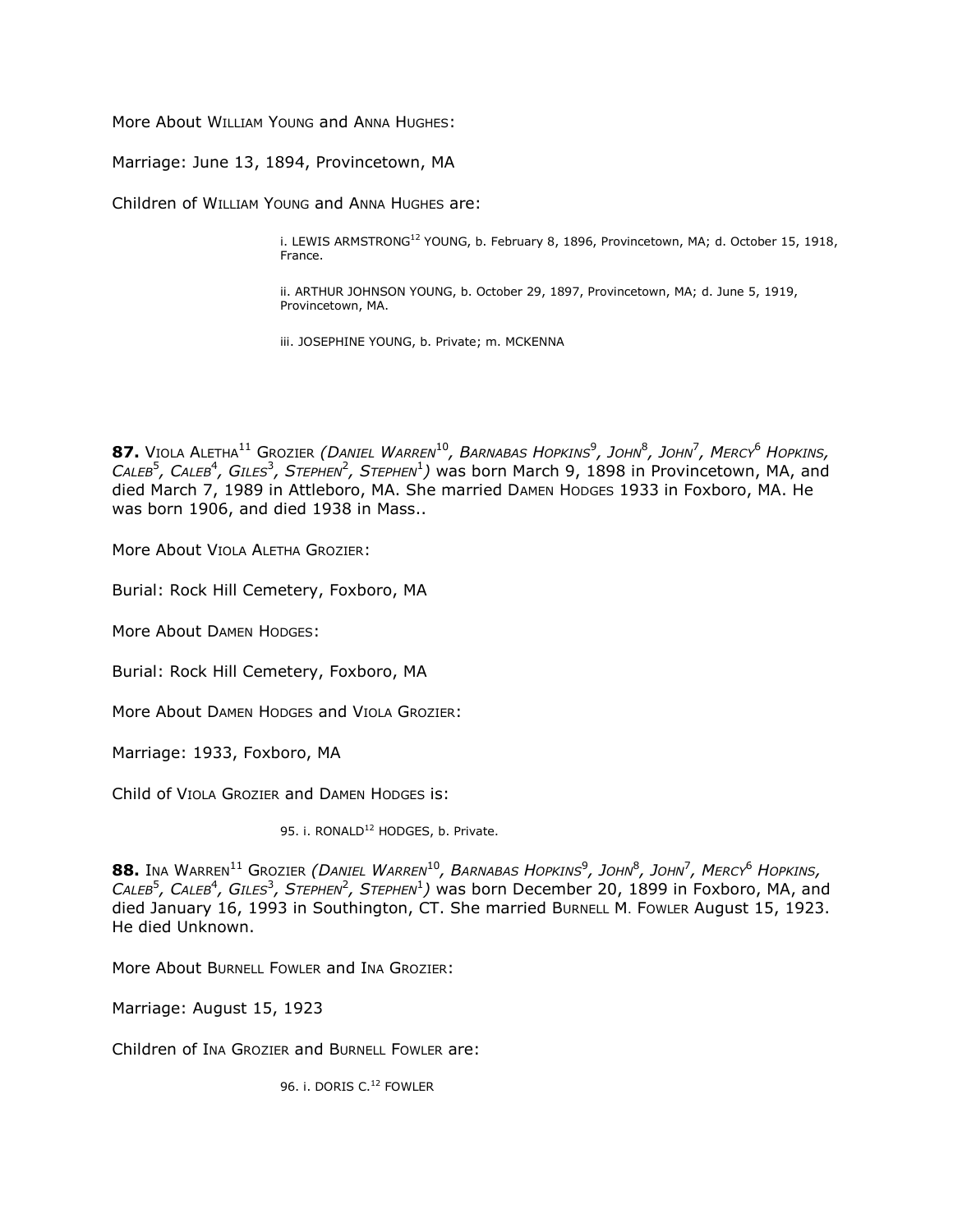### ii. ROY E. (BUD) FOWLER, m. YVETTE d. 2000, Fall.

 $\bullet$  **89.** John Wesley $^{11}$  Grozier *(Daniel Warren* $^{10}$ *, Barnabas Hopkins* $^9$ *, John* $^8$ *, John* $^7$ *, Mercy* $^6$  *Hopkins,* CALEB<sup>5</sup>, CALEB<sup>4</sup>, GILES<sup>3</sup>, STEPHEN<sup>2</sup>, STEPHEN<sup>1</sup>) was born February 22, 1902 in Foxboro, MA, and died March 6, 1984 in Cincinnati, OH. He married LILLIAN CATHERINE SCHUTT, daughter of JOHN SCHUTT and AMELIA SCHROTH.

Notes for JOHN WESLEY GROZIER:

John lived on Carpenter St. in Foxboro and graduated from Foxboro High School. He graduated from Northeastern University in Boston, MA in 1923. Activities listed in his college yearbook are: Spring Carnival (2); Round-Up (3); Junior Show (3); Senate (4). John's major was Electrical Engineering.

He retired in 1967 after 41 years as an employee of the General Engineering Department of the Cincinnati Gas & Electric Co. where he was assistant mechanical engineer.

He was a member of the Engineering Society of Cincinnati, and the Retired Engineers of Cincinnati and the Gloria Dei Lutheran Church, Green Township.

He died at Providence Hospital, Monfort Heights in Cincinnati, OH emergency room of Acute Myocardial infraction. Contributing was an accidental fall and a fracture of right femur. This happened when he was standing on a kitchen step-stool watering a plant.

More About JOHN WESLEY GROZIER:

Burial: Unknown, Spring Grove Cemetery, Section 111, Lot 21

Confirmation: Received into membership October 1927, Walnut Hills Lutheran Church

Children of JOHN GROZIER and LILLIAN SCHUTT are:

97. i. JOHN DAVID<sup>12</sup> GROZIER

98. ii. JANE ELLEN GROZIER

**90.** LUTHER CLIFTON<sup>11</sup> GROZIER *(DANIEL WARREN*<sup>10</sup>*, BARNABAS HOPKINS*<sup>9</sup> *, JOHN*<sup>8</sup> *, JOHN*<sup>7</sup> *, MERCY*<sup>6</sup>  $H$ ОРКІNS, САLЕВ $^5$ , САLЕВ $^4$ , GILES $^3$ , SтЕРНЕN $^2$ , SтЕРНЕN $^1$ ) was born February 28, 1906 in Foxborough, MA, and died February 17, 1955 in Attleborough, MA. He married DOROTHY MAY DOOLITTLE May 8, 1932 in Carver, MA, daughter of LEROY DOOLITTLE and MARY SEIBER. She was born May 2, 1908 in New York, NY, and died November 9, 1997 in Mass..

More About LUTHER GROZIER and DOROTHY DOOLITTLE:

Marriage: May 8, 1932, Carver, MA

Children of LUTHER GROZIER and DOROTHY DOOLITTLE are:

99. i. JOAN LOU<sup>12</sup> GROZIER

100. ii. JOHN LYMAN GROZIER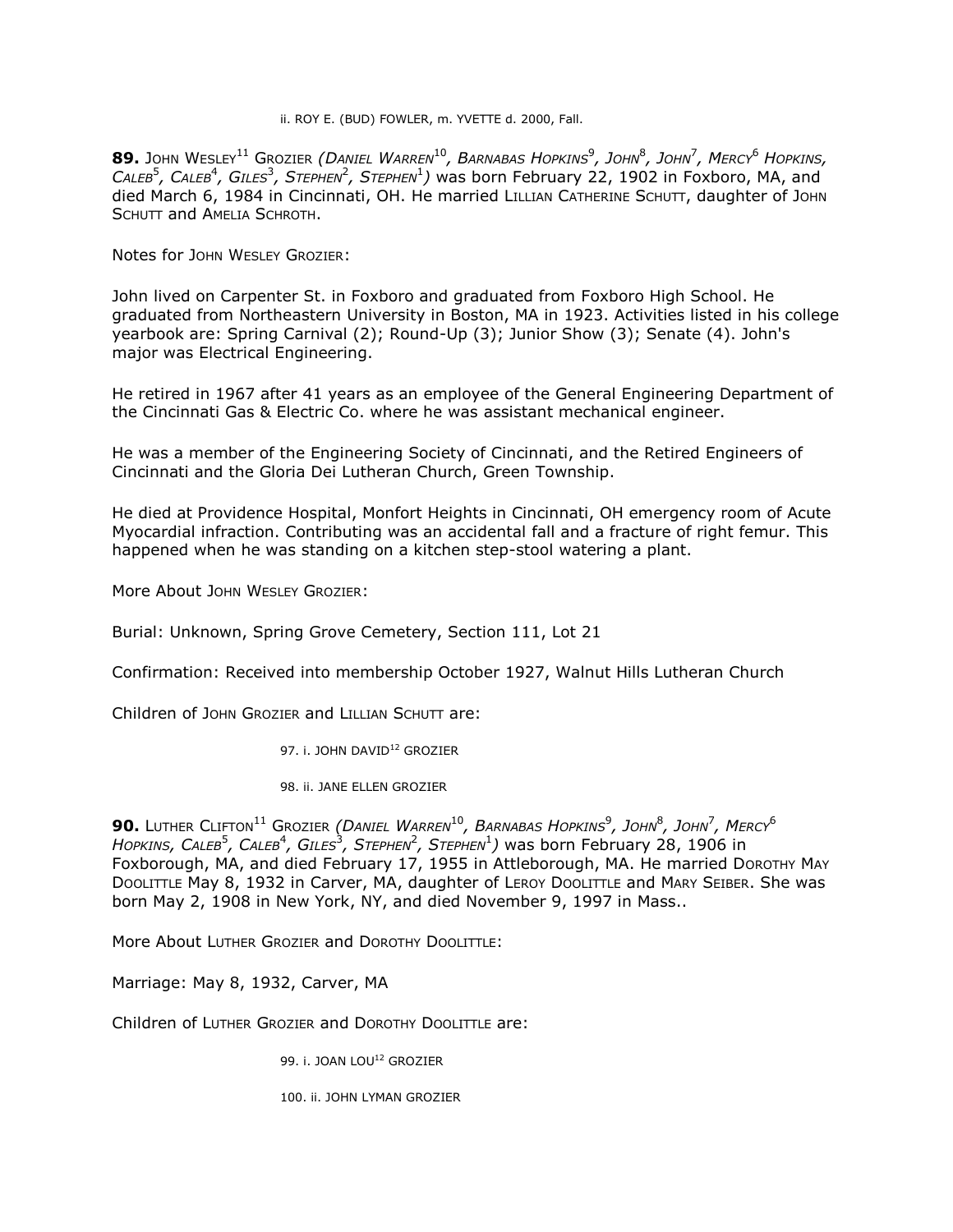$91.$  Doris Thelma $^{11}$  Grozier *(Daniel Warren* $^{10}$ *, Barnabas Hopkins* $^{9}$ *, John* $^{8}$ *, John* $^{7}$ *, Mercy* $^{6}$  *Hopkins, .* CALEB<sup>5</sup>, CALEB<sup>4</sup>, GILES<sup>3</sup>, STEPHEN<sup>2</sup>, STEPHEN<sup>1</sup>) was born April 10, 1907 in Foxboro, MA, and died May 31, 1971 in Wallingford, CT. She married RAYMOND WELTON November 19, 1924 in Bristol, MA. He was born October 4, 1897 in CT, and died November 15, 1990 in Tucson, AZ.

More About RAYMOND WELTON and DORIS GROZIER:

Marriage: November 19, 1924, Bristol, MA

Children of DORIS GROZIER and RAYMOND WELTON are:

i. DORIS $^{12}$  WELTON, d. Unknown, In infancy..

ii. LELAND L. WELTON, b. August 16, 1925, CT; d. December 31, 1987, East Hartford, CT; m. ANNETTE

iii. IRENE WELTON m. JOHN EDMAN

iv. GEORGE R. WELTON, b. March 6, 1930; d. December 1930.

- v. JOHN WELTON, b. March 6, 1930- d. Infancy
- vi. ROBERT G. WELTON
- vii. ARTHUR E. WELTON
- viii. JACK WELTON
- ix. LINDA WELTON

**92.** John Franklin $^{11}$  Grozier *(John Paine* $^{10}$ *, John* $^9$ *, John* $^8$ *, John* $^7$ *, Mercy* $^6$  *Hopkins, Caleb* $^5$ *, Caleb* $^4$ *,* GILES<sup>3</sup>, Sтернем<sup>2</sup>, Sтернем<sup>1</sup>) (Source: (1) "History of Truro" by Shebna Rich., (2) Family *Record of Lillian Grozier*.) was born July 30, 1864 in Truro, Barnstable, MA, and died December 30, 1955 in Truro, Barnstable, MA. He married SARAH E. COOPER. She was born June 30, 1869 in Scarboro, ME, and died April 16, 1940 in Truro, Barnstable, MA.

Notes for JOHN FRANKLIN GROZIER:

A well liked towns man of Truro, a member of the road department for many years and helped in the original construction of what is known as Rt. #6A, Beach Point.

In his earlier years he lived and worked in Boston as a Teamster.

More About JOHN FRANKLIN GROZIER:

Burial: Unknown, Old North Cemetery on Rte. 6A Lot 130

More About SARAH E. COOPER:

Burial: Unknown, Old North Cemetery on Rte. 6A Lot 130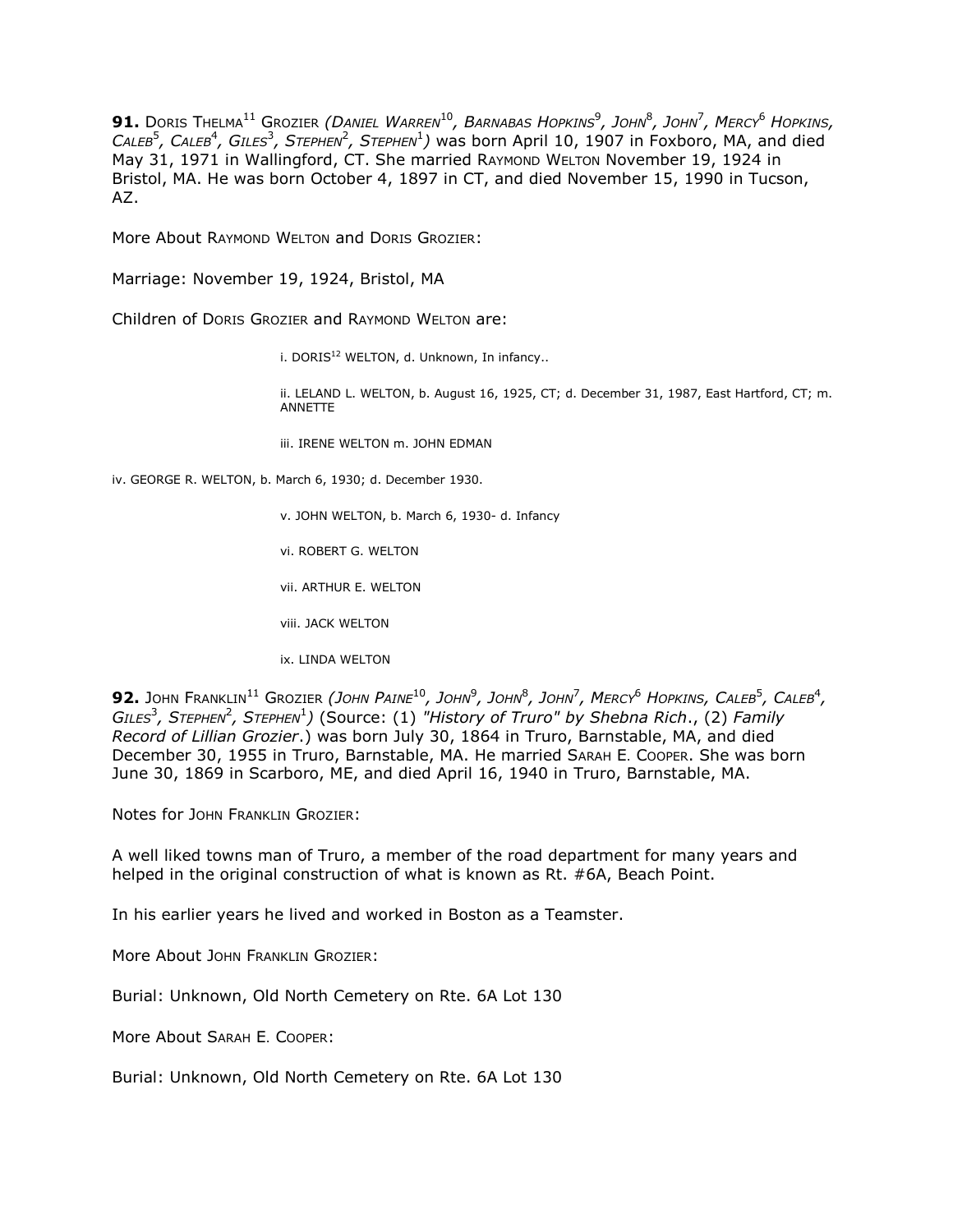## Children of JOHN GROZIER and SARAH COOPER are:

101. i. MAUD LINWOOD<sup>12</sup> GROZIER, b. September 25, 1888; d. Unknown.

ii. EDGAR SNOW GROZIER, b. October 13, 1891; d. December 9, 1917, Norfolk, VA.

More About EDGAR SNOW GROZIER:

Burial: Unknown, Old North Cemetery on Rte. 6A Lot 130, Truro, MA

Military service: MASS Machinist's Mate US Navy WW 1

iii. HERBERT FRANKLIN GROZIER, b. May 1, 1895; d. February 18, 1925.

More About HERBERT FRANKLIN GROZIER:

Burial: Unknown, Old North Cemetery on Rte. 6A Lot 130, Truro, MA

Military service: MASS Pharmacist's Mate 1CL US Navy WW 1

iv. LEROY ATKINS GROZIER, b. October 17, 1896; d. January 16, 1961, Truro, Barnstable, MA; m. LAURA G.; b. 1890; d. 1972, Truro, Barnstable, MA.

More About LEROY ATKINS GROZIER:

Burial: Old North Cemetery on Rte. 6A Lot 75

Military service: Mass AS USNRF WW 1

More About LAURA G.:

Burial: Unknown, Old North Cemetery on Rte. 6A Lot 75

v. CORDELIA COOPER GROZIER, b. February 2, 1899; d. 1899, Truro, Barnstable, MA.

More About CORDELIA COOPER GROZIER:

Burial:Old North Cemetery on Rte. 6A Lot 130

vi. ADA CLIFTON GROZIER, b. January 29, 1900; d. November 5, 1921, Truro, Barnstable, MA.

More About ADA CLIFTON GROZIER:

Burial: Old North Cemetery on Rte. 6A Lot 130

vii. EDWARD OSBORN GROZIER, b. November 4, 1901; d. November 12, 1901, Truro, Barnstable, MA.

More About EDWARD OSBORN GROZIER:

Burial:Old North Cemetery on Rte. 6A Lot 130

viii. JOHN PAINE GROZIER, b. April 17, 1903; d. 1962.